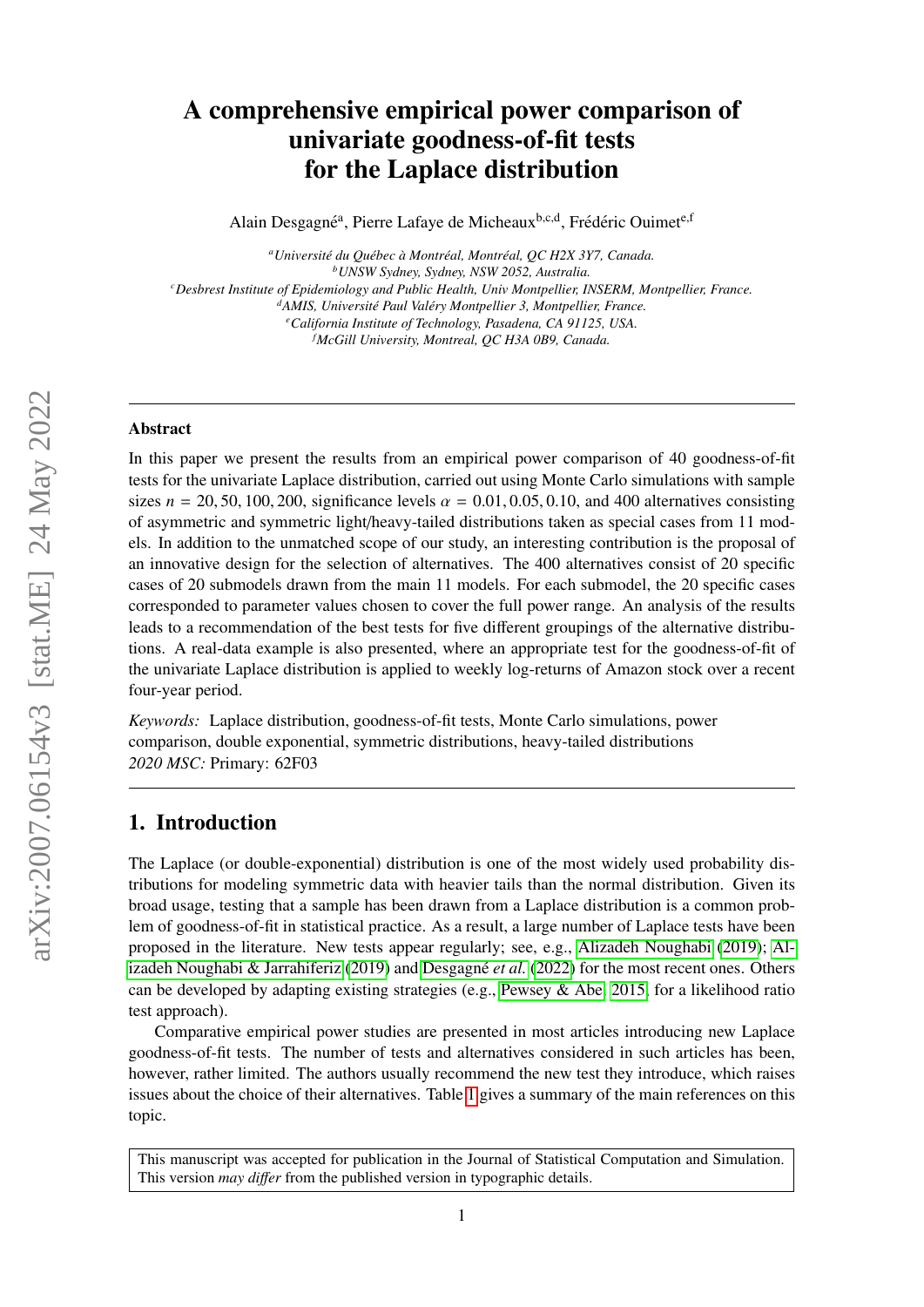<span id="page-1-0"></span>Table 1: Details of the main references on goodness-of-fit testing for the Laplace distribution. Abbreviations of test statistics are those used in the second column of Table [2,](#page-3-0) as well as DD [\(Claeskens & Hjort, 2004\)](#page-21-3), G [\(Lafaye de Micheaux & Tran, 2016\)](#page-21-4), LT [\(Gulati, 2011\)](#page-21-5),  $R'_n$  (González-Estrada & Villaseñor, [2016\)](#page-21-6),  $\sqrt{v_1}$ ,  $v_2$  [\(Gel,](#page-21-7) [2010\)](#page-21-7), and  $\tilde{V}_3$  (Best *[et al.](#page-21-8)*, [2008\)](#page-21-8).

| Publication                                   | Tests included                                                                                                                                                                           | Alternative distributions used                                                                                                                               | Recommendation(s)                                      |
|-----------------------------------------------|------------------------------------------------------------------------------------------------------------------------------------------------------------------------------------------|--------------------------------------------------------------------------------------------------------------------------------------------------------------|--------------------------------------------------------|
| Puig & Stephens (2000)                        | AD, CvM, KS, Ku, Wa                                                                                                                                                                      | Cauchy, logistic, normal, skew ex-<br>treme value                                                                                                            | Wa                                                     |
| Meintanis (2004)                              | CvM,<br>KS,<br>AD.<br>$Me_a^{(1)}$ ,<br>$Me_a^{(2)}$<br>$\boldsymbol{a}$<br>$\in$<br>$\{0.5, 1, 2, 4, 5, 10\}$ , Wa                                                                      | Asymmetric Laplace, beta, Cauchy,<br>exponential, gamma, logistic, nor-<br>mal, uniform                                                                      | AD, Me <sub>2</sub> <sup>(1)</sup> , Me <sub>0.5</sub> |
| Choi & Kim (2006)                             | AD, $CK_c$ , $CK_e$ , $CK_v$ ,<br>CvM, KS, Ku, Wa                                                                                                                                        | Cauchy, extreme value, inverse<br>Gaussian, logistic, log-normal, nor-<br>mal, Student-t, uniform, Weibull,<br>$\chi^2$                                      | $CK_c, CK_v$                                           |
| Best et al. (2008)                            | AD, $CK_v$ , DD, LK, $Me_2^{(1)}$ , $\tilde{V}_3$ , $\tilde{V}_4 \equiv Ho_K$                                                                                                            | Beta, Cauchy, exponential, extreme<br>value, gamma, logistic, normal,<br>Tukey, uniform                                                                      | $CK_v, V_4$                                            |
| Gel (2010)                                    | AD, CvM, Ge, KS, Ku,<br>$\sqrt{v_1}$ , $v_2$ , Wa                                                                                                                                        | Cauchy, exponential, inverse Gaus-<br>sian, logistic, normal, Tukey's con-<br>taminated normal                                                               | Ge                                                     |
| Gulati (2011)                                 | AD, CvM, KS, LT,<br>$Me_2^{(1)}$ , $Me_{0.5}^{(2)}$ , Wa                                                                                                                                 | Beta, Cauchy, exponential, extreme<br>value smallest element, gamma, lo-<br>gistic, normal, uniform                                                          | LT                                                     |
| Villaseñor<br>González-Estrada<br>&<br>(2016) | AD, AD (transformed<br>observations), G, GV,<br>LT, Wa, $R'_n$                                                                                                                           | Beta, Cauchy, Gumbel, logis-<br>tic, normal, uniform, skew-normal,<br>skew-t                                                                                 | GV                                                     |
| Rizzo & Haman (2016)                          | AD, CvM, KS, SR*                                                                                                                                                                         | Asymmetric Laplace                                                                                                                                           | $SR^*$                                                 |
| Alizadeh Noughabi (2016)                      | Arat, AD, CvM, KS, Ku,<br>Wa                                                                                                                                                             | Beta, Cauchy, exponential, gamma,<br>inverse Gaussian, logistic, log-<br>normal,<br>skew-normal,<br>normal,<br>Student-t, uniform, Weibull                   | $A_{rat}$                                              |
| Alizadeh Noughabi & Park (2016)               | AP <sub>a</sub> , AP <sub>e</sub> , AP <sub>v</sub> , AP <sub>v</sub> <sup>(MLE)</sup><br>$(V_{mn})$ , $AP_y$ , $AP_y^{(MLE)}$<br>$(Y_{mn})$ , AP <sub>z</sub> , AD, CvM,<br>KS, Ku, Wa, | Beta, Cauchy, exponential, gamma,<br>Gumbel, inverse Gaussian, logistic,<br>log-normal, normal, skew Laplace,<br>skew-normal, Student-t, uniform,<br>Weibull | $AP_v$                                                 |
| Alizadeh Noughabi & Balakrishnan<br>(2016)    | $AB_{He}$ , $AB_{Je}$ , $AB_{KL}$ ,<br>$AB_{TV}$ , $AB_{\gamma^2}$ , AD, CvM,<br>KS, Ku                                                                                                  | Cauchy, extreme value, inverse<br>Gaussian, logistic, log-normal, nor-<br>mal, Student-t, uniform, Weibull,<br>$\chi^2$                                      | $AB_{KL}$                                              |
| Alizadeh Noughabi (2019)                      | A <sub>ent</sub> , AD, CvM, KS, Ku,<br>Wa                                                                                                                                                | Beta, Cauchy, exponential, ex-<br>treme value, gamma, inverse Gaus-<br>sian, logistic, log-normal, normal,<br>Student-t, uniform, Weibull                    | $A_{ent}$                                              |
| Alizadeh Noughabi & Jarrahiferiz<br>(2019)    | AD, AJ, CvM, KS, Ku,<br>Wa                                                                                                                                                               | Beta, exponential, gamma, Gum-<br>bel, inverse Gaussian, logistic,<br>log-normal, normal, skew-normal,<br>Student-t, uniform, Weibull                        | AJ                                                     |

In this paper we present the details of a far more extensive comparative power study. We compiled an extensive list of 40 goodness-of-fit tests for the univariate Laplace distribution: 38 identified from the literature and two new tests, the full details of which are given in Desgagné *[et al.](#page-21-2)* [\(2022\)](#page-21-2). We then performed a comparative power study of the 40 tests using Monte Carlo simulation, for sample sizes of  $n = 20, 50, 100, 200$ , and significance levels  $\alpha = 0.01, 0.05, 0.10$ . In addition to the unmatched scope of our study, another interesting contribution is the proposal of an innovative design for the selection of alternative distributions. We considered a total of 400 alternatives consisting of a variety of asymmetric and symmetric light/heavy-tailed distributions, drawn from 11 models commonly used in previous comparative studies of tests for Laplaceness. These 400 alternatives consist of 20 specific cases of 20 submodels drawn from the main 11 models. For each submodel, the 20 specific cases corresponded to parameter values chosen to cover the full power range. We considered 6 symmetric light-tailed submodels, 6 symmetric heavy-tailed submodels and 8 asymmetric submodels.

The remainder of the paper is organized as follows. Section [2](#page-2-0) presents the notation used throughout the paper. In Section [3,](#page-3-1) each one of the 40 goodness-of-fit tests is presented with its original source, a brief qualitative description, its test statistic and its rejection region. In Section [4,](#page-13-0)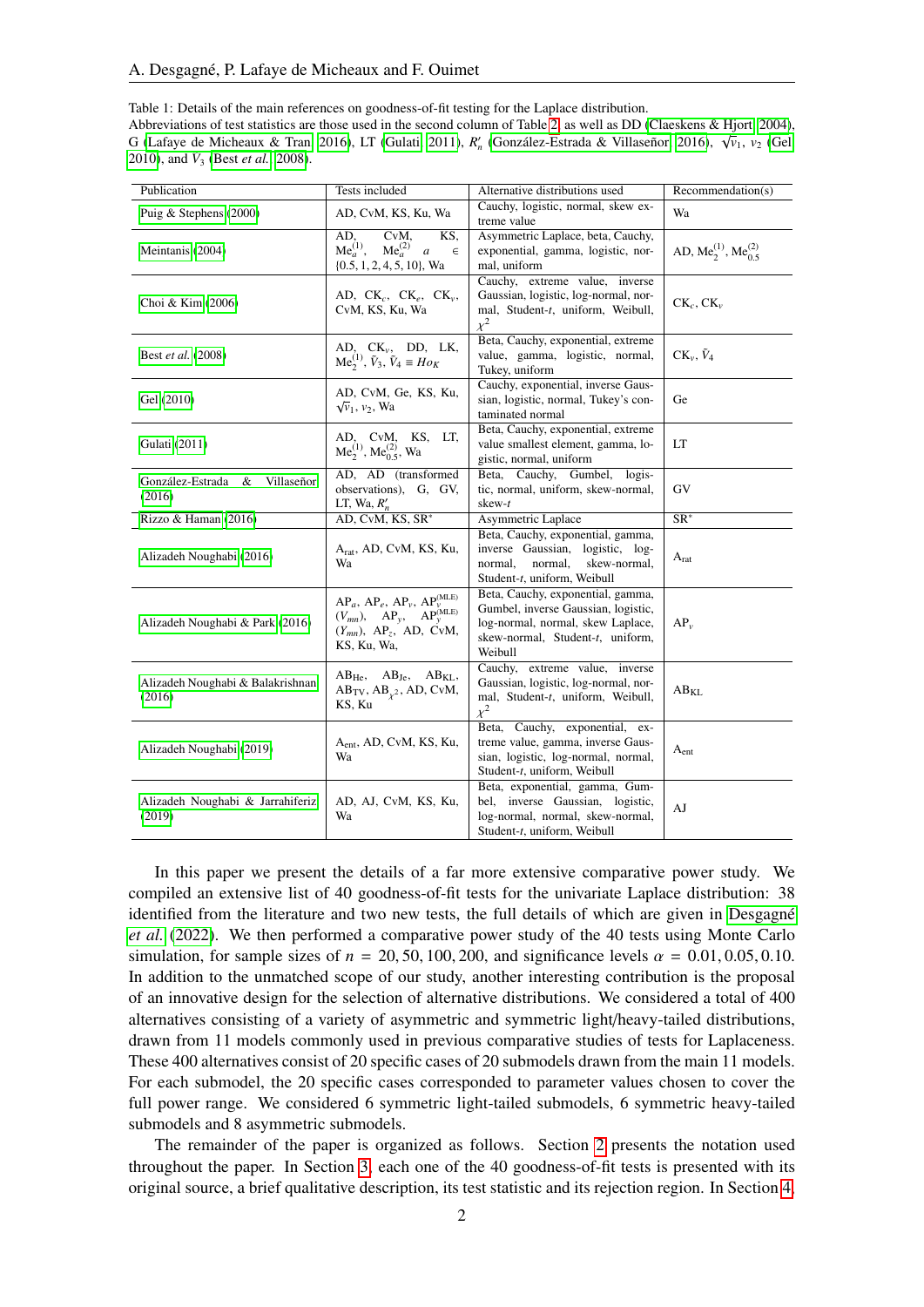the design of the Monte Carlo study is described and the results of the empirical power comparison are presented. An analysis of the results is given which leads to a recommendation of the best tests against five different groupings of the alternative distributions. In Section [5,](#page-19-0) an appropriate test for the goodness-of-fit of the univariate Laplace distribution is applied to weekly log-returns of Amazon stock over a recent four-year period. Conclusions are drawn in Section [6.](#page-20-0) Complete tables of the empirical power results are provided in Appendix [Appendix A](#page-22-4) and the accompanying supplementary materials document. Files containing the results in XLS format can be downloaded at <http://biostatisticien.eu/JSCS2022>.

### <span id="page-2-0"></span>2. Notation

The probability density function (pdf) of the Laplace( $\mu$ ,  $\sigma$ ) distribution is

$$
f(x | \mu, \sigma) := \frac{1}{2\sigma} \exp\left(-\left|\frac{x-\mu}{\sigma}\right|\right), \quad x \in \mathbb{R},
$$

where  $\mu \in \mathbb{R}$  and  $\sigma > 0$  denote the location and scale parameters, respectively. Note that the mean,<br>the median and the mode all equal  $\mu$ , while  $\sigma$  represents both  $F(|X - \mu|)$  and  $\sqrt{F[(X - \mu)^2]/\sqrt{2}}$ the median and the mode all equal  $\mu$ , while  $\sigma$  represents both  $E(|X - \mu|)$  and  $\sqrt{E[(X - \mu)^2]}/\sqrt{2}$ ,<br>that is the mean absolute deviation (MAD) and the standard deviation divided by  $\sqrt{2}$ . The correthe meal and the mode all equal  $\mu$ , while  $\sigma$  represents both  $E(|X - \mu|)$  and  $\sqrt{E[(X - \mu)^2]}/\sqrt{2}$ , that is the mean absolute deviation (MAD) and the standard deviation divided by  $\sqrt{2}$ . The corresponding cumulative distribution function (cdf) is

$$
F(x | \mu, \sigma) = \begin{cases} \frac{1}{2} \exp\left(-\left|\frac{x-\mu}{\sigma}\right|\right), & \text{if } x \le \mu, \\ 1 - \frac{1}{2} \exp\left(-\left|\frac{x-\mu}{\sigma}\right|\right), & \text{if } x \ge \mu. \end{cases}
$$

In the standard case  $(\mu, \sigma) = (0, 1)$ , the pdf and cdf of the Laplace distribution are, respectively,

$$
\psi(z) := \frac{1}{2} \exp(-|z|), \quad z \in \mathbb{R}, \quad \text{and} \quad \Psi(z) = \begin{cases} \frac{1}{2} \exp(-|z|), & \text{if } z \le 0, \\ 1 - \frac{1}{2} \exp(-|z|), & \text{if } z \ge 0. \end{cases}
$$

Following standard practice, we denote the pdf and cdf of the standard normal distribution by  $\phi(\cdot)$ and  $\Phi(\cdot)$ , respectively.

Consider the realizations  $x_1, \ldots, x_n$  of a random sample  $X_1, \ldots, X_n$  of size *n*. The empirical cdf is defined by

$$
F_n(x) := \frac{1}{n} \sum_{i=1}^n \mathbf{1}_{(-\infty, x]}(x_i) = \frac{j}{n}, \quad \text{if } x_{(j)} \leq x < x_{(j+1)}, \ j = 0, 1, \dots, n,
$$

with the convention  $x_{(0)} := -\infty$  and  $x_{(n+1)} := \infty$ . The realization of the *r*-th order statistic, representing the *r*-th smallest value of this sample, is denoted by  $x(r)$ . Also, denote

$$
z_i := \frac{x_i - \mu}{\sigma}, \qquad \hat{z}_i := \frac{x_i - \hat{\mu}_n}{\hat{\sigma}_n}, \qquad u_i := \Psi(z_i), \qquad \hat{u}_i := \Psi(\hat{z}_i),
$$

and

$$
\overline{x}_n := \frac{1}{n} \sum_{i=1}^n x_i, \qquad \hat{\mu}_n := \begin{cases} x_{((n+1)/2)}, & \text{if } n \text{ is odd,} \\ \frac{1}{2} (x_{(n/2)} + x_{(n/2+1)}), & \text{if } n \text{ is even,} \end{cases}
$$
  

$$
s_n^2 := \frac{1}{n} \sum_{i=1}^n (x_i - \overline{x}_n)^2, \qquad \hat{\sigma}_n := \frac{1}{n} \sum_{i=1}^n |x_i - \hat{\mu}_n|.
$$

The maximum likelihood (ML) estimates of the location and scale parameters of the Laplace( $\mu, \sigma$ ) distribution are given, respectively, by the sample median  $\hat{\mu}_n$  and the mean absolute deviation from the median, that is  $\hat{\sigma}_n$ . In comparison, the method of moments (MOM) estimates are given by the sample mean  $\bar{x}$  and the sample standard deviation divided by  $\sqrt{2}$  that is  $s/\sqrt{2}$ the meanan, that is  $\sigma_n$ . In comparison, the method or moments (MOM) estimate<br>sample mean  $\bar{x}_n$  and the sample standard deviation divided by  $\sqrt{2}$ , that is  $s_n/\sqrt{2}$ .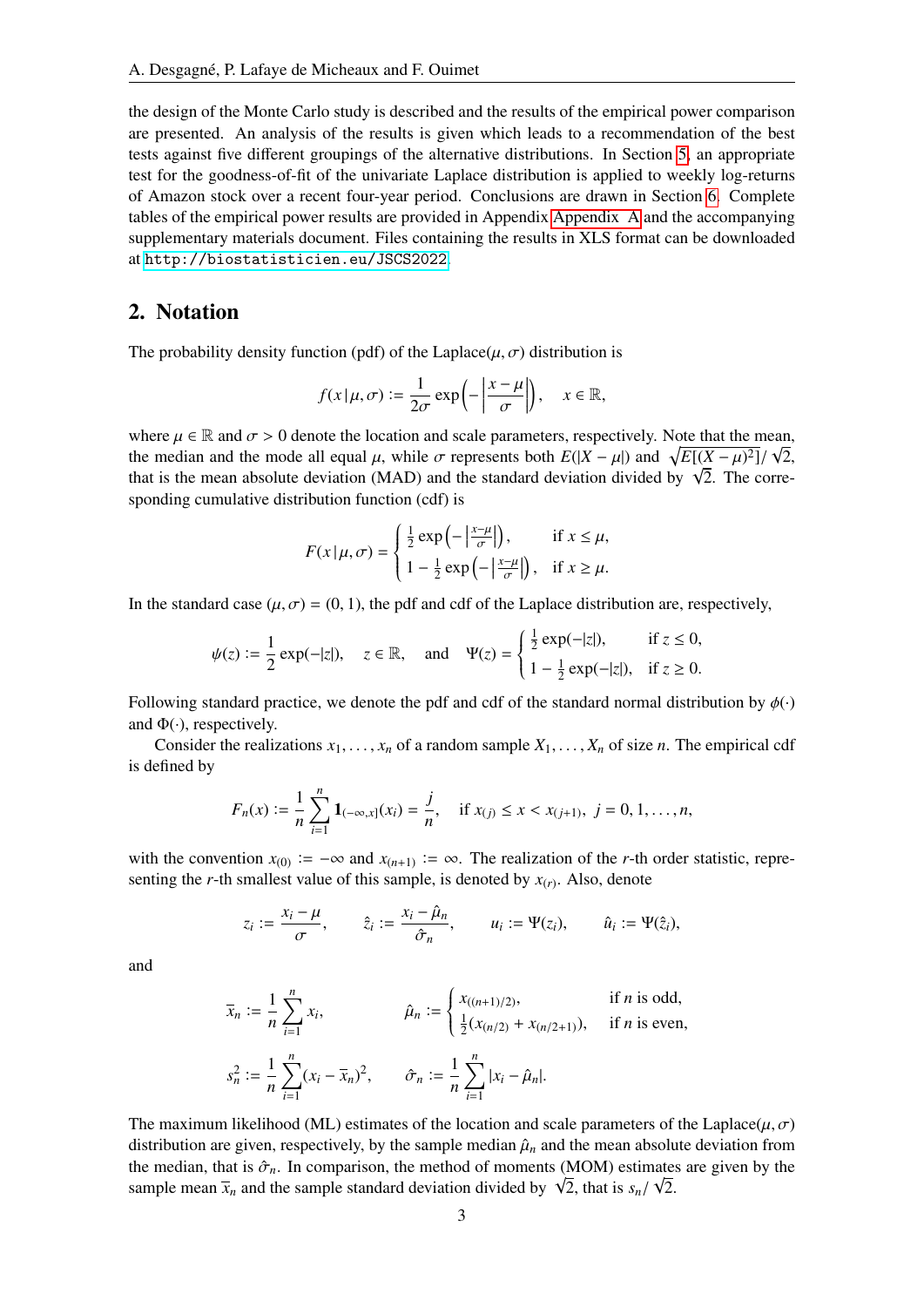## <span id="page-3-1"></span>3. Goodness-of-fit tests for the Laplace distribution

In this section we present the 40 Laplace goodness-of-fit tests included in our empirical power comparison. A summary of their basic details is given in Table [2.](#page-3-0) There, they are grouped into four categories, namely tests based on the empirical cumulative distribution function, on moments, on entropy, and other tests. The tests are listed alphabetically in each category based on the authors' surnames. Table [2](#page-3-0) also includes abbreviations for the tests used throughout this article, references to original sources, original abbreviations, and rejection regions.

<span id="page-3-0"></span>Table 2: Summary of the 40 Laplace goodness-of-fit tests selected for the empirical power comparison.  $H_0$  is rejected for: 1, large values; 2, small values; 3, small or large values.

| Tests based on the empirical cdf          | Abbreviations                                                         | Original sources and abbreviations                                                                       | Reject $H_0$ |
|-------------------------------------------|-----------------------------------------------------------------------|----------------------------------------------------------------------------------------------------------|--------------|
| Anderson-Darling (1)                      | AD                                                                    | Puig & Stephens (2000), $A^2$                                                                            | 1            |
| Cramér-von Mises (2)                      | CvM                                                                   | Puig & Stephens (2000), $W^2$                                                                            | 1            |
| Kolmogorov-Smirnov (3)                    | KS                                                                    | Puig & Stephens (2000), $\sqrt{n}D$                                                                      | 1            |
| Kuiper (4)                                | Ku                                                                    | Puig & Stephens (2000), $\sqrt{n}V$                                                                      | 1            |
| Watson $(5)$                              | Wa                                                                    | Puig & Stephens (2000), $U^2$                                                                            | 1            |
| Zhang $(6)$                               | $Z_K$ , $Z_A$ , $Z_C$                                                 | Al-Omari & Zamanzade (2017), $Z_K$ , $Z_A$ , $Z_C$                                                       | 1            |
| Tests based on moments                    |                                                                       |                                                                                                          |              |
| Desgagné-Lafaye<br>de Micheaux-Ouimet (7) | DLO <sub>X</sub> , DLO <sub>Z</sub>                                   | Desgagné et al. (2022), $X_1^{\text{APD}}$ , $Z(K_1^{\text{net}})$                                       | 1,3          |
| Gel (10)                                  | Ge                                                                    | Gel $(2010)$ , $K$                                                                                       | 1            |
| González Estrada-                         |                                                                       | González-Estrada & Villaseñor (2016),                                                                    |              |
| Villaseñor (11)                           | GV                                                                    | $\sqrt{4n}(R_n-1)$                                                                                       | 3            |
| Hogg(12)                                  | $\text{Ho}_K, \text{Ho}_U, \text{Ho}_V, \text{Ho}_W$                  | Hogg $(1972)$ , K, U, V, W                                                                               | 3            |
| Langholz-Kronmal (13)                     | LK                                                                    | Langholz & Kronmal (1991), $K_1$                                                                         | 1            |
| Tests based on entropy                    |                                                                       |                                                                                                          |              |
| Alizadeh Noughabi (2016) (14)             | $A_{rat}$                                                             | Alizadeh Noughabi (2016), $T_n$                                                                          | $\mathbf{1}$ |
| Alizadeh Noughabi (2019) (15)             | A <sub>ent</sub>                                                      | Alizadeh Noughabi (2019), DA <sub>mn</sub>                                                               | 1            |
| Alizadeh Noughabi-Park (16)–(21)          | $AP_v$ , $AP_e$ , $AP_v$ ,<br>$AP_a$ , $AP_z$ , $AP_y^{\text{(MLE)}}$ | Alizadeh Noughabi & Park (2016),<br>$TV_{mn}$ , $TE_{mn}$ , $TY_{mn}$ , $TA_{mn}$ , $TZ_{mn}$ , $Y_{mn}$ | 1            |
| Choi-Kim $(22)$                           | $CK_v, CK_c, CK_e$                                                    | Choi & Kim (2006), $T_{m,n}^V$ , $T_{m,n}^C$ , $T_{m,n}^E$                                               | 2            |
| Other tests                               |                                                                       |                                                                                                          |              |
| Alizadeh Noughabi-                        | $AB_{KL}$ , $AB_{He}$ , $AB_{Je}$ ,                                   | Alizadeh Noughabi & Balakrishnan (2016),                                                                 | 1            |
| Balakrishnan (23)                         | $AB_{TV}, AB_{r^2}$                                                   | TKL, TH, TJ, TT, $T_{Y}$                                                                                 |              |
| Alizadeh Noughabi-                        | AJ                                                                    | Alizadeh Noughabi & Jarrahiferiz (2019), $T_{mn}$                                                        | 1            |
| Jarrahiferiz (24)                         |                                                                       |                                                                                                          |              |
| Brain-Shapiro (25)                        | <b>BS</b>                                                             | Brain & Shapiro (1983); Gulati (2011), Z                                                                 | 1            |
| Kozubowski-Panorska (26)                  | KP                                                                    | Kozubowski & Panorska (2004), $T_n$                                                                      | 1            |
| Meintanis (27)                            | $Me_2^{(1)}$ , $Me_{0.5}^{(2)}$                                       | Meintanis (2004), $T_{n,a}^{(1)}$ , $T_{n,a}^{(2)}$                                                      | 1            |
| Subramanian-Dixit (28)                    | SD                                                                    | Subramanian & Dixit (2018), T                                                                            | 3            |
| Székely-Rizzo (29)                        | $\text{SR}^{\star}$                                                   | Rizzo & Haman $(2016)$ , E                                                                               | 1            |

Below, the tests are presented in four subsections, with a brief qualitative description and the relevant formulas provided for each test. To achieve uniformity of presentation, the test statistics are all expressed using the notation introduced in Section [2.](#page-2-0) All 40 tests are location and scale invariant and are designed to test the following composite null hypothesis:

> *H*<sub>0</sub> : *X*<sub>1</sub>, *X*<sub>2</sub>, . . . , *X*<sub>*n*</sub> is a random sample from a Laplace( $\mu$ ,  $\sigma$ ) distribution, where both  $\mu$  and  $\sigma$  are unknown,

against the alternative hypothesis  $H_1$  that the random sample is not from a Laplace( $\mu$ ,  $\sigma$ ) distribution.

Note that in this paper we have only considered goodness-of-fit tests for data obtained by simple random sampling. We do not consider tests for different sampling procedures (e.g., [Al-Omari &](#page-21-18) [Haq, 2016;](#page-21-18) [Al-Omari & Zamanzade, 2017;](#page-21-13) [Mahdizadeh, 2012\)](#page-22-6).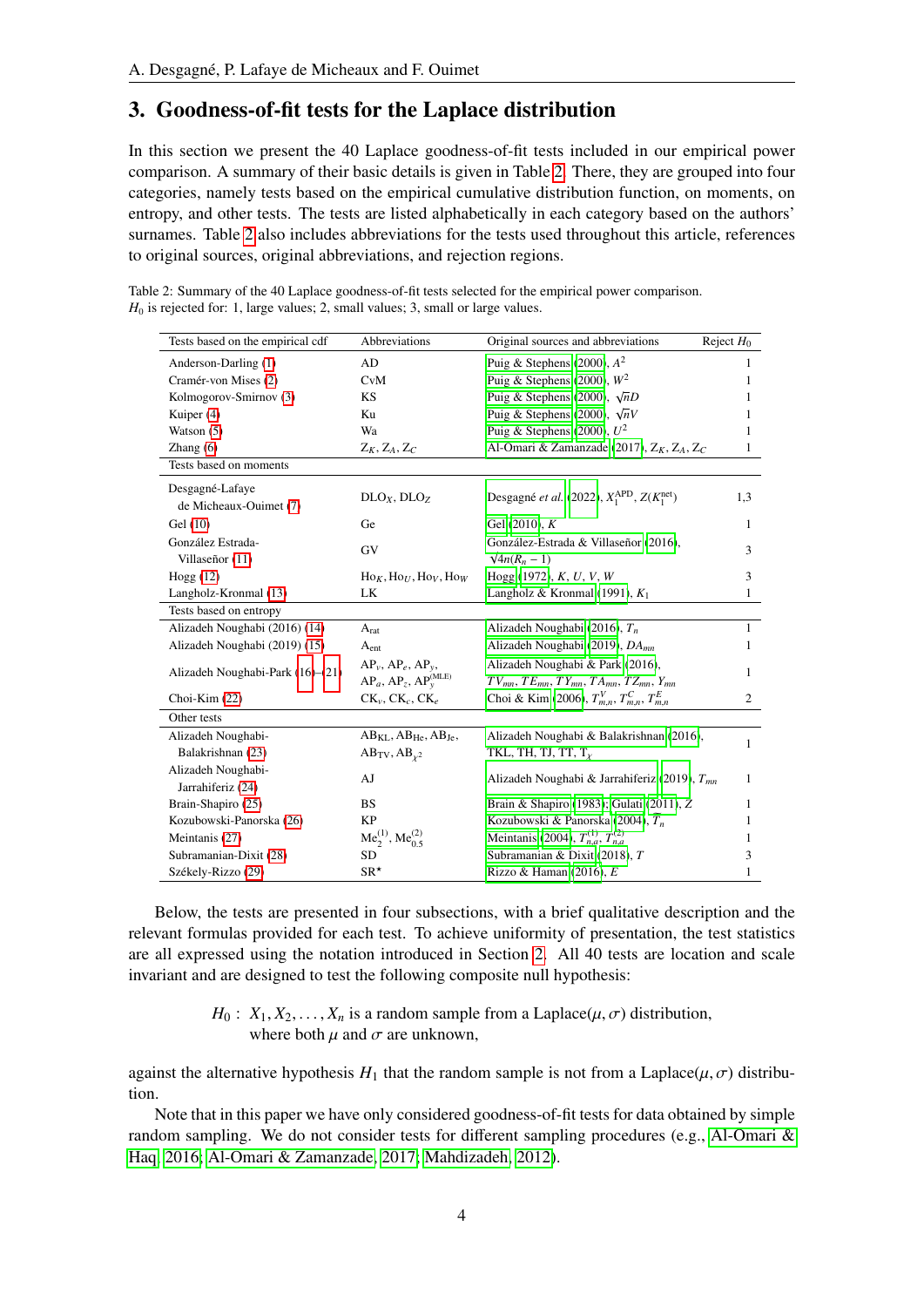#### 3.1. Tests based on the empirical cumulative distribution function

The tests in this subsection are based on the original test statistics of [Anderson & Darling](#page-21-19) [\(1952\)](#page-21-19), [Cramer](#page-21-20) [\(1928a,](#page-21-20)[b\)](#page-21-21) and [von Mises](#page-22-7) [\(1928\)](#page-22-7), [Kolmogorov](#page-21-22) [\(1933\)](#page-21-22) and [Smirnov](#page-22-8) [\(1948\)](#page-22-8), [Kuiper](#page-21-23) [\(1960\)](#page-21-23), ´ [Watson](#page-22-9) [\(1961\)](#page-22-9), and [Zhang](#page-22-10) [\(2002\)](#page-22-10), respectively, with  $\mu$  and  $\sigma$  replaced by  $\hat{\mu}_n$  and  $\hat{\sigma}_n$ .

Anderson-Darling test The test statistic for this test is

AD := 
$$
n \int_{-\infty}^{\infty} \frac{\{F_n(x) - F(x | \hat{\mu}_n, \hat{\sigma}_n)\}^2}{F(x | \hat{\mu}_n, \hat{\sigma}_n)\{1 - F(x | \hat{\mu}_n, \hat{\sigma}_n)\}} dF(x | \hat{\mu}_n, \hat{\sigma}_n)
$$
  
=  $-n - \frac{1}{n} \sum_{i=1}^n [(2i - 1) \log(\hat{u}_{(i)}) + (2(n - i) + 1) \log(1 - \hat{u}_{(i)})].$  (1)

Cramér-von Mises test For this test, the test statistic is

$$
CvM := n \int_{-\infty}^{\infty} \{F_n(x) - F(x | \hat{\mu}_n, \hat{\sigma}_n)\}^2 dF(x | \hat{\mu}_n, \hat{\sigma}_n)
$$
  
= 
$$
\frac{1}{12n} + \sum_{i=1}^n \left\{ \frac{2i-1}{2n} - \hat{u}_{(i)} \right\}^2.
$$
 (2)

Kolmogorov-Smirnov test The test statistic is

<span id="page-4-1"></span><span id="page-4-0"></span>
$$
KS := \sqrt{n} \max\{D^-, D^+\},
$$

where

<span id="page-4-2"></span>
$$
D^{-} := \max_{1 \le i \le n} \left\{ F(x_{(i)} | \hat{\mu}_n, \hat{\sigma}_n) - \lim_{y \to x_{(i)}^-} F_n(y) \right\} = \max_{1 \le i \le n} \left\{ \hat{u}_{(i)} - \frac{i - 1}{n} \right\},
$$
  
\n
$$
D^{+} := \max_{1 \le i \le n} \left\{ F_n(x_{(i)}) - F(x_{(i)} | \hat{\mu}_n, \hat{\sigma}_n) \right\} = \max_{1 \le i \le n} \left\{ \frac{i}{n} - \hat{u}_{(i)} \right\}.
$$
\n(3)

Kuiper test The test statistic is

<span id="page-4-4"></span><span id="page-4-3"></span>
$$
Ku := \sqrt{n}(D^{-} + D^{+}),
$$
\n(4)

where  $D^-$  and  $D^+$  are defined in [\(3\)](#page-4-2).

Watson test The test statistic is

$$
\begin{split} \text{Wa} &:= n \int_{-\infty}^{\infty} \left\{ F_n(x) - F(x | \hat{\mu}_n, \hat{\sigma}_n) - \int_{-\infty}^{\infty} (F_n(x) - F(x | \hat{\mu}_n, \hat{\sigma}_n)) dF(x | \hat{\mu}_n, \hat{\sigma}_n) \right\}^2 dF(x | \hat{\mu}_n, \hat{\sigma}_n) \\ &= \text{CvM} - n \left( \frac{1}{n} \sum_{i=1}^n \hat{u}_i - \frac{1}{2} \right)^2, \end{split} \tag{5}
$$

where the CvM test statistic is given in [\(2\)](#page-4-1).

**Zhang tests** Zhang's test statistics, respectively  $Z_K$ ,  $Z_A$  and  $Z_C$ , are likelihood ratio based tests. They are intended to provide more powerful analogues of the Kolmogorov-Smirnov test, the Anderson-Darling test and the Cramér-von Mises test, respectively. Their formulae are

<span id="page-4-5"></span>
$$
Z_K := \max_{1 \le i \le n} \left( \left( i - \frac{1}{2} \right) \log \left[ \frac{i - \frac{1}{2}}{n \hat{u}_{(i)}} \right] + \left( n - i + \frac{1}{2} \right) \log \left[ \frac{n - i + \frac{1}{2}}{n(1 - \hat{u}_{(i)})} \right] \right),
$$
  
\n
$$
Z_A := -\sum_{i=1}^n \left[ \frac{\log(\hat{u}_{(i)})}{n - i + \frac{1}{2}} + \frac{\log(1 - \hat{u}_{(i)})}{i - \frac{1}{2}} \right],
$$
  
\n
$$
Z_C := \sum_{i=1}^n \left[ \log \left( \frac{\hat{u}_{(i)}^{-1} - 1}{(n - \frac{1}{2})/(i - \frac{3}{4}) - 1} \right) \right]^2.
$$
  
\n(6)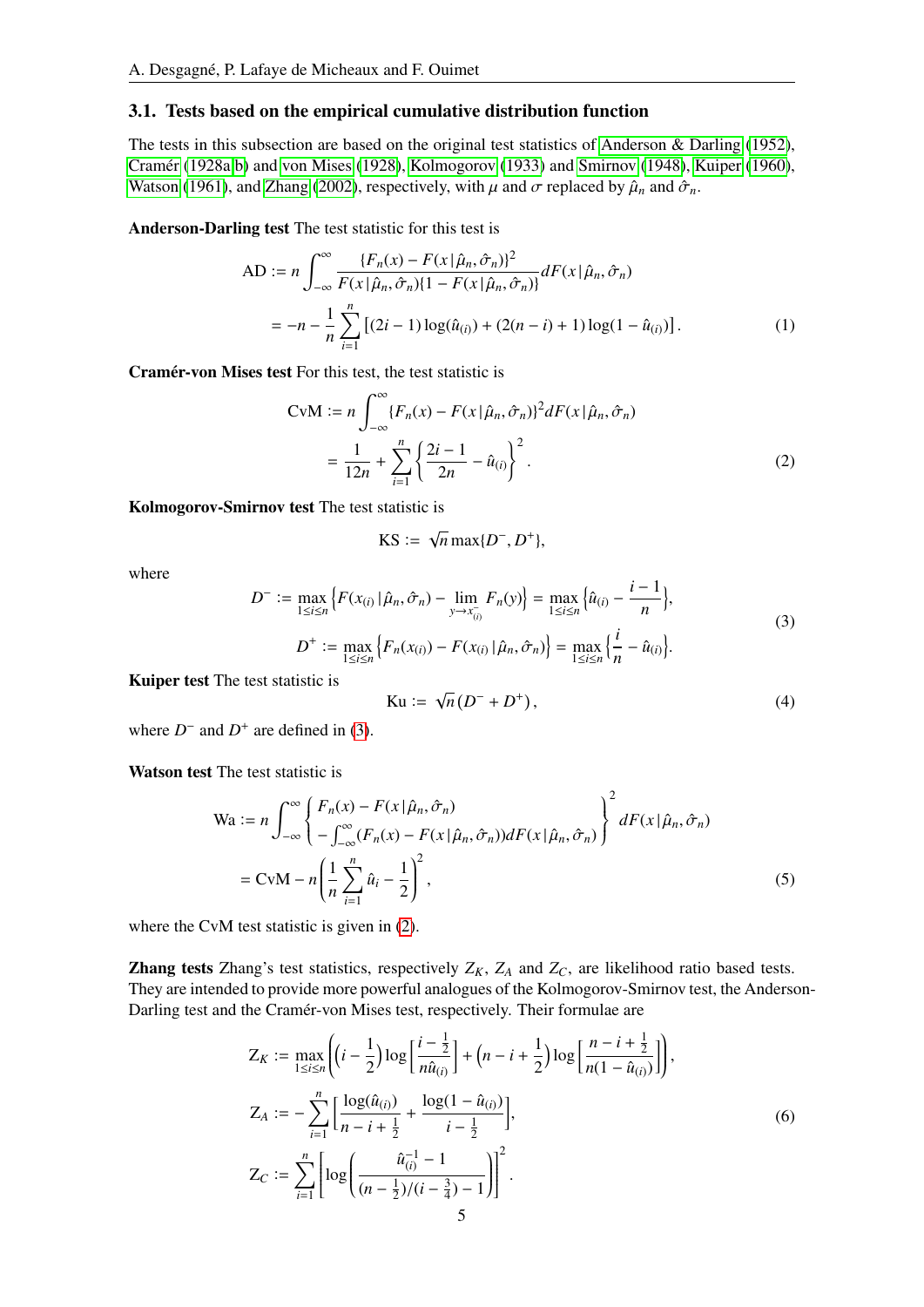#### 3.2. Moment-based tests

Desgagné-Lafaye de Micheaux-Ouimet tests These two tests are derived from Rao's score test applied to the asymmetric power distribution (APD), a generalization of the (symmetric) exponen-tial power distribution (EPD); see Desgagné & Lafaye de Micheaux [\(2018\)](#page-21-24) and [Desgagn](#page-21-2)é et al. [\(2022\)](#page-21-2). Their test statistics are

<span id="page-5-0"></span>
$$
DLO_X := Z^2(S_1) + Z^2(K_1^{\text{net}}), \quad DLO_Z := Z(K_1^{\text{net}}), \tag{7}
$$

where

$$
Z(S_1) := \frac{n^{1/2} S_1(\mathbf{X}_n)}{(1 - 1.856/n^{1.06})^{1/2}},
$$
  
\n
$$
Z(K_1^{\text{net}}) := \frac{n^{1/2} \left( \left( K_1^{\text{net}}(\mathbf{X}_n) \right)^{1/4} - (1 - \gamma)^{1/4} \left( 1 - 0.422/n^{1.01} \right) \right)}{\left[ \frac{1}{16} (1 - \gamma)^{-3/2} (\pi^2/3 - 3) (1 - 1.950/n^{0.92} + 39.349/n^{2.3}) \right]^{1/2}},
$$

for an even sample size *n*, and

$$
Z(S_1) := \frac{n^{1/2} S_1(\mathbf{X}_n)}{(1 - 0.281/n^{1.03})^{1/2}},
$$
  
\n
$$
Z(K_1^{\text{net}}) := \frac{n^{1/2} \left( \left( K_1^{\text{net}}(\mathbf{X}_n) \right)^{1/4} - (1 - \gamma)^{1/4} \left( 1 - 0.198/n^{0.86} \right) \right)}{\left[ \frac{1}{16} (1 - \gamma)^{-3/2} (\pi^2 / 3 - 3) (1 - 3.827/n^{1.04}) \right]^{1/2}},
$$

for an odd sample size *n*, where  $\gamma := 0.577215665...$  denotes the Euler-Mascheroni constant. The first-power skewness – a standardized difference between the sample mean and the sample median – and the first-power kurtosis are given by

$$
S_1(\mathbf{X}_n) := \frac{1}{n} \sum_{i=1}^n |\hat{z}_i| \operatorname{sign}(\hat{z}_i) = \frac{1}{n} \sum_{i=1}^n \hat{z}_i = \hat{\sigma}_n^{-1} (\bar{x}_n - \hat{\mu}_n),
$$
  
\n
$$
K_1(\mathbf{X}_n) := \frac{1}{n} \sum_{i=1}^n |\hat{z}_i| \log |\hat{z}_i|,
$$
\n(8)

while the first-power net kurtosis is given by

$$
K_1^{\text{net}}(\mathbf{X}_n) := \max(0, K_1(\mathbf{X}_n) - (1/2)S_1^2(\mathbf{X}_n)).
$$
\n(9)

*Note 1:* For  $n \ge 20$ , the null distributions of  $Z(S_1)$  and  $Z(K_1^{\text{net}})$  can be approximated with high numerical precision by a  $N(0, 1)$ . Moreover,  $Z(S_1)$  and  $Z(K_1^{\text{net}})$  are virtually independent. One<br>can thus consider for prectical purposes, that  $DI$  O<sub>U, at</sub>  $\chi^2$  and  $DI$  O<sub>E, at</sub>  $N(0, 1)$ . As a result can thus consider, for practical purposes, that  $DLO_X \sim \chi^2$  and  $DLO_Z \sim N(0, 1)$ . As a result, critical values and p values can be estimated with high precision without the need for simulation critical values and *p*-values can be estimated with high precision without the need for simulation. Furthermore, a positive (negative) value of  $Z(S_1)$  is associated with a right-skewed (left-skewed) distribution and a positive (negative) value of  $DLO_Z := Z(K_1^{\text{net}})$  is associated with heavy (light) tails.

*Note 2:* The  $Z(S_1)$  statistic can also be used as a Laplace test designed to detect asymmetry. However, it is practically equivalent to the KP test; see Note 2 below Equation [\(26\)](#page-11-2). To avoid duplication, only the KP test was considered in our empirical power comparison.

Gel test This test is to the Laplace distribution what the Jarque-Bera test is to the normal distribution. The test statistic is

<span id="page-5-1"></span>
$$
\text{Ge} := \frac{n}{C_1} (\sqrt{v_1})^2 + \frac{n}{C_2} (v_2 - 6)^2, \tag{10}
$$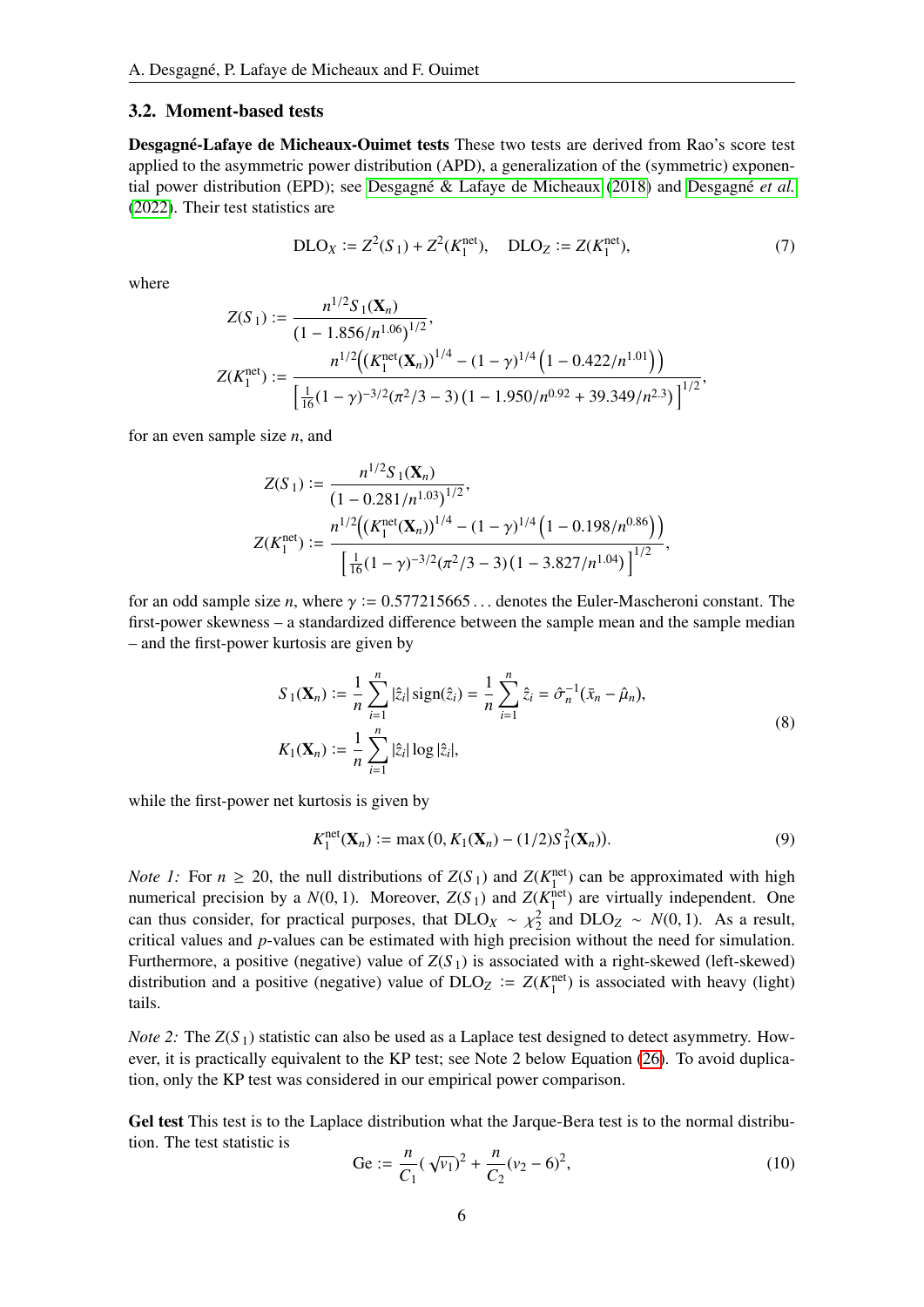where

$$
\sqrt{v_1} := \frac{1}{n} \sum_{i=1}^n \left( \frac{x_i - \overline{x}_n}{\sqrt{2} \hat{\sigma}_n} \right)^3, \quad v_2 := \frac{1}{n} \sum_{i=1}^n \left( \frac{x_i - \overline{x}_n}{\sqrt{2} \hat{\sigma}_n} \right)^4,
$$

and  $C_1 := 60$ ,  $C_2 := 1200$  as recommended by the author for small to moderate sample sizes.

González Estrada-Villaseñor test This test is based on a ratio of estimators of the scale parameter  $\sigma$ . Its numerator is the MOM estimator and its denominator is the mean absolute deviation around the sample mean. The test statistic is

<span id="page-6-0"></span>
$$
GV := \sqrt{4n} \left( \frac{s_n / \sqrt{2}}{\frac{1}{n} \sum_{i=1}^n |x_i - \overline{x}_n|} - 1 \right).
$$
 (11)

*Note:* The test statistic <sup>√</sup>  $\overline{4n}(\hat{\sigma}_n^{-1}s_n)$ √  $(2 - 1)$  was also proposed by the authors, but it is equivalent to the Ho<sub>U</sub> test in  $(12)$ .

**Hogg tests** These four tests are based on different ratios of dispersion measurements. Ho<sub>K</sub> is the classical sample kurtosis, Ho<sub>*U*</sub> is proportional to the ratio of the MOM to the ML estimators of  $\sigma$ , and Ho<sub>V</sub> and Ho<sub>W</sub> are proportional to the ratio of the range to the ML and MOM estimators of  $\sigma$ respectively. Specifically,

<span id="page-6-1"></span>
$$
\text{Ho}_K := \frac{1}{n} \sum_{i=1}^n \left( \frac{x_i - \overline{x}_n}{s_n} \right)^4, \quad \text{Ho}_U := \frac{s_n}{\hat{\sigma}_n}, \quad \text{Ho}_V := \frac{x_{(n)} - x_{(1)}}{2\hat{\sigma}_n}, \quad \text{Ho}_W := \frac{x_{(n)} - x_{(1)}}{2s_n}.
$$
 (12)

*Note:* The test based on  $\text{Ho}_K$  is equivalent to a test proposed by [Rayner & Best](#page-22-11) [\(1989\)](#page-22-11) and Best *[et al.](#page-21-8)* [\(2008\)](#page-21-8), based on the Gram-Schmidt orthogonalization of the polynomials  $\{z \mapsto z^j\}_{i=1}^{\infty}$  $\sum_{j=0}^{\infty}$  in  $L^2(\psi(z)dz)$ .

Langholz-Kronmal test This test is based on the first trigonometric moments. More specifically,

<span id="page-6-2"></span>
$$
LK := V^{-1} \cdot 2n \left( W_1^2 + W_2^2 \right),\tag{13}
$$

where

$$
W_1 := \frac{1}{n} \sum_{i=1}^n \cos \left( 2\pi \Psi \left( \frac{x_i - \overline{x}_n}{s_n / \sqrt{2}} \right) \right) \quad \text{and} \quad W_2 := \frac{1}{n} \sum_{i=1}^n \sin \left( 2\pi \Psi \left( \frac{x_i - \overline{x}_n}{s_n / \sqrt{2}} \right) \right)
$$

and the value of the constant  $V^{-1}$  is set to 0.928 for the asymptotic variance of the test statistic to be 4 (since the asymptotic distribution is  $\chi_2^2$ ).

*Note:* A positive (negative) value of  $W_1$  indicates a light-tailed (heavy-tailed) distribution and a positive (negative) value of  $W_2$  indicates a right-skewed (left-skewed) distribution.

#### 3.3. Entropy based tests

Alizadeh Noughabi (2016) test The author proposed a density-based empirical likelihood ratio (DBELR) test. It is a modified version of the likelihood ratio test of [Vexler & Gurevich](#page-22-12) [\(2010\)](#page-22-12), where the density function under  $H_1$  is replaced by an entropy-based estimate. The test statistic is

<span id="page-6-3"></span>
$$
A_{rat} = \min_{1 \le m < (n^{\delta} \wedge \frac{n}{2})} \prod_{j=1}^{n} \frac{2m}{n(x_{((j+m)\wedge n)} - x_{((j-m)\vee 1)}) f(x_j | \hat{\mu}_n, \hat{\sigma}_n)},\tag{14}
$$

where  $\delta \in (0, 1)$  is set to 0.5 as [Alizadeh Noughabi](#page-21-10) [\(2016\)](#page-21-10) did in his power comparisons and the window size *m* is a positive integer. Note that we have added the upper bound  $m < n/2$  to be consistent with other entropy estimators.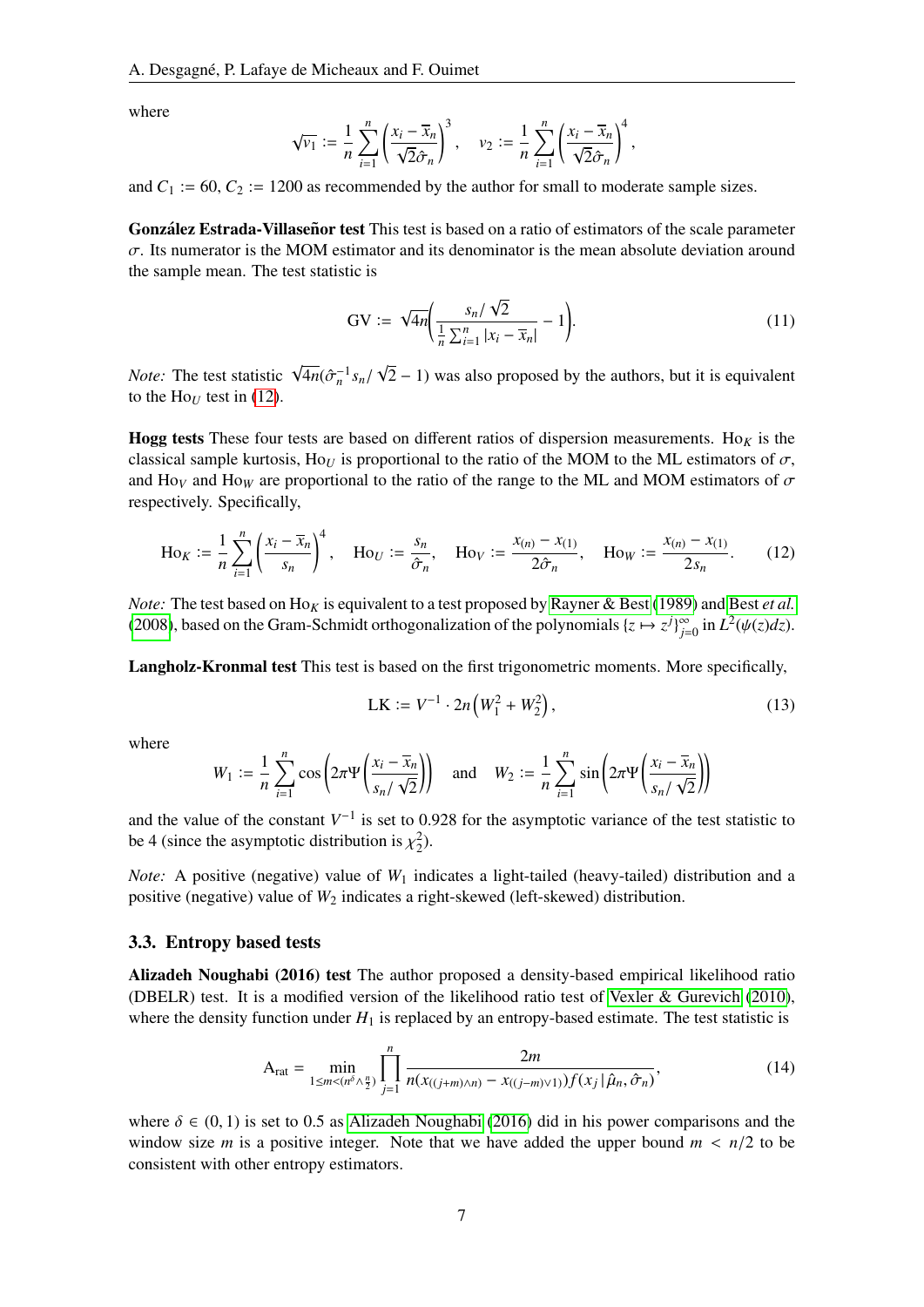Alizadeh Noughabi (2019) test The test statistic is minus the entropy estimator of [Vasicek](#page-22-13) [\(1976\)](#page-22-13) for the sample  $\hat{u}_1, \hat{u}_2, \dots, \hat{u}_n$ , namely

<span id="page-7-0"></span>
$$
A_{\text{ent}} = -\frac{1}{n} \sum_{j=1}^{n} \log \left( \frac{n}{2m} (F(x_{((j+m)\wedge n)} | \hat{\mu}_n, \hat{\sigma}_n) - F(x_{((j-m)\vee 1)} | \hat{\mu}_n, \hat{\sigma}_n)) \right), \tag{15}
$$

where the window size *m* is a positive integer such that  $m < n/2$ . The author is rather vague about the value of *m*, mentioning that the optimal choice of *m* increases with *n*. Based on preliminary simulations, we recommend choosing  $m = 1$  if  $n \le 3$ ,  $m = 2$  if  $n \in \{4, 5\}$  and in general *m* = round( $(n + 2)/5$ ) for  $n \ge 6$ .

Alizadeh Noughabi-Park tests These tests are based on different entropy estimators denoted *Hv*,  $H_e$ ,  $H_y$ ,  $H_a$  and  $H_z$ . Let the window size *m* be a positive integer such that  $m < n/2$  (see Table [3](#page-9-1) for the specific choice of *m* as a function of *m*) and define the specific choice of *m* as a function of *n*) and define

$$
\hat{\theta}_{\beta} := \begin{cases}\n-\frac{1}{n} \sum_{i=1}^{n/2} \frac{\beta_i + \beta_{i+1}}{2} + \frac{1}{n} \sum_{i=n/2+1}^{n} \frac{\beta_i + \beta_{i+1}}{2}, & \text{if } n \text{ is even,} \\
-\frac{1}{n} \sum_{i=1}^{(n-1)/2} \frac{\beta_i + \beta_{i+1}}{2} + \frac{\beta_{(n+1)/2+1} - \beta_{(n+1)/2}}{4n} + \frac{1}{n} \sum_{i=(n+1)/2+1}^{n} \frac{\beta_i + \beta_{i+1}}{2}, & \text{if } n \text{ is odd,}\n\end{cases}
$$

where the  $\beta_i$ 's are defined below for each entropy and are denoted by  $\xi_i$ ,  $\eta_i$ ,  $\zeta_i$ ,  $\nu_i$  or  $\tau_i$ .

A first entropy estimator, proposed in [Vasicek](#page-22-13) [\(1976\)](#page-22-13), is

<span id="page-7-1"></span>
$$
H_{\nu} := \frac{1}{n} \sum_{i=1}^{n} \log \left( \frac{n}{2m} (x_{((i+m)\wedge n)} - x_{((i-m)\vee 1)}) \right),\tag{16}
$$

and the test statistic is

$$
AP_v := \log(2\hat{\theta}_{\xi}) + 1 - H_v,
$$

where

<span id="page-7-2"></span>
$$
\xi_i := \frac{1}{2m} \sum_{k=i-m}^{i+m-1} x_{((k \wedge n) \vee 1)}.
$$
\n(17)

A second entropy estimator, proposed in [Ebrahimi](#page-21-25) *et al.* [\(1994\)](#page-21-25), is

$$
H_e := \frac{1}{n} \sum_{i=1}^n \log \left( \frac{n}{c_i m} (x_{((i+m)\wedge n)} - x_{((i-m)\vee 1)}) \right),\tag{18}
$$

where

$$
c_i = 1 + \frac{\min\{i-1, m, n-i\}}{m}
$$

Using this entropy estimator, the test statistic is

$$
AP_e := \log(2\hat{\theta}_{\eta}) + 1 - H_e,
$$

where

$$
\eta_i := \begin{cases} \xi_{m+1} - \sum_{k=i}^m \frac{x_{(m+k)} - x_{(1)}}{m+k-1}, & \text{if } 1 \le i \le m, \\ \xi_i, & \text{if } m+1 \le i \le n-m+1, \\ \xi_{n-m+1} + \sum_{k=n-m+2}^i \frac{x_{(n)} - x_{(k-m-1)}}{n+m-k+1}, & \text{if } n-m+2 \le i \le n+1, \end{cases}
$$

and the  $\xi_i$ 's are defined in [\(17\)](#page-7-2).

A third entropy estimator, proposed in [Yousefzadeh & Arghami](#page-22-14) [\(2008\)](#page-22-14), is

$$
H_{y} := \sum_{i=1}^{n} \left( \frac{\hat{F}_{y}(x_{((i+m)\wedge n)}) - \hat{F}_{y}(x_{((i-m)\vee 1)})}{\sum_{j=1}^{n} \hat{F}_{y}(x_{((j+m)\wedge n)}) - \hat{F}_{y}(x_{((j-m)\vee 1)})} \right) \log \left( \frac{x_{((i+m)\wedge n)} - x_{((i-m)\vee 1)}}{\hat{F}_{y}(x_{((i+m)\wedge n)}) - \hat{F}_{y}(x_{((i-m)\vee 1)})} \right),
$$
(19)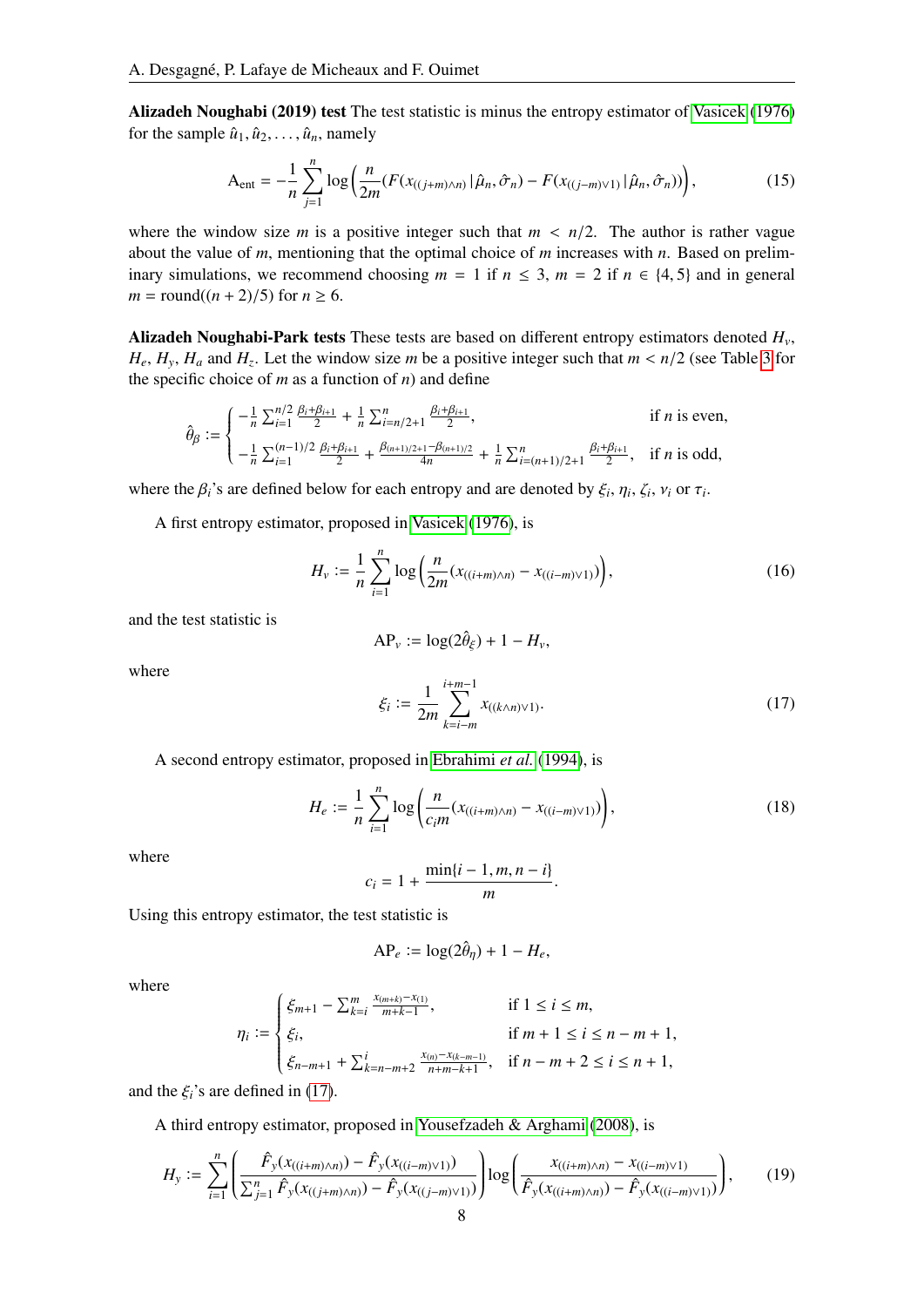where  $\hat{F}_y$ , an estimator of the cdf, can we written as

$$
\hat{F}_y(x_{(i)}) = \begin{cases}\n\frac{n-1}{n(n+1)} \left( \frac{n}{n-1} + \left\{ \frac{2n}{2n-1}, \quad \text{if } x_{(1)} \neq x_{(2)} \right\} \right) & \text{if } i = 1, \\
\frac{n-1}{n(n+1)} \left( \frac{i(n-1)+1}{n-1} + \left\{ \frac{x_{(i)} - x_{(i-1)}}{x_{(i+1)} - x_{(i-1)}}, \quad \text{if } x_{(i-1)} \neq x_{(i+1)} \right\} \right) & \text{if } 2 \leq i \leq n-1, \\
\frac{n-1}{n(n+1)} \left( \frac{(n-1)^2 + 1}{n-1} + \left\{ \begin{matrix} 1 + \frac{n-1}{2n-1}, & \text{if } x_{(n-2)} \neq x_{(n-1)} \neq x_{(n)} \ 1, & \text{if } x_{(n-2)} \neq x_{(n-1)} = x_{(n)} \ 0, & \text{if } x_{(n-2)} = x_{(n)} \end{matrix} \right\} & \text{if } i = n.\n\end{cases}
$$

Two tests based on this entropy have test statistics

$$
\mathsf{AP}_{y}^{\mathsf{(MLE)}} := \log(2\hat{\sigma}_n) + 1 - H_y
$$

and

$$
AP_y := \log(2\hat{\theta}_\zeta) + 1 - H_y,
$$

where

$$
\zeta_i := \frac{2m\xi_i}{\sum_{j=1}^n (\hat{F}_y(x_{((j+m)\wedge n)}) - \hat{F}_y(x_{((j-m)\vee 1)}))}, \quad 1 \le i \le n+1
$$

and the  $\xi_i$ 's are defined in [\(17\)](#page-7-2).

A fourth entropy estimator, proposed in [Alizadeh Noughabi & Arghami](#page-21-26) [\(2010\)](#page-21-26), is

$$
H_a := \frac{1}{n} \sum_{i=1}^n \log \left( \frac{n}{a_i m} (x_{((i+m)\wedge n)} - x_{((i-m)\vee 1)}) \right),\tag{20}
$$

where

$$
a_i := \begin{cases} 1, & \text{if } 1 \le i \le m \text{ or } n - m + 1 \le i \le n, \\ 2, & \text{if } m + 1 \le i \le n - m. \end{cases}
$$

The test statistic based on this entropy estimator is

$$
AP_a := \log(2\hat{\theta}_v) + 1 - H_a,
$$

where

$$
\nu_i := \begin{cases} \xi_{m+1} - \frac{1}{m} \sum_{k=i}^m (x_{(m+k)} - x_{(1)}), & \text{if } 1 \le i \le m, \\ \xi_i, & \text{if } m+1 \le i \le n-m+1, \\ \xi_{n-m+1} + \frac{1}{m} \sum_{k=n-m+2}^i (x_{(n)} - x_{(k-m-1)}), & \text{if } n-m+2 \le i \le n+1 \end{cases}
$$

and the  $\xi_i$ 's are defined in [\(17\)](#page-7-2).

Finally, a fifth entropy estimator, proposed in [Zamanzade & Arghami](#page-22-15) [\(2011\)](#page-22-15), is

<span id="page-8-0"></span>
$$
H_z := \frac{1}{n} \sum_{i=1}^n \log \left( \frac{n}{z_i m} (x_{((i+m)\wedge n)} - x_{((i-m)\vee 1)}) \right),\tag{21}
$$

where

$$
z_i := \begin{cases} \frac{i}{m}, & \text{if } 1 \le i \le m, \\ 2, & \text{if } m+1 \le i \le n-m, \\ \frac{n-i+1}{m}, & \text{if } n-m+1 \le i \le n. \end{cases}
$$

The test statistic based on this entropy estimator is

$$
AP_z := \log(2\hat{\theta}_\tau) + 1 - H_z,
$$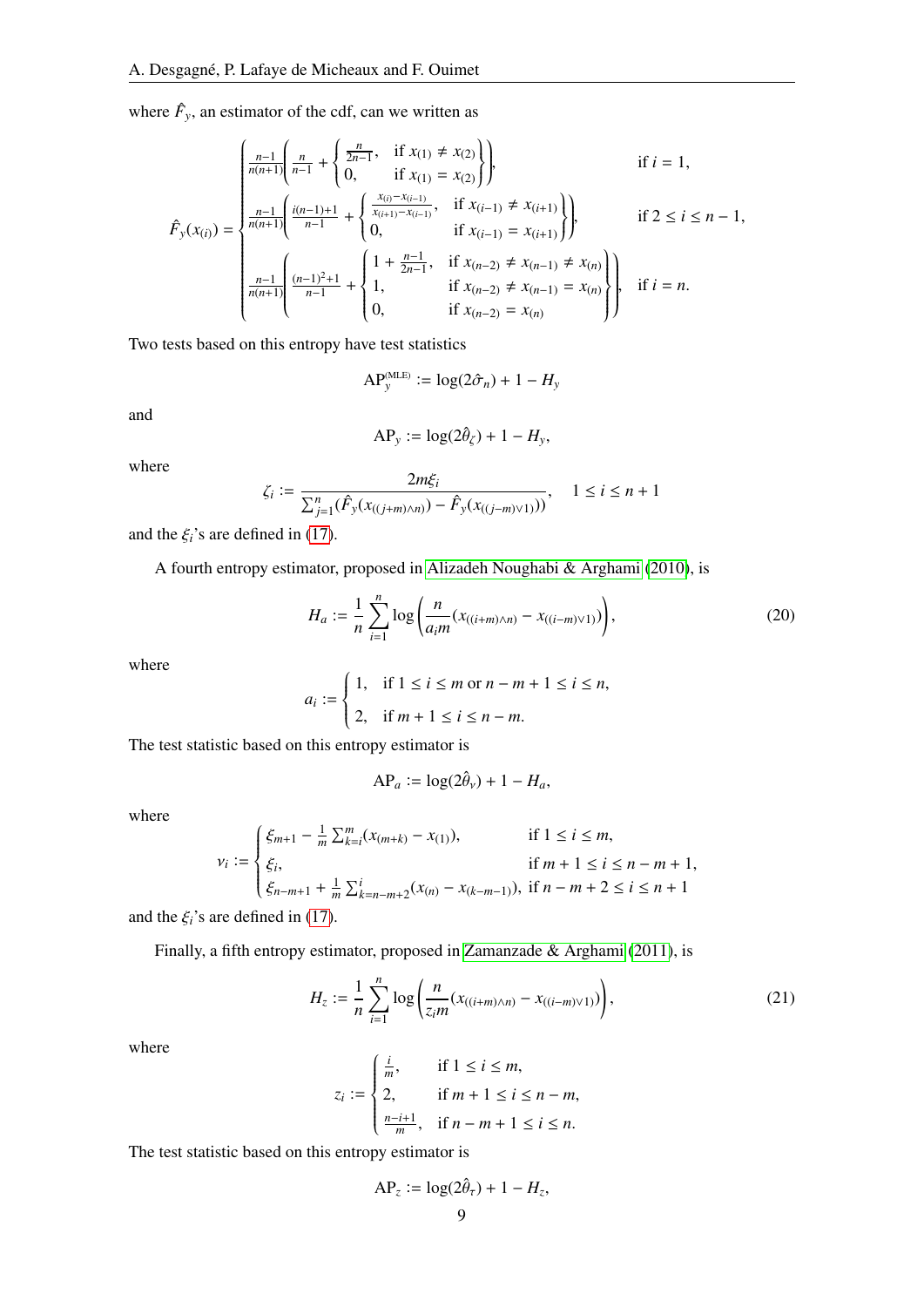where

$$
\tau_i := \begin{cases} \xi_{m+1} - \sum_{k=i}^m \frac{x_{(m+k)} - x_{(1)}}{k}, & \text{if } 1 \le i \le m, \\ \xi_i, & \text{if } m+1 \le i \le n-m+1, \\ \xi_{n-m+1} + \sum_{k=n-m+2}^i \frac{x_{(n)} - x_{(k-m-1)}}{n-k+2}, & \text{if } n-m+2 \le i \le n+1 \end{cases}
$$

and the  $\xi_i$ 's are defined in [\(17\)](#page-7-2).

<span id="page-9-1"></span>*Note 1:* Values of *m* for  $1 \le n \le 120$ , as proposed in [Alizadeh Noughabi & Park](#page-21-11) [\(2016\)](#page-21-11), are given in Table [3.](#page-9-1) We complete this table for  $n > 120$  by proposing extrapolations that satisfy  $m/n \to 0$  as  $n \rightarrow \infty$ .

| AP <sub>z</sub>            |
|----------------------------|
|                            |
| 2                          |
| 2                          |
| 3                          |
| 4                          |
| 5                          |
| 6                          |
| round( $(\log n)^{1.15}$ ) |
|                            |

Table 3: Choice of *m* as a function of sample size *n* for the AP tests in [\(16\)](#page-7-1)–[\(21\)](#page-8-0)

*Note* 2: The authors also considered tests based on the statistic  $AP_{\ell}^{(MLE)} := \log(2\hat{\sigma}_n) + 1 - H_{\ell}$  for  $\ell \in \{y, q, q, \tau\}$ . Whichever entropy estimator is used, these four tests generate exactly the same  $\ell \in \{v, e, a, z\}$ . Whichever entropy estimator is used, these four tests generate exactly the same<br>powers since they have the same variances. Furthermore, they are equivalent to the Choi-Kim CK powers since they have the same variances. Furthermore, they are equivalent to the Choi-Kim CK*<sup>v</sup>* test in [\(22\)](#page-9-0). Note that the  $AP_v^{\text{(MLE)}}$  based test was also proposed by [Alizadeh Noughabi & Arghami](#page-21-27) [\(2012\)](#page-21-27).

Choi-Kim tests These three tests are based on entropy estimators in [Vasicek](#page-22-13) [\(1976\)](#page-22-13), [Correa](#page-21-28) [\(1995\)](#page-21-28) and [van Es](#page-22-16) [\(1992\)](#page-22-16). Their test statistics are

<span id="page-9-0"></span>
$$
CK_v := \frac{\exp\left(H_v\right)}{\hat{\sigma}_n}, \quad CK_c := \frac{\exp\left(H_c\right)}{\hat{\sigma}_n}, \quad CK_e := \frac{\exp\left(H_e\right)}{\hat{\sigma}_n}, \tag{22}
$$

where

$$
H_{v} := \frac{1}{n} \sum_{i=1}^{n} \log \left( \frac{n}{2m} (x_{((i+m)\wedge n)} - x_{((i-m)\vee 1)}) \right),
$$
  
\n
$$
H_{c} := \frac{-1}{n} \sum_{i=1}^{n} \log \left( \frac{\sum_{j=i-m}^{i+m} (j/n - i/n) [x_{((j\wedge n)\vee 1)} - \frac{1}{2m+1} \sum_{k=i-m}^{i+m} x_{((k\wedge n)\vee 1)}]}{\sum_{j=i-m}^{i+m} [x_{((j\wedge n)\vee 1)} - \frac{1}{2m+1} \sum_{k=i-m}^{i+m} x_{((k\wedge n)\vee 1)}]^2} \right),
$$
  
\n
$$
H_{e} := \frac{1}{n-m} \sum_{i=1}^{n-m} \log \left( \frac{n+1}{m} (x_{((i+m)\wedge n)} - x_{(i)}) \right) + \sum_{k=m}^{n} \frac{1}{k} - \log \left( \frac{n+1}{m} \right),
$$

and the window size *m* is a positive integer such that  $m < n/2$ . Values of *m* for  $1 \le n \le 50$ , as proposed in the study by [Choi & Kim](#page-21-9) [\(2006\)](#page-21-9), are given in Table [4.](#page-10-1) In our power comparison, we extrapolated this table by choosing  $m = 10$  if  $n = 100$  and  $m = 20$  if  $n = 200$  for the CK<sub>*v*</sub> and CK<sub>*c*</sub> tests, and by choosing  $m = 2$  if  $n \in \{100, 200\}$  for the CK<sub>e</sub> test.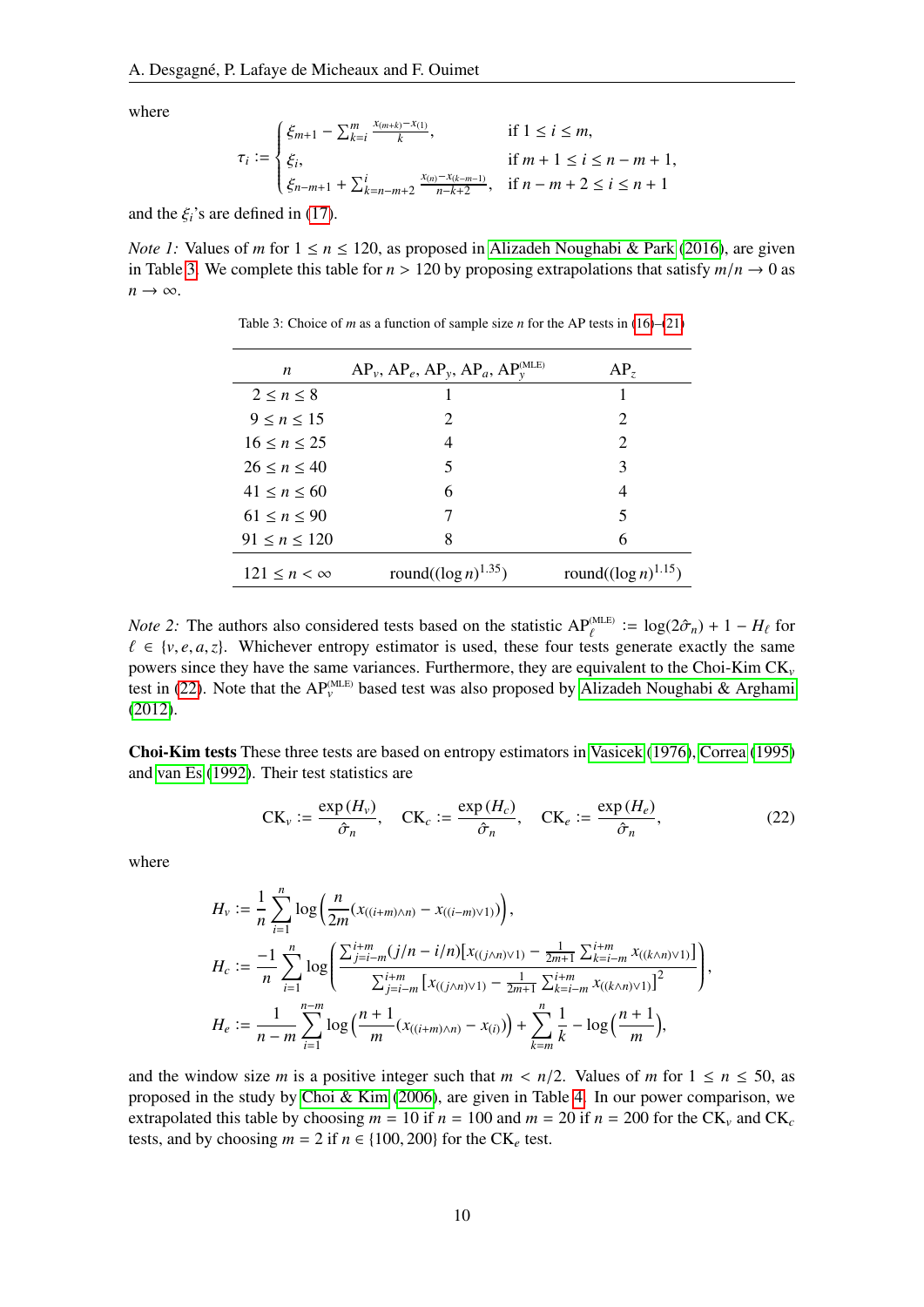| n                   | $CK_{v}$ | $CK_c$ | CK.                   |
|---------------------|----------|--------|-----------------------|
| 2 < n < 4           | 1        | 1      | 1                     |
| 5 < n < 6           | 2        | 2      | 2                     |
| 7 < n < 8           | 3        | 3      | 3                     |
| 9 < n < 10          | 3        | 4      | 4                     |
| $11 \leq n \leq 11$ | 3        | 3      | 5                     |
| 12 < n < 12         | 3        | 2      | 2                     |
| 13 < n < 23         | 3        | 3      | $\overline{2}$        |
| $24 \le n \le 25$   | 4        | 3      | 2                     |
| $26 \le n \le 33$   | 4        | 4      | 2                     |
| 34 < n < 37         | 5        | 4      | $\mathcal{D}_{\cdot}$ |
| 38 < n < 46         | 5        | 5      | 2                     |
| 47 < n < 50         | 6        | 5      | $\mathcal{D}_{\cdot}$ |

<span id="page-10-1"></span>Table 4: Choice of *m* as a function of sample size *n* for the CK tests in [\(22\)](#page-9-0)

#### 3.4. Other tests

Alizadeh Noughabi-Balakrishnan tests These five tests are based on the original test statistics of Csiszár [\(1963\)](#page-22-17), [Morimoto](#page-22-17) (1963) and [Ali & Silvey](#page-21-30) [\(1966\)](#page-21-30), where the unknown location and scale parameters,  $\mu$  and  $\sigma$ , are replaced by their ML estimators. More precisely, they are based on an estimator  $\hat{D}_v$  of Csiszar's divergence given by

$$
D_{\nu}(g, f) := \int_{-\infty}^{\infty} f(x | \mu, \sigma) \nu \left( \frac{g(x)}{f(x | \mu, \sigma)} \right) dx,
$$

where  $g(x)$  is the true density of the observations  $x_1, \ldots, x_n$ ,  $f(x | \mu, \sigma)$  is the Laplace density and  $v(\cdot)$  is a divergence measure. The estimator of  $D_v(g, f)$  is defined as

$$
\hat{D}_{\nu} = \frac{1}{n} \sum_{i=1}^{n} \frac{f(x_i | \hat{\mu}_n, \hat{\sigma}_n)}{\hat{g}(x_i)} \nu \left( \frac{\hat{g}(x_i)}{f(x_i | \hat{\mu}_n, \hat{\sigma}_n)} \right),
$$

where

$$
\hat{g}(x_i) := \frac{1}{n\hat{h}}\sum_{j=1}^n k\left(\frac{x_i - x_j}{\hat{h}}\right), \quad k(z) := \phi(z), \quad \hat{h} := \hat{\sigma}_n\left(\frac{2}{n\sqrt{\pi}}\right)^{1/5}.
$$

The test statistics are

<span id="page-10-0"></span>
$$
AB_{KL} := \hat{D}_{\nu}, \text{ with } \nu(t) = t \log t \text{ (Kullback-Leibler divergence)},
$$
\n
$$
AB_{He} := \hat{D}_{\nu}, \text{ with } \nu(t) = \frac{1}{2}(\sqrt{t} - 1)^{2} \text{ (Hellinger distance)},
$$
\n
$$
AB_{Je} := \hat{D}_{\nu}, \text{ with } \nu(t) = (t - 1) \log t \text{ (Jeffreys distance)},
$$
\n
$$
AB_{TV} := \hat{D}_{\nu}, \text{ with } \nu(t) = |t - 1| \text{ (Total variation distance)},
$$
\n
$$
AB_{\chi^{2}} := \hat{D}_{\nu}, \text{ with } \nu(t) = (t - 1)^{2} (\chi^{2} \text{-divergence}).
$$
\n(23)

*Note:* We chose the bandwidth *h* that is optimal under  $H_0$  (see Equation (3.21) in [Silverman](#page-22-18) [\(1986\)](#page-22-18)), namely  $1/\epsilon$  $1/5$ 

$$
h = \left\{ \frac{\int_{-\infty}^{\infty} (k(z))^2 dz}{n \int_{-\infty}^{\infty} \left( \frac{d^2}{dx^2} f(x | \mu, \sigma) \right)^2 dx} \right\}^{1/5} = \left\{ \frac{\frac{1}{2\sqrt{\pi}}}{n \cdot \frac{1}{4\sigma^5}} \right\}^{1/5} = \sigma \left( \frac{2}{n \sqrt{\pi}} \right)^{1/5}
$$

If the chosen kernel function were  $k(z) := \psi(z)$  instead, we would obtain  $h = \sigma n^{-1/5}$ . In Al-<br>izadeh Noughabi & Balakrishnan (2016), the chosen handwidth is  $h = 1.06\sigma n^{-1/5}$  and it is esti[izadeh Noughabi & Balakrishnan](#page-21-12) [\(2016\)](#page-21-12), the chosen bandwidth is  $h = 1.06\sigma n$ <br>mated by  $\hat{h} = 1.06s n^{-1/5}$  but this bandwidth is only ontimal when the distribution  $-1/5$  and it is estimated by  $\hat{h} = 1.06 s_n n^{-1/5}$ , but this bandwidth is only optimal when the distribution under  $H_0$  is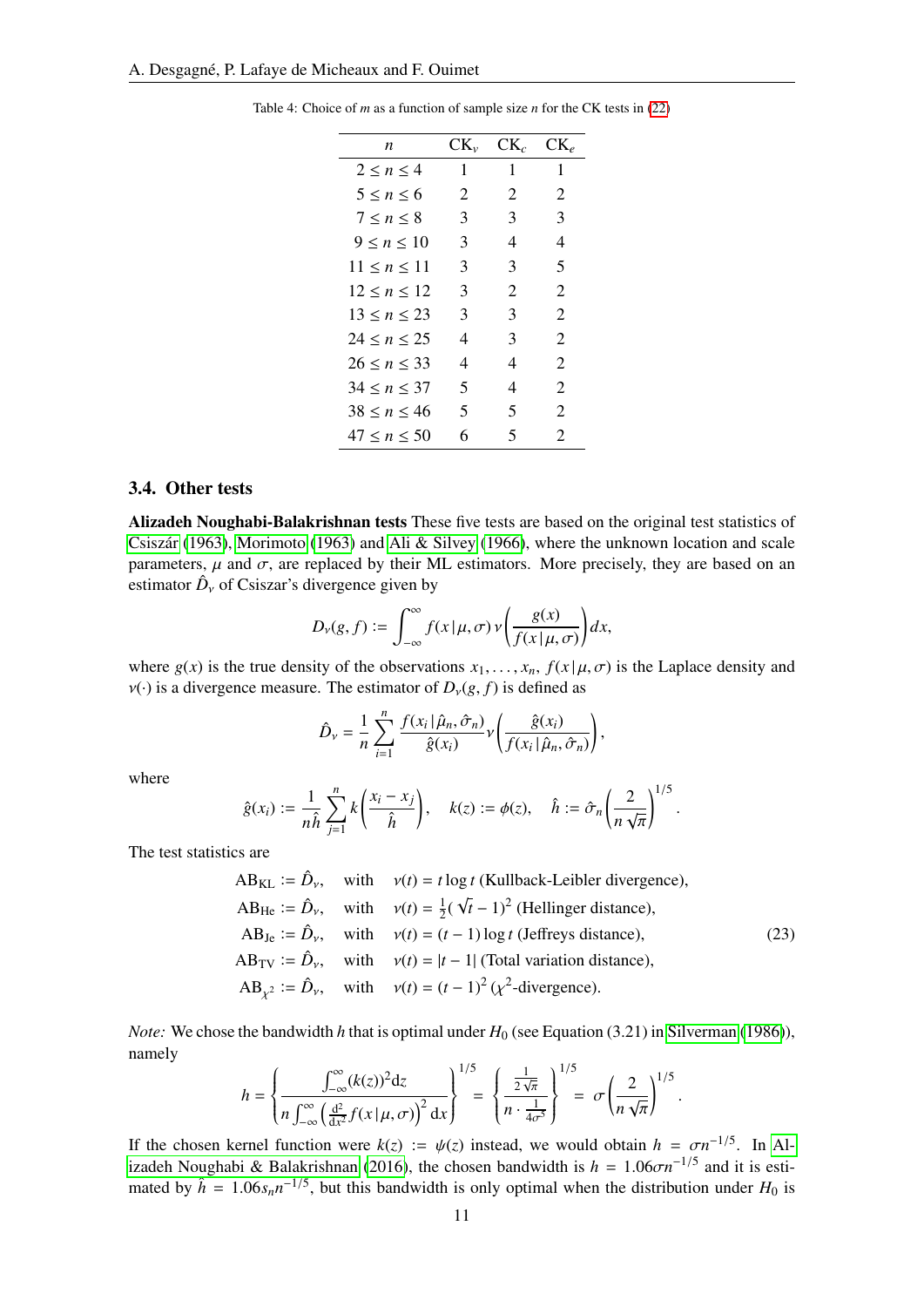normal.

Alizadeh Noughabi-Jarrahiferiz test This test is based on the informational energy estimator of [Pardo](#page-22-19) [\(2003\)](#page-22-19) based on spacing of order statistics for the sequence of observations  $\hat{u}_1, \hat{u}_2, \ldots, \hat{u}_n$ . Its test statistic is

<span id="page-11-0"></span>
$$
AJ = \frac{1}{n} \sum_{j=1}^{n} \frac{2m}{n(F(x_{((j+m)\wedge n)} | \hat{\mu}_n, \hat{\sigma}_n) - F(x_{((j-m)\vee 1)} | \hat{\mu}_n, \hat{\sigma}_n))},
$$
(24)

<span id="page-11-3"></span>where the window size *m* is a positive integer such that  $m < n/2$ . Values of *m* for  $1 \le n \le 120$ , as proposed in [Alizadeh Noughabi & Jarrahiferiz](#page-21-1) [\(2019\)](#page-21-1), are given in Table [5.](#page-11-3) We complete this table for  $n > 120$  by proposing an extrapolation which satisfies  $m/n \to 0$  as  $n \to \infty$ .

| n                     | т                         |
|-----------------------|---------------------------|
| $1 \le n \le 8$       | 2                         |
| 9 < n < 15            | 3                         |
| $16 \le n \le 25$     | 5                         |
| $26 \le n \le 35$     | 6                         |
| $36 \le n \le 45$     | 7                         |
| 46 < n < 60           | 8                         |
| $61 \le n \le 90$     | 9                         |
| 91 < n < 120          | 10                        |
| $121 \leq n < \infty$ | round( $(\log n)^{1.5}$ ) |
|                       |                           |

Table 5: Choice of *m* as a function of sample size *n* for the AJ test in [\(24\)](#page-11-0)

Brain-Shapiro test (adapted by Gulati) This test is adapted from the regression test of [Brain &](#page-21-16) [Shapiro](#page-21-16) [\(1983\)](#page-21-16), where the case of the exponential distribution was treated under  $H_0$ . Its test statistic is

<span id="page-11-1"></span>BS := 
$$
12(n-1)(\overline{v} - 1/2)^2 + \frac{5(n-1)}{(n+2)(n-2)} \left(n-2 + 6n\overline{v} - 12\sum_{i=1}^{n-1} \frac{iv_i}{n-1}\right)^2
$$
, (25)

where

$$
\overline{v} := \frac{1}{n-1} \sum_{i=1}^{n-1} v_i, \quad v_i := \frac{\sum_{j=1}^i w_j}{\sum_{j=1}^n w_j},
$$
  

$$
w_j := (n-j+1)(y_{(j)} - y_{(j-1)}), \quad y_j := |\hat{z}_j|, \text{ with } y_{(0)} := 0.
$$

*Note:* We made a correction in [\(25\)](#page-11-1), where we used the fraction  $\frac{5(n-1)}{(n+2)(n-2)}$  as in [Brain & Shapiro](#page-21-16) [\(1983\)](#page-21-16) (equation (6) with *m* set to *n* + 1) instead of  $\frac{5(n-1)}{(n+1)(n-2)}$  as in [Gulati](#page-21-5) [\(2011\)](#page-21-5) (equation (2.3)).

Kozubowski-Panorska test This test is based on the original test statistic of [Kozubowski & Panorska](#page-21-17) [\(2004\)](#page-21-17), which is a two-tailed likelihood ratio test of symmetry for the asymmetric Laplace distribution, with unknown location parameter  $\mu$  estimated by  $\hat{\mu}_n$ . Its test statistic is

<span id="page-11-2"></span>
$$
KP := n \left( 2 - \frac{(1 + \sqrt{\hat{k}^4})^2}{1 + \hat{k}^4} \right),
$$
 (26)

where

$$
\hat{k}^{4} := \frac{\frac{1}{n}\sum_{i=1}^{n} \max\{-(x_{i} - \hat{\mu}_{n}), 0\}}{\frac{1}{n}\sum_{i=1}^{n} \max\{x_{i} - \hat{\mu}_{n}, 0\}}
$$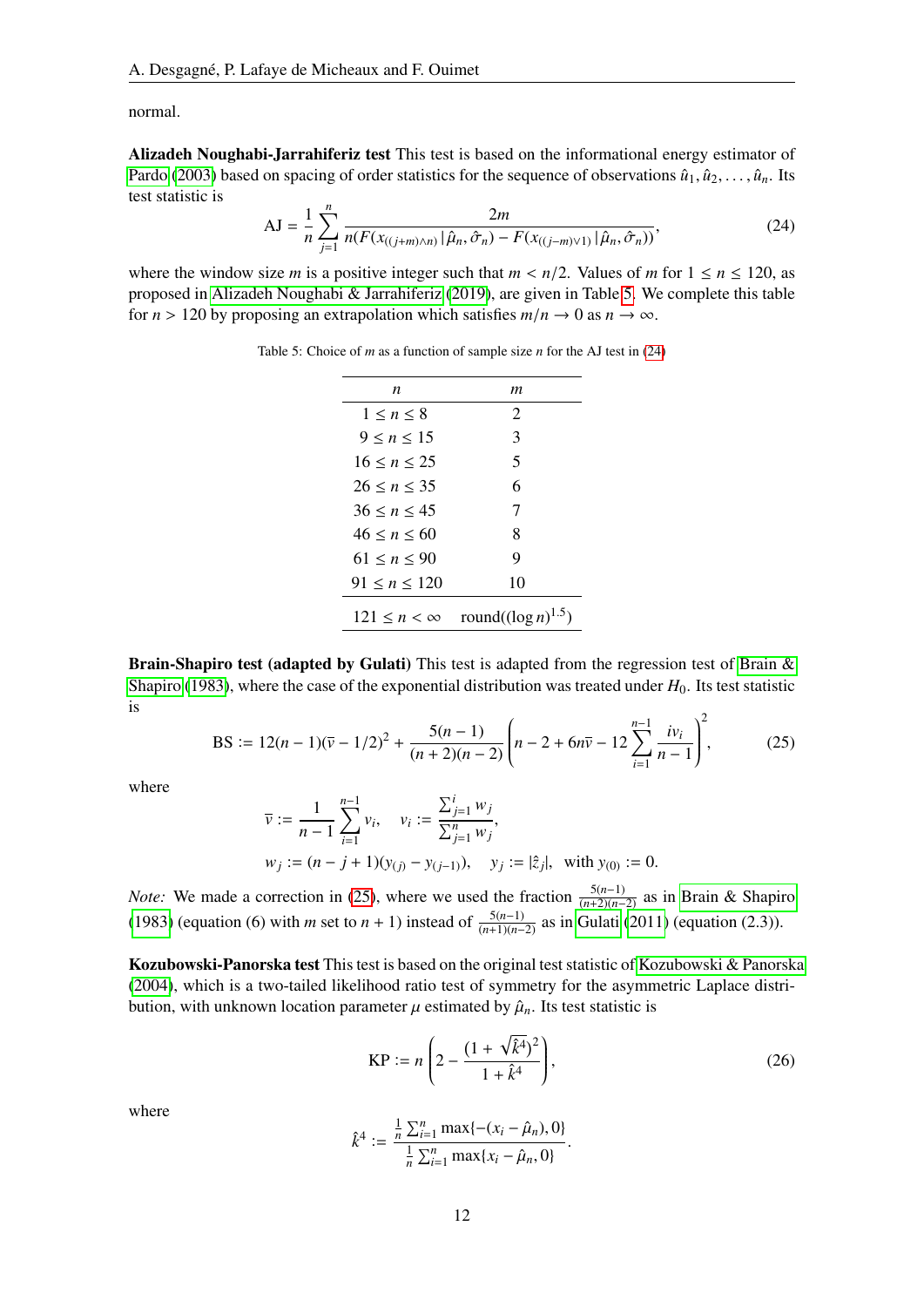*Note 1*: A positive (negative) value of  $\hat{k}^4 - 1$  is associated with a left-skewed (right-skewed) distribution.

*Note 2:* It can be shown that

$$
\frac{1}{n}\sum_{i=1}^n \max\{-(x_i-\hat{\mu}_n),0\}-\frac{1}{n}\sum_{i=1}^n \max\{x_i-\hat{\mu}_n,0\}=\hat{\mu}_n-\bar{x}_n.
$$

Given that the asymmetry component of the  $DLO<sub>X</sub>$  test given by  $Z<sub>1</sub>$  (see Equation [\(7\)](#page-5-0)) is a z-score also based on  $\hat{\mu}_n - \bar{x}_n$ , the two test statistics  $Z_1$  and KP lead to virtually identical *p*-values for all samples.

Meintanis tests These two tests are based on a weighted measure (involving a parameter *a*) of relative deviation between the empirical characteristic function  $(n^{-1} \sum_{j=1}^{n} e^{it\hat{z}_j})$  and the characteristic function under  $H_0$ , for the sample standardized by ML estimators. Standardization of the observations based on the MOM is also proposed but not recommended by the author, because his simulation study suggests that the ML estimators are more robust with respect to *a*. Consider

<span id="page-12-0"></span>
$$
\text{Me}_a^{(j)} = n \int_{-\infty}^{\infty} D_n^2(t) w_j(t, a) dt,
$$
\n(27)

where  $D_n(t) := |(1 + t^2)| \frac{1}{n} \sum_{j=1}^n e^{itz_j} - 1|$  and the two proposed weight functions are  $w_1(t, a) =$  $\exp(-a|t|)$  and  $w_2(t, a) = \exp(-at^2)$ , for  $a > 0$ . The test statistics are

$$
\begin{split} \mathbf{Me}_{a}^{(1)} &:= \frac{2n}{a} - 4a \sum_{j=1}^{n} \left[ \frac{1}{a^2 + \hat{z}_j^2} + \frac{2(a^2 - 3\hat{z}_j^2)}{(a^2 + \hat{z}_j^2)^3} \right] + \frac{2a}{n} \sum_{j,k=1}^{n} \left[ \frac{\frac{1}{a^2 + (\hat{z}_j - \hat{z}_k)^2} + \frac{4(a^2 - 3(\hat{z}_j - \hat{z}_k)^2)}{(a^2 + (\hat{z}_j - \hat{z}_k)^2)^3}}{+ \frac{24(a^4 + 5(\hat{z}_j - \hat{z}_k)^4 - 10a^2(\hat{z}_j - \hat{z}_k)^2)}{(a^2 + (\hat{z}_j - \hat{z}_k)^2)^5}} \right], \\ \mathbf{Me}_{a}^{(2)} &:= n \sqrt{\frac{\pi}{a}} - 2 \sqrt{\frac{\pi}{a}} \sum_{j=1}^{n} \left[ 1 - \frac{\hat{z}_j^2 - 2a}{4a^2} \right] e^{-\hat{z}_j^2/4a} \\ &+ \frac{2}{n} \sqrt{\frac{\pi}{a}} \sum_{j,k=1}^{n} \left[ \frac{\frac{1}{2} - \frac{(\hat{z}_j - \hat{z}_k)^2 - 2a}{4a^2}}{\frac{4a^2}{32a^4}} \right] e^{-(\hat{z}_j - \hat{z}_k)^2/4a}. \end{split}
$$

*Note:* The parameter *a* controls the rate of decay of the weight function. In his simulation study, [Meintanis](#page-22-2) [\(2004\)](#page-22-2) considered  $a \in \{0.5, 1, 2, 4, 5, 10\}$  and finally recommended Me<sup>(1)</sup> and Me<sup>(2)</sup><sub>0</sub> as the best choices. In a preliminary power study, we came to the same conclusion. Therefore, we the best choices. In a preliminary power study, we came to the same conclusion. Therefore, we chose  $\text{Me}_2^{(1)}$  and  $\text{Me}_{0.5}^{(2)}$  for our power comparison.

Subramanian-Dixit test This is a two-tailed likelihood ratio test of symmetry for the asymmetric Laplace distribution. The test statistic is

<span id="page-12-1"></span>
$$
SD := \frac{U}{U + V},\tag{28}
$$

where

$$
U := \sum_{i=1}^{n_1} (x_{(n_1)} - x_{(i)}) \text{ and } V := \sum_{i=n_1+1}^{n} (x_{(i)} - x_{(n_1+1)}),
$$
  

$$
n_1 := \max\{i \in \{1, 2, ..., n\} : x_i \le \hat{\theta}_n\} \in \{1, 2, ..., n\},
$$

with *U* := 0 if  $n_1 = 1$ , *V* := 0 if  $n_1 = n$  and SD := 0.5 if *U* = *V* = 0, where  $\hat{\theta}_n$  is the half-<br>sample mode estimator from Robertson & Cryer (1974) implemented in the function hsm() of sample mode estimator from [Robertson & Cryer](#page-22-20) [\(1974\)](#page-22-20), implemented in the function hsm() of the R package modeest. Note that any other nonparametric estimator of the mode could be used instead of  $\hat{\theta}_n$ , as suggested in [Subramanian & Dixit](#page-22-5) [\(2018,](#page-22-5) p.5).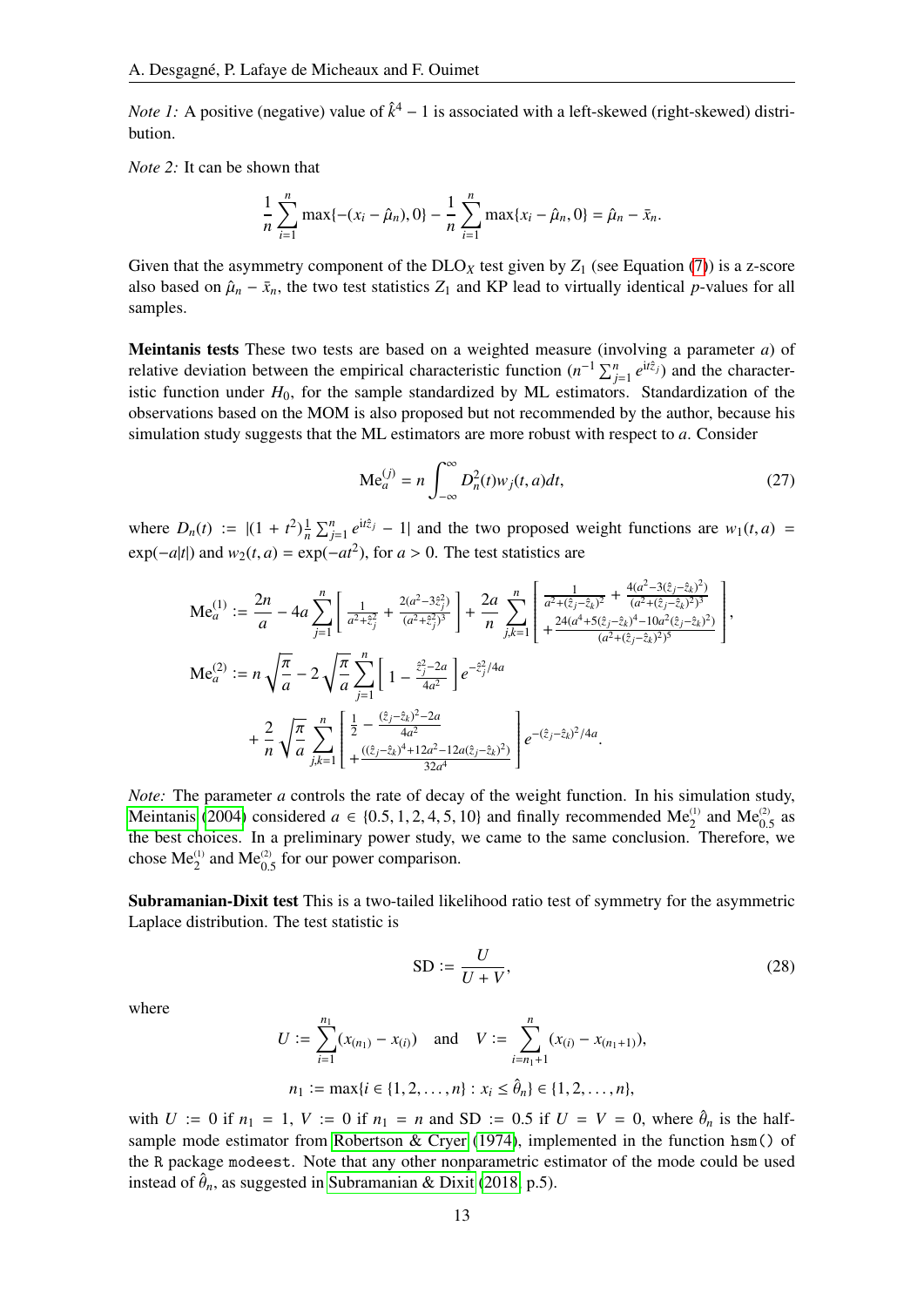*Note:* The range of the test statistic is  $0 \le SD \le 1$ , with a small (large) value associated with a right-skewed (left-skewed) distribution.

Székely-Rizzo test (applied by Rizzo and Haman) This test, based on energy distance (see e.g. Székely & Rizzo [\(2013\)](#page-22-21)), is an adaptation of the original statistic in Székely & Rizzo [\(2005\)](#page-22-22) defined by

<span id="page-13-1"></span>
$$
SR := 2\sum_{i=1}^{n} \mathbb{E}|x_i - X| - n\mathbb{E}|X - X'| - \frac{2}{n}\sum_{k=1}^{n} (2k - 1 - n)x_{(k)},
$$
\n(29)

where  $X, X' \sim G$  i.i.d. for a given distribution *G*.<br>In Pizzo  $\&$  Haman (2016), the expectation

In [Rizzo & Haman](#page-22-3) [\(2016\)](#page-22-3), the expectations were calculated explicitly for the asymmetric Laplace distribution. In particular, when *Z*, *Z'* ∼ Laplace(0, 1) are i.i.d., we have  $\mathbb{E}|z - Z| = |z| + e^{-|z|}$ <br>for any point  $z \in \mathbb{R}$ , and  $\mathbb{E}|Z - Z'| = 3/2$ . As the test considered by the authors is  $H_2 \div Y$ . for any point  $z \in \mathbb{R}$ , and  $\mathbb{E}|Z - Z'| = 3/2$ . As the test considered by the authors is  $H_0 : X_i \sim$ <br>Lankee( $u = 0$ ,  $\tau = 1$ ), we normalize the observations from x; to  $\hat{z}$ ; to allow for the fact that here *u* Laplace( $\mu = 0, \sigma = 1$ ), we normalize the observations from  $x_i$  to  $\hat{z}_i$  to allow for the fact that here  $\mu$ and  $\sigma$  are assumed to be unknown. The test statistic is then given by

$$
SR^{\star} := 2\sum_{i=1}^{n} (|\hat{z}_i| + e^{-|\hat{z}_i|}) - \frac{3n}{2} - \frac{2}{n}\sum_{k=1}^{n} (2k - 1 - n)\hat{z}_{(k)}.
$$

### <span id="page-13-0"></span>4. Empirical power comparison

#### <span id="page-13-2"></span>4.1. Design of the Monte Carlo study

In order to fully explore the power characteristics of goodness-of-fit tests, empirical power comparisons usually aim to include a wide range of statistical distributions as alternatives to that under the null hypothesis. For example, in the context of goodness-of-fit tests for the normal distribution, Romão et al. [\(2010\)](#page-22-23) selected 79 particular cases of 16 models (beta, Cauchy, Laplace, logistic, Student-*t*, Tukey,  $\chi^2$ , gamma, Gumbel, log-normal, Weibull, truncated normal, location contami-<br>nated normal, scale contaminated normal, mixture of normals, normal with outliers) as alternative nated normal, scale contaminated normal, mixture of normals, normal with outliers) as alternative distributions while Desgagné & Lafaye de Micheaux [\(2018\)](#page-21-24) considered 85 particular cases of 10 models (asymmetric exponential power, symmetrical exponential power, Student-*t*, logistic, beta, <sup>2</sup>, gamma, Gumbel, log-normal and Weibull) as alternative distributions.

 $\ddot{\phantom{a}}$ In our simulation study we included most of the alternative models used in the literature for the empirical power comparison of Laplace tests. Specifically, we used the 11 models listed in Table [6.](#page-14-0) As the 40 test statistics are location and scale invariant, all distributions referred to there are standardized versions of the various distributions, with location and scale parameters set to 0 and 1, respectively. Several classical distributions which, at first sight, might be considered not to have been included in our study are in fact special cases of these 11 models: the Laplace distribution as Laplace(0, 1)  $\equiv$  GED(1)  $\equiv$  MixL(·, 0, 1)  $\equiv$  ALp(1), the normal distribution as N(0, 1)  $\equiv \sqrt{2}$ GED(2)  $\equiv$  MixN(, 0, 1)  $\equiv$  SkewN(0), the Cauchy distribution as distribution as N(0, 1)  $\equiv \sqrt{2 \text{ GED}(2)} \equiv \text{MixN}(\cdot, 0, 1) \equiv \text{SkewN}(0)$ , the Cauchy distribution as Cauchy (0, 1) =  $f(0)$ , the exponential distribution Cauchy(0, 1)  $\equiv t(1)$ , the logistic distribution as Logistic(0, 1)  $\equiv$  Tu(0), the exponential distribution as  $Exp(1) \equiv G(1) \equiv W(1)$ , the chi-squared distribution as  $\chi^2(k) \equiv 2 G(k/2)$  and the uniform distribution as  $U(-1, 1) = Tu(1)$ . The inverse Gaussian distribution was not included in our study distribution as  $U(-1, 1) \equiv Tu(1)$ . The inverse Gaussian distribution was not included in our study but it generated very similar power curves to those for the gamma distribution, probably because both are very similar in terms of excess skewness and kurtosis. Although many other classical statistical models exist, the careful identification of 400 particular cases of the 11 models led to a wide-ranging set of alternative distributions.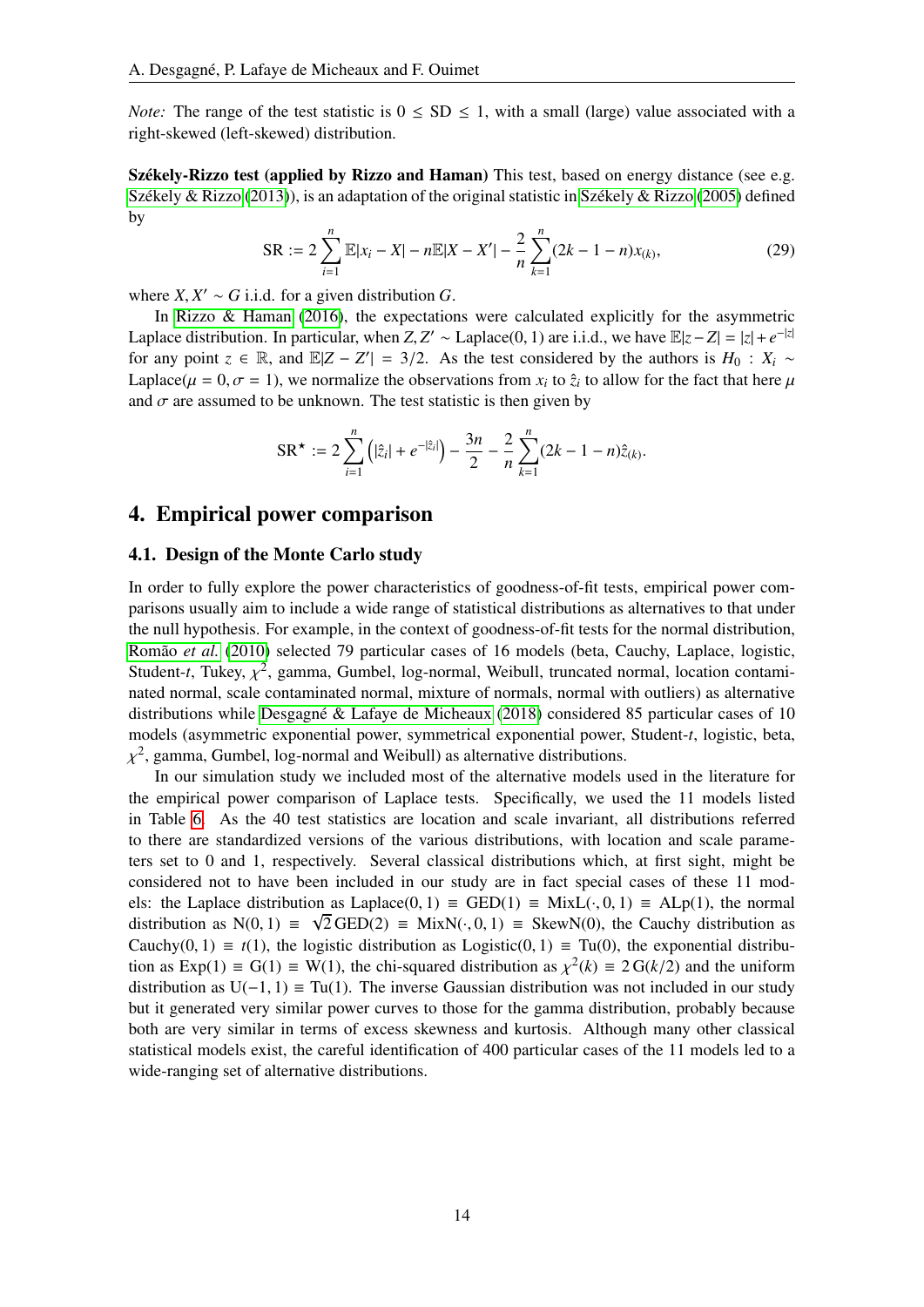<span id="page-14-0"></span>

| <b>Distribution</b>                  | <b>Notation</b>                                                               | <b>Density</b>                                                                                                                                                                                                                            |
|--------------------------------------|-------------------------------------------------------------------------------|-------------------------------------------------------------------------------------------------------------------------------------------------------------------------------------------------------------------------------------------|
| Asymmetric<br>Laplace                | ALp(k), k > 0                                                                 | $(k + 1/k)^{-1}$ exp $(-k^{\text{sgn}(x)} x )$ for $x \in \mathbb{R}$                                                                                                                                                                     |
| Gamma                                | G(k), k > 0                                                                   | $\frac{1}{\Gamma(k)} x^{k-1} \exp(-x)$ for $x > 0$                                                                                                                                                                                        |
| Generalized<br>error<br>distribution | $GED(k)$ , $k > 0$                                                            | $\frac{k}{2\Gamma(1/k)}$ exp(-( x  <sup>k</sup> ) for $x \in \mathbb{R}$                                                                                                                                                                  |
| Laplace<br>mixture                   | $MixL(\omega, k_1, k_2),$<br>$\omega \in [0, 1], k_1 \in \mathbb{R}, k_2 > 0$ | $\frac{\omega}{k_2}\psi\left(\frac{x-k_1}{k_2}\right) + (1-\omega)\psi(x)$ for $x \in \mathbb{R}$                                                                                                                                         |
| Log-normal                           | LN(k), k > 0                                                                  | $\frac{1}{x^k\sqrt{2\pi}}\exp\left(-\frac{(\log x)^2}{2k^2}\right)$ for $x>0$                                                                                                                                                             |
| Normal<br>inverse<br>Gaussian        | $NIG(k_1, k_2)$<br>$k_1, k_2 \in \mathbb{R}$                                  | $(\pi \sqrt{1+x^2})^{-1} k_1 \overline{K}_1 (k_1 \sqrt{1+x^2}) \exp(\gamma + k_2 x),$<br>for $x \in \mathbb{R}$ , where $\gamma = (k_1^2 - k_2^2)^{1/2}$ and $\overline{K}_1(\cdot)$ is the<br>modified Bessel function of the third kind |
| Normal<br>mixture                    | $MixN(\omega, k_1, k_2),$<br>$\omega \in [0, 1], k_1 \in \mathbb{R}, k_2 > 0$ | $\frac{\omega}{k_2}\phi\left(\frac{x-k_1}{k_2}\right) + (1-\omega)\phi(x)$ for $x \in \mathbb{R}$                                                                                                                                         |
| Skew-normal                          | SkewN(k), $k \in \mathbb{R}$                                                  | $2\phi(x)\Phi(kx)$ for $x \in \mathbb{R}$                                                                                                                                                                                                 |
| Student- $t$                         | $t(k)$ , $k > 0$                                                              | $\frac{\Gamma((k+1)/2))}{\sqrt{k\pi}\Gamma(k/2)}\left(1+x^2/k\right)^{-(k+1)/2}$ for $x\in\mathbb{R}$                                                                                                                                     |
| Tukey                                | Tu(k), $k \in \mathbb{R}$                                                     | undefined in general, generate with<br>$X = \frac{U^k - (1-U)^k}{k}$ if $k \neq 0, U \sim \text{Unif}(0, 1)$                                                                                                                              |
| Weibull                              | W(k), k > 0                                                                   | $kx^{k-1}$ exp( $-x^k$ ) for $x > 0$                                                                                                                                                                                                      |

<span id="page-14-2"></span>Table 6: The 11 (standardized) alternative models used in the simulation study.

To build such a set, we identified 20 submodels drawn from the 11 main models, consisting of 12 symmetric alternatives – divided equally into 6 heavy-tailed and 6 light-tailed distributions (see Table [7\)](#page-14-1) – and 8 asymmetric alternatives (see Table [8\)](#page-15-0). Note that the classification into heavy-tailed versus light-tailed is relative to the Laplace distribution's tailedness. Consider, for example, the asymmetric Laplace distribution  $ALp(k)$  in Table [8,](#page-15-0) where the parameter  $k$  controls the degree of asymmetry. For each sample size, we carefully selected the smallest interval for *k* under which the entire range of the power curve space is covered for a large pre-selection of tests that are known to perform well. We obtained  $k \in (1, 5]$  for  $n = 20$ ,  $k \in (1, 3]$  for  $n = 50$ ,  $k \in (1, 2.5]$  for  $n = 100$  and  $k \in (1, 2]$  for  $n = 200$ . The value displayed in boldface corresponds to the alternative closest to the Laplace distribution, which means its power is the closest to the significance level. The other endpoint of the interval corresponds to the alternative furthest away from a Laplace distribution, and to the largest power. Then we evenly divided each parameter interval (excluding the value in bold) to obtain 20 specific distributions per submodel. For example, for  $n = 50$ , the ALp(1.1), ALp(1.2), ..., ALp(2.9), ALp(3) distributions were used as the specific distributions from the asymmetric Laplace model. For this distribution, considering values of *k* beyond 3 would not provide additional information because the power curves become flat for most tests. Using 20 specific distributions for each of the 20 submodels led to a total of 400 alternatives to the Laplace distribution. Note that the parameter ranges used were the same regardless of the significance level because their impact on the selection process was negligible.

| <b>Distribution</b>            | <b>Heavy tails</b>                                                      | Light tails                                          |
|--------------------------------|-------------------------------------------------------------------------|------------------------------------------------------|
| GED(k)                         | $k \in [0.1, 1)$ for all n                                              | $k \in (1, b], b \in \{10, 6.2, 4.8, 3\}$            |
| $MixL(\omega = 0.5, k_1, k_2)$ | $k_1 = 0, k_2 \in (1, b], b \in \{50, 20, 12, 8\}$                      | $k_1 \in (0, b], b \in \{12, 6, 4, 3\}, k_2 = 1$     |
| $MixN(\omega = 0.5, k_1, k_2)$ | $k_1 = 0, k_2 \in (3.5, b], b \in \{40, 20, 12, 8\}$                    | $k_1 \in (0, b], b \in \{10, 5, 3, 3\}, k_2 = 1$     |
| $NIG(k_1, k_2 = 0)$            | $k_1 \in [0.01, \mathbf{b})$ , $\mathbf{b} \in \{0.6, 0.7, 0.7, 0.65\}$ | $k_1 \in (0.7, 10]$ for all <i>n</i>                 |
| t(k)                           | $k \in [0.5, 3.5)$ for all <i>n</i>                                     | $k \in (3.5, b], b \in \{30, 30, 30, 20\}$           |
| Tu(k)                          | $k \in [-a, -b), a \in \{1.5, 1.5, 1.5, 1.2\}$                          | $k \in (-a, b]$ , $a \in \{0.14, 0.14, 0.18, 0.16\}$ |
|                                | $\mathbf{b} \in \{0.14, 0.14, 0.18, 0.20\}$                             | $b \in \{1.65, 1.5, 1.5, 0.4\}$                      |

<span id="page-14-1"></span>Table 7: The 12 symmetric heavy/light-tailed submodels.

The numbers in curly brackets correspond to the sample sizes  $n = 20, 50, 100$  and 200, respectively.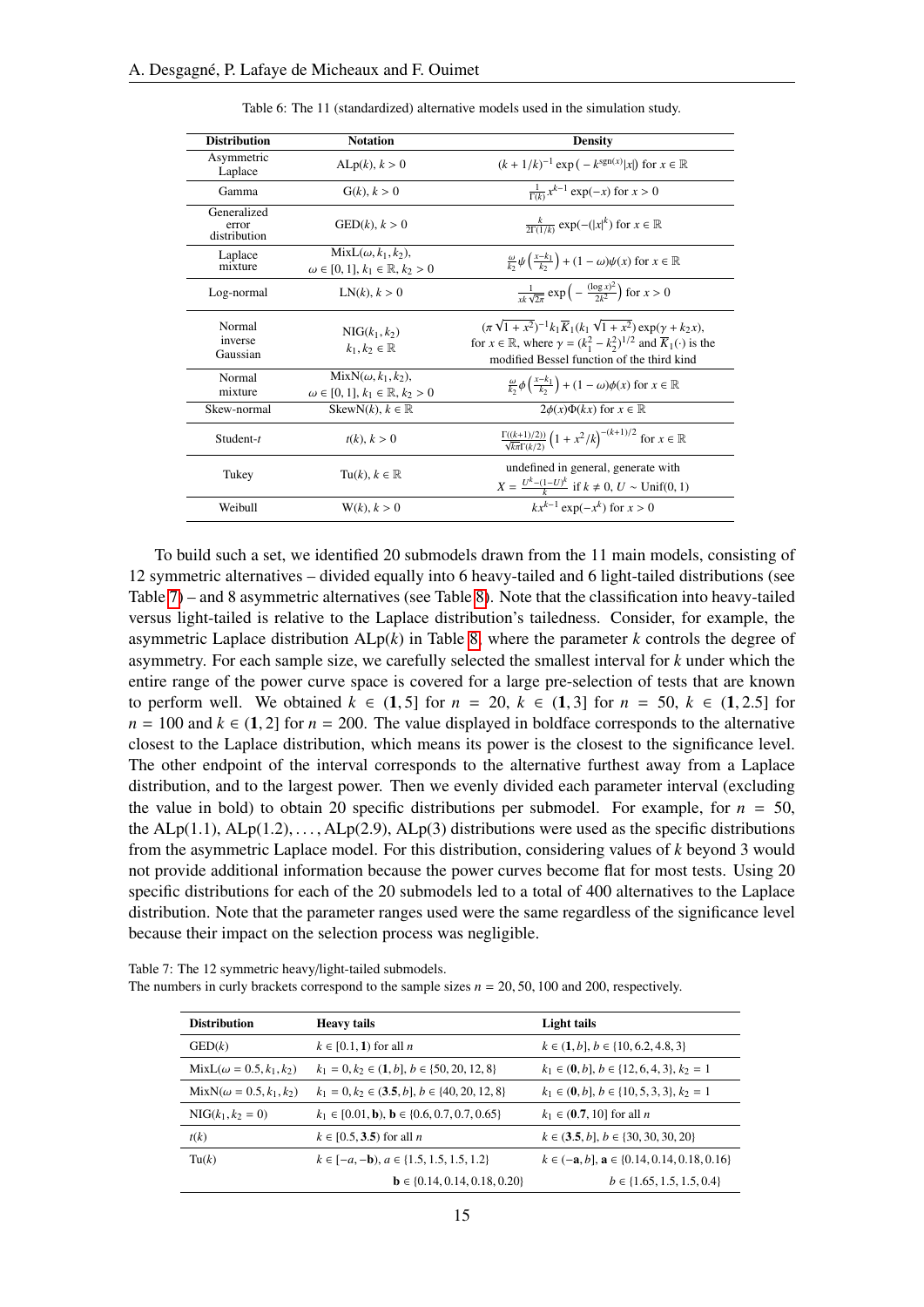#### <span id="page-15-0"></span>Table 8: The 8 asymmetric submodels.

The numbers in curly brackets correspond to the sample sizes  $n = 20, 50, 100$  and 200, respectively.

<span id="page-15-1"></span>

| <b>Distribution</b>                 | Range of the parameters                                          |
|-------------------------------------|------------------------------------------------------------------|
| ALp(k)                              | $k \in \{1, b\}, b \in \{5, 3, 2.5, 2\}$                         |
| G(k)                                | $k \in [0.5, \mathbf{b})$ , $\mathbf{b} \in \{7, 10.5, 15, 15\}$ |
| LN(k)                               | $k \in (0.1, b], b \in \{3, 2, 2, 2\}$                           |
| $MixL(\omega = 0.25, k_1, k_2 = 1)$ | $k_1 \in (0, b], b \in \{15, 8, 6, 4\}$                          |
| $MixN(\omega = 0.25, k_1, k_2 = 1)$ | $k_1 \in (0, b], b \in \{15, 10, 6, 4\}$                         |
| $NIG(k_1 = 0.5, k_2)$               | $k_2 \in (0, 0.49]$ for all <i>n</i>                             |
| SkewN(k)                            | $k \in (0, b], b \in \{15, 15, 10, 6\}$                          |
| W(k)                                | $k \in [0.1, \mathbf{b})$ , $\mathbf{b} \in \{3, 5, 8, 5\}$      |
|                                     |                                                                  |

Our Monte Carlo simulation study was carried out for sample sizes of *<sup>n</sup>* <sup>=</sup> <sup>20</sup>, <sup>50</sup>, 100 and 200, and for significance levels of  $\alpha = 0.01, 0.05$  and 0.10. For each specific scenario, the empirical power of each of the 40 Laplace tests was measured by the proportion of 100,000 simulated samples for which the Laplace composite hypothesis was rejected. We used critical values for each test computed from 1,000,000 samples simulated from the Laplace distribution, so as to ensure that the empirical levels were very close to the nominal significance levels. In total, we obtained  $400\times4\times3 =$ <sup>4</sup>, 800 empirical power estimates.

All the simulations were carried out on a Linux computing cluster equipped with 10 cores and 124 GB of RAM. We used version 3.6.1 of the R software and version 1.1.2 of the R/C++ PoweR package [\(Lafaye de Micheaux & Tran, 2016;](#page-21-4) [Tran, 2013\)](#page-22-24), freely available on the CRAN [\(R Core](#page-22-25) [Team, 2020\)](#page-22-25). Overall, our simulations took approximately 32 hours. The R/C++ code used to obtain the numerical results is available at <http://biostatisticien.eu/JSCS2022>.

#### 4.2. Analysis of the results from the Monte Carlo study

Table [A.14,](#page-23-0) in Appendix [Appendix A,](#page-22-4) gives the critical values used for each of the 40 tests, for the sample sizes  $n = 20, 50, 100, 200$ , and the significance levels  $\alpha = 0.01, 0.05, 0.10$ .

The 4, 800 power results from the simulations are provided in Tables A.26–A.28 in XLS format downloadable from <http://biostatisticien.eu/JSCS2022>. For each one of the 12 combinations of  $\alpha$  and  $n$ , we averaged the powers of each test against each of the 20 submodels. For  $\alpha$  = 0.05 and  $n$  = 20, 50, 100, 200, these results are given in Tables [A.15–](#page-24-0)[A.18](#page-27-0) respectively. For  $\alpha = 0.01, 0.10$ , the analogous results are given in the supplementary materials document, in Tables [A.23–](#page-32-0)[A.26](#page-35-0) and Tables [A.31–](#page-40-0)[A.34,](#page-43-0) respectively.

The power results in the 12 tables were averaged again for 5 different groups of alternative distributions: all 20 submodels, the 12 symmetric submodels, the 6 symmetric heavy-tailed submodels, the 6 symmetric light-tailed submodels, and the 8 asymmetric submodels. For  $\alpha = 0.05$  and  $n = 20, 50, 100, 200$ , the results are presented in Tables [A.19](#page-28-0)[–A.22](#page-31-0) respectively. For  $\alpha = 0.01, 0.10$ , the analogous results are given in the supplementary materials document, in Tables [A.27–](#page-36-0)[A.30](#page-39-0) and in Tables [A.35](#page-44-0)[–A.38,](#page-47-0) respectively.

An analysis of the results for each of these 5 groups of alternatives is given in the following 5 subsections. The analysis corresponds to  $\alpha = 0.05$ , but is also valid for  $\alpha = 0.01, 0.10$ .

#### 4.2.1. The best omnibus tests

In this section, we identify the best omnibus tests against all of the alternative distributions considered in the simulation study, irrespective of whether they were symmetrical/asymmetrical light/heavytailed. To achieve this, in Table [9](#page-16-0) we present results for the 10 best performing tests against the "All" grouping of alternative distributions in Tables [A.19–](#page-28-0)[A.22.](#page-31-0) As an interpretational aid, we define the "gap" as the difference between the maximum average power amongst the 40 tests and the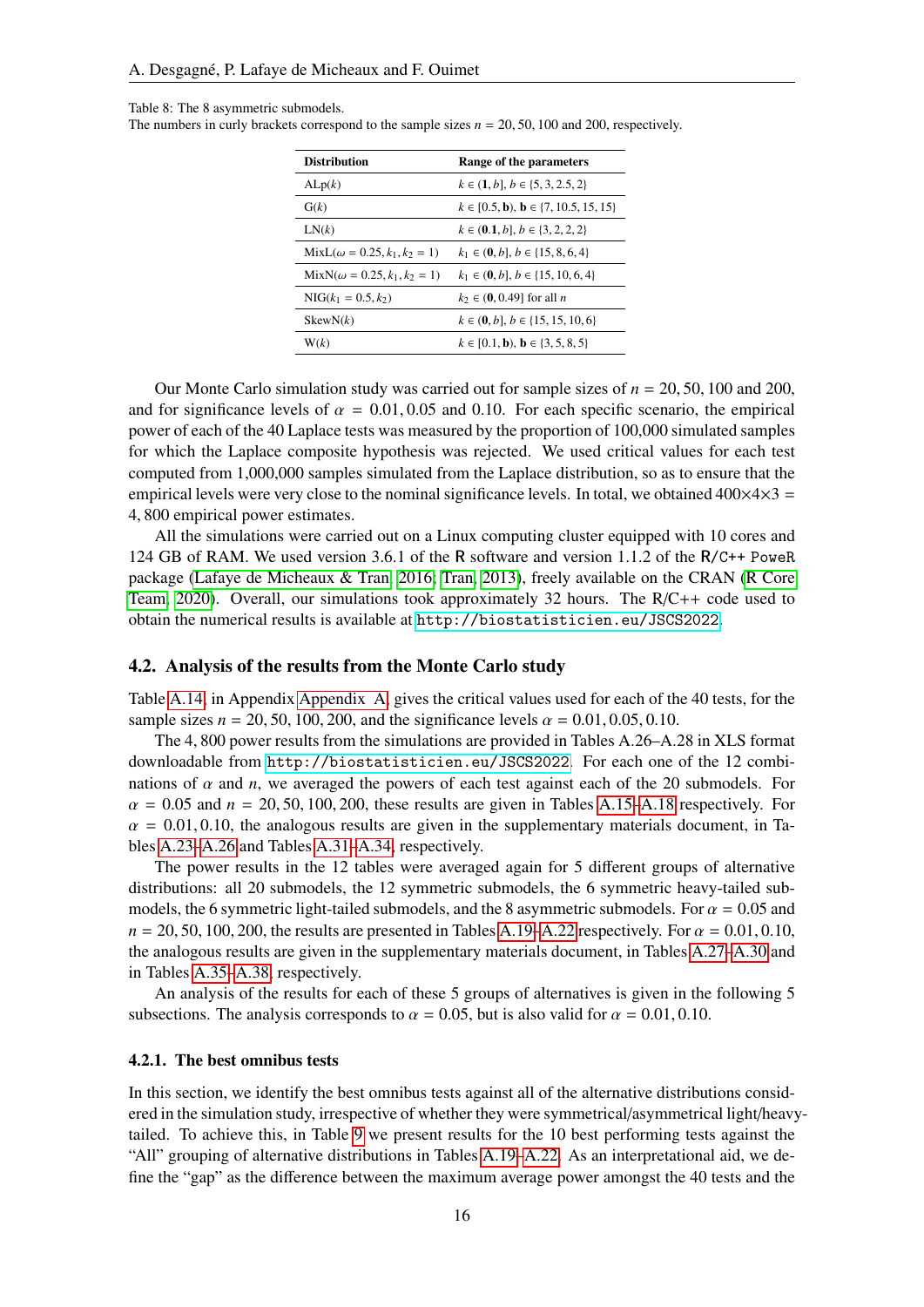average power of a given test. We obtained four such gaps for each test, one for each sample size. The "maximum gap" and "average gap" for a given test are defined as the maximum and the average of those 4 gaps. To complete Table [9,](#page-16-0) we have included the 10 best tests in terms of maximum and average gaps.

<span id="page-16-0"></span>Table 9: The average % power of the 10 best performing tests for the "All" group of alternatives extracted from Tables [A.19–](#page-28-0)[A.22,](#page-31-0) as a function of sample size, *n*.

| $n=20$     | $AP_v$                   | $AP_e$                    | AP <sub>7</sub>                    | $AP_{v}$                | $CK_{\nu}$                    | $AP_{v}^{(MLE)}$               | $Me_2^{(1)}$            | $AP_a$             | Wa             | DLO <sub>Y</sub> |
|------------|--------------------------|---------------------------|------------------------------------|-------------------------|-------------------------------|--------------------------------|-------------------------|--------------------|----------------|------------------|
| Power      | 47.0                     | 46.4                      | 46.2                               | 45.3                    | 45.2                          | 44.9                           | 44.7                    | 44.5               | 44.2           | 44.0             |
| Gap        | $\overline{\phantom{a}}$ | 0.6                       | 0.8                                | 1.7                     | 1.8                           | 2.1                            | 2.3                     | 2.5                | 2.8            | 3.0              |
| $n = 50$   | $AP_v$                   | $AP_e$                    | $AP_{\nu}^{(MLE)}$                 | DLO <sub>X</sub>        | $AP_v$                        | ${\rm\bf Me}_{0.5}^{(2)}$      | $\mathbf{Me}_{2}^{(1)}$ | LK                 | Wa             | $CK_{\nu}$       |
| Power      | 63.7                     | 62.6                      | 62.3                               | 60.8                    | 60.4                          | 60.4                           | 60.1                    | 59.0               | 58.9           | 58.8             |
| Gap        |                          | 1.1                       | 1.4                                | 2.8                     | 3.2                           | 3.3                            | 3.5                     | 4.7                | 4.7            | 4.8              |
| $n = 100$  | DLO <sub>X</sub>         | LK                        | Wa                                 | $AP_v$                  | ${\bf M} {\bf e}_{0.5}^{(2)}$ | $\overline{\text{Me}_2^{(1)}}$ | $AP_{\nu}^{(MLE)}$      | $AP_e$             | $AB_{He}$      | Ku               |
| Power      | 74.3                     | 72.3                      | 71.8                               | 71.7                    | 71.7                          | 71.4                           | 69.0                    | 68.6               | 68.1           | 67.8             |
| Gap        | $\overline{\phantom{a}}$ | 1.9                       | 2.4                                | 2.5                     | 2.6                           | 2.8                            | 5.2                     | 5.7                | 6.2            | 6.5              |
| $n = 200$  | DLO <sub>X</sub>         | Wa                        | LK                                 | ${\rm\bf Me}_{2}^{(1)}$ | ${\rm\,Me}_{0.5}^{(2)}$       | Ku                             | $AB_{He}$               | <b>BS</b>          | $AB_{Je}$      | $AP_v$           |
| Power      | 81.8                     | 80.7                      | 80.3                               | 79.5                    | 79.1                          | 78.0                           | 77.3                    | 77.1               | 76.8           | 76.8             |
| Gap        | $\overline{\phantom{a}}$ | 1.1                       | 1.5                                | 2.3                     | 2.7                           | 3.8                            | 4.5                     | 4.7                | 5.0            | 5.0              |
| <b>Max</b> | $\mathbf{DLO}_X$         | ${\rm\bf Me}^{(2)}_{0.5}$ | $\overline{\mathbf{Me}_{2}^{(1)}}$ | Wa                      | LK                            | $AP_v$                         | $AB_{He}$               | $AP_{\nu}^{(MLE)}$ | $\mathbf{Z}_A$ | $AP_e$           |
| Gap        | 3.0                      | 3.3                       | 3.5                                | 4.7                     | 5.0                           | 5.0                            | 7.3                     | 7.7                | 7.8            | 7.9              |
| Average    | DLO <sub>X</sub>         | $AP_{v}$                  | $\mathbf{Me}_{2}^{(1)}$            | Wa                      | ${\rm\bf Me}_{0.5}^{(2)}$     | LK                             | $AP_e$                  | $AP_{v}^{(MLE)}$   | $AP_v$         | Ku               |
| Gap        | 1.5                      | 2.3                       | 2.8                                | 2.8                     | 3.0                           | 3.3                            | 3.8                     | 4.1                | 5.7            | 5.9              |

The best omnibus tests by sample size are those based on:  $AP_v$  for  $n = 20$ ,  $AP_v$  for  $n = 50$ , and  $DLO<sub>X</sub>$  for  $n = 100, 200$ . The best omnibus test regardless of sample size is the  $DLO<sub>X</sub>$  test, with an average gap of 1.5% and a maximum gap of 3%. We observe that all four groups of tests are represented among the 10 best tests, which suggests that no single approach is superior and that the quality of the design of a test is more crucial. Indeed, the DLO*<sup>X</sup>* and LK tests are based on moments, the Me<sup>(1)</sup> and Me<sup>(2)</sup><sub>0.5</sub> tests are based on the empirical characteristic function, the AP<sub>*v*</sub> test is based on entropy, and the Wa test is based on the empirical cumulative distribution function.

Figure [1](#page-17-0) provides a graphical representation of the averaged power results for each of the 40 tests when  $\alpha = 0.05$  and  $n = 200$ . The power curves displayed within it were constructed in the following way.

Recall that we considered 20 submodels and 20 specific cases per submodel. For each submodel, the 20 specific cases were assigned a number from 1 to 20 (according to their associated increasing value of  $k$ ,  $k_1$  or  $k_2$  in Tables [7](#page-14-1)[–8\)](#page-15-0). The smaller the number, the closer the specific case is to the Laplace distribution. For each test, and for each fixed value of  $j = 1, \ldots, 20$ , the powers against the *j*th specific case of the 20 submodels were averaged. In this way, we obtained, for each test, 20 averaged (mostly increasing) power values which we then connected to form a single power curve. In Figure [1,](#page-17-0) each of the curves represents the averaged power values for a specific test. We have highlighted the power curves of the four tests with the best overall characteristics. The area under the solid black line – divided by  $20 - i$  is approximately 81.8%, the average power of the DLO<sub>X</sub> test for  $\alpha = 0.05$  and  $n = 200$ . An inspection of Figure [1](#page-17-0) confirms that the range of values for  $k$  (or  $k_1$  or  $k_2$ ) that we used indeed leads to the entire range of the power curve space being covered (see Section [4.1\)](#page-13-2).

As expected, we observe in Figure [1](#page-17-0) that all the curves are monotonic increasing for the submodels closest to the Laplace distribution (those numbered from 1 to 13). When the submodels are farther from the Laplace distribution, this distance is more difficult to measure consistently (for example for heavy-tailed or asymmetric distributions with extreme values). We therefore observe a small number of curves which are not monotonic.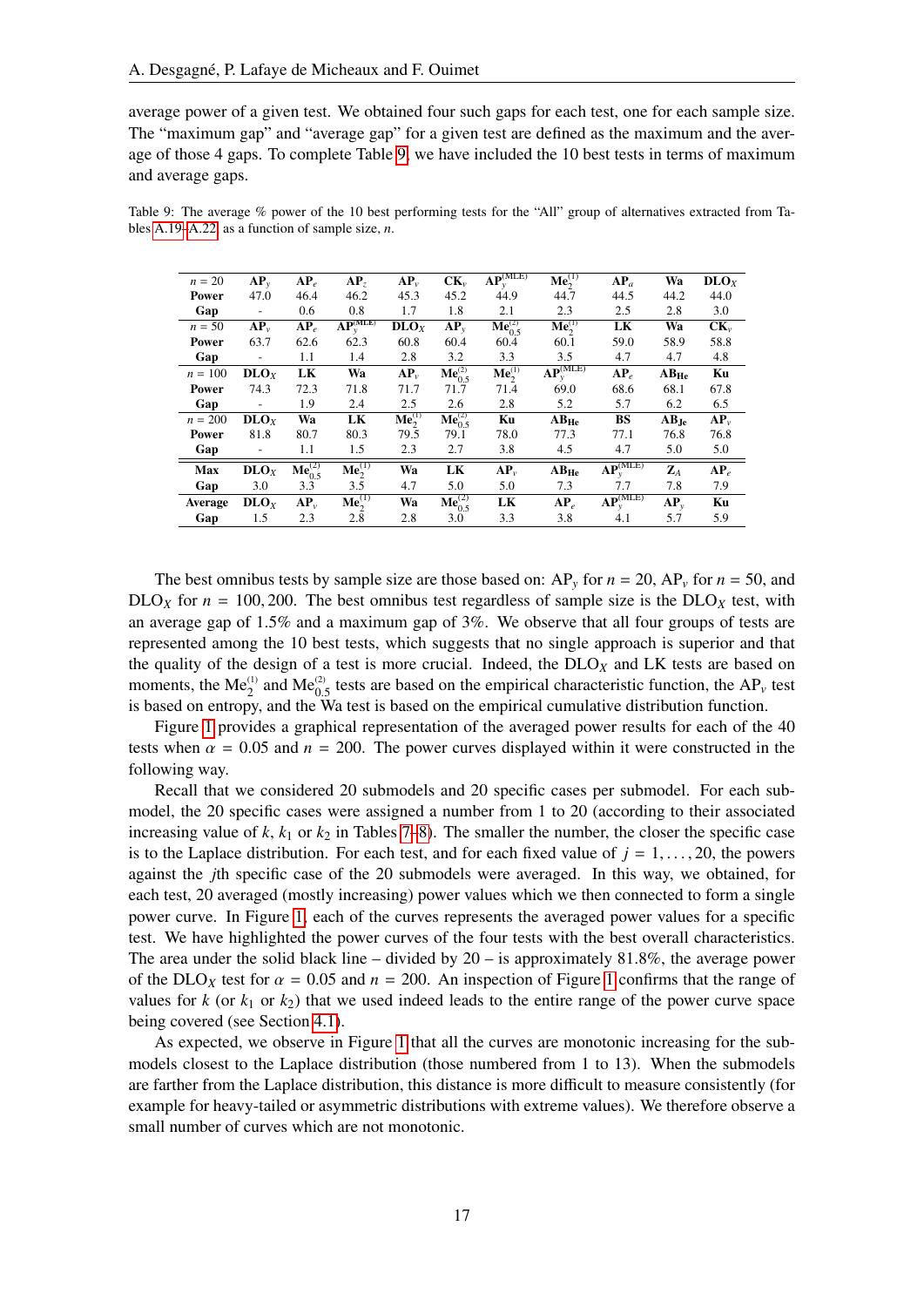<span id="page-17-0"></span>

Figure 1: Power curves of the averaged % power of the 40 tests for  $\alpha = 0.05$  and  $n = 200$ . Only the four curves with the largest overall power are highlighted and labelled in the legend.

#### 4.2.2. The best tests against symmetric alternatives

In some applications it will be reasonable to assume that the underlying distribution is either Laplace or some other symmetric distribution. Here we examine recommendations drawn from a consideration of the power results against the 12 symmetric submodels, including both heavy and light-tailed distributions. In Table [10](#page-17-1) we present the average power results for the 10 best performing tests against "Symmetric" grouping of alternative distributions in Tables [A.19–](#page-28-0)[A.22,](#page-31-0) together with the 10 best tests in terms of maximum and average gaps.

<span id="page-17-1"></span>Table 10: The average % power of the 10 best performing tests against the "Symmetric" group of alternatives extracted from Tables [A.19–](#page-28-0)[A.22,](#page-31-0) as a function of sample size, *n*.

| $n = 20$  | Wa                       | $\mathbf{Me}_2^{(1)}$ | AP <sub>7</sub>                     | $\mathbf{D}\mathbf{L}\mathbf{O}_X$ | $Me_{0.5}^{(2)}$ | Ku                                  | $AP_v$                        | $\mathbf{DLO}_{Z}$                 | $\mathbf{Ho}_U$ | $AP_e$ |
|-----------|--------------------------|-----------------------|-------------------------------------|------------------------------------|------------------|-------------------------------------|-------------------------------|------------------------------------|-----------------|--------|
| Power     | 44.5                     | 43.5                  | 42.9                                | 42.8                               | 42.8             | 42.4                                | 40.6                          | 40.3                               | 39.5            | 39.1   |
| Gap       | $\overline{\phantom{a}}$ | 1.0                   | 1.6                                 | 1.6                                | 1.7              | 2.0                                 | 3.9                           | 4.1                                | 5.0             | 5.4    |
| $n = 50$  | DLO <sub>Z</sub>         | $\mathbf{Ho}_U$       | $\bf{D} \bf{L} \bf{O}$ <sub>x</sub> | Wa                                 | GV               | ${\bf M} {\bf e}_{0.5}^{(2)}$       | BS                            | $\overline{\mathrm{Me}_{2}^{(1)}}$ | $AP_e$          | $AP_v$ |
| Power     | 61.9                     | 60.1                  | 58.2                                | 58.2                               | 58.1             | 57.5                                | 57.4                          | 57.3                               | 56.6            | 56.5   |
| Gap       | $\overline{\phantom{a}}$ | 1.8                   | 3.7                                 | 3.7                                | 3.8              | 4.3                                 | 4.5                           | 4.5                                | 5.3             | 5.4    |
| $n = 100$ | DLO <sub>z</sub>         | $\mathbf{Ho}_{II}$    | <b>GV</b>                           | BS                                 | DLO <sub>Y</sub> | Wa                                  | ${\bf M} {\bf e}_{0.5}^{(2)}$ | $\overline{\mathrm{Me}_{2}^{(1)}}$ | LK              | Ku     |
| Power     | 73.4                     | 71.4                  | 70.5                                | 70.5                               | 69.3             | 68.7                                | 67.3                          | 67.1                               | 65.9            | 65.6   |
| Gap       | $\overline{\phantom{0}}$ | 2.0                   | 2.9                                 | 2.9                                | 4.0              | 4.6                                 | 6.0                           | 6.3                                | 7.5             | 7.8    |
| $n = 200$ | DLO <sub>Z</sub>         | <b>BS</b>             | $\mathbf{Ho}_{\mathcal{U}}$         | GV                                 | Wa               | $\bf{D} \bf{L} \bf{O}$ <sub>x</sub> | $\mathbf{Me}_2^{(1)}$         | ${\rm\bf Me}_{0.5}^{(2)}$          | LK              | Ku     |
| Power     | 79.6                     | 79.5                  | 77.4                                | 77.1                               | 76.9             | 76.8                                | 74.9                          | 74.7                               | 74.2            | 74.0   |
| Gap       |                          | 0.1                   | 2.2                                 | 2.5                                | 2.7              | 2.8                                 | 4.7                           | 4.9                                | 5.4             | 5.6    |
| Max       | $\mathbf{DLO}_X$         | DLO <sub>Z</sub>      | Wa                                  | $\mathbf{Ho}_{II}$                 | GV               | ${\bf M} {\bf e}_{0.5}^{(2)}$       | $\mathbf{Me}_2^{(1)}$         | <b>BS</b>                          | Ku              | LK     |
| Gap       | 4.0                      | 4.1                   | 4.6                                 | 5.0                                | 6.0              | 6.0                                 | 6.3                           | 7.6                                | 7.8             | 7.8    |
| Average   | DLO <sub>7</sub>         | $\mathbf{Ho}_{II}$    | Wa                                  | DLO <sub>Y</sub>                   | <b>BS</b>        | GV                                  | ${\rm\bf Me}_{2}^{(1)}$       | ${\bf M} {\bf e}^{(2)}_{0.5}$      | Ku              | LK     |
| Gap       | 1.0                      | 2.7                   | 2.8                                 | 3.0                                | 3.8              | 3.8                                 | 4.1                           | 4.2                                | 5.5             | 6.7    |

From a consideration of Table [10,](#page-17-1) the best tests against symmetric alternatives by sample size are the Wa test for  $n = 20$ , and the DLO<sub>Z</sub> test for  $n = 50, 100, 200$ . The best performing tests against symmetric alternatives regardless of sample size are the DLO*<sup>X</sup>* based test according to the maximum gap criterion, and the DLO*<sup>Z</sup>* based test according to the average gap criterion.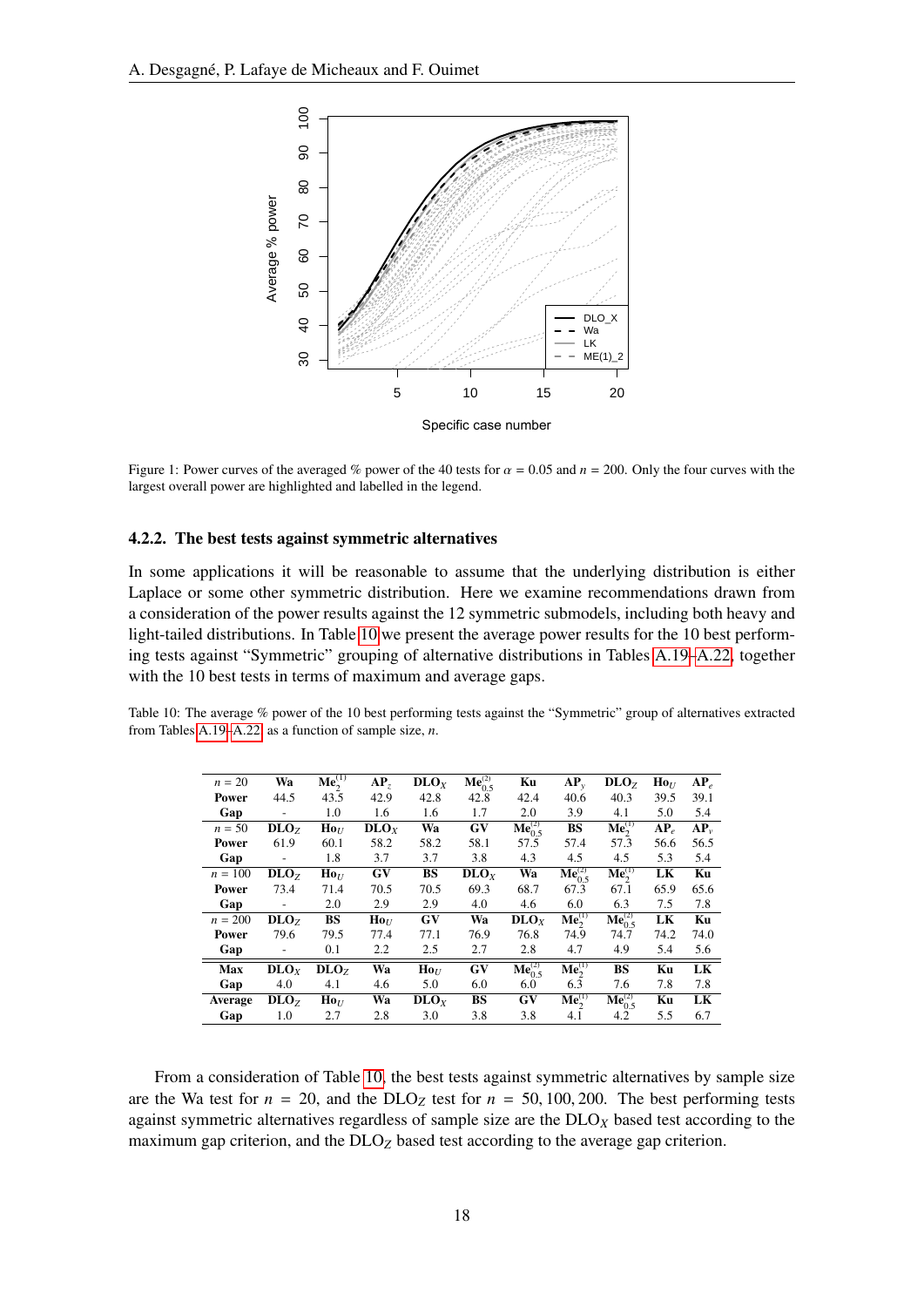#### 4.2.3. The best tests against symmetric heavy-tailed alternatives

Next we consider the scenario in which it can be assumed that the true underlying distribution is either Laplace or a heavier-tailed symmetric distribution. In Table [11,](#page-18-0) we present the average power results for the 10 best performing tests against the "Symmetric, heavy" grouping of alternative distributions in Tables [A.19](#page-28-0)[–A.22](#page-31-0) together with the 10 best tests in terms of maximum and average gaps.

<span id="page-18-0"></span>Table 11: The average % power of the 10 best performing tests against the "Symmetric, heavy" group of alternatives extracted from Tables [A.19–](#page-28-0)[A.22,](#page-31-0) as a function of sample size, *n*.

| $n = 20$   | <b>BS</b>                | Wa                         | AP <sub>7</sub>  | Ku              | $CK_{e}$         | DLO <sub>X</sub> | $\mathbf{DLO}_{Z}$                 | CvM                                | $AP_a$           | $\mathbf{Me}_2^{(1)}$ |
|------------|--------------------------|----------------------------|------------------|-----------------|------------------|------------------|------------------------------------|------------------------------------|------------------|-----------------------|
| Power      | 52.0                     | 51.7                       | 50.6             | 50.5            | 48.6             | 48.6             | 47.3                               | 45.1                               | 44.8             | 44.6                  |
| Gap        | $\overline{\phantom{a}}$ | 0.3                        | 1.5              | 1.6             | 3.4              | 3.4              | 4.7                                | 6.9                                | 7.2              | 7.4                   |
| $n = 50$   | $AP_a$                   | AP <sub>7</sub>            | $AP_v$           | BS              | $\mathbf{DLO}_Z$ | Wa               | $\mathbf{D}\mathbf{L}\mathbf{O}_X$ | $AP_e$                             | Ku               | $\mathbf{Me}_2^{(1)}$ |
| Power      | 65.3                     | 65.0                       | 64.3             | 64.3            | 62.2             | 61.6             | 61.6                               | 61.1                               | 60.0             | 58.1                  |
| Gap        | $\overline{\phantom{a}}$ | 0.3                        | 1.0              | 1.0             | 3.1              | 3.7              | 3.7                                | 4.2                                | 5.3              | 7.2                   |
| $n = 100$  | $AP_v$                   | $\overline{\mathbf{AP}}_a$ | <b>BS</b>        | $AP_{e}$        | DLO <sub>z</sub> | AP <sub>z</sub>  | DLO <sub>X</sub>                   | $\overline{\text{AB}}_{\text{KL}}$ | Wa               | $AP_{v}$              |
| Power      | 72.4                     | 71.6                       | 71.1             | 70.8            | 69.4             | 68.9             | 68.1                               | 67.7                               | 67.5             | 66.5                  |
| Gap        | $\overline{\phantom{a}}$ | 0.8                        | 1.4              | 1.6             | 3.0              | 3.5              | 4.4                                | 4.8                                | 4.9              | 6.0                   |
| $n = 200$  | $AP_v$                   | BS                         | $AP_{e}$         | $AP_a$          | AB <sub>KL</sub> | DLO <sub>z</sub> | $AP_{v}$                           | $\overline{\bf AB}_{\rm Je}$       | DLO <sub>X</sub> | Wa                    |
| Power      | 78.0                     | 77.4                       | 77.2             | 75.5            | 75.1             | 74.5             | 74.4                               | 73.9                               | 72.9             | 72.8                  |
| Gap        | $\overline{a}$           | 0.6                        | 0.8              | 2.5             | 2.9              | 3.5              | 3.6                                | 4.1                                | 5.1              | 5.2                   |
| <b>Max</b> | <b>BS</b>                | DLO <sub>z</sub>           | DLO <sub>X</sub> | Wa              | Ku               | AP <sub>7</sub>  | $AP_a$                             | ${\rm\bf Me}_2^{\rm (1)}$          | $AP_v$           | $AB_{Je}$             |
| Gap        | 1.4                      | 4.7                        | 5.2              | 5.2             | 7.0              | 7.1              | 7.2                                | 7.6                                | 10.1             | 10.5                  |
| Average    | <b>BS</b>                | $AP_a$                     | $AP_v$           | AP <sub>z</sub> | Wa               | DLO <sub>z</sub> | DLO <sub>X</sub>                   | Ku                                 | $AP_e$           | AB <sub>KL</sub>      |
| Gap        | 0.7                      | 2.6                        | 2.8              | 3.1             | 3.6              | 3.6              | 4.2                                | 5.1                                | 5.6              | 6.9                   |

Considering the results in Table [11,](#page-18-0) the best tests against symmetric heavy-tailed alternatives by sample size are, the BS based test for  $n = 20$ , the AP<sub>a</sub> based test for  $n = 50$ , and the AP<sub>y</sub> test for  $n = 100, 200$ . The best performing test against symmetric heavy-tailed alternatives regardless of sample size is, according to both the maximum gap and the average gap criteria, the BS based test.

#### 4.2.4. The best tests against symmetric light-tailed alternatives

Here we consider the scenario in which it can be assumed that the true underlying distribution is either Laplace or a lighter-tailed symmetric distribution. Table [12](#page-18-1) present the average power results for the 10 best performing tests against the "Symmetric, light" grouping of alternative distributions in Tables [A.19](#page-28-0)[–A.22](#page-31-0) together with the 10 best tests in terms of maximum and average gaps.

<span id="page-18-1"></span>Table 12: The average % power of the 10 best performing test against the "Symmetric, light" group of alternatives extracted from Tables [A.19–](#page-28-0)[A.22,](#page-31-0) as a function of sample size, *n*.

| $n = 20$   | $CK_c$                   | $A_{rat}$          | $CK_v$                   | A <sub>ent</sub>              | AJ                                          | $AP_{y}^{(MLE)}$  | $AP_v$                    | $\mathbf{Me}_{0.5}^{(2)}$          | $\mathbf{Ho}_K$                     | $\mathbf{Ho}_V$               |
|------------|--------------------------|--------------------|--------------------------|-------------------------------|---------------------------------------------|-------------------|---------------------------|------------------------------------|-------------------------------------|-------------------------------|
| Power      | 48.2                     | 48.2               | 48.0                     | 47.8                          | 47.7                                        | 47.6              | 45.7                      | 44.1                               | 43.8                                | 43.4                          |
| Gap        | $\overline{\phantom{m}}$ | 0.1                | 0.3                      | 0.5                           | 0.5                                         | 0.6               | 2.5                       | 4.1                                | 4.5                                 | 4.8                           |
| $n = 50$   | $A_{ent}$                | AJ                 | $\mathbf{Ho}_{II}$       | GV                            | $\bar{\mathbf{A}} \mathbf{B}_{\mathbf{TV}}$ | DLO <sub>z</sub>  | $CK_{\nu}$                | $A_{rat}$                          | $CK_c$                              | $AP_{y}^{(MLE)}$              |
| Power      | 65.8                     | 64.3               | 63.9                     | 63.6                          | 63.5                                        | 61.6              | 61.3                      | 60.9                               | 59.8                                | 58.8                          |
| Gap        | $\overline{\phantom{a}}$ | 1.5                | 1.9                      | 2.2                           | 2.3                                         | 4.2               | 4.5                       | 4.9                                | 6.0                                 | 7.0                           |
| $n = 100$  | $A_{ent}$                | $\mathbf{Ho}_{II}$ | DLO <sub>z</sub>         | GV                            | $AB_{TV}$                                   | AJ                | DLO <sub>X</sub>          | ${\bf M} {\bf e}_{0.5}^{(2)}$      | Wa                                  | <b>BS</b>                     |
| Power      | 78.2                     | 77.3               | 77.3                     | 76.9                          | 75.6                                        | 71.2              | 70.6                      | 70.1                               | 69.9                                | 69.9                          |
| Gap        | $\overline{\phantom{a}}$ | 0.9                | 1.0                      | 1.3                           | 2.7                                         | 7.1               | 7.6                       | 8.1                                | 8.3                                 | 8.4                           |
| $n = 200$  | DLO <sub>z</sub>         | $A_{ent}$          | $AB_{TV}$                | $\mathbf{Ho}_U$               | GV                                          | <b>BS</b>         | Wa                        | $\mathbf{D}\mathbf{L}\mathbf{O}_X$ | $\overline{\text{Me}}_{2}^{(1)}$    | ${\bf M} {\bf e}_{0.5}^{(2)}$ |
| Power      | 84.7                     | 84.2               | 83.4                     | 82.5                          | 82.3                                        | 81.5              | 81.0                      | 80.7                               | 79.3                                | 79.3                          |
| Gap        | $\overline{\phantom{m}}$ | 0.5                | 1.3                      | 2.2                           | 2.4                                         | 3.2               | 3.7                       | 4.0                                | 5.4                                 | 5.4                           |
| <b>Max</b> | $A_{ent}$                | GV                 | $\overline{\bf AB_{TV}}$ | ${\bf M} {\bf e}_{0.5}^{(2)}$ | $\mathbf{Me}_{2}^{(1)}$                     | $\mathbf{Ho}_{U}$ | Wa                        | DLO <sub>X</sub>                   | AJ                                  | LK                            |
| Gap        | 0.5                      | 5.0                | 7.8                      | 8.1                           | 9.2                                         | 10.1              | 11.1                      | 11.2                               | 12.0                                | 14.0                          |
| Average    | $A_{ent}$                | GV                 | $AB_{TV}$                | $\mathbf{Ho}_U$               | DLO <sub>z</sub>                            | AJ                | ${\rm\bf Me}_{0.5}^{(2)}$ | $\overline{\mathrm{Me}_{2}^{(1)}}$ | $\bf{D} \bf{L} \bf{O}$ <sub>x</sub> | Wa                            |
| Gap        | 0.2                      | 2.7                | 3.5                      | 3.8                           | 5.0                                         | 5.3               | 6.4                       | 7.4                                | 8.5                                 | 8.5                           |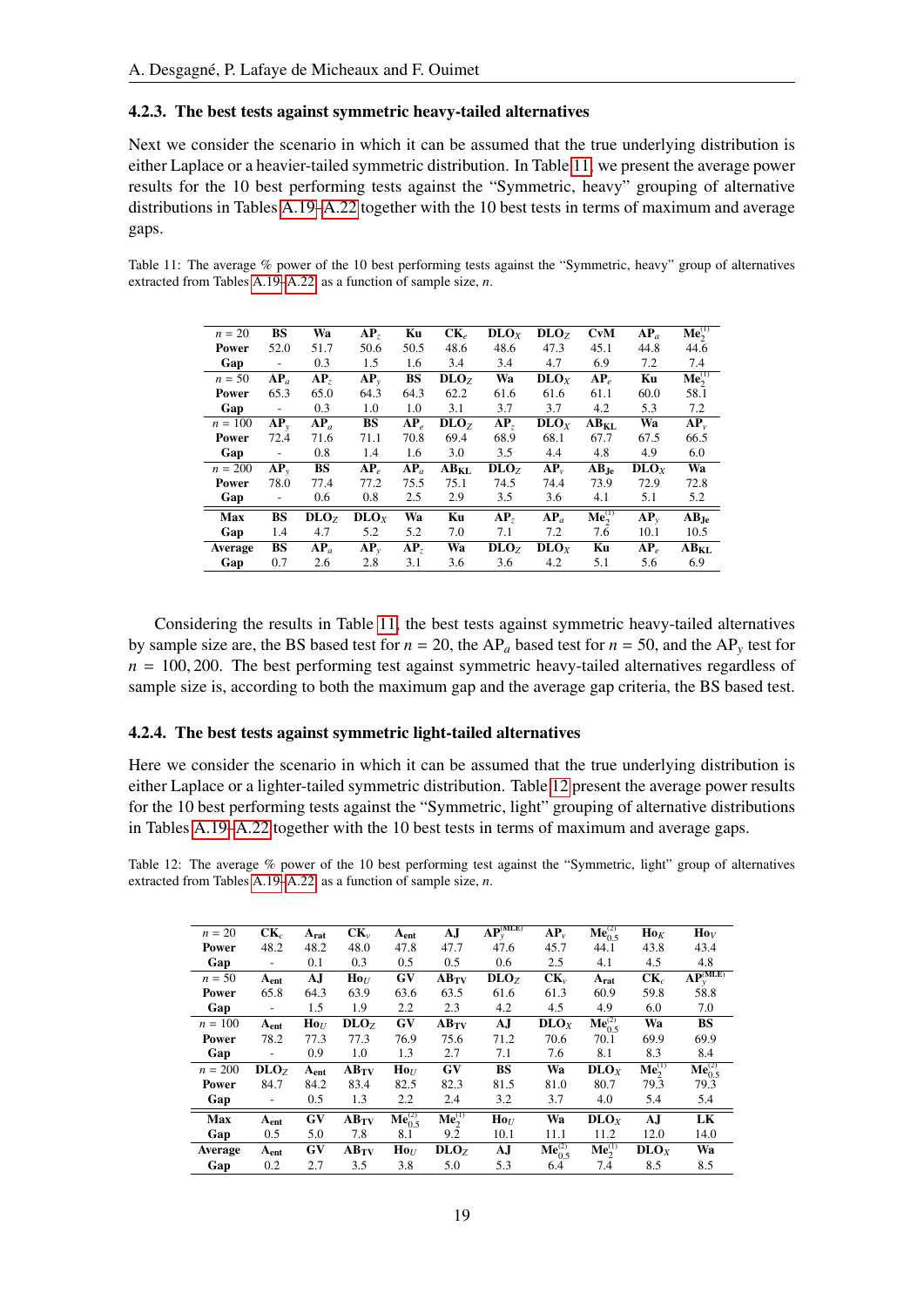From a consideration of the results in Table [12,](#page-18-1) the best tests against symmetric light-tailed alternatives by sample size are, the CK<sub>c</sub> test for  $n = 20$ , the A<sub>ent</sub> test for  $n = 50$ , 100, and the DLO<sub>Z</sub> test for *n* = 200. The best performing test against symmetric light-tailed alternatives regardless of sample size is, according to both the maximum gap and the average gap criteria, the  $A<sub>ent</sub>$  based test.

#### 4.2.5. The best tests against asymmetric alternatives

Finally, we consider the set-up in which it can be assumed that the true underlying distribution is either Laplace or some asymmetric distribution. Table [13](#page-19-1) presents the average power results for the "Asymmetric" grouping of alternative distributions in Tables [A.19](#page-28-0)[–A.22](#page-31-0) together with the 10 best tests in terms of maximum and average gaps.

<span id="page-19-1"></span>Table 13: The average % power of the 10 best performing tests against the "Asymmetric" group of alternatives extracted from Tables [A.19–](#page-28-0)[A.22,](#page-31-0) as a function of sample size, *n*.

| $n = 20$   | $AP_v$                       | $AP_{\nu}^{(MLE)}$                   | $AP_e$           | $AP_v$         | $CK_v$                              | $A_{rat}$ | $A_{ent}$          | $CK_c$         | $AP_a$         | $\mathbf{Z}_A$ |
|------------|------------------------------|--------------------------------------|------------------|----------------|-------------------------------------|-----------|--------------------|----------------|----------------|----------------|
| Power      | 57.6                         | 57.3                                 | 57.3             | 56.6           | 56.0                                | 55.9      | 55.2               | 54.8           | 53.4           | 52.4           |
| Gap        | $\qquad \qquad \blacksquare$ | 0.2                                  | 0.2              | 0.9            | 1.5                                 | 1.6       | 2.4                | 2.8            | 4.1            | 5.2            |
| $n = 50$   | $A_{ent}$                    | $AP_v$                               | $AP_{v}^{(MLE)}$ | $CK_{v}$       | $A_{rat}$                           | AJ        | $AP_{e}$           | $CK_c$         | $\mathbf{Z}_A$ | $AP_v$         |
| Power      | 75.2                         | 74.4                                 | 73.5             | 72.8           | 72.6                                | 71.8      | 71.5               | 71.4           | 70.2           | 68.0           |
| Gap        | $\qquad \qquad \blacksquare$ | 0.9                                  | 1.7              | 2.4            | 2.7                                 | 3.5       | 3.7                | 3.8            | 5.0            | 7.2            |
| $n = 100$  | $A_{ent}$                    | $\mathbf{Z}_A$                       | LK               | $AP_v$         | $\bf{D} \bf{L} \bf{O}$ <sub>x</sub> | AJ        | $AP_{\nu}^{(MLE)}$ | $\mathbf{Z}_C$ | $A_{rat}$      | $CK_{v}$       |
| Power      | 84.3                         | 82.6                                 | 82.1             | 81.9           | 81.6                                | 81.5      | 80.3               | 80.3           | 79.6           | 79.2           |
| Gap        | $\qquad \qquad \blacksquare$ | 1.7                                  | 2.2              | 2.4            | 2.6                                 | 2.8       | 4.0                | 4.0            | 4.6            | 5.1            |
| $n = 200$  | LK                           | $\overline{\mathbf{D}}\mathbf{LO}_X$ | $\mathbf{Z}_A$   | $\mathbf{Z}_C$ | A <sub>ent</sub>                    | AD        | $SR^{\star}$       | $AB_{He}$      | $AP_v$         | Wa             |
| Power      | 89.6                         | 89.4                                 | 88.8             | 88.7           | 87.3                                | 86.9      | 86.9               | 86.8           | 86.6           | 86.6           |
| Gap        | $\overline{a}$               | 0.2                                  | 0.7              | 0.9            | 2.3                                 | 2.7       | 2.7                | 2.8            | 2.9            | 3.0            |
| <b>Max</b> | $A_{ent}$                    | $AP_v$                               | $AP_{v}^{(MLE)}$ | $\mathbf{Z}_A$ | $AP_e$                              | AJ        | $A_{rat}$          | $\mathbf{Z}_C$ | $\mathbf{Z}_K$ | LK             |
| Gap        | 2.3                          | 2.9                                  | 4.1              | 5.2            | 6.8                                 | 7.0       | 7.5                | 9.0            | 9.9            | 10.0           |
| Average    | $A_{ent}$                    | $AP_{\nu}$                           | $AP_{v}^{(MLE)}$ | $\mathbf{Z}_A$ | $AP_e$                              | $A_{rat}$ | AJ                 | $CK_{\nu}$     | LK             | $\mathbf{Z}_C$ |
| Gap        | 1.2                          | 1.6                                  | 2.5              | 3.2            | 4.0                                 | 4.1       | 4.2                | 4.8            | 5.2            | 5.5            |

The best tests against asymmetric alternatives by sample size are, the  $AP_v$  test for  $n = 20$ , the  $A_{ent}$  test for  $n = 50, 100$ , and the LK test for  $n = 200$ . The best performing test against asymmetric alternatives regardless of sample size is, according to both the maximum gap and the average gap criteria, the Aent based test.

### <span id="page-19-0"></span>5. Example

It is well known that stock (log) returns often exhibit heavier tails than those of a normal distribution [Fan & Yao](#page-21-31) [\(2015,](#page-21-31) p.13), and they are sometimes modelled using a Laplace distribution (see, e.g., [Haas](#page-21-32) *et al.*, [2006\)](#page-21-32). Here we present an analysis of a data set of 201 closing prices  $p_t$  ( $t = 1, \ldots, 201$ ) of Amazon.com Inc (AMZN) stock on NASDAQ for each Friday during the period February 5, 2016 to December 13th, 2019. From them, we computed the  $n = 200 \log\text{-returns } r_t = \log(p_{t+1}/p_t)$ ,  $t = 1, \ldots, 200$ . We checked that the  $r_t$ 's are *not* serially correlated, a property shared by most such series [Fan & Yao](#page-21-31) [\(2015,](#page-21-31) p.11). Figure [2](#page-20-1) presents a histogram of the weekly log-returns, with the densities of the Laplace and normal distributions fitted to them using maximum likelihood. From a consideration of Figure [2,](#page-20-1) it would appear that the underlying distribution could well be symmetric and potentially Laplace.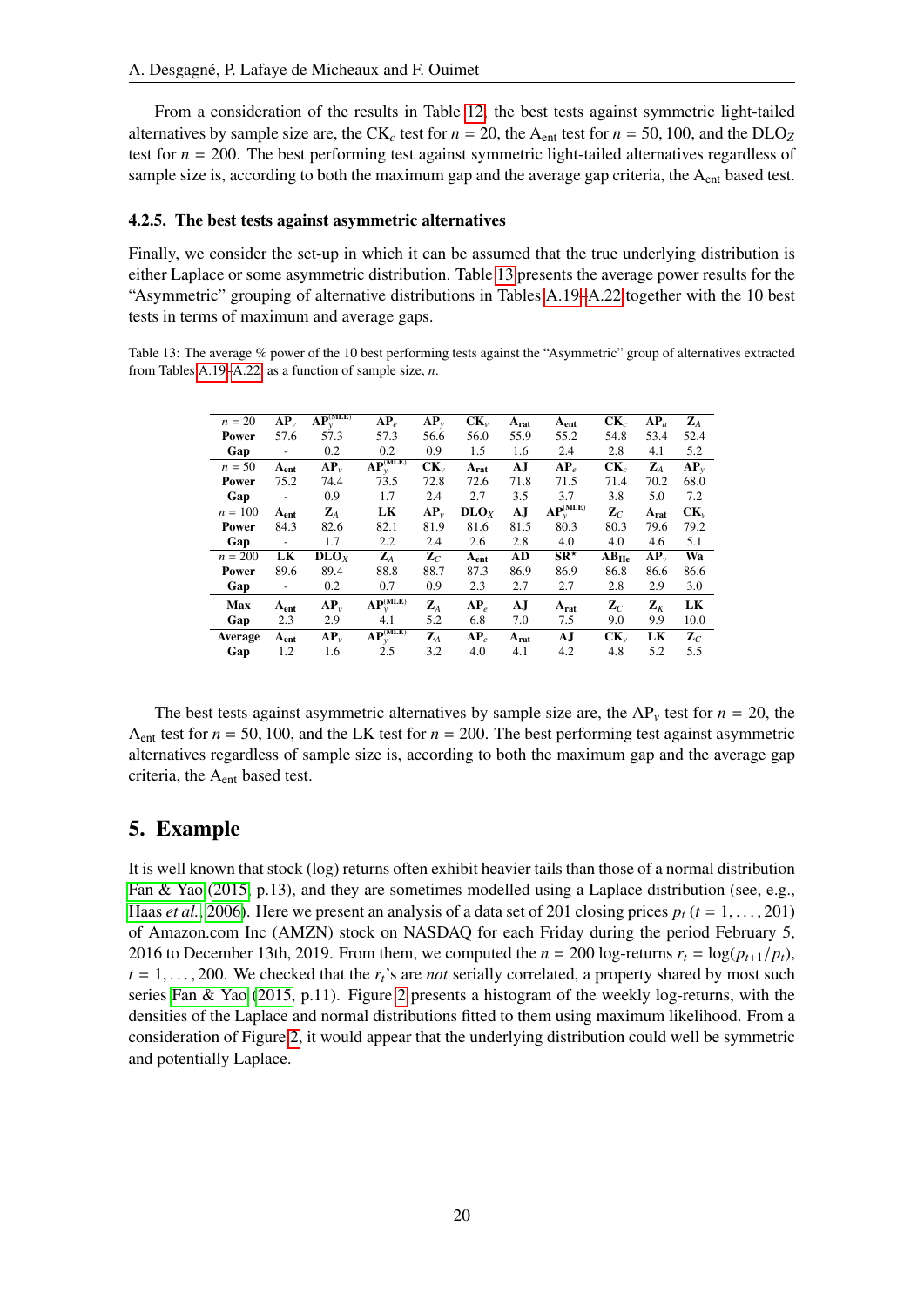<span id="page-20-1"></span>

Figure 2: Histogram of  $n = 200$  Amazon.com Inc weekly log-returns with the maximum likelihood fitted Laplace and normal densities superimposed.

In order to formally investigate whether the assumption of an underlying symmetric distribution is reasonable, we applied the characteristic function-based test of symmetry (around the mean) developed by [Feuerverger & Mureika](#page-21-33) [\(1977\)](#page-21-33) and implemented in the R package symmetry [\(Ivanovic´](#page-21-34) *[et al.](#page-21-34)*, [2020\)](#page-21-34). With a *<sup>p</sup>*-value of 0.9471, the hypothesis of an underlying symmetric distribution is clearly not rejected. We thus applied the best Laplace test against symmetric alternatives for a sample size of  $n = 200$ , namely that based on the DLO<sub>Z</sub> statistic (see Table [10\)](#page-17-1). The *p*-value of the test was 0.167, from which we conclude that the Laplace distribution cannot be rejected as a potential underlying distribution for the weekly log-returns.

### <span id="page-20-0"></span>6. Conclusion

In this paper we have presented the results from a very extensive empirical power comparison of 40 goodness-of-fit tests for the univariate Laplace distribution. Previous comparative studies of tests for Laplaceness were all considerably narrower in scope and, as a consequence, likely introduced bias in terms of the selection of tests and alternative distributions considered. Here, we endeavoured to eliminate such selection bias by considering all the Laplace tests that we were able to identify and a wide range of alternative distributions including most of the models commonly considered in the literature when performing power studies.

Our simulation study identified the DLO*<sup>X</sup>* based test as the best omnibus test, i.e., against all types of alternatives, whether symmetrical, heavy-tailed, light-tailed, or asymmetric. When it is reasonable to assume that the true underlying distribution is symmetric, we found that the DLO*<sup>Z</sup>* and DLO*<sup>X</sup>* based tests to be the most powerful. Globally, the most powerful tests against symmetric heavy-tailed and symmetric light-tailed alternatives were found to be the BS and A<sub>ent</sub> based tests, respectively. The Aent based test was also identified as having the best global power performance against asymmetric alternatives.

### Acknowledgements

This research includes computations performed using the computational cluster Katana supported by Research Technology Services at UNSW Sydney. Three anonymous referees have helped us greatly improve the paper. We are particularly grateful to one of the referees who spent a considerable amount of time improving its writing. We also thank the referees, the anonymous Associate Editor and the Editor in Chief for their patience.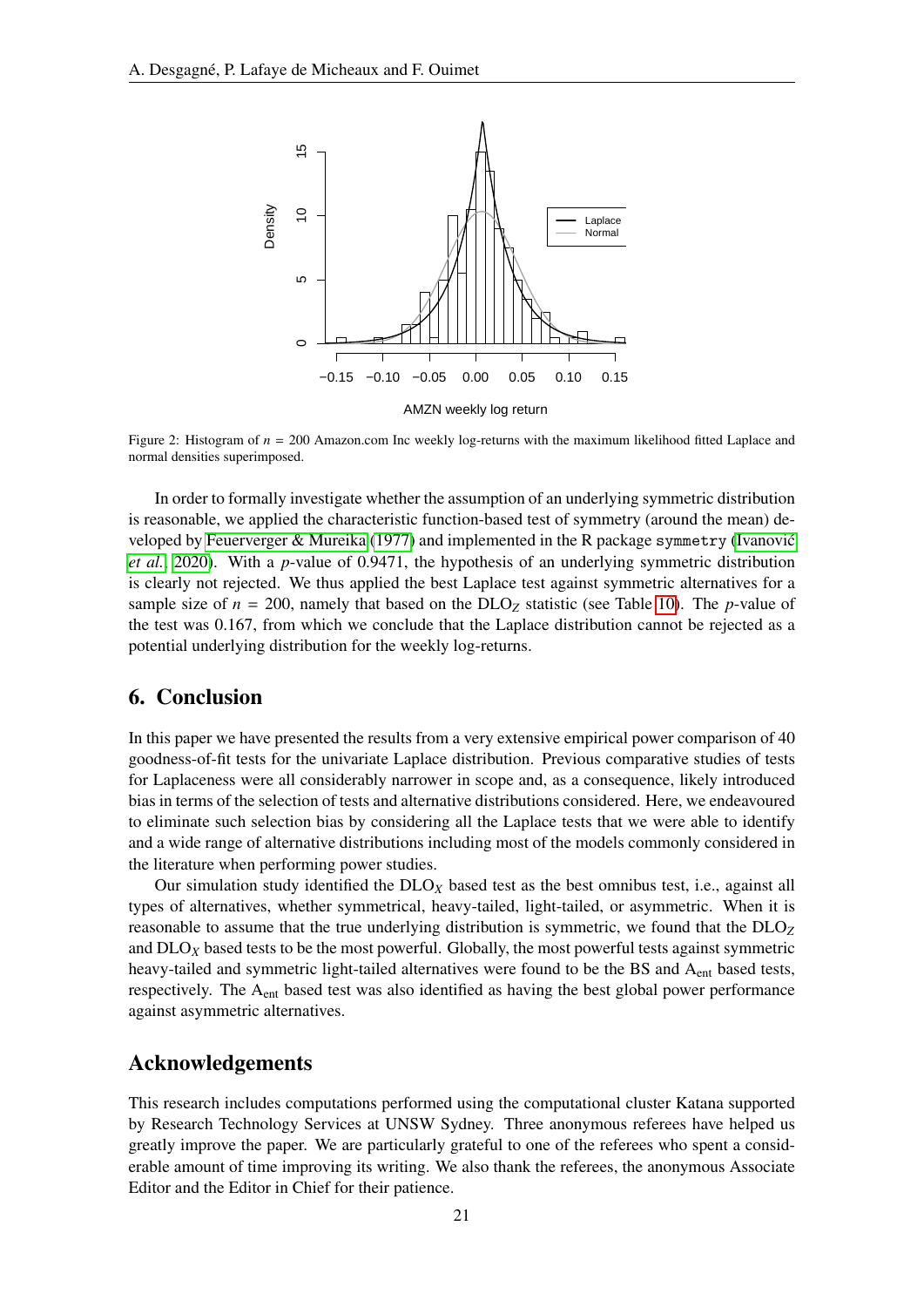### References

- <span id="page-21-18"></span>Al-Omari, A. I., & Haq, A. 2016. Entropy estimation and goodness-of-fit tests for the inverse Gaussian and Laplace distributions using paired ranked set sampling. *J. Stat. Comput. Simul.*, 86(11), 2262–2272.
- <span id="page-21-13"></span>Al-Omari, A. I., & Zamanzade, E. 2017. Goodness-of-fit tests for Laplace distribution using ranked set sampling. *Rev. Inv. Op.*, 38(4), 366–376.
- <span id="page-21-30"></span>Ali, S. M., & Silvey, S. D. 1966. A general class of coefficients of divergence of one distribution from another. *J. Roy. Statist. Soc. Ser. B*, 28, 131–142.
- <span id="page-21-10"></span>Alizadeh Noughabi, H. 2016. Empirical likelihood ratio-based goodness-of-fit test for the Laplace distribution. *Commun. Math. Stat.*, 4(4), 459–471.
- <span id="page-21-0"></span>Alizadeh Noughabi, H. 2019. A new estimator of Kullback-Leibler information and its application in goodness of fit tests. *J. Stat. Comput. Simul.*, 89(10), 1914–1934.
- <span id="page-21-26"></span>Alizadeh Noughabi, H., & Arghami, N. R. 2010. A new estimator of entropy. *J. Iran. Stat. Soc. (JIRSS)*, 9(1), 53–64.
- <span id="page-21-27"></span>Alizadeh Noughabi, H., & Arghami, N. R. 2012. General treatment of goodness-of-fit tests based on Kullback-Leibler information. *J. Stat. Comput. Simul.*, 83(8), 1556–1569.
- <span id="page-21-12"></span>Alizadeh Noughabi, H., & Balakrishnan, N. 2016. Tests of goodness of fit based on phi-divergence. *J. Appl. Stat.*, 43(3), 412–429.
- <span id="page-21-1"></span>Alizadeh Noughabi, H., & Jarrahiferiz, J. 2019. Informational energy-based goodness-of-fit test for Laplace distribution. *Int. J. Inf. Decis. Sci.*, 11(3), 256–267.
- <span id="page-21-11"></span>Alizadeh Noughabi, H., & Park, S. 2016. Tests of fit for the Laplace distribution based on correcting moments of entropy estimators. *J. Stat. Comput. Simul.*, 86(11), 2165–2181.
- <span id="page-21-19"></span>Anderson, T. W., & Darling, D. A. 1952. Asymptotic theory of certain "goodness-of-fit" criteria based on stochastic processes. *Ann. Math. Stat.*, 23(2), 193–212.
- <span id="page-21-8"></span>Best, D. J., Rayner, J. C. W., & Thas, O. 2008. Comparison of some tests of fit for the Laplace distribution. *Comput. Statist. Data Anal.*, 52(12), 5338–5343.
- <span id="page-21-16"></span>Brain, C. W., & Shapiro, S. S. 1983. A regression test for exponentiality: censored and complete samples. *Technometrics*, 25(1), 69–76.
- <span id="page-21-9"></span>Choi, B., & Kim, K. 2006. Testing goodness-of-fit Laplace distribution based on maximum entropy. *Statistics*, 40(6), 517–531.
- <span id="page-21-3"></span>Claeskens, G., & Hjort, N. L. 2004. Goodness of fit via non-parametric likelihood ratios. *Scand. J. Statist.*, 31(4), 487–513.
- <span id="page-21-28"></span>Correa, J. C. 1995. A new estimator of entropy. *Comm. Statist. Theory Methods*, 24(10), 2439–2449.
- <span id="page-21-20"></span>Cramér, H. 1928a. On the composition of elementary errors. *Scand. Actuar. J.*, **1928**(1), 13–74.
- <span id="page-21-21"></span>Cramér, H. 1928b. On the composition of elementary errors. *Scand. Actuar. J.*, **1928**(1), 141–180.
- <span id="page-21-29"></span>Csiszár, I. 1963. Eine informationstheoretische Ungleichung und ihre Anwendung auf den Beweis der Ergodizität von Markoffschen Ketten. *Magyar Tud. Akad. Mat. Kutató Int. Közl.*, 8, 85–108.
- <span id="page-21-24"></span>Desgagné, A., & Lafaye de Micheaux, P. 2018. A powerful and interpretable alternative to the Jarque-Bera test of normality based on 2nd-power skewness and kurtosis, using the Rao's score test on the APD family. *J. Appl. Stat.*, 45(13), 2307–2327.
- <span id="page-21-2"></span>Desgagné, A., Lafaye de Micheaux, P., & Ouimet, F. 2022. Goodness-of-fit tests for the Laplace, Gaussian and exponential power distributions based on λ-th power skewness and kurtosis. *Preprint, arXiv:1809.02852 [v2]*.
- <span id="page-21-25"></span>Ebrahimi, N., Pflughoeft, K., & Soofi, E. S. 1994. Two measures of sample entropy. *Statist. Probab. Lett.*, 20(3), 225–234.
- <span id="page-21-31"></span>Fan, J., & Yao, Q. 2015. *The Elements of Financial Econometrics*. Science Press, Beijing.
- <span id="page-21-33"></span>Feuerverger, A., & Mureika, R. A. 1977. The empirical characteristic function and its applications. *Ann. Stat.*, 5(1), 88 – 97.
- <span id="page-21-7"></span>Gel, Y. R. 2010. Test of fit for a Laplace distribution against heavier tailed alternatives. *Comput. Statist. Data Anal.*, 54(4), 958–965.
- <span id="page-21-6"></span>González-Estrada, E., & Villaseñor, J. A. 2016. A ratio goodness-of-fit test for the Laplace distribution. Statist. Probab. *Lett.*, 119, 30–35.
- <span id="page-21-5"></span>Gulati, S. 2011. Goodness of fit test for the Rayleigh and the Laplace distributions. *Int. J. Appl. Math. Stat.*, 24(SI-11A), 74–85.
- <span id="page-21-32"></span>Haas, M., Mittnik, S., & Paolella, M. S. 2006. Modelling and predicting market risk with Laplace-Gaussian mixture distributions. *Appl. Financial Econ.*, 16(15), 1145–1162.
- <span id="page-21-14"></span>Hogg, R. V. 1972. More light on the kurtosis and related statistics. *J. Amer. Statist. Assoc.*, 67(338), 422–424.
- <span id="page-21-34"></span>Ivanović, B., Milošević, B., & Obradović, M. 2020. Package 'symmetry': Testing for Symmetry of Data and Model *Residuals*. R package version 0.2.1.
- <span id="page-21-22"></span>Kolmogorov, A. 1933. Sulla determinazione empirica di una legge di distribuzione. *Giorn. Ist. Ital. Attuari*, 4, 83–91.
- <span id="page-21-17"></span>Kozubowski, T. J., & Panorska, A. K. 2004. Testing symmetry under a skew Laplace model. *J. Statist. Plann. Inference*, 120(1-2), 41–63.
- <span id="page-21-23"></span>Kuiper, N. H. 1960. Tests concerning random points on a circle. *Indag. Math.*, 63, 38–47.
- <span id="page-21-4"></span>Lafaye de Micheaux, P., & Tran, V. 2016. PoweR: A reproducible research tool to ease Monte Carlo power simulation studies for goodness-of-fit tests in R. *J. Stat. Softw.*, 69(3), 1–42.
- <span id="page-21-15"></span>Langholz, B., & Kronmal, R. A. 1991. Tests of distributional hypotheses with nuisance parameters using Fourier series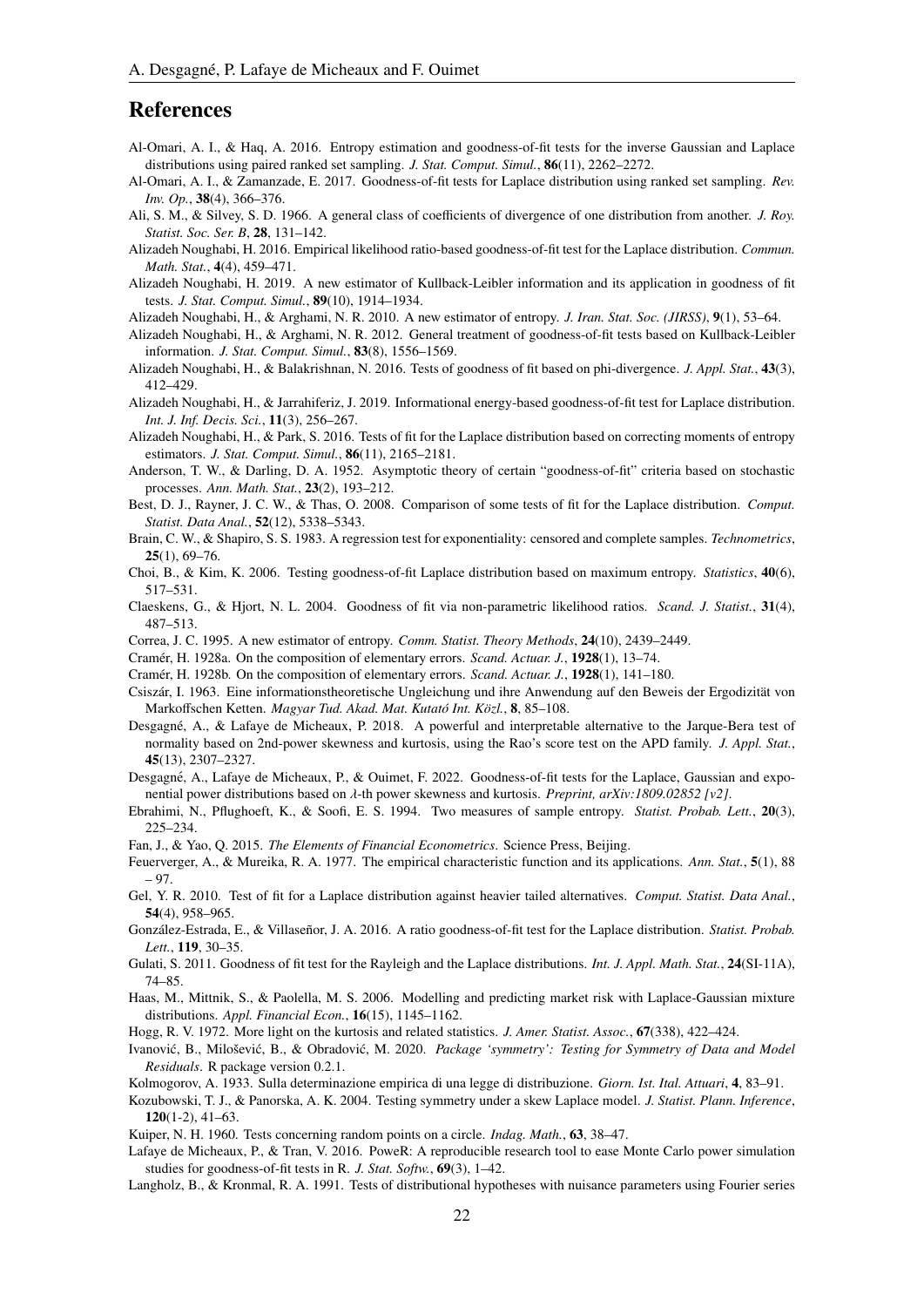methods. *J. Amer. Statist. Assoc.*, 86(416), 1077–1084.

- <span id="page-22-6"></span>Mahdizadeh, M. 2012. On the use of ranked set samples in entropy based test of fit for the Laplace distribution. *Rev. Colombiana Estad´ıst.*, 35(3), 443–455.
- <span id="page-22-2"></span>Meintanis, S. G. 2004. A class of omnibus tests for the Laplace distribution based on the empirical characteristic function. *Comm. Statist. Theory Methods*, 33(4), 925–948.

<span id="page-22-17"></span>Morimoto, T. 1963. Markov processes and the *H*-theorem. *J. Phys. Soc. Japan*, 18, 328–331.

<span id="page-22-19"></span>Pardo, M.C. 2003. A test for uniformity based on informational energy. *Stat. Pap.*, 44(4), 521–534.

- <span id="page-22-0"></span>Pewsey, A., & Abe, T. 2015. The sinh-arcsinhed logistic family of distributions: properties and inference. *Ann. Inst. Statist. Math.*, 67(3), 573–594.
- <span id="page-22-1"></span>Puig, P., & Stephens, M. A. 2000. Tests of fit for the Laplace distribution, with applications. *Technometrics*, 42(4), 417–424.
- <span id="page-22-25"></span>R Core Team. 2020. *R: A Language and Environment for Statistical Computing*. R Foundation for Statistical Computing, Vienna, Austria.
- <span id="page-22-11"></span>Rayner, J. C. W., & Best, D. J. 1989. *Smooth Tests of Goodness of Fit*. Oxford University Press, Oxford.
- <span id="page-22-3"></span>Rizzo, M. L., & Haman, J. T. 2016. Expected distances and goodness-of-fit for the asymmetric Laplace distribution. *Statist. Probab. Lett.*, 117, 158–164.
- <span id="page-22-20"></span>Robertson, T., & Cryer, J. D. 1974. An iterative procedure for estimating the mode. *J. Amer. Statist. Assoc.*, 69, 1012– 1016.
- <span id="page-22-23"></span>Romão, X., Delgado, R., & Costa, A. 2010. An empirical power comparison of univariate goodness-of-fit tests for normality. *J. Stat. Comput. Simul.*, 80(5-6), 545–591.
- <span id="page-22-18"></span>Silverman, B. W. 1986. *Density Estimation for Statistics and Data Analysis*. Monographs on Statistics and Applied Probability. Chapman & Hall, London.
- <span id="page-22-8"></span>Smirnov, N. 1948. Table for estimating the goodness of fit of empirical distributions. *Ann. Math. Statistics*, 19, 279–281.
- <span id="page-22-5"></span>Subramanian, L., & Dixit, V. U. 2018. Tests for the skewness parameter of two-piece double exponential distribution in the presence of nuisance parameters. *Statistics*, 52(1), 115–132.
- <span id="page-22-22"></span>Székely, G. J., & Rizzo, M. L. 2005. A new test for multivariate normality. *J. Multivar. Anal.*, **93**(1), 58–80.
- <span id="page-22-21"></span>Székely, G. J., & Rizzo, M. L. 2013. Energy statistics: a class of statistics based on distances. *J. Statist. Plann. Inference*, 143(8), 1249–1272.
- <span id="page-22-24"></span>Tran, V. A. 2013. *Le progiciel PoweR : un outil de recherche reproductible pour faciliter les calculs de puissance de certains tests d'hypothèses au moyen de simulations de Monte Carlo.* Master's thesis. Papirus, Université de Montréal, 142 pp.
- <span id="page-22-16"></span>van Es, B. 1992. Estimating functionals related to a density by a class of statistics based on spacings. *Scand. J. Statist.*, 19(1), 61–72.
- <span id="page-22-13"></span>Vasicek, O. 1976. A test for normality based on sample entropy. *J. Roy. Statist. Soc. Ser. B*, 38(1), 54–59.
- <span id="page-22-12"></span>Vexler, A., & Gurevich, G. 2010. Empirical likelihood ratios applied to goodness-of-fit tests based on sample entropy. *Comput. Stat. Data Anal.*, 54(2), 531–545.
- <span id="page-22-7"></span>von Mises, R. 1928. *Wahrscheinlichkeit Statistik und Wahrheit*. Schriften zur wissenschaftlichen Weltauffassung, vol. 3. Springer, Vienna.
- <span id="page-22-9"></span>Watson, G. S. 1961. Goodness-of-fit tests on a circle. *Biometrika*, 48, 109–114.
- <span id="page-22-14"></span>Yousefzadeh, F., & Arghami, N. R. 2008. Testing exponentiality based on type II censored data and a new cdf estimator. *Commun. Stat. - Simul. Comput.*, 37(8-10), 1479–1499.
- <span id="page-22-15"></span>Zamanzade, E., & Arghami, N. R. 2011. Goodness-of-fit test based on correcting moments of modified entropy estimator. *J. Stat. Comput. Simul.*, 81(12), 2077–2093.
- <span id="page-22-10"></span>Zhang, J. 2002. Powerful goodness-of-fit tests based on the likelihood ratio. *J. R. Stat. Soc. Ser. B Stat. Methodol.*, 64(2), 281–294.

### <span id="page-22-4"></span>Appendix A. Tables of results from the Monte Carlo study

In this section, complete tables for the empirical power results can be found. Table [A.14](#page-23-0) shows the critical values for each of the 40 tests, each of the 4 sample sizes, and each of the 3 significance levels. For  $\alpha = 0.05$  and  $n = 20$ . Table [A.15](#page-24-0) shows the average powers for each of the 20 specified alternative distributions, for each test. Tables [A.16,](#page-25-0) [A.17](#page-26-0) and [A.18](#page-27-0) show the same results for  $\alpha$  = 0.05 and  $n$  = 50, 100, 200, respectively. For  $\alpha$  = 0.05 and  $n$  = 20, Table [A.19](#page-28-0) shows the average powers against five groupings of alternative distributions: all models, symmetric, symmetric heavytailed, symmetric light-tailed, asymmetric. Tables [A.20,](#page-29-0) [A.21](#page-30-0) and [A.22](#page-31-0) show the same results for  $\alpha$  = 0.05 and  $n$  = 50, 100, 200, respectively. Similar tables for the significance levels of 0.01 and 0.10 are given in the supplementary materials document. The raw results of the 4,800 powers for each of the 40 tests are provided in the file [https://biostatisticien.eu/JSCS2022/Tables\\_](https://biostatisticien.eu/JSCS2022/Tables_Appendix_A_B.xlsx) [Appendix\\_A\\_B.xlsx](https://biostatisticien.eu/JSCS2022/Tables_Appendix_A_B.xlsx).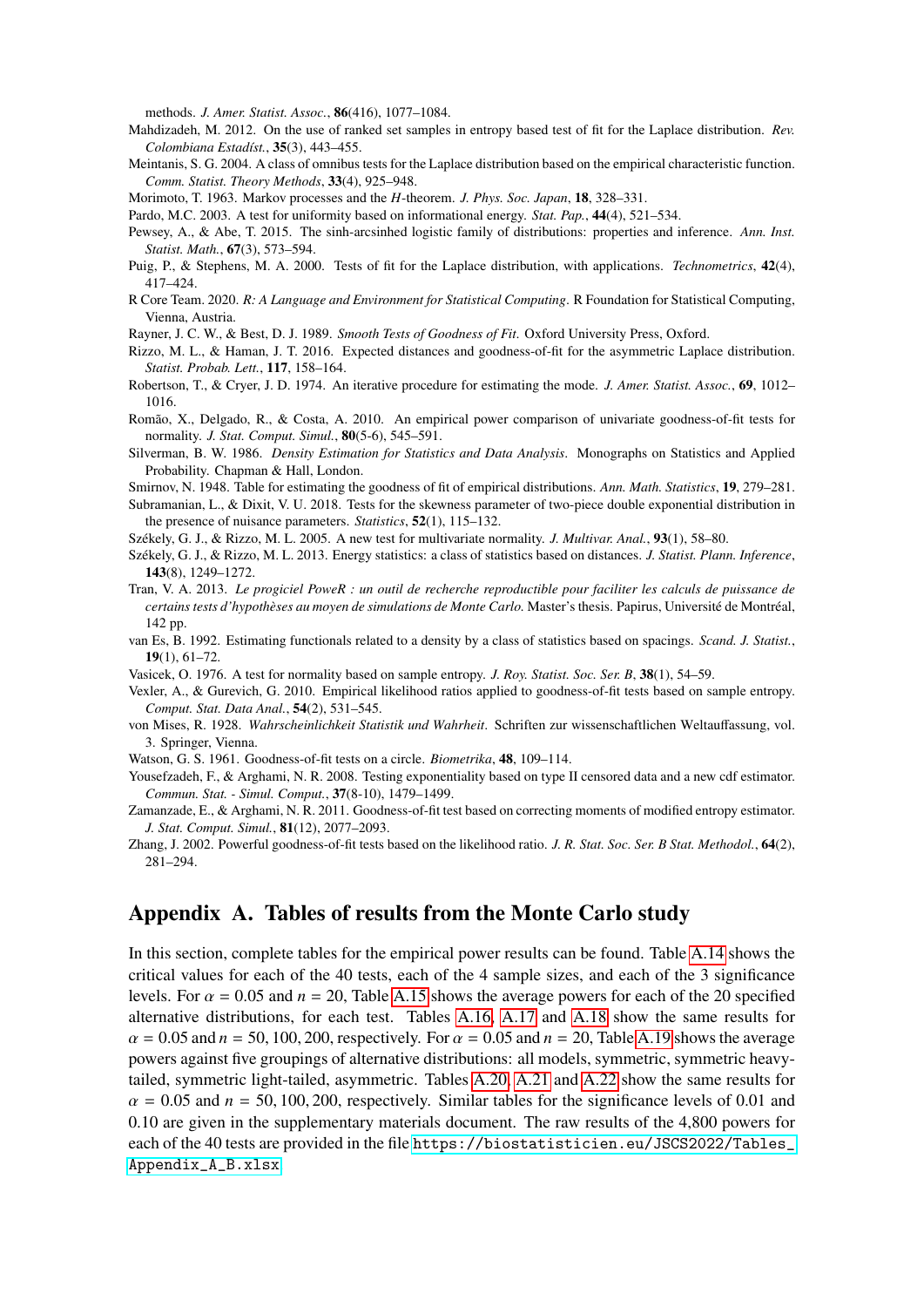<span id="page-23-0"></span>Table A.14: Critical values as <sup>a</sup> function of sample size, *<sup>n</sup>*, and significance level, <sup>α</sup>, for the 40 tests. For bilateral tests, (L) and (R) denote the left and right endpoint of the acceptance region, respectively.

| n           | $\alpha$ | AD                       | CvM                       | KS                          | Ku                   | Wa                          | $Z_K$                              | $\mathbf{Z}_A$ | $Z_C$                  |                        | $DLO_X$ $DLO_Z(L)$ $DLO_Z(R)$ |                | Ge               |                  |                   | $GV(L)$ $GV(R)$ $Ho_K(L)$ $Ho_K(R)$ |                              |
|-------------|----------|--------------------------|---------------------------|-----------------------------|----------------------|-----------------------------|------------------------------------|----------------|------------------------|------------------------|-------------------------------|----------------|------------------|------------------|-------------------|-------------------------------------|------------------------------|
| 20          | 0.01     | 1.332                    | 0.192                     | 1.010                       | 1.423                | 0.108                       | 2.667                              | 3.697          | 19.536                 | 9.053                  | $-2.697$                      | 2.557          |                  | 11.138 -1.754    | 2.218             | 1.815                               | 10.840                       |
|             | 20 0.05  | 0.923                    | 0.130                     | 0.867                       | 1.259                | 0.080                       | 1.941                              | 3.545          | 12.969                 | 5.930                  | $-2.006$                      | 1.932          | 2.367            | $-1.534$         | 1.334             | 2.049                               | 8.342                        |
|             | 20 0.10  | 0.754                    | 0.106                     | 0.795                       | 1.178                | 0.068                       | 1.614                              | 3.483          | 10.475                 | 4.580                  | $-1.663$                      | 1.619          | 1.044            | $-1.406$         | 0.948             | 2.198                               | 7.168                        |
|             | 50 0.01  | 1.397                    | 0.205                     | 1.055                       | 1.476                | 0.111                       | 3.413                              | 3.498          | 24.582                 | 9.188                  | $-2.578$                      | 2.613          | 20.959 -1.984    |                  | 2.769             | 2.413                               | 14.456                       |
|             | 50 0.05  | 0.961                    | 0.139                     | 0.903                       | 1.305                | 0.083                       | 2.496                              | 3.425          | 16.365                 | 5.978                  | $-1.951$                      | 1.972          | 4.490            | $-1.677$         | 1.749             | 2.692                               | 10.211                       |
|             | 50 0.10  | 0.782                    | 0.112                     | 0.829                       | 1.220                | 0.070                       | 2.095                              | 3.396          | 13.411                 | 4.605                  | $-1.635$                      | 1.651          | 2.030            | $-1.506$         | 1.309             | 2.863                               | 8.605                        |
|             | 10000.01 | 1.421                    | 0.209                     | 1.071                       | 1.499                | 0.113                       | 3.891                              | 3.410          | 27.809                 | 9.210                  | $-2.565$                      | 2.612          | 25.038           | $-2.127$         | 2.882             | 2.883                               | 14.945                       |
|             | 100 0.05 | 0.974                    | 0.141                     | 0.917                       | 1.326                | 0.084                       | 2.869                              | 3.370          | 18.836                 | 6.000                  | $-1.951$                      | 1.973          |                  | 5.884 -1.757     | 1.899             | 3.182                               | 10.519                       |
|             | 100 0.10 | 0.791                    | 0.114                     | 0.841                       | 1.240                | 0.071                       | 2.421                              | 3.354          | 15.577                 | 4.607                  | $-1.636$                      | 1.651          | 2.793            | $-1.555$         | 1.465             | 3.362                               | 8.923                        |
|             | 200 0.01 | 1.430                    | 0.211                     | 1.078                       | 1.513                | 0.114                       | 4.326                              | 3.357          | 30.680                 | 9.206                  | $-2.565$                      | 2.610          |                  | $26.146 - 2.240$ | 2.893             | 3.357                               | 14.041                       |
|             | 200 0.05 | 0.977                    | 0.143                     | 0.925                       | 1.339                | 0.084                       | 3.207                              | 3.336          | 21.160                 | 5.991                  | $-1.957$                      | 1.969          | 6.844            | $-1.821$         | 1.963             | 3.655                               | 10.098                       |
|             | 200 0.10 | 0.794                    | 0.115                     | 0.849                       | 1.252                | 0.071                       | 2.718                              | 3.327          | 17.684                 | 4.600                  | $-1.644$                      | 1.646          | 3.457            | $-1.591$         | 1.545             | 3.833                               | 8.755                        |
|             |          |                          |                           |                             |                      |                             |                                    |                |                        |                        |                               |                |                  |                  |                   |                                     |                              |
| $\mathbf n$ | $\alpha$ | $Ho_U(L)$                | $\text{Ho}_U(\mathsf{R})$ | $\overline{\text{Ho}_V(L)}$ | $\overline{Ho_V(R)}$ | $\overline{\text{Ho}_W(L)}$ | $\text{Ho}_W(\overline{\text{R})}$ | LK             | log(A <sub>rat</sub> ) | A <sub>ent</sub>       | $\overline{AP_{\nu}}$         | $AP_e$         | $AP_v$           | $AP_a$           | $\overline{AP_z}$ | $AP_v^{\text{(MLE)}}$               | $\overline{\text{CK}_{\nu}}$ |
| 20          | 0.01     | 1.150                    | 1.843                     | 1.888                       | 4.902                | 1.598                       | 2.791                              | 7.797          | 9.603                  | 0.405                  | 0.484                         | 0.385          | 0.483            | 0.403            | 0.416             | 0.244                               | 3.314                        |
| 20          | 0.05     | 1.187                    | 1.679                     | 2.068                       | 4.337                | 1.703                       | 2.651                              | 5.382          | 7.650                  | 0.329                  | 0.401                         | 0.304          | 0.412            | 0.317            | 0.317             | 0.168                               | 3.658                        |
|             | 20 0.10  | 1.209                    | 1.610                     | 2.173                       | 4.065                | 1.761                       | 2.575                              | 4.268          | 6.740                  | 0.294                  | 0.362                         | 0.267          | 0.381            | 0.281            | 0.273             | 0.133                               | 3.830                        |
| 50          | 0.01     | 1.224                    | 1.716                     | 2.518                       | 6.262                | 2.008                       | 3.749                              | 8.660          | 11.384                 | 0.235                  | 0.252                         | 0.206          | 0.308            | 0.261            | 0.263             | 0.152                               | 4.300                        |
|             | 50 0.05  | 1.255                    | 1.608                     | 2.739                       | 5.516                | 2.138                       | 3.499                              | 5.726          | 9.197                  | 0.205                  | 0.214                         | 0.168          | 0.271            | 0.209            | 0.199             | 0.118                               | 4.496                        |
|             | 50 0.10  | 1.273                    | 1.563                     | 2.866                       | 5.167                | 2.212                       | 3.367                              | 4.445          | 8.149                  | 0.192                  | 0.196                         | 0.151          | 0.256            | 0.186            | 0.170             | 0.103                               | 4.593                        |
|             | 100 0.01 | 1.268                    | 1.628                     | 3.057                       | 7.185                | 2.357                       | 4.512                              | 9.031          | 13.217                 | 0.180                  | 0.158                         | 0.136          | 0.224            | 0.199            | 0.226             | 0.113                               | 4.759                        |
|             | 100 0.05 | 1.295                    | 1.558                     | 3.302                       | 6.345                | 2.504                       | 4.152                              | 5.881          | 10.695                 | 0.165                  | 0.137                         | 0.113          | 0.201            | 0.159            | 0.173             | 0.093                               | 4.888                        |
|             | 100 0.10 | 1.309                    | 1.526                     | 3.443                       | 5.959                | 2.588                       | 3.972                              | 4.519          | 9.434                  | 0.158                  | 0.127                         | 0.102          | 0.190            | 0.142            | 0.149             | 0.084                               | 4.954                        |
|             | 200 0.01 | 1.305                    | 1.563                     | 3.644                       | 8.013                | 2.736                       | 5.239                              | 9.211          | 14.770                 | 0.153                  | 0.100                         | 0.092          | 0.155            | 0.137            | 0.167             | 0.088                               | 5.068                        |
|             | 200 0.05 | 1.326                    | 1.516                     | 3.905                       | 7.120                | 2.896                       | 4.782                              | 5.960          | 11.617                 | 0.146                  | 0.088                         | 0.077          | 0.140            | 0.111            | 0.131             | 0.076                               | 5.168                        |
|             | 200 0.10 | 1.337                    | 1.496                     | 4.057                       | 6.716                | 2.990                       | 4.563                              | 4.566          | 9.944                  | 0.142                  | 0.083                         | 0.071          | 0.134            | 0.099            | 0.114             | 0.071                               | 5.224                        |
|             |          |                          |                           |                             |                      |                             |                                    |                |                        |                        |                               |                |                  |                  |                   |                                     |                              |
| $\mathbf n$ | $\alpha$ | $\overline{\text{CK}_c}$ | $\overline{\text{CK}_e}$  | $\overline{AB}_{KL}$        | $AB_{He}$            | $AB_{Je}$                   | $AB_{TV}$                          | $AB_{y^2}$     | $\overline{AJ}$        | $\overline{\text{BS}}$ | $\overline{KP}$               | $Me_{2}^{(1)}$ | $Me_{0.5}^{(2)}$ | SD(L)            | SD(R)             | $\overline{\text{SR}^{\star}}$      |                              |
| 20          | 0.01     | 3.785                    | 3.476                     | 0.294                       | 0.030                | 0.268                       | 0.407                              | 2.937          | 1.823                  | 9.747                  | 3.040                         | 4.476          | 25.477           | 0.022            | 0.977             | 2.172                               |                              |
|             | 20 0.05  | 4.179                    | 3.904                     | 0.226                       | 0.025                | 0.220                       | 0.358                              | 0.903          | 1.601                  | 5.985                  | 1.811                         | 3.290          | 18.054           | 0.082            | 0.918             | 1.507                               |                              |
|             | 20 0.10  | 4.382                    | 4.125                     | 0.195                       | 0.023                | 0.198                       | 0.333                              | 0.543          | 1.515                  | 4.641                  | 1.292                         | 2.766          | 14.832 0.129     |                  | 0.871             | 1.230                               |                              |
|             | 50 0.01  | 4.707                    | 4.154                     | 0.172                       | 0.019                | 0.164                       | 0.306                              | 2.224          | 1.403                  | 9.125                  | 3.212                         | 4.599          | 26.069           | 0.107            | 0.895             | 2.273                               |                              |
|             | 50 0.05  | 4.926                    | 4.423                     | 0.136                       | 0.016                | 0.135                       | 0.270                              | 0.586          | 1.318                  | 5.890                  | 1.882                         | 3.352          | 18.319 0.182     |                  | 0.820             | 1.563                               |                              |
|             | 50 0.10  | 5.034                    | 4.561                     | 0.119                       | 0.014                | 0.121                       | 0.252                              | 0.342          | 1.282                  | 4.562                  | 1.333                         | 2.806          | 14.971           | 0.227            | 0.774             | 1.269                               |                              |
|             | 10000.01 | 5.080                    | 4.541                     | 0.110                       | 0.013                | 0.111                       | 0.247                              | 1.546          | 1.242                  | 9.151                  | 3.264                         | 4.655          | 26.347           | 0.176            | 0.825             | 2.310                               |                              |
|             | 100 0.05 | 5.227                    | 4.730                     | 0.088                       | 0.011                | 0.092                       | 0.219                              | 0.394          | 1.198                  | 5.927                  | 1.904                         | 3.376          | 18.420           | 0.247            | 0.753             | 1.579                               |                              |
|             | 100 0.10 | 5.305                    | 4.828                     | 0.078                       | 0.010                | 0.083                       | 0.204                              | 0.230          | 1.179                  | 4.573                  | 1.345                         | 2.816          | 15.024           | 0.286            | 0.714             | 1.279                               |                              |
|             | 200 0.01 | 5.330                    | 4.825                     | 0.068                       | 0.009                | 0.074                       | 0.199                              | 1.006          | 1.151                  | 9.182                  | 3.290                         | 4.677          | 26.404           | 0.238            | 0.762             | 2.324                               |                              |
|             | 200 0.05 | 5.444                    | 4.956                     | 0.056                       | 0.007                | 0.061                       | 0.176                              | 0.253          | 1.128                  | 5.948                  | 1.909                         | 3.381          | 18.475           | 0.298            | 0.702             | 1.584                               |                              |
|             | 200 0.10 | 5.507                    | 5.025                     | 0.050                       | 0.007                | 0.055                       | 0.165                              | 0.149          | 1.118                  | 4.582                  | 1.347                         | 2.823          | 15.052 0.332     |                  | 0.669             | 1.282                               |                              |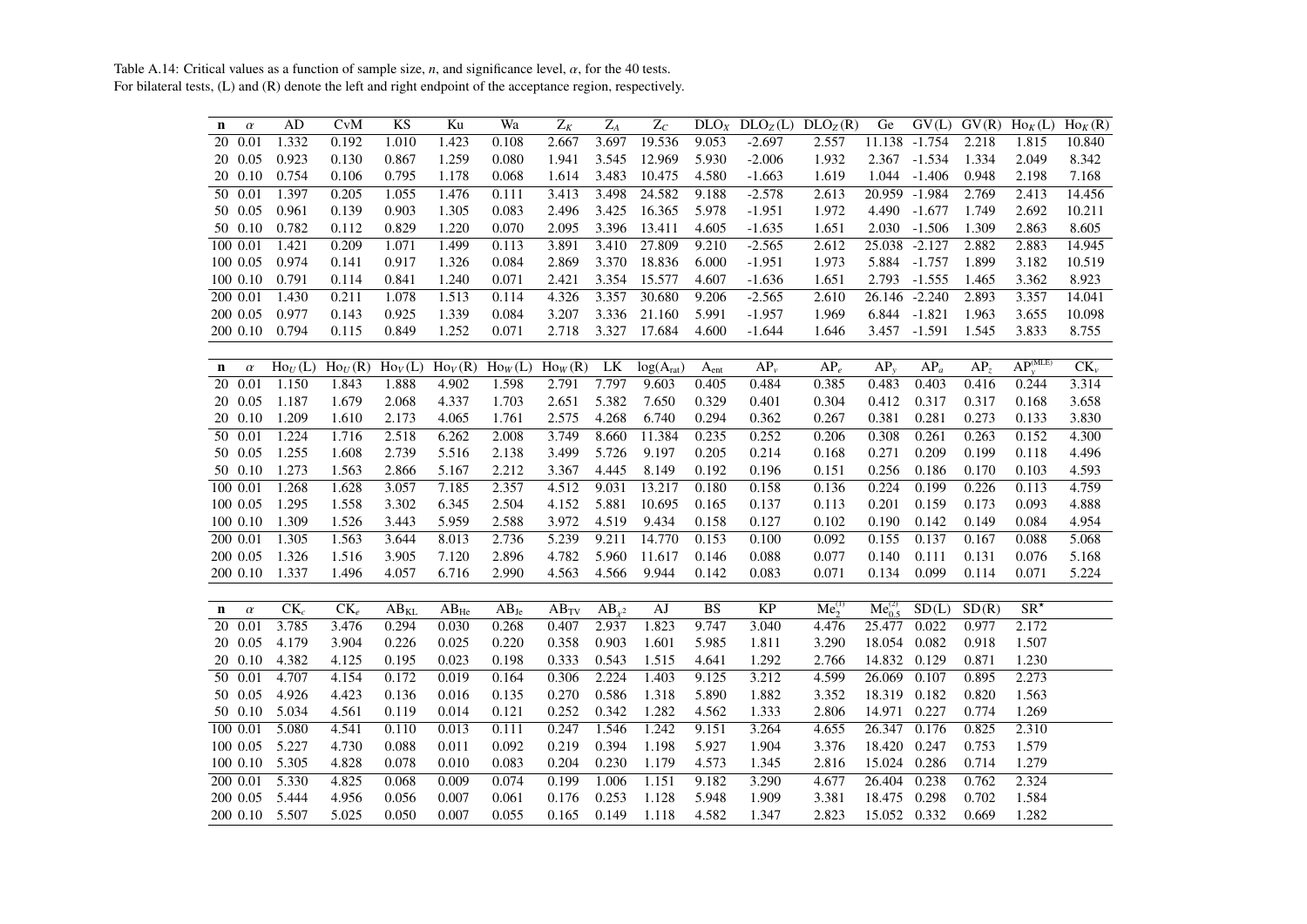Table A.15: The average empirical % power for each of the 40 tests, for  $\alpha = 0.05$  and  $n = 20$ , against the 20 specified alternative distributions. The ranges of the free parameter  $(k, k_1 \text{ or } k_2)$  for each distribution are given in Tables 7 and 8.

<span id="page-24-0"></span>

| Type        | <b>Alternative</b>                                        | AD.    | CvM KS              |                | Ku        | Wa                                  | $Z_K$          | $Z_A$            | $Z_C$          |                                | DLO <sub>X</sub> DLO <sub>Z</sub>                  | Ge             | GV                                                     |           | $\text{Ho}_K$ Ho <sub>U</sub> Ho <sub>V</sub> Ho <sub>W</sub> LK |           |                     |                                                         | $A_{rat}$                          | A <sub>ent</sub> | $AP_v$       |
|-------------|-----------------------------------------------------------|--------|---------------------|----------------|-----------|-------------------------------------|----------------|------------------|----------------|--------------------------------|----------------------------------------------------|----------------|--------------------------------------------------------|-----------|------------------------------------------------------------------|-----------|---------------------|---------------------------------------------------------|------------------------------------|------------------|--------------|
|             | $\overline{\text{GED}}(k<1)$                              | 36.8   | 37.4                | 35.8           | 41.8      | 43.5                                | 35.1           |                  | 36.5 38.5      | 43.4                           | 42.4                                               | 40.4           | 33.9                                                   | 26.2      | 39.7 34.8                                                        |           | 16.3 38.6           |                                                         | 16.5                               | 19.8             | 26.3         |
|             | t(k < 3.5)                                                | 29.3   | 28.0 27.1 31.4      |                |           | 32.6                                |                |                  |                | 30.9 33.9 36.2 35.8            | 35.1                                               | 39.0 34.3      |                                                        |           | 32.0 37.0 34.1 13.5 33.8                                         |           |                     |                                                         | 18.5                               | 21.2             | 26.9         |
|             | $MixL(w = 0.5, k_1 = 0, k_2 > 1)$                         |        | 71.3 76.9 74.7 83.6 |                |           | 84.9                                | 62.8 55.4 54.2 |                  |                | 77.1                           | 74.5                                               | 48.2           | 40.8                                                   |           | 18.2 58.0 42.5 19.5 57.3                                         |           |                     |                                                         | 20.5                               | 30.7             | 41.5         |
| Sym., heavy | $MixN(w = 0.5, k_1 = 0, k_2 > 3.5)$ 62.5 70.6 69.6 80.0   |        |                     |                |           | 80.8                                |                | 54.5 38.0 35.0   |                | 61.0                           | 59.3                                               | 23.3 24.5      |                                                        | 5.3       |                                                                  |           |                     | 34.6 21.9 10.2 40.7 13.1                                |                                    | 19.5 26.5        |              |
|             | $NIG(k_1 < 0.6, k_2 = 0)$                                 |        | 12.9 11.8 11.5 14.7 |                |           | 15.6                                |                |                  | 14.4 17.0 19.2 | 18.4                           | 17.7                                               | 22.3 17.6      |                                                        |           | 15.9 19.2 17.2 10.3 16.8                                         |           |                     |                                                         | 6.3                                | 7.1              | 10.6         |
|             | $Tu(k < -0.14)$                                           |        | 47.5 46.2 44.1 51.3 |                |           | 53.1                                |                | 48.3 51.7 54.5   |                | 56.0                           |                                                    | 55.0 57.7 51.1 |                                                        |           | 45.4 55.9 51.4 18.9 53.2                                         |           |                     |                                                         | 26.8                               | 31.2             | 40.5         |
|             | GED(k>1)                                                  | 16.1   |                     | 17.0 17.8      | 24.9      | 29.0                                | 13.9           | $10.7$ 12.0      |                | 29.6                           | 34.9                                               | 0.0            | 42.9                                                   | 47.6      | 42.4 47.0 41.1                                                   |           |                     | 27.4                                                    | 50.3                               | 48.8 46.2        |              |
|             | t(k > 3.5)                                                | 6.0    | 6.7                 | 7.4            | 8.6       | 8.9                                 | 5.4            | 3.8              | 3.3            | 9.3                            | 11.7                                               | 0.7            | 12.1                                                   |           | 11.8 12.8 11.2 9.0                                               |           |                     | 7.3                                                     |                                    | 14.7 15.2 12.8   |              |
|             | $MixL(w = 0.5, k_1 > 0, k_2 = 1)$                         |        | 69.4 70.5           | 68.8 68.8      |           | 72.2                                |                | 64.7 62.3 64.2   |                | 71.2                           | 52.0                                               | 0.5            | 71.8                                                   |           | 65.8 56.2 64.1 62.1 72.8                                         |           |                     |                                                         | 74.4                               |                  | 75.6 72.9    |
| Sym., light | $MixN(w = 0.5, k_1 > 0, k_2 = 1)$                         |        | 67.6 67.9           | 66.7 67.8      |           | 71.1                                |                | 62.6 63.0 64.5   |                | 71.0                           | 53.0                                               | 0.1            |                                                        |           | 74.3 72.8 59.8 72.2 71.3 72.9                                    |           |                     |                                                         | 77.8                               | 77.8 76.4        |              |
|             | $NIG(k_1 > 0.7, k_2 = 0)$                                 | 5.8    | 6.5                 | 7.1            | 8.1       | 8.4                                 | 5.2            | 3.7              | 3.2            | 8.7                            | 10.9                                               | 0.7            | 11.2                                                   |           | 10.8 11.9 10.4 8.5                                               |           |                     | 6.9                                                     | 13.8                               | 14.2             | 12.0         |
|             | $Tu(k > -0.14)$                                           |        | 19.1 19.6 19.4 28.0 |                |           | 33.4                                |                | 16.3 15.0 16.8   |                | 32.5                           | 37.6                                               | 0.1            | 46.9                                                   |           | 53.8 46.0 55.8 52.5 30.9                                         |           |                     |                                                         |                                    | 58.2 55.0 54.0   |              |
|             | ALp(k > 1)                                                |        | 43.7 35.5 35.1 32.6 |                |           | 34.3                                |                | 51.5 59.2 51.5   |                | 38.2                           | 10.5                                               | 13.9           | 12.9                                                   | 13.0      | 12.5 12.9 16.2 39.8                                              |           |                     |                                                         | 59.4                               | 61.0             | 64.4         |
|             | SkewN(k > 0)                                              |        | 19.2 17.0 15.0 17.3 |                |           | 20.0                                |                | 19.9 22.9 18.0   |                | 22.3                           | 17.6                                               | 1.2            | 20.2                                                   |           | 17.3 17.7 21.0 20.4 21.6                                         |           |                     |                                                         |                                    | 41.4 42.3 41.0   |              |
|             | $MixL(w = 0.25, k_1 > 0, k_2 = 1)$ 69.7 64.7 60.0 58.5    |        |                     |                |           | 63.5                                |                |                  |                | 70.4 67.3 68.3 64.2            | 18.7                                               | 10.2           | 34.9                                                   |           |                                                                  |           |                     |                                                         | 28.6 20.2 29.5 49.6 71.5 63.6 57.8 |                  | 64.1         |
| Asymmetric  | MixN( $w = 0.25, k_1 > 0, k_2 = 1$ ) 73.2 67.4 64.3 65.1  |        |                     |                |           | 68.9                                |                |                  | 74.7 73.9 74.0 | 68.9                           | 21.4                                               | 13.0           | 40.7                                                   |           |                                                                  |           |                     |                                                         | 33.3 25.0 37.2 63.2 75.8 74.8 69.5 |                  | 75.0         |
|             | $NIG(k_1 = 0.5, k_2 > 0)$                                 |        | 27.0 22.8 21.8 21.3 |                |           | 22.7                                |                |                  | 28.5 34.0 34.0 | 28.6                           | 16.3                                               | 27.1           | 14.8                                                   |           | 18.6 21.7 14.6 5.5 29.3                                          |           |                     |                                                         |                                    | 21.7 22.5 27.5   |              |
|             | LN(k > 0.1)                                               |        | 78.5 74.9 76.4 75.6 |                |           | 75.6                                | 81.8           |                  | 84.1 81.8      | 76.4                           | 49.5                                               | 62.1           | 37.5                                                   |           | 45.4 58.2 40.0 10.8 76.3                                         |           |                     |                                                         |                                    | 84.9 85.5        | 86.5         |
|             | G(k < 7)                                                  |        | 24.9 21.4 20.9 21.9 |                |           | 23.0                                |                | 27.7 31.6 26.5   |                | 25.2                           | 13.9                                               | 6.2            | 15.8                                                   |           | 15.2 15.2 16.2 16.8 25.0                                         |           |                     |                                                         | 42.8                               | 43.9 43.6        |              |
|             | W(k < 3)                                                  |        | 41.7 39.1 40.1 41.4 |                |           | 42.1                                |                |                  | 44.7 46.0 42.5 | 42.5                           |                                                    |                | 28.6 23.3 26.4 28.1 32.3 28.2 17.7 41.6 58.7 59.0 58.4 |           |                                                                  |           |                     |                                                         |                                    |                  |              |
|             |                                                           |        |                     |                |           |                                     |                |                  |                |                                |                                                    |                |                                                        |           |                                                                  |           |                     |                                                         |                                    |                  |              |
|             |                                                           |        |                     |                |           |                                     |                |                  |                |                                |                                                    |                |                                                        |           |                                                                  |           |                     |                                                         |                                    |                  |              |
| <b>Type</b> | <b>Alternative</b>                                        | $AP_e$ | $AP_v$              |                |           | $AP_a$ $AP_z$ $AP_v^{\text{(MLE)}}$ |                |                  |                | $CK_v$ $CK_c$ $CK_e$ $AB_{KL}$ | $AB_{He}$ $AB_{Je}$ $AB_{TV}$ $AB_{\gamma^2}$ $AJ$ |                |                                                        |           |                                                                  | BS        |                     | $KP$ Me <sup>(1)</sup> Me <sup>(2)</sup> <sub>0.5</sub> |                                    | SD               | $SR^{\star}$ |
|             | $\overline{\text{GED}}(k<1)$                              | 32.2   | 36.7                |                | 39.8 42.2 | 22.5                                |                | 23.0 18.6 40.2   |                | 39.4                           | 33.8                                               | 39.6           | 1.4                                                    |           | 41.4 15.3                                                        |           |                     | 44.0 24.6 37.2                                          | 35.6                               | 2.8              | 35.5         |
|             | t(k < 3.5)                                                |        | 31.2 34.1 36.3 35.5 |                |           | 22.9                                |                | 21.7 19.2 32.4   |                | 37.9                           | 30.9                                               | 36.7           | 2.9                                                    |           | 39.3 18.0                                                        |           |                     | 36.8 24.3 28.7 28.4                                     |                                    | 5.3              | 29.3         |
|             | $MixL(w = 0.5, k_1 = 0, k_2 > 1)$                         |        | 54.5 64.2 68.0 80.8 |                |           | 37.7                                |                | 46.4 31.9 79.8   |                | 52.6                           | 53.4                                               | 58.7           | 0.7                                                    | 52.5 20.4 |                                                                  |           |                     | 81.5 29.8 73.6 66.5                                     |                                    | 1.6              | 65.9         |
| Sym., heavy | MixN( $w = 0.5, k_1 = 0, k_2 > 3.5$ ) 37.7 48.5 50.9 72.1 |        |                     |                |           | 26.8                                |                | 36.6 21.7 73.1   |                | 35.3                           | 39.3                                               | 39.5           | 2.3                                                    |           | 27.6 12.9                                                        |           |                     | 73.5 22.5 68.5 59.4                                     |                                    | 1.1              | 56.1         |
|             | $NIG(k_1 < 0.6, k_2 = 0)$                                 |        | 14.0 16.5 18.9 18.0 |                |           | 8.2                                 | 7.3            | 6.2              | 15.4           | 21.0                           | 14.1                                               | 19.3           | 2.9                                                    |           | $22.5$ 5.6                                                       |           | 19.4 11.9 12.2      |                                                         | 12.1                               | 2.7              | 12.9         |
|             | $Tu(k < -0.14)$                                           |        | 47.2 51.8 54.9 54.7 |                |           | 34.6                                |                | 32.8 28.4 51.0   |                | 56.9                           | 48.1                                               | 55.5           | 1.2                                                    |           | 58.3 25.5 57.1 36.6 47.5 47.0                                    |           |                     |                                                         |                                    | 6.1              | 47.1         |
|             | GED(k>1)                                                  |        | 39.3 34.0           | 22.1 25.7      |           | 49.4                                |                | $50.0$ 51.4 13.6 |                | 18.2                           | 34.7                                               | 26.5           | 44.9                                                   | 0.0       | 48.6 20.4                                                        |           | 5.3                 | 38.0                                                    | 42.2                               | 12.6             | 15.9         |
|             | t(k > 3.5)                                                | 10.1   | 8.2                 | 4.9            | 6.2       | 14.3                                |                | 14.4 15.0 5.0    |                | 3.7                            | 9.0                                                | 6.0            | 15.2                                                   | 0.7       | 16.2 6.8                                                         |           | 3.5                 | 11.4 12.1                                               |                                    | 5.3              | 5.9          |
|             | $MixL(w = 0.5, k_1 > 0, k_2 = 1)$                         |        | 71.0 70.2 64.3 68.5 |                |           | 74.0                                |                | 74.3 72.8 65.3   |                | 67.7                           | 65.9                                               | 61.8           | 54.6                                                   | 12.6      |                                                                  |           |                     | 75.0 36.9 45.6 75.3                                     | 75.0 23.7                          |                  | 68.8         |
| Sym., light | $MixN(w = 0.5, k_1 > 0, k_2 = 1)$                         | 74.0   | 72.5                | 66.9 68.8      |           | 77.7                                |                | 77.7 77.7 63.1   |                | 67.6                           | 69.5                                               | 64.8           | 63.1                                                   | 14.1      |                                                                  | 77.0 34.9 |                     |                                                         | 46.1 75.0 76.2 24.2 67.3           |                  |              |
|             | $NIG(k_1 > 0.7, k_2 = 0)$                                 | 9.5    | 7.7                 | 4.6            | 5.8       | 13.4                                |                | 13.5 14.1 4.8    |                | 3.4                            | 8.4                                                | 5.5            | 14.3                                                   | 0.7       | 15.2 6.4                                                         |           | 3.5                 | 10.7                                                    | 11.3                               | 5.1              | 5.7          |
|             | $Tu(k > -0.14)$                                           |        | 48.0 42.7 31.5 36.3 |                |           | 56.9                                |                | 57.9 58.5 18.7   |                | 24.2                           | 42.3                                               | 34.0           | 50.6                                                   | 0.2       | 54.2 24.1                                                        |           | 5.7                 | 43.9                                                    | 47.8                               | 14.6             | 19.0         |
|             | ALp(k > 1)                                                |        | 65.6 65.1 62.2 54.4 |                |           | 61.9                                |                | 59.0 57.2 33.4   |                | 42.5                           | 28.3                                               | 27.4           | 12.4                                                   | 16.3      | 55.1 16.3                                                        |           | 43.9                | 37.1                                                    | 32.1                               | 46.5             | 45.8         |
|             | SkewN(k > 0)                                              | 37.8   |                     | 34.5 27.1 24.3 |           | 42.1                                |                | 40.8 41.2 13.0   |                | 15.0                           | 19.9                                               | 14.3 24.3      |                                                        | 1.4       |                                                                  |           |                     | 40.6 9.7 15.2 26.4 26.6                                 |                                    | 1.7              | 19.9         |
|             | $MixL(w = 0.25, k_1 > 0, k_2 = 1)$ 65.0 66.4 63.6 65.6    |        |                     |                |           | 65.5                                |                | 65.4 61.7 61.6   |                | 66.8                           |                                                    | 68.2 66.7 16.6 |                                                        |           | 41.5 46.8 37.3 64.6 67.0 67.2                                    |           |                     |                                                         |                                    | 1.3              | 70.3         |
|             | $MixN(w = 0.25, k_1 > 0, k_2 = 1)$                        |        | 75.0 75.0 72.5 72.6 |                |           | 76.0                                |                | 75.3 73.0 67.8   |                | 73.7                           | 75.4                                               | 73.8 21.2      |                                                        |           | 52.9 60.7 43.9 68.9 72.3                                         |           |                     |                                                         | 73.0                               | 1.3              | 74.1         |
| Asymmetric  | $NIG(k_1 = 0.5, k_2 > 0)$                                 | 30.5   | 32.3 33.1 29.2      |                |           | 24.9                                |                | 22.4 20.7 23.2   |                | 30.5                           | 22.7                                               | 27.4           | 3.5                                                    | 28.3      | 18.1 24.1 30.5 19.7 18.9                                         |           |                     |                                                         |                                    | 0.9              | 27.9         |
|             | LN(k > 0.1)                                               |        | 86.6 86.2 85.1 82.9 |                |           | 85.7                                |                | 84.8 84.2 75.6   |                | 79.1                           | 70.6                                               | 71.6           | 4.8                                                    | 66.1      |                                                                  |           | 83.6 66.6 78.6 75.9 |                                                         | - 72.6                             | 0.2              | 79.4         |
|             | G(k < 7)                                                  |        | 41.8 39.5 34.4 31.1 |                |           | 43.8                                |                | 42.3 42.2 19.5   |                | 22.4                           | 21.6                                               | 18.0 18.7      |                                                        | 7.3       |                                                                  |           | 41.8 12.2 23.0 27.5 |                                                         | 26.1                               | 1.2              | 25.9         |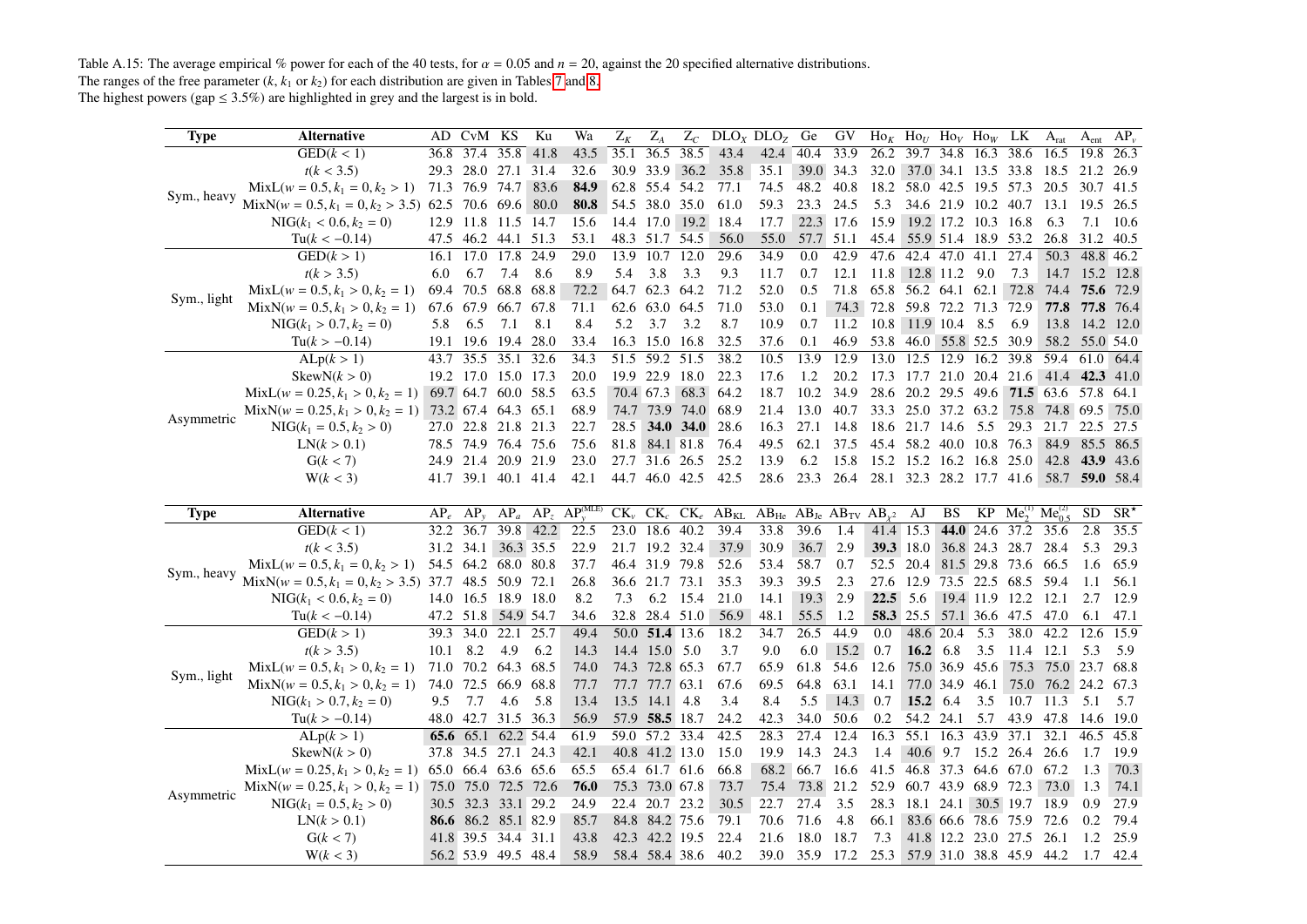Table A.16: The average empirical % power for each of the 40 tests, for  $\alpha = 0.05$  and  $n = 50$ , against the 20 specified alternative distributions.

The ranges of the free parameter  $(k, k_1 \text{ or } k_2)$  for each distribution are given in Tables 7 and 8.<br>The highest powers (gap  $\leq 3.5\%$ ) are highlighted in grey and the largest is in bold.

<span id="page-25-0"></span>

| <b>Type</b> | Alternative                                            |          | AD CvM KS           |                | Ku             | Wa                          | $Z_K$     | $Z_A$                            |          |      | $Z_c$ DLO <sub>x</sub> DLO <sub>z</sub>                                      | Ge        | GV        | $\text{Ho}_K$ Ho <sub>V</sub> Ho <sub>V</sub> Ho <sub>W</sub> LK |                                      |               |                     |                          | $A_{rat}$                                | A <sub>ent</sub> | $AP_v$           |
|-------------|--------------------------------------------------------|----------|---------------------|----------------|----------------|-----------------------------|-----------|----------------------------------|----------|------|------------------------------------------------------------------------------|-----------|-----------|------------------------------------------------------------------|--------------------------------------|---------------|---------------------|--------------------------|------------------------------------------|------------------|------------------|
|             | GED(k < 1)                                             | 50.3     | 51.3                | 49.3           | 56.2           | 58.2                        | 48.7      | 49.0 52.1                        |          | 59.2 | 59.8 54.5                                                                    |           | 54.0      | 38.9                                                             | 56.4 48.5 34.7 55.0                  |               |                     |                          | 28.5                                     | 29.5             | 49.5             |
|             | t(k < 3.5)                                             |          | 41.2 39.5 38.5 43.8 |                |                | 45.3                        |           | 46.6 49.3 53.1                   |          | 50.6 | 50.9                                                                         | 56.5      | 53.6      | 49.9                                                             |                                      |               |                     |                          | 54.2 51.5 43.0 48.8 25.1                 | 31.9             | 45.3             |
|             | $MixL(w = 0.5, k_1 = 0, k_2 > 1)$                      |          | 76.1 78.2 75.4      |                | 83.0           | 84.6                        |           | 68.1 63.6 64.4                   |          | 83.3 |                                                                              | 83.9 58.0 | 65.8      | 20.0                                                             |                                      |               |                     |                          | 75.0 46.7 21.1 76.2 41.2                 | 28.6             | 74.6             |
| Sym., heavy | $MixN(w = 0.5, k_1 = 0, k_2 > 3.5)$ 74.4 78.5 76.5     |          |                     |                | 85.4           | 86.9                        |           | 63.2 41.1 38.7                   |          | 73.6 | 75.6                                                                         | 18.2      | 37.0      | 1.7                                                              | 45.7 12.3 3.4                        |               |                     |                          | 59.2 47.2                                | 15.3 72.5        |                  |
|             | $NIG(k_1 < 0.7, k_2 = 0)$                              |          | 17.9 16.8 16.3 21.1 |                |                | 22.5                        |           | 21.9 23.7 27.7                   |          | 26.9 | 27.3                                                                         |           | 32.0 28.7 |                                                                  | 23.1 29.5 26.0 20.6 24.9             |               |                     |                          | 5.7                                      | 8.6              | 19.1             |
|             | $Tu(k < -0.14)$                                        | 67.3     | 66.1 64.3 70.3      |                |                | 71.9                        |           | 70.2 72.3 75.2                   |          | 75.6 | 75.8                                                                         | 77.9      |           | 76.3 69.2 77.2 73.5 60.3 74.2 43.5                               |                                      |               |                     |                          |                                          |                  | 52.0 69.2        |
|             | GED(k > 1)                                             | 39.4     | 40.7                | $37.6$ 56.0    |                | 63.4                        |           | 27.5 50.3 48.9                   |          | 64.8 | 73.7                                                                         | 0.1       | 78.7      | 77.3                                                             |                                      |               |                     | 79.0 74.9 67.2 62.3      | 77.0                                     |                  | 79.5 73.7        |
|             | t(k > 3.5)                                             |          | 11.2 13.3 15.4 22.0 |                |                | 24.9                        | 8.4       | 10.4                             | 8.8      | 24.9 | 34.5                                                                         | 0.6       | 35.2      | 27.7                                                             |                                      |               |                     | 36.3 25.1 18.1 20.0 30.9 |                                          |                  | 38.9 26.3        |
| Sym., light | $MixL(w = 0.5, k_1 > 0, k_2 = 1)$                      |          | 61.6 64.4 63.7 68.1 |                |                | 70.1                        |           | 54.8 55.3 55.2                   |          | 67.7 | 68.8                                                                         | 0.8       |           | 68.0 54.9                                                        | 66.9 53.1 41.5 65.5 65.0             |               |                     |                          |                                          |                  | 71.4 64.7        |
|             | $MixN(w = 0.5, k_1 > 0, k_2 = 1)$                      |          | 59.2 60.9 59.5 69.4 |                |                | 73.5                        |           | 50.7 61.2 60.6                   |          | 74.6 | 80.4                                                                         | 0.0       |           | 83.6 80.1                                                        |                                      |               |                     |                          | 83.7 77.5 69.4 72.3 80.5                 |                  | 84.0 77.5        |
|             | $NIG(k_1 > 0.7, k_2 = 0)$                              |          | 10.3 12.3 14.3 20.1 |                |                | 22.7                        | 7.8       | 9.4                              | 7.7      | 22.6 | 31.4                                                                         | 0.4       | 31.7      | 24.6                                                             |                                      |               |                     | 32.8 22.4 16.2 17.9 28.1 |                                          |                  | <b>35.6</b> 23.6 |
|             | $Tu(k > -0.14)$                                        |          | 56.9 55.0 47.1 67.5 |                |                | 74.0                        |           | 49.4 70.5 69.2                   |          | 74.1 | 80.6                                                                         | 0.1       | 84.3      |                                                                  |                                      |               |                     |                          | 84.1 84.5 83.2 80.2 72.6 84.2 85.3 82.3  |                  |                  |
|             | ALp(k > 1)                                             | 70.8     | 59.9 56.5 52.7      |                |                | 57.6                        |           | 73.0 77.8 75.1                   |          | 65.9 | 14.2                                                                         | 18.7      | 15.9      | 11.4                                                             |                                      |               | 12.2 13.0 16.4 69.9 |                          | 66.6                                     |                  | 72.1 72.5        |
|             | SkewN(k > 0)                                           |          | 54.2 45.3 38.0 50.5 |                |                | 58.8                        |           | 67.7 76.0 65.7                   |          | 62.2 | 51.8                                                                         | 0.5       | 53.3      | 30.7                                                             | 43.0 49.8 46.2 63.5 84.3             |               |                     |                          |                                          |                  | 88.0 83.9        |
|             | $MixL(w = 0.25, k_1 > 0, k_2 = 1)$ 67.1 64.1 61.0 54.7 |          |                     |                |                | 60.1                        |           | 64.9 62.5 62.6                   |          | 62.6 | 18.7                                                                         | 1.5       | 44.6      | 36.3                                                             | 18.3 34.7 41.5 67.4 63.6             |               |                     |                          |                                          | 59.8 64.9        |                  |
| Asymmetric  | $MixN(w = 0.25, k_1 > 0, k_2 = 1)$                     |          | 76.5 72.7 71.1 71.6 |                |                | 76.1                        |           | 75.8 78.8 77.7                   |          | 79.2 | 27.7                                                                         | 3.4       |           | 62.6 57.0 29.1 69.7 77.8 81.7                                    |                                      |               |                     |                          |                                          | 86.9 85.7 85.1   |                  |
|             | $NIG(k_1 = 0.5, k_2 > 0)$                              | 43.9     | 36.8 35.5 33.9      |                |                | 36.2                        |           | 47.9 52.9 53.3                   |          | 47.0 | 25.7                                                                         | 43.7      | 25.7      | 29.3                                                             | 35.1 21.8 9.6                        |               |                     | 48.6 32.8                |                                          |                  | 37.5 44.9        |
|             | LN(k > 0.1)                                            | 85.6     | 80.6 80.7 81.7      |                |                | 83.1                        | 89.9      | 92.5 89.7                        |          | 85.7 | 50.9                                                                         | 63.7      | 47.0      | 50.9                                                             | 61.3 41.3 19.5 86.7                  |               |                     |                          | 93.3                                     |                  | 95.5 94.1        |
|             | G(k < 10.5)                                            | 45.9     | 39.0 35.9 44.3      |                |                | 49.8                        |           | 55.9 66.7 55.3                   |          | 54.9 | 38.5                                                                         | 6.6       | 39.2      | 25.8                                                             | 34.6 35.9 33.9 54.9 76.3             |               |                     |                          |                                          |                  | 82.8 76.5        |
|             | W(k < 5)                                               |          | 46.0 44.5 44.9 54.3 |                |                | 58.8                        |           | 47.6 54.4 50.1                   |          | 60.9 | 55.6                                                                         |           |           |                                                                  |                                      |               |                     |                          | 18.1 57.8 51.1 59.3 53.0 40.9 58.5 76.7  |                  | 80.3 72.9        |
|             |                                                        |          |                     |                |                |                             |           |                                  |          |      |                                                                              |           |           |                                                                  |                                      |               |                     |                          |                                          |                  |                  |
|             |                                                        |          |                     |                |                |                             |           |                                  |          |      |                                                                              |           |           |                                                                  |                                      |               |                     |                          |                                          |                  |                  |
| <b>Type</b> | <b>Alternative</b>                                     | $AP_{e}$ |                     |                |                | $AP_v$ $AP_a$ $AP_z$ $AP_v$ |           |                                  |          |      | $CK_v$ $CK_c$ $CK_e$ $AB_{KL}$ $AB_{He}$ $AB_{Je}$ $AB_{TV}$ $AB_{v^2}$ $AJ$ |           |           |                                                                  |                                      | BS.           |                     |                          | $KP$ Me <sup>(1)</sup> Me <sup>(2)</sup> | SD               | $SR^{\star}$     |
|             | GED(k < 1)                                             | 55.9     |                     |                | 59.6 61.0 60.6 | 45.3                        |           | 33.1 34.0 49.0                   |          | 53.6 | 49.5                                                                         | 54.4      | 19.0      |                                                                  | 54.2 31.6 59.8 26.2 53.4 52.4        |               |                     |                          |                                          | 2.7              | 49.0             |
|             | t(k < 3.5)                                             | 51.4     |                     |                | 53.8 56.3 57.1 | 36.7                        |           | 27.9 28.1 44.0                   |          | 55.5 | 45.5                                                                         |           | 54.4 22.9 |                                                                  | 56.4 26.1 52.6 30.0 41.2 40.9        |               |                     |                          |                                          | 7.5              | 41.4             |
|             | $MixL(w = 0.5, k_1 = 0, k_2 > 1)$                      | 80.8     |                     |                | 84.1 84.5 83.6 | 72.4                        |           | 52.4 55.1 71.5                   |          | 70.8 | 69.8                                                                         | 72.6      | 13.2      |                                                                  | 58.8 47.4 <b>84.9</b> 22.7 81.7 80.2 |               |                     |                          |                                          | 0.7              | 73.7             |
| Sym., heavy | $MixN(w = 0.5, k_1 = 0, k_2 > 3.5)$                    | 77.5     | 81.5 78.4 75.7      |                |                | 75.7                        |           | 57.7 60.4 69.6                   |          | 54.0 | 55.2                                                                         | 53.2      | 10.2      |                                                                  | 20.0 44.7 82.7 16.5 85.4 82.3        |               |                     |                          |                                          | 0.5              | 70.6             |
|             | $NIG(k_1 < 0.7, k_2 = 0)$                              | 26.0     | 29.4 32.7 33.5      |                |                | 13.3                        | 6.9       |                                  | 7.1 19.3 | 31.0 | 22.9                                                                         | 29.4      | 4.8       |                                                                  | 31.8 5.6                             |               |                     | 28.8 12.4 18.9 18.8      |                                          | 3.1              | 17.9             |
|             | $Tu(k < -0.14)$                                        |          | 74.8 77.1 79.0 79.3 |                |                | 61.6                        |           | 48.7 49.5 67.9                   |          | 77.3 | 69.6                                                                         |           | 76.6 39.0 |                                                                  | 77.7 46.4 76.8 45.1 68.2 68.1        |               |                     |                          |                                          |                  | 9.2 67.1         |
|             | GED(k > 1)                                             |          | 66.1 56.7 27.8 12.8 |                |                | 74.1                        |           | 77.6 76.0 27.9                   |          | 45.8 | 64.3                                                                         | 58.4      | 76.6      | 0.1                                                              |                                      | 79.3 63.9     | 5.3                 | 66.9                     | 69.8                                     | 16.9             | 38.3             |
|             | t(k > 3.5)                                             |          | 18.4 12.2 2.6       |                | 1.4            | 27.3                        | 31.3 29.3 |                                  | 8.3      | 8.9  | 19.6                                                                         | 14.6      | 36.6      | 0.7                                                              |                                      | 36.4 21.5 3.7 |                     |                          | 26.3 28.0                                | 8.8              | 10.5             |
|             | $MixL(w = 0.5, k_1 > 0, k_2 = 1)$                      | 62.1     | 60.8 47.9 45.1      |                |                | 65.8                        |           | 65.1 63.8 53.6                   |          | 60.5 | 62.7                                                                         | 59.8      | 68.8      | 2.9                                                              |                                      |               |                     | 68.7 56.6 27.0 70.1      | 69.1 28.7                                |                  | 60.3             |
| Sym., light | $MixN(w = 0.5, k_1 > 0, k_2 = 1)$                      |          | 71.3 65.4 48.3 39.9 |                |                | 78.0                        |           | 80.9 79.4 49.8                   |          | 59.9 | 71.1                                                                         | 66.9      | 81.7      | 1.8                                                              |                                      |               |                     | 83.4 67.3 22.4 74.9      | 76.7                                     | 26.2 58.2        |                  |
|             | $NIG(k_1 > 0.7, k_2 = 0)$                              |          | 16.3 10.7 2.1       |                | -1.1           | 24.8                        |           | 28.5 26.7 7.7                    |          | 7.7  | 17.5                                                                         | 12.8      | 33.5      | 0.4                                                              |                                      |               | 33.2 19.3 3.7       |                          | 24.0 25.4                                | 8.3              | 9.7              |
|             | $Tu(k > -0.14)$                                        |          | 78.4 73.4 57.6 42.9 |                |                | 82.7                        |           | 84.5 83.7 51.1                   |          | 66.3 | 76.7                                                                         | 73.5      | 83.5      | 0.2                                                              |                                      | 85.1 74.9 6.4 |                     |                          | 77.3 79.0 21.3 56.7                      |                  |                  |
|             | ALp(k > 1)                                             | 72.5     | 72.5 63.2           |                | 53.2           | 71.5                        |           | 66.6 65.1 47.8                   |          | 67.4 | 61.9                                                                         | 59.2      | 33.4      | 19.7                                                             | 64.0 23.5 68.9                       |               |                     | 61.3                     | 58.6                                     | 61.0             | 72.4             |
|             | SkewN(k > 0)                                           |          | 79.4 73.1 50.3 28.5 |                |                | 83.0                        |           | 84.2 82.5 35.3                   |          | 58.3 | 63.7                                                                         | 55.0      | 70.7      | 0.6                                                              |                                      |               |                     | 85.2 28.8 34.3 68.0 69.6 |                                          | 1.6              | 55.6             |
|             | $MixL(w = 0.25, k_1 > 0, k_2 = 1)$                     |          | 62.7 61.6 50.1 44.0 |                |                | 65.2                        |           | 63.9 62.6 52.3                   |          | 59.0 | 63.3                                                                         | 60.8      | 51.2      | 20.4                                                             |                                      |               |                     |                          | 64.5 25.6 61.5 65.1 64.9                 | 1.0              | 67.4             |
|             | $MixN(w = 0.25, k_1 > 0, k_2 = 1)$ 81.4 78.0 68.0 61.7 |          |                     |                |                | 85.7                        |           | 87.0 86.2 68.1                   |          | 74.4 | 80.0                                                                         | 77.3      | 75.2      | 47.0                                                             |                                      |               |                     | 84.3 44.9 70.7 80.1 81.0 |                                          | 1.5              | 76.9             |
| Asymmetric  | $NIG(k_1 = 0.5, k_2 > 0)$                              | 48.5     |                     | 50.0 48.6 46.0 |                | 41.1                        |           | 33.8 33.2 34.7                   |          | 48.7 | 41.1                                                                         | 46.4      | 8.7       | 43.4                                                             |                                      |               |                     | 26.1 37.8 48.9 33.5 32.7 |                                          | 0.7              | 45.3             |
|             | LN(k > 0.1)                                            |          | 92.8 90.9 85.5 80.7 |                |                | 93.4                        |           | 93.3 92.6 78.9                   |          | 87.1 | 86.4                                                                         | 84.5      | 43.4      | 65.0                                                             |                                      |               |                     | 93.3 69.5 83.2 86.3 86.2 |                                          | 0.3              | 86.3             |
|             | G(k < 10.5)                                            |          | 70.0 61.3 39.0 26.1 |                |                | 74.9<br>73.3                |           | 76.3 74.0 31.9<br>77.2 75.2 38.7 |          | 47.5 | 54.0                                                                         | 46.4      | 56.6      | 7.3<br>18.7                                                      |                                      |               |                     | 77.7 27.9 35.3 57.1 58.9 |                                          | 1.5              | 47.1             |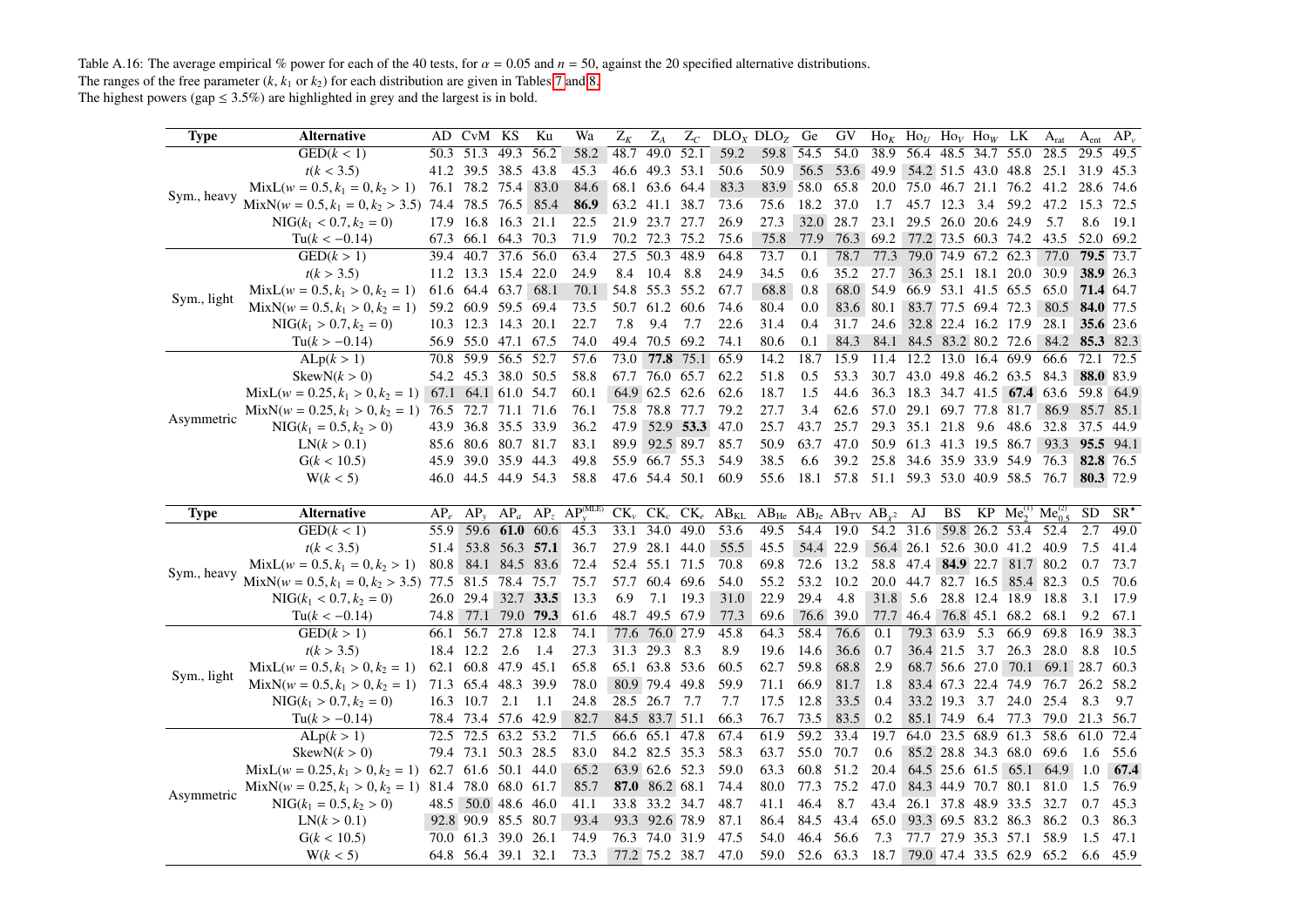Table A.17: The average empirical % power for each of the 40 tests, for  $\alpha = 0.05$  and  $n = 100$ , against the 20 specified alternative distributions. The ranges of the free parameter  $(k, k_1 \text{ or } k_2)$  for each distribution are given in Tables 7 and 8.<br>The highest powers (gap  $\leq 3.5\%$ ) are highlighted in grey and the largest is in bold.

<span id="page-26-0"></span>

| Type        | <b>Alternative</b>                                        |      | AD CvM KS            |           | Ku   | Wa                               | $Z_K$ | $Z_A$          |                |      | $Z_C$ DLO <sub>X</sub> DLO <sub>Z</sub> Ge                              |           | GV        |           |           |               | $\rm Ho_K$ $\rm Ho_U$ $\rm Ho_V$ $\rm Ho_W$ LK |                                    | $A_{rat}$                                              | A <sub>ent</sub> | $AP_v$       |
|-------------|-----------------------------------------------------------|------|----------------------|-----------|------|----------------------------------|-------|----------------|----------------|------|-------------------------------------------------------------------------|-----------|-----------|-----------|-----------|---------------|------------------------------------------------|------------------------------------|--------------------------------------------------------|------------------|--------------|
|             | GED(k < 1)                                                | 59.9 | 61.1 59.2            |           | 65.8 | 67.7                             |       | 58.2 58.1 61.3 |                | 68.9 | $70.3 \quad 63.6$                                                       |           | 66.1      | 49.0      |           |               | 67.0 56.8 44.8 65.5                            |                                    | 43.2                                                   | 37.1             | 63.7         |
|             | t(k < 3.5)                                                | 50.4 | 48.2 47.3 53.2       |           |      | 54.9                             |       | 58.7 61.1 65.5 |                | 60.3 | 61.0                                                                    | 68.9      | 65.8      |           |           |               | 63.4 65.9 63.9 58.9 59.2 33.3                  |                                    |                                                        | 41.0             | 60.5         |
| Sym., heavy | $MixL(w = 0.5, k_1 = 0, k_2 > 1)$                         | 75.3 | 76.3 73.7            |           | 80.7 | 82.3                             |       | 69.4 68.0 70.0 |                | 82.8 | 84.0 64.9                                                               |           | 77.6      |           |           |               | 23.5 80.0 47.6 21.4 79.8 55.0                  |                                    |                                                        | 25.5             | 78.0         |
|             | MixN( $w = 0.5, k_1 = 0, k_2 > 3.5$ ) 76.2 78.2 76.0 85.1 |      |                      |           |      | 86.8                             |       | 63.4 42.3 41.5 |                | 75.1 | 78.4                                                                    | 12.8      | 47.2      | 0.6       | 51.8      | 5.1           | 1.7                                            | 68.5 67.6                          |                                                        | 6.2              | 80.4         |
|             | $NIG(k_1 < 0.7, k_2 = 0)$                                 |      | 24.9 23.6 23.0 28.9  |           |      | 30.7                             |       | 30.6 31.7 36.9 |                | 35.4 | 36.5                                                                    |           | 42.0 39.6 |           |           |               | 31.4 39.9 34.5 28.4 33.7                       |                                    | 8.9                                                    | 11.9             | 31.7         |
|             | $Tu(k < -0.18)$                                           |      | 79.4 78.2 76.9 81.5  |           |      | 82.7                             |       |                | 83.2 84.5 86.9 | 85.9 | 86.4                                                                    | 88.9      | 88.0 83.9 |           |           |               | 88.2 85.7 79.0 85.4 62.7                       |                                    |                                                        | 67.6 84.6        |              |
|             | GED(k > 1)                                                |      | 64.2 65.2 57.6 75.5  |           |      | 80.1                             |       | 52.3 74.7 72.7 |                | 81.6 | 86.0                                                                    | 0.1       |           | 87.0 83.3 |           |               | 87.2 80.6 74.0                                 | 79.5 81.8                          |                                                        |                  | 86.9 78.8    |
|             | t(k > 3.5)                                                |      | 23.9 28.3 28.7 45.3  |           |      | 52.1                             |       | 16.5 30.9 26.0 |                | 53.5 | 65.7                                                                    | 0.7       |           | 65.4 47.2 |           |               | 66.2 40.6 28.4 46.0 45.9                       |                                    |                                                        |                  | 67.0 39.8    |
| Sym., light | $MixL(w = 0.5, k_1 > 0, k_2 = 1)$                         | 57.5 | 61.3 60.6 66.5       |           |      | 68.0                             |       | 48.3 50.6 49.3 |                | 64.6 | 67.4                                                                    | 1.1       | 63.2      |           |           |               | 43.5 63.2 40.7 26.8 60.7 57.3                  |                                    |                                                        |                  | 68.4 59.1    |
|             | $MixN(w = 0.5, k_1 > 0, k_2 = 1)$                         |      | 62.2 64.9 59.3 78.4  |           |      | 84.4                             |       | 48.2 74.8 71.9 |                | 87.1 | 93.0                                                                    | 0.0       |           | 95.0 89.3 |           |               | 95.2 84.2 72.1 84.1 86.3                       |                                    |                                                        |                  | 93.7 81.8    |
|             | $NIG(k_1 > 0.7, k_2 = 0)$                                 |      | 21.3 25.5 26.3 41.4  |           |      | 47.7                             |       | 14.6 26.9 22.1 |                | 48.8 | 61.1                                                                    | 0.3       |           | 60.4 42.3 |           |               | 61.2 36.4 25.1 41.4 41.8                       |                                    |                                                        |                  | 62.4 35.4    |
|             | $Tu(k > -0.18)$                                           |      | 79.2 79.2 73.3 84.9  |           |      | 87.4                             |       | 76.1 84.4 83.4 |                | 88.0 | 90.5                                                                    | 0.3       | 90.7      | 88.3      |           |               |                                                |                                    | 90.8 87.1 84.6 86.5 87.7 91.2 86.4                     |                  |              |
|             | ALp(k > 1)                                                |      | 81.2 75.6 70.8 65.9  |           |      | 70.5                             |       | 79.6 82.4 81.4 |                | 79.5 | 18.2                                                                    | 26.4      | 18.1      | 10.9      |           |               | 11.8 12.3 15.2                                 |                                    | 81.9 69.8                                              |                  | 75.8 77.0    |
|             | SkewN(k > 0)                                              |      | 79.9 74.0 63.5 78.1  |           |      | 85.8                             |       | 82.5 90.0 87.0 |                | 89.4 | 84.3                                                                    | 0.2       | 83.8      | 47.8      |           |               | 73.0 71.2 62.6 89.4 92.1                       |                                    |                                                        |                  | 96.7 90.9    |
|             | $MixL(w = 0.25, k_1 > 0, k_2 = 1)$ 68.6 67.9 66.4 61.2    |      |                      |           |      | 65.4                             |       | 64.6 63.5 63.0 |                | 66.5 | 31.1                                                                    | 1.0       | 56.4      | 43.6      |           |               | 30.4 37.0 35.8 68.1 61.9                       |                                    |                                                        |                  | 65.9 64.0    |
| Asymmetric  | $MixN(w = 0.25, k_1 > 0, k_2 = 1)$                        |      | 77.2 75.4 71.5 79.0  |           |      | 85.5                             |       | 73.7 85.1 83.0 |                | 89.9 | 62.6                                                                    | 0.1       | 89.3      |           |           |               | 84.4 62.7 87.0 81.3 89.3 91.1                  |                                    |                                                        |                  | 94.9 88.2    |
|             | $NIG(k_1 = 0.5, k_2 > 0)$                                 |      | 57.3 49.2 47.9 45.7  |           |      | 48.3                             |       |                | 61.8 65.1 66.1 | 60.2 | 34.0                                                                    | 57.6      | 36.8      |           |           |               | 40.1 46.6 28.8 14.4 62.1 42.0                  |                                    |                                                        |                  | 48.2 58.2    |
|             | LN(k > 0.1)                                               |      | 95.1 92.1 90.3 92.9  |           |      | 94.7                             |       | 97.4 98.9 97.8 |                | 96.4 | 66.0                                                                    | 73.3      | 64.4      |           |           |               | 64.5 73.4 53.7 30.9 96.8 98.3                  |                                    |                                                        |                  | 99.5 98.5    |
|             | G(k < 15)                                                 | 71.9 | 64.0 54.2 70.9       |           |      | 79.4                             |       | 82.7 93.1 86.2 |                | 84.9 | 71.4                                                                    | 7.3       | 69.0      |           |           |               | 40.5 62.7 57.4 50.9 84.7 91.6                  |                                    |                                                        |                  | 97.5 91.6    |
|             | W(k < 8)                                                  |      | 63.6 62.4 56.3 74.6  |           |      | 82.1                             |       |                | 62.2 82.9 77.5 | 86.4 |                                                                         |           |           |           |           |               |                                                |                                    | 84.3 13.7 85.3 71.9 84.0 75.5 63.0 84.4 90.3 95.7 86.5 |                  |              |
|             |                                                           |      |                      |           |      |                                  |       |                |                |      |                                                                         |           |           |           |           |               |                                                |                                    |                                                        |                  |              |
|             |                                                           |      |                      |           |      |                                  |       |                |                |      |                                                                         |           |           |           |           |               |                                                |                                    |                                                        |                  |              |
| <b>Type</b> | <b>Alternative</b>                                        |      | $AP_e$ $AP_v$ $AP_a$ |           |      | $AP_z$ $\overline{AP_v^{(MLE)}}$ |       |                |                |      | $CK_v$ $CK_e$ $CK_e$ $AB_{KL}$ $AB_{He}$ $AB_{Je}$ $AB_{TV}$ $AB_{v^2}$ |           |           |           | AJ        | BS            |                                                | $KP$ $Me_2^{(1)}$ $Me_{0.5}^{(2)}$ |                                                        | <b>SD</b>        | $SR^{\star}$ |
|             | GED(k < 1)                                                |      | 68.1 69.9 69.4 67.8  |           |      | 57.9                             |       | 39.7 35.7 54.5 |                | 62.8 | 60.1                                                                    | 63.4      | 35.7      |           | 62.2 47.5 |               | 69.2 27.1                                      | 64.0                               | 63.3                                                   | 2.6              | 58.7         |
|             | t(k < 3.5)                                                |      | 66.4 67.8 69.6 70.1  |           |      | 46.3                             |       | 30.6 27.6 52.1 |                | 68.7 | 60.2                                                                    |           | 68.0 35.6 |           |           |               | 68.6 32.9 65.0 33.8 50.5 49.8                  |                                    |                                                        | 9.3              | 50.7         |
|             | $MixL(w = 0.5, k_1 = 0, k_2 > 1)$                         |      | 81.8 83.4 82.7 80.1  |           |      | 73.9                             |       | 48.9 42.3 63.8 |                | 76.2 | 74.7                                                                    | 76.5      | 39.0      |           |           |               | 62.4 58.3 83.4 18.6 80.2 80.1                  |                                    |                                                        | 0.6              | 74.0         |
| Sym., heavy | $MixN(w = 0.5, k_1 = 0, k_2 > 3.5)$ 81.2 82.6 73.9 61.9   |      |                      |           |      | 82.1                             |       | 62.2 57.0 60.3 |                | 68.3 | 64.6                                                                    | 62.3      | 33.1      |           |           |               |                                                |                                    | 12.7 65.9 81.5 12.7 87.7 87.8                          | 0.6              | 74.2         |
|             | $NIG(k_1 < 0.7, k_2 = 0)$                                 |      | 39.6 42.1 44.3 44.2  |           |      | 21.0                             | 7.1   | 5.3            | 23.4           | 41.6 | 34.8                                                                    | 40.4      | 10.6      |           | 41.0 8.4  |               | 39.7 12.9                                      | 26.9 26.7                          |                                                        | 3.7              | 25.0         |
|             | $Tu(k < -0.18)$                                           |      | 88.0 88.8 89.7 89.6  |           |      | 76.3                             |       | 59.1 54.4 78.4 |                | 88.4 | 84.0                                                                    |           | 88.1 63.1 |           |           |               |                                                |                                    | 88.4 63.0 87.7 51.8 80.0 79.8 11.8                     |                  | 79.5         |
|             | GED(k > 1)                                                |      | 71.3 63.2            | 27.7      | 4.2  | 78.6                             |       | 82.3 82.0      | 40.6           | 65.3 | 75.3                                                                    | 72.1      | 84.8      | 0.1       |           | 83.8 81.7     | 5.0                                            | 80.0 81.0                          |                                                        | 18.7             | 63.0         |
|             | t(k > 3.5)                                                | 25.6 | 16.4                 | 1.8       | 0.8  | 39.6                             |       | 46.8 45.4 12.7 |                | 21.4 | 37.6                                                                    | 31.3      | 62.9      | 0.8       | 53.7 51.5 |               | 3.8                                            | 51.1 53.1                          |                                                        | 11.6 21.9        |              |
|             | $MixL(w = 0.5, k_1 > 0, k_2 = 1)$                         | 55.5 | 54.0                 | 36.8      | 24.9 | 59.4                             |       | 56.2 53.7 44.7 |                | 57.0 | 59.2                                                                    | 56.8      | 67.1      | 1.6       |           |               | 62.3 64.0 15.6                                 | 66.5                               | 64.9 28.8 55.8                                         |                  |              |
| Sym., light | $MixN(w = 0.5, k_1 > 0, k_2 = 1)$                         |      | 69.7 58.3 23.4       |           | 6.2  | 81.3                             |       | 87.0 86.1 38.4 |                | 61.7 | 76.6                                                                    | 71.9      | 90.5      | 0.0       | 89.8 87.1 |               | 6.4                                            |                                    | 84.0 85.5 21.0 60.4                                    |                  |              |
|             | $NIG(k_1 > 0.7, k_2 = 0)$                                 |      | 21.9 13.6            | 1.1       | 0.4  | 35.6                             |       | 42.7 41.4 11.5 |                | 18.2 | 33.1                                                                    | 27.0      | 58.1      | 0.4       | 48.8 46.6 |               | 3.8                                            | 46.5                               | 48.3                                                   | 11.0             | 19.4         |
|             | $Tu(k > -0.18)$                                           |      | 83.0 79.5 66.9       |           | 49.3 | 86.3                             |       | 88.0 87.7 70.2 |                | 80.4 | 84.9                                                                    | 83.2      | 90.1      | 2.9       |           | 88.8 88.1 6.7 |                                                |                                    | 87.4 87.8 25.3                                         |                  | 78.7         |
|             | ALp(k > 1)                                                | 76.1 | 75.8                 | 64.2      | 49.6 | 75.4                             |       | 68.2 65.2 55.6 |                | 74.9 | 74.1                                                                    | 73.2      | 60.6      | 24.1      | 73.0      |               | 34.5 81.7 71.4                                 |                                    | 69.2                                                   | 70.0             | 81.9         |
|             | SkewN(k > 0)                                              |      | 85.1 79.0 50.4 16.6  |           |      | 90.2                             |       | 92.3 91.5 51.2 |                | 79.8 | 84.8                                                                    | 80.8 92.2 |           | 0.2       |           |               | 93.9 59.6 49.8 88.5 89.5                       |                                    |                                                        | 2.3              | 80.2         |
|             | $MixL(w = 0.25, k_1 > 0, k_2 = 1)$                        | 60.5 | 58.9 42.7 30.3       |           |      | 63.5                             |       | 61.1 58.6 49.6 |                | 59.9 | 64.1                                                                    | 61.9      | 65.4      | 16.1      |           |               | 69.2 26.3 62.0 68.1                            |                                    | 67.1                                                   | $\vert$ 1.0      | 68.6         |
|             | $MixN(w = 0.25, k_1 > 0, k_2 = 1)$ 80.6                   |      | 73.4 50.9 36.1       |           |      | 88.0                             |       | 91.5 91.0 59.6 |                | 74.9 | 83.6                                                                    | 80.2      | 91.5      | 27.2      |           |               | 93.0 45.8 60.1 87.2 88.2                       |                                    |                                                        | 3.2              | 76.8         |
| Asymmetric  | $NIG(k_1 = 0.5, k_2 > 0)$                                 |      | 61.5 62.5 59.5 55.7  |           |      | 52.0                             |       | 39.9 36.7 43.4 |                | 62.6 | 58.0                                                                    | 61.4      | 23.5      | 55.1      |           |               | 38.3 50.3 61.8 46.1                            |                                    | 44.9                                                   | 0.7              | 58.8         |
|             | LN(k > 0.1)                                               |      | 97.3 95.7 89.0 82.6  |           |      | 98.1                             |       | 98.2 97.8 87.4 |                | 95.7 |                                                                         | 96.0 94.9 | 89.7      | 72.7      |           |               | 98.7 82.7 90.5 96.3                            |                                    | 96.6                                                   | 0.3              | 95.4         |
|             | G(k < 15)                                                 | 83.9 | 73.6                 | 36.8 18.9 |      | 89.5                             |       | 91.6 90.3 43.3 |                | 73.8 | 79.0                                                                    | 73.3      | 88.6      | 7.5       |           |               | 93.8 57.6 44.4 83.5                            |                                    | 85.0                                                   | 2.1              | 72.6         |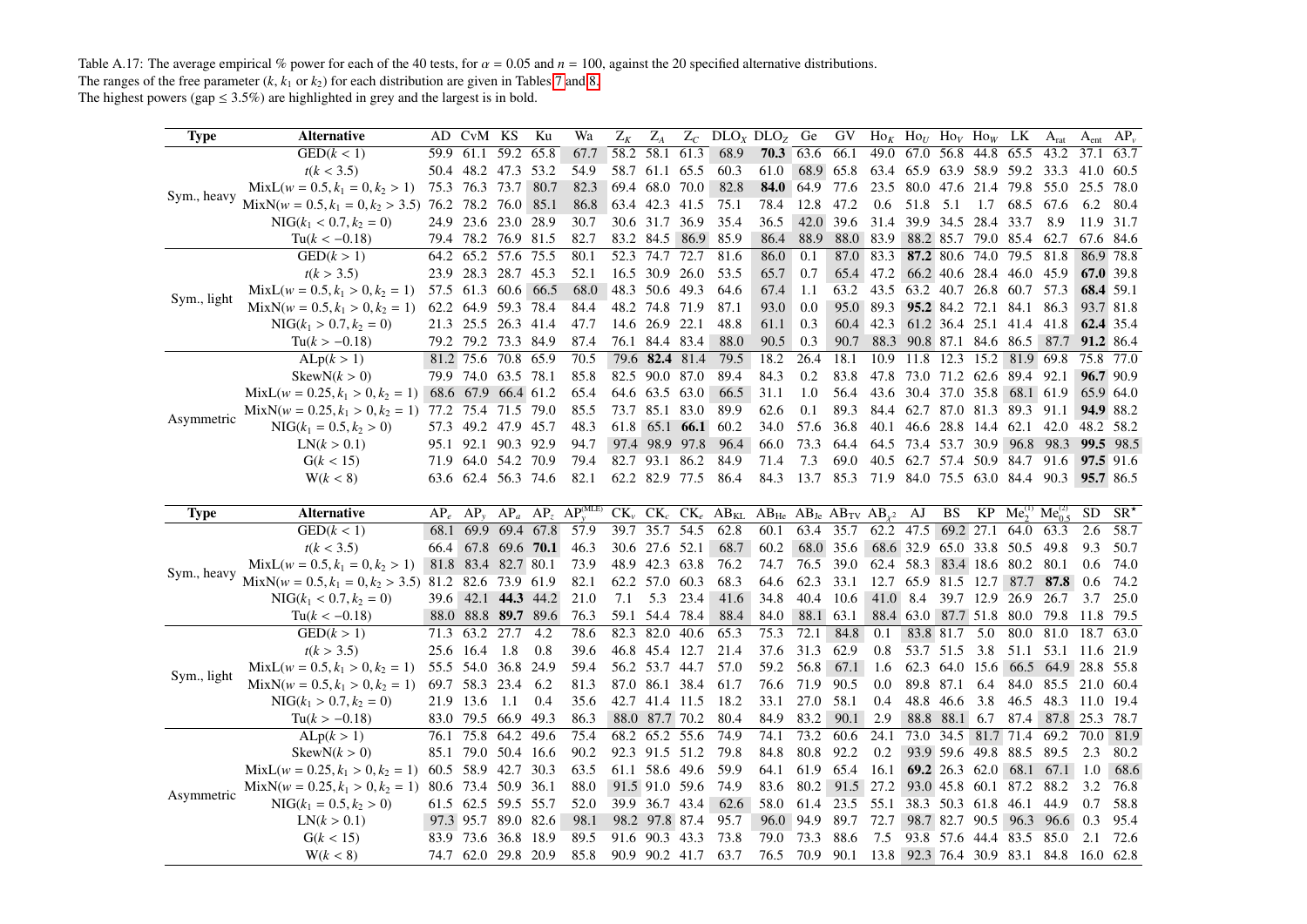Table A.18: The average empirical % power for each of the 40 tests, for  $\alpha = 0.05$  and  $n = 200$ , against the 20 specified alternative distributions. The ranges of the free parameter  $(k, k_1 \text{ or } k_2)$  for each distribution are given in Tables 7 and 8.

<span id="page-27-0"></span>

| <b>Type</b> | <b>Alternative</b>                                       |      | AD CvM KS           |           | Ku   | Wa                                 | $Z_K$          | $\mathbf{Z}_A$    | $Z_C$        |      | DLO <sub>x</sub> DLO <sub>z</sub>                         | Ge        | <b>GV</b>                                    |           | $\text{Ho}_K$ Ho <sub>U</sub> Ho <sub>V</sub> Ho <sub>W</sub> LK |                |                     |                               | $A_{rat}$ | $A_{ent}$    | $AP_v$ |
|-------------|----------------------------------------------------------|------|---------------------|-----------|------|------------------------------------|----------------|-------------------|--------------|------|-----------------------------------------------------------|-----------|----------------------------------------------|-----------|------------------------------------------------------------------|----------------|---------------------|-------------------------------|-----------|--------------|--------|
|             | GED(k < 1)                                               | 68.8 | 69.9                | 68.1      | 74.0 | 75.7                               | 66.9           | 66.6              | 69.5         | 76.9 | 78.4                                                      | 71.6      | 75.5                                         | 58.6      | 75.9 63.6 53.2 74.2                                              |                |                     |                               | 50.6      | 43.9         | 72.8   |
|             | t(k < 3.5)                                               |      | 59.9 56.9 56.0 63.1 |           |      | 64.9                               | 70.5           | 72.5              | 76.9         | 68.7 | 69.6                                                      | 80.0 76.1 |                                              |           |                                                                  |                |                     | 76.0 76.2 75.3 72.5 68.4 37.3 |           | 53.5         | 74.7   |
| Sym., heavy | $MixL(w = 0.5, k_1 = 0, k_2 > 1)$                        |      | 73.6 74.2 71.7      |           | 78.3 | 80.1                               | 69.7           | 69.3              | 72.1         | 81.4 | 82.8                                                      | 70.0      | 80.3                                         | 29.5      |                                                                  |                |                     | 80.8 47.3 21.8 79.4 50.7      |           | 21.1         | 77.0   |
|             | $MixN(w = 0.5, k_1 = 0, k_2 > 3.5)$ 77.3                 |      | 78.0                | 75.7 85.6 |      | 87.5                               | 62.8           | 42.6              | 44.4         | 74.4 | 78.4                                                      | 7.5       | 53.0                                         | 0.3       | 54.7                                                             | 1.6            | 2.3                 | 72.0 72.3                     |           | 0.9          | 83.4   |
|             | $NIG(k_1 < 0.65, k_2 = 0)$                               |      | 35.6 33.6 32.8 40.4 |           |      | 42.4                               | 43.2           | 43.5              | 49.9         | 46.5 | 48.2                                                      |           | 55.6 53.6                                    |           |                                                                  |                |                     | 43.9 53.7 45.8 38.8 45.7 12.4 |           | 18.5         | 48.0   |
|             | $Tu(k < -0.20)$                                          |      | 83.1 81.4 80.2 85.0 |           |      | 86.1                               | 88.2           | 89.2              | 91.5         | 89.2 | 89.8                                                      | 93.2      | 92.4                                         | 89.9      |                                                                  |                |                     | 92.4 90.3 86.8 89.2 61.6      |           | 72.6         | 90.5   |
|             | GED(k > 1)                                               |      | 66.5 68.2 62.2 76.2 |           |      | 79.5                               | 57.3           | 74.4              | 72.2         | 81.1 | 84.7                                                      | 0.1       | 84.8                                         | 78.6      | 85.0 73.8 65.1                                                   |                |                     | 78.7                          | 74.6      | 84.2         | 70.6   |
|             | t(k > 3.5)                                               |      | 48.7 54.5 48.2 71.6 |           |      | 78.6                               | 32.7           | 56.3              | 51.7         | 78.2 | 84.9                                                      | 1.6       | 81.2                                         | 57.3      |                                                                  |                |                     | 81.4 46.5 32.1 72.0 50.7      |           | 83.5         | 50.9   |
| Sym., light | $MixL(w = 0.5, k_1 > 0, k_2 = 1)$                        |      | 57.3 61.2 60.6 66.8 |           |      | 67.9                               | 46.7           | 48.9              | 47.5         | 64.2 | 67.0                                                      | 1.3       | 60.9                                         |           |                                                                  |                |                     | 36.2 61.0 31.8 18.4 59.1 51.6 |           | 67.8         | 57.8   |
|             | $MixN(w = 0.5, k_1 > 0, k_2 = 1)$                        |      | 91.5 92.2 85.0 96.7 |           |      | 98.6                               | 81.6           | 97.5              | 97.0         | 99.3 | 99.8                                                      | 0.0       | 99.9                                         |           |                                                                  |                |                     | 98.8 99.9 96.0 88.4 99.0 96.5 |           | 99.6         | 95.0   |
|             | $NIG(k_1 > 0.7, k_2 = 0)$                                |      | 50.4 56.1 49.5 72.9 |           |      | 79.8                               | 33.9           | 59.6              | 55.0         | 81.2 | 87.7                                                      | 0.2       |                                              | 85.4 63.3 |                                                                  |                |                     | 85.6 52.3 36.2 75.6 56.8      |           | 85.6         | 53.6   |
|             | $Tu(k > -0.16)$                                          |      | 65.5 68.0 62.1 77.4 |           |      | 81.2                               | 57.2           | 70.9              | 69.0         | 80.4 | 84.2                                                      | 1.4       | 81.8                                         | 72.5      |                                                                  |                |                     | 82.0 68.5 62.0 76.9 69.6      |           | 84.5         | 68.7   |
|             | ALp(k > 1)                                               |      | 83.0 79.4 74.4 68.5 |           |      | 72.4                               | 80.3           | 82.4              | 81.9         | 82.3 | $20.\overline{5}$                                         | 37.2      | 18.8                                         | 10.4      | 10.7                                                             | 9.9            |                     | 11.4 83.6                     | 65.6      | 74.1         | 76.0   |
|             | SkewN(k > 0)                                             |      | 93.3 92.4 83.3 95.1 |           |      | 98.1                               | 90.1           | 98.2              | 97.6         | 99.2 | 99.0                                                      | 0.1       | 98.8                                         | 74.2      |                                                                  | 96.1 88.0 76.8 |                     | 98.9                          | 96.6      | 99.6 95.8    |        |
|             | $MixL(w = 0.25, k_1 > 0, k_2 = 1)$ 64.5 65.3 64.5 62.2   |      |                     |           |      | 65.3                               | 58.5           | 57.6              | 56.9         | 64.1 | 49.0                                                      | 1.3       | 57.5                                         |           |                                                                  |                |                     | 37.6 46.6 28.8 22.3 62.9 51.1 |           | 65.8         | 57.5   |
| Asymmetric  | MixN( $w = 0.25, k_1 > 0, k_2 = 1$ ) 91.6 91.4 83.4 95.2 |      |                     |           |      | 98.1                               | 84.7           | 97.6              | 97.0         | 99.2 | 97.4                                                      | $0.0\,$   | 99.8                                         |           | 98.3 97.1 95.7 88.4                                              |                |                     | 98.9                          | 96.5      | 99.5         | 95.0   |
|             | $NIG(k_1 = 0.5, k_2 > 0)$                                |      | 69.4 61.7 60.7 58.5 |           |      | 61.0                               | 73.6           | 75.1              | 76.7         | 71.3 | 42.9                                                      | 71.0      | 49.6                                         |           |                                                                  |                |                     | 52.8 58.8 37.1 19.7 73.2 48.6 |           | 59.1         | 70.6   |
|             | LN(k > 0.1)                                              |      | 99.6 98.9 97.2 99.0 |           |      | 99.6                               | 99.9           | <b>100.0</b>      | <b>100.0</b> | 99.8 | 77.8                                                      | 80.5      | 77.3                                         |           | 74.9 82.1 64.9 41.7                                              |                |                     | 99.9                          | 99.7      | <b>100.0</b> | 99.9   |
|             | G(k < 15)                                                |      | 97.6 94.4 83.8 95.5 |           |      | 98.4                               |                | 99.4 100.0        | 99.8         | 99.4 | 91.4                                                      | 10.4      | 87.9                                         |           | 53.8 83.3 75.3 68.0                                              |                |                     | 99.4                          | 99.0      | 100.0        | 99.4   |
|             | W(k < 5)                                                 |      | 95.9 95.3 87.9 97.9 |           |      |                                    | 99.4 93.0 99.7 |                   | 99.6         | 99.8 |                                                           |           | 93.2 23.7 91.5 82.7 90.8 88.1 81.9 99.7 99.5 |           |                                                                  |                |                     |                               |           | 99.9         | 98.9   |
|             |                                                          |      |                     |           |      |                                    |                |                   |              |      |                                                           |           |                                              |           |                                                                  |                |                     |                               |           |              |        |
|             |                                                          |      |                     |           |      |                                    |                |                   |              |      |                                                           |           |                                              |           |                                                                  |                |                     |                               |           |              |        |
| <b>Type</b> | <b>Alternative</b>                                       |      |                     |           |      | $AP_e$ $AP_y$ $AP_a$ $AP_z$ $AP_z$ | $CK_{\nu}$     | $CK_c$            | $CK_e$       |      | $AB_{KL}$ $AB_{He}$ $AB_{Je}$ $AB_{TV}$ $AB_{\nu^2}$ $AJ$ |           |                                              |           |                                                                  | BS             | KP                  | $Me_2^{(1)}$ $Me_{0.5}^{(2)}$ |           | <b>SD</b>    | $SR^*$ |
|             | GED(k < 1)                                               |      | 75.4 76.2 75.2 73.1 |           |      | 68.5                               | 38.6           | 35.2              | 59.5         | 70.6 | 68.5                                                      | 70.7      | 48.9                                         |           | 68.9 61.4 77.0 27.9                                              |                |                     | 73.0                          | 72.5      | 2.4          | 67.7   |
|             | t(k < 3.5)                                               |      | 79.4 80.3 81.5 81.3 |           |      | 60.3                               | 28.3           | 25.9              | 59.8         | 81.1 | 75.8                                                      | 81.3 50.3 |                                              |           |                                                                  |                |                     | 79.5 41.2 77.8 37.2 60.5 58.7 |           | 11.0         | 60.5   |
|             | $MixL(w = 0.5, k_1 = 0, k_2 > 1)$                        |      | 79.7 80.6 79.3 75.6 |           |      | 73.4                               | 29.8           | 25.0              | 56.0         | 75.8 | 74.3                                                      | 75.9      | 49.3                                         |           |                                                                  |                |                     | 64.3 62.5 81.7 15.3 78.1 78.1 |           | 0.6          | 72.8   |
| Sym., heavy | $MixN(w = 0.5, k_1 = 0, k_2 > 3.5)$ 80.9 80.9 65.0 45.1  |      |                     |           |      | 84.8                               | 55.8           | 53.6              | 49.6         | 74.0 | 69.4                                                      | 67.2      | 48.3                                         | 6.2       |                                                                  | 81.6 80.2 9.8  |                     | 89.6                          | 90.5      | 1.2          | 76.3   |
|             | $NIG(k_1 < 0.65, k_2 = 0)$                               |      | 55.1 56.8 58.3 56.8 |           |      | 36.3                               | 5.0            | 3.5               | 29.3         | 56.0 | 50.9                                                      | 55.5 21.1 |                                              |           |                                                                  |                |                     | 53.0 16.3 55.5 13.8 38.3 37.8 |           | 4.2          | 35.8   |
|             | $Tu(k < -0.20)$                                          |      | 92.8 93.3 93.8 93.5 |           |      | 83.2                               | 46.2           | 41.1              | 80.4         | 93.0 | 90.1                                                      | 92.9 70.2 |                                              |           |                                                                  |                |                     | 92.5 66.6 92.4 48.9 83.4      | 82.9      | 9.9          | 83.4   |
|             | GED(k > 1)                                               |      | 62.0 55.3 21.3      |           | 2.3  | 70.6                               | 75.0           | 74.2              | 35.8         | 63.4 | 71.6                                                      | 69.0      | 82.3                                         | 0.2       | 76.3 80.9                                                        |                | 4.1                 | 78.4                          | 78.9      | 15.3         | 65.2   |
|             | t(k > 3.5)                                               |      | 36.8 29.0 4.9       |           | 2.7  | 48.9                               | 49.5           | 47.3              | 17.9         | 45.0 | 62.4                                                      | 57.2      | 83.5                                         | 2.0       |                                                                  | 62.5 79.2 4.0  |                     | 76.5 77.2                     |           | 13.3         | 45.1   |
|             | $MixL(w = 0.5, k_1 > 0, k_2 = 1)$                        |      | 54.5 53.7 37.9 24.2 |           |      | 57.6                               | 46.6           | 43.7              | 39.7         | 57.4 | 59.1                                                      | 57.3      | 67.0                                         | 2.0       |                                                                  | 60.3 67.0 10.5 |                     | 65.3 63.2                     |           | 28.3         | 55.1   |
| Sym., light | $MixN(w = 0.5, k_1 > 0, k_2 = 1)$                        |      | 88.5 81.8 44.7      |           | 20.4 | 94.6                               | 96.4           | 95.8              | 58.5         | 89.6 | 95.4                                                      | 93.8      | 99.2                                         | 2.9       |                                                                  | 97.9 99.4 6.7  |                     | 98.2                          | 98.4      | 24.8         | 90.5   |
|             | $NIG(k_1 > 0.7, k_2 = 0)$                                |      | 37.8 28.8 3.0       |           | 0.7  | 53.1                               | 56.0           | 53.7              | 18.1         | 44.2 | 62.1                                                      | 56.5      | 84.0                                         | 0.4       |                                                                  | 66.1 81.0      | 3.9                 | 77.4                          | 78.0      | 13.3         | 46.9   |
|             | $Tu(k > -0.16)$                                          |      | 61.7 56.3 28.2      |           | 6.1  | 68.0                               | 69.3           | 68.4              | 38.0         | 64.6 | 73.0                                                      | 70.3      | 84.2                                         | 1.6       | 73.2 81.4                                                        |                | 4.2                 | 79.9 79.9                     |           | 15.5         | 63.9   |
|             | ALp(k > 1)                                               | 74.7 | $74.4$ 63.4         |           | 49.6 | 74.6                               | 58.6           | $\overline{55.2}$ | 53.3         | 75.1 | 75.3                                                      | 74.7      | 68.6                                         | 27.8      |                                                                  |                | 75.3 39.9 84.5 72.5 |                               | 70.0      | 71.0         | 83.5   |
|             | SkewN(k > 0)                                             |      | 90.6 85.5 53.0 18.8 |           |      | 95.3                               |                | 96.2 95.5         | 59.1         | 91.6 | 95.6                                                      | 94.0      | 99.1                                         | 0.1       |                                                                  |                | 98.0 91.5 55.6      | 98.0                          | 98.2      | 3.8          | 92.8   |
|             | $MixL(w = 0.25, k_1 > 0, k_2 = 1)$ 53.7 52.5 35.2 20.9   |      |                     |           |      | 57.0                               | 46.4           | 43.2              | 38.1         | 55.5 | 59.8                                                      | 57.8      | 65.9                                         | 5.7       |                                                                  |                | 62.0 32.2 55.2 65.4 |                               | 63.6      | 1.1          | 64.0   |
|             | $MixN(w = 0.25, k_1 > 0, k_2 = 1)$ 88.4 81.8 45.1 21.7   |      |                     |           |      | 94.6                               | 96.4           | 95.8              | 58.4         | 89.4 | 95.0                                                      | 93.3      | 99.0                                         | 10.9      | 97.9 79.7 49.3 97.9                                              |                |                     |                               | 98.1      | 5.5          | 90.8   |
| Asymmetric  | $NIG(k_1 = 0.5, k_2 > 0)$                                |      | 73.4 74.2 71.0 66.7 |           |      | 64.6                               | 40.4           | 37.4              | 51.7         | 75.2 | 73.0                                                      | 75.2 48.0 |                                              |           | 66.3 54.7 64.4 72.6 59.3                                         |                |                     |                               | 57.6      | 0.7          | 70.7   |
|             | LN(k > 0.1)                                              |      | 99.6 99.1 94.5 88.1 |           |      | 99.8                               | 99.6           | 99.4              | 93.7         | 99.6 | 99.6                                                      | 99.4      | 99.8                                         | 78.2      |                                                                  |                | 99.9 94.2 95.3      | 99.8                          | 99.8      | 0.2          | 99.6   |
|             | G(k < 15)                                                |      | 97.8 95.0 63.5 30.1 |           |      | 99.0                               | 98.6           | 98.0              | 65.6         | 97.8 | 97.9                                                      | 96.8      | 99.5                                         | 9.5       |                                                                  | 99.6 88.9 64.9 | 99.6 97.6 45.9      | 98.9                          | 99.0      | 1.8          | 97.8   |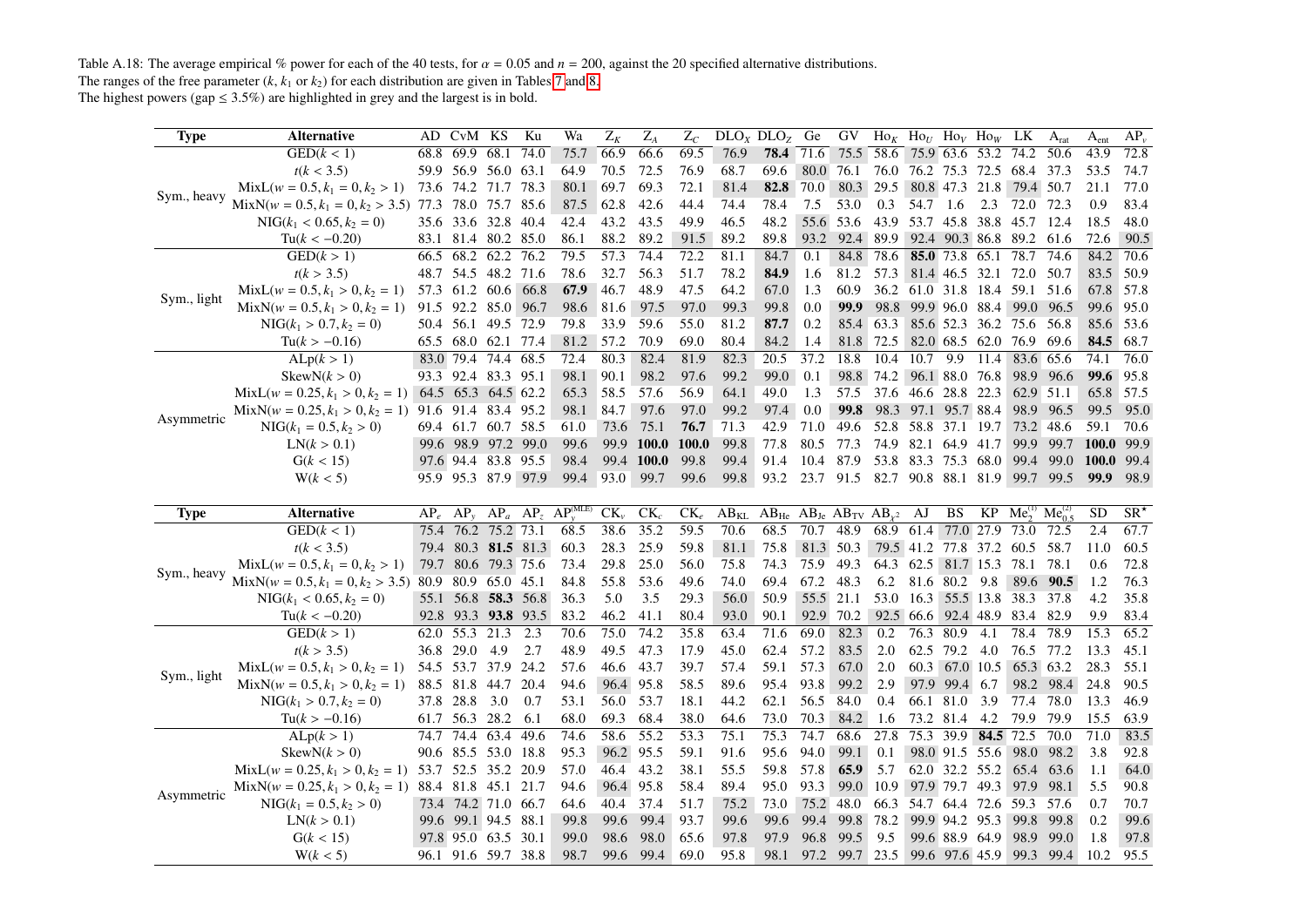Table A.19: Ordered average % empirical powers of the 40 tests, for  $\alpha = 0.05$  and  $n = 20$ , against five groupings of alternative distributions: all models, symmetric, symmetric heavy-tailed, symmetric light-tailed, asymmetric.

<span id="page-28-0"></span>

| All models       | $AP_v$          | $AP_e$                    | AP <sub>z</sub>              | $AP_{v}$                             | $CK_{\nu}$                     | $AP_v^{\text{(MLE)}}$ | $Me_2^{(1)}$              | $AP_a$                   | Wa                     | $\overline{D}LO_X$           | $Me_{0.5}^{(2)}$               | A <sub>ent</sub>               | $CK_c$            | Ku                   | LK                                 | $A_{rat}$                     | AD                   | $\overline{\text{SR}^*}$ | $Z_K$                | $\overline{Z_A}$     |
|------------------|-----------------|---------------------------|------------------------------|--------------------------------------|--------------------------------|-----------------------|---------------------------|--------------------------|------------------------|------------------------------|--------------------------------|--------------------------------|-------------------|----------------------|------------------------------------|-------------------------------|----------------------|--------------------------|----------------------|----------------------|
| Power            | 47.0            | 46.4                      | 46.2                         | 45.3                                 | 45.2                           | 44.9                  | 44.7                      | 44.5                     | 44.2                   | 44.0                         | 43.7                           | 42.9                           | 42.7              | 42.1                 | 42.0                               | 41.9                          | 41.1                 | 40.8                     | 40.7                 | 40.5                 |
| Gap              | 0.0             | 0.6                       | $0.8\,$                      | 1.7                                  | 1.8                            | 2.1                   | 2.3                       | 2.5                      | 2.8                    | 3.0                          | 3.3                            | 4.1                            | 4.3               | 4.9                  | 5.0                                | 5.1                           | 5.9                  | 6.2                      | 6.3                  | 6.5                  |
| Rank             |                 | 2                         | 3                            | 4                                    | 5                              | 6                     | 7                         | 8                        | 9                      | 10                           | 11                             | 12                             | 13                | 14                   | 15                                 | 16                            | 17                   | 18                       | 19                   | 20                   |
|                  | <b>CvM</b>      | $\overline{Z_C}$          | $\overline{AB}_{KL}$         | $\overline{\text{CK}_e}$             | $AB_{He}$                      | AJ                    | <b>KS</b>                 | $AB_{Je}$                | $\overline{\text{BS}}$ | $\text{Ho}_{U}$              | $\overline{GV}$                | $\text{Ho}_V$                  | DLO <sub>7</sub>  | <b>KP</b>            | $\text{Ho}_K$                      | $\overline{H}$ O <sub>W</sub> | $AB_{v^2}$           | Ge                       | $AB_{TV}$            | $\overline{SD}$      |
| Power            | 40.1            | 39.9                      | 39.9                         | 39.7                                 | 39.7                           | 39.4                  | 39.2                      | 39.1                     | 34.2                   | 33.8                         | 33.2                           | 33.1                           | 33.0              | 31.1                 | 30.3                               | 26.7                          | 25.4                 | 19.5                     | 18.6                 | 8.0                  |
| Gap              | 6.9             | 7.1                       | 7.1                          | 7.3                                  | 7.3                            | 7.6                   | 7.8                       | 7.9                      | 12.8                   | 13.2                         | 13.8                           | 13.9                           | 14.0              | 15.9                 | 16.7                               | 20.3                          | 21.6                 | 27.5                     | 28.4                 | 39.0                 |
| Rank             | 21              | 22                        | 23                           | 24                                   | 25                             | 26                    | 27                        | 28                       | 29                     | 30                           | 31                             | 32                             | 33                | 34                   | 35                                 | 36                            | 37                   | 38                       | 39                   | 40                   |
|                  |                 |                           |                              |                                      |                                |                       |                           |                          |                        |                              |                                |                                |                   |                      |                                    |                               |                      |                          |                      |                      |
| <b>Symmetric</b> | Wa              | $Me_2^{(1)}$              | AP,                          | DLO <sub>X</sub>                     | $Me_{0.5}^{(2)}$               | Ku                    | AP <sub>v</sub>           | DLO <sub>z</sub>         | $\text{Ho}_U$          | $AP_{e}$                     | $AP_a$                         | $\text{Ho}_V$                  | $CK_e$            | GV                   | CvM                                | LK                            | $CK_{\nu}$           | KS                       | $AB_{He}$            | $AB_{Je}$            |
| Power            | 44.5            | 43.5                      | 42.9                         | 42.8                                 | 42.8                           | 42.4                  | 40.6                      | 40.3                     | 39.5                   | 39.1                         | 38.6                           | 38.5                           | 38.5              | 38.5                 | 38.3                               | 38.2                          | 38.0                 | $\overline{37.5}$        | 37.4                 | 37.3                 |
| Gap              | 0.0             | 1.0                       | 1.6                          | 1.6                                  | 1.7                            | 2.0                   | 3.9                       | 4.1                      | 5.0                    | 5.4                          | 5.8                            | 5.9                            | 5.9               | 6.0                  | 6.2                                | 6.2                           | 6.5                  | 7.0                      | 7.0                  | 7.1                  |
| Rank             | 1               | 2                         | 3                            | 4                                    | 5                              | 6                     | 7                         | 8                        | 9                      | 10                           | 11                             | 12                             | 13                | 14                   | 15                                 | 16                            | 17                   | 18                       | 19                   | 20                   |
|                  | $AP_v$          | AD                        | $\overline{\text{BS}}$       | $\widehat{AP_{\cdot \cdot}^{(MLE)}}$ | $\overline{\text{SR}^{\star}}$ | $AB_{KL}$             | A <sub>ent</sub>          | $\overline{\text{CK}_c}$ | $\overline{Z_K}$       | $\overline{\text{Ho}_K}$     | $\overline{Z_C}$               | $\overline{Z_A}$               | A <sub>rat</sub>  | AJ                   | $\overline{Ho}_W$                  | $\overline{AB_{\nu^2}}$       | $\overline{KP}$      | $AB_{TV}$                | Ge                   | $\overline{SD}$      |
| Power            | 37.2            | 37.0                      | 36.8                         | 36.5                                 | 35.8                           | 35.7                  | 34.7                      | 34.6                     | 34.5                   | 33.8                         | 33.5                           | 32.6                           | 32.6              | 32.0                 | 27.8                               | 22.5                          | 21.6                 | 21.2                     | 19.4                 | 8.8                  |
| Gap              | 7.2             | 7.4                       | 7.6                          | 7.9                                  | 8.7                            | 8.8                   | 9.8                       | 9.8                      | 10.0                   | 10.7                         | 11.0                           | 11.9                           | 11.9              | 12.5                 | 16.7                               | 22.0                          | 22.8                 | 23.3                     | 25.0                 | 35.7                 |
| Rank             | 21              | 22                        | 23                           | 24                                   | 25                             | 26                    | 27                        | 28                       | 29                     | 30                           | 31                             | 32                             | 33                | 34                   | 35                                 | 36                            | 37                   | 38                       | 39                   | 40                   |
|                  |                 |                           |                              |                                      |                                |                       |                           |                          |                        |                              |                                |                                |                   |                      |                                    |                               |                      |                          |                      |                      |
| Symmetric, heavy | <b>BS</b>       | Wa                        | AP <sub>z</sub>              | Ku                                   | $CK_{e}$                       | DLO <sub>x</sub>      | DLO <sub>7</sub>          | CvM                      | $AP_a$                 | $Me^{(1)}_{2}$               | KS                             | AD                             | $AP_{v}$          | $\overline{AB}_{Je}$ | $Me_{0.5}^{(2)}$                   | $SR^*$                        | $Z_K$                | $\text{Ho}_{U}$          | $\overline{AB}_{KL}$ | $AB_{\chi^2}$        |
| Power            | 52.0            | 51.7                      | 50.6                         | $\overline{50.5}$                    | 48.6                           | 48.6                  | 47.3                      | 45.1                     | 44.8                   | 44.6                         | 43.8                           | 43.4                           | 42.0              | 41.5                 | 41.5                               | 41.1                          | 41.0                 | 40.7                     | 40.5                 | 40.3                 |
| Gap              | 0.0             | 0.3                       | 1.5                          | 1.6                                  | 3.4                            | 3.4                   | 4.7                       | 6.9                      | 7.2                    | 7.4                          | 8.2                            | 8.7                            | 10.1              | 10.5                 | 10.6                               | 10.9                          | 11.1                 | 11.3                     | 11.5                 | 11.8                 |
| Rank             | $\mathbf{1}$    | $\overline{2}$            | 3                            | $\overline{4}$                       | 5                              | 6                     | $7\phantom{.0}$           | $\,$ 8 $\,$              | 9                      | 10                           | 11                             | 12                             | 13                | 14                   | 15                                 | 16                            | 17                   | 18                       | 19                   | $20\,$               |
|                  | LK              | $Z_C$                     | $\overline{Z_A}$             | Ge                                   | $AB_{He}$                      | $AP_e$                | GV                        | $\text{Ho}_V$            | AP <sub>v</sub>        | $\overline{\text{CK}_{\nu}}$ | $\overline{AP_{\nu}^{(MLE)}}$  | <b>KP</b>                      | $\text{Ho}_K$     | A <sub>ent</sub>     | $\overline{\text{CK}_c}$           | A <sub>rat</sub>              | AJ                   | $\text{How}$             | <b>SD</b>            | $\overline{AB}_{TV}$ |
| Power            | 40.1            | 39.6                      | 38.7                         | 38.5                                 | 36.6                           | 36.1                  | 33.7                      | 33.6                     | 28.7                   | 28.0                         | 25.4                           | 24.9                           | 23.8              | 21.6                 | $\overline{21.0}$                  | 16.9                          | 16.3                 | 14.8                     | 3.3                  | 1.9                  |
| Gap              | 12.0            | 12.5                      | 13.3                         | 13.6                                 | 15.5                           | 15.9                  | 18.3                      | 18.4                     | 23.3                   | 24.1                         | 26.6                           | 27.1                           | 28.2              | 30.5                 | 31.0                               | 35.1                          | 35.7                 | 37.3                     | 48.8                 | 50.1                 |
| Rank             | 21              | $22\,$                    | 23                           | 24                                   | 25                             | 26                    | 27                        | 28                       | 29                     | 30                           | 31                             | 32                             | 33                | 34                   | 35                                 | 36                            | 37                   | 38                       | 39                   | 40                   |
|                  |                 |                           |                              |                                      |                                |                       |                           |                          |                        |                              |                                |                                |                   |                      |                                    |                               |                      |                          |                      |                      |
| Symmetric, light | $CK_c$          | $A_{rat}$                 | $\overline{\text{CK}_{\nu}}$ | $\mathbf{A}_{ent}$                   | AJ                             | $AP_{v}^{(MLE)}$      | $AP_{v}$                  | $Me_{0.5}^{(2)}$         | $\text{Ho}_K$          | $\overline{Ho_V}$            | GV                             | Me <sub>2</sub> <sup>(1)</sup> | $AP_{e}$          |                      | $\overline{Ho}_W$ AB <sub>TV</sub> | $AP_v$                        | $\overline{AB}_{He}$ | $\overline{Ho}_U$        | Wa                   | $\overline{D}LO_X$   |
| Power            | 48.2            | 48.2                      | 48.0                         | 47.8                                 | 47.7                           | 47.6                  | 45.7                      | 44.1                     | 43.8                   | 43.4                         | 43.2                           | 42.4                           | 42.0              | 40.7                 | 40.4                               | 39.2                          | 38.3                 | 38.2                     | 37.2                 | 37.1                 |
| Gap              | 0.0             | 0.1                       | 0.3                          | 0.5                                  | 0.5                            | 0.6                   | 2.5                       | 4.1                      | 4.5                    | 4.8                          | 5.0                            | 5.9                            | 6.3               | 7.5                  | 7.8                                | 9.0                           | 10.0                 | 10.1                     | 11.1                 | 11.2                 |
| Rank             | 1               | 2                         | 3                            | 4                                    | 5                              | 6                     | $\overline{7}$            | $\,$ 8 $\,$              | 9                      | 10                           | 11                             | 12                             | 13                | 14                   | 15                                 | 16                            | 17                   | 18                       | 19                   | $20\,$               |
|                  | LK              | AP <sub>z</sub>           | Ku                           | DLO <sub>Z</sub>                     | $AB_{Je}$                      | $AP_a$                | $\overline{\text{CvM}}$   | $\overline{\text{KS}}$   | $AB_{KL}$              | AD                           | $\overline{\text{SR}^{\star}}$ | $\overline{\text{CK}_e}$       | $\overline{Z_K}$  | $\overline{Z_C}$     | $\overline{Z_A}$                   | $\overline{\text{BS}}$        | $\overline{KP}$      | <b>SD</b>                | $AB_{v^2}$           | Ge                   |
| Power            | 36.4            | 35.2                      | 34.3                         | 33.4                                 | 33.1                           | 32.4                  | 31.4                      | 31.2                     | 30.8                   | 30.7                         | 30.4                           | 28.4                           | 28.0              | 27.4                 | $\overline{26.4}$                  | 21.6                          | 18.3                 | 14.3                     | 4.7                  | 0.4                  |
| Gap              | 11.9            | 13.0                      | 13.9                         | 14.9                                 | 15.2                           | 15.9                  | 16.9                      | 17.0                     | 17.5                   | 17.6                         | 17.8                           | 19.8                           | 20.2              | 20.9                 | 21.8                               | 26.7                          | 30.0                 | 34.0                     | 43.5                 | 47.9                 |
| Rank             | 21              | 22                        | 23                           | 24                                   | 25                             | 26                    | 27                        | 28                       | 29                     | 30                           | 31                             | 32                             | 33                | 34                   | 35                                 | 36                            | 37                   | 38                       | 39                   | 40                   |
|                  |                 |                           |                              |                                      |                                |                       |                           |                          |                        |                              |                                |                                |                   |                      |                                    |                               |                      |                          |                      |                      |
| Asymmetric       | $AP_{\nu}$      | $\overline{AP_v^{(MLE)}}$ | $AP_{e}$                     | AP,                                  | $CK_{\nu}$                     | A <sub>rat</sub>      | $\mathbf{A}_{\text{ent}}$ | $CK_c$                   | $AP_a$                 | $\overline{Z_A}$             | AP <sub>z</sub>                | AJ                             | $\overline{Z_K}$  | $\overline{Z_C}$     | $SR^*$                             | LK                            | AD                   | $Me^{(1)}_{\alpha}$      | $\rm{A}B_{KL}$       | $\overline{D}LO_X$   |
| Power            | 57.6            | 57.3                      | 57.3                         | 56.6                                 | 56.0                           | 55.9                  | $\overline{55.2}$         | 54.8                     | 53.4                   | 52.4                         | 51.1                           | 50.6                           | 49.9              | 49.6                 | 48.2                               | 47.6                          | 47.2                 | 46.5                     | 46.3                 | 45.8                 |
| Gap              | 0.0             | 0.2                       | 0.2                          | 0.9                                  | 1.5                            | 1.6                   | 2.4                       | 2.8                      | 4.1                    | 5.2                          | 6.5                            | 7.0                            | 7.7               | 8.0                  | 9.3                                | 10.0                          | 10.3                 | 11.1                     | 11.3                 | 11.8                 |
| Rank             | 1               | $\overline{c}$            | 3                            | $\overline{4}$                       | 5                              | 6                     | 7                         | 8                        | 9                      | 10                           | 11                             | 12                             | 13                | 14                   | 15                                 | 16                            | 17                   | 18                       | 19                   | 20                   |
|                  | $\overline{KP}$ | $Me_{0.5}^{(2)}$          | Wa                           | $\overline{AB}_{He}$                 | CvM                            | $AB_{Je}$             | Ku                        | <b>KS</b>                | $CK_e$                 | $\overline{\text{BS}}$       | $AB_{v^2}$                     | $\overline{GV}$                | $\overline{Ho_U}$ | $\text{Ho}_W$        | $Ho_K$                             | $\overline{Ho}_V$             | DLO <sub>z</sub>     | Ge                       | $\overline{AB}_{TV}$ | SD                   |
| Power            | 45.4            | 45.1                      | 43.8                         | 43.2                                 | 42.9                           | 41.9                  | 41.7                      | 41.7                     | 41.6                   | 30.2                         | 29.9                           | 25.4                           | 25.4              | 25.0                 | 25.0                               | 24.9                          | 22.1                 | 19.6                     | 14.8                 | 6.8                  |
| Gap              | 12.1            | 12.5                      | 13.8                         | 14.4                                 | 14.7                           | 15.7                  | 15.9                      | 15.9                     | 16.0                   | 27.4                         | 27.7                           | 32.2                           | 32.2              | 32.5                 | 32.6                               | 32.6                          | 35.5                 | 38.0                     | 42.7                 | 50.7                 |
| Rank             | 21              | 22                        | 23                           | 24                                   | 25                             | 26                    | 27                        | 28                       | 29                     | 30                           | 31                             | 32                             | 33                | 34                   | 35                                 | 36                            | 37                   | 38                       | 39                   | 40                   |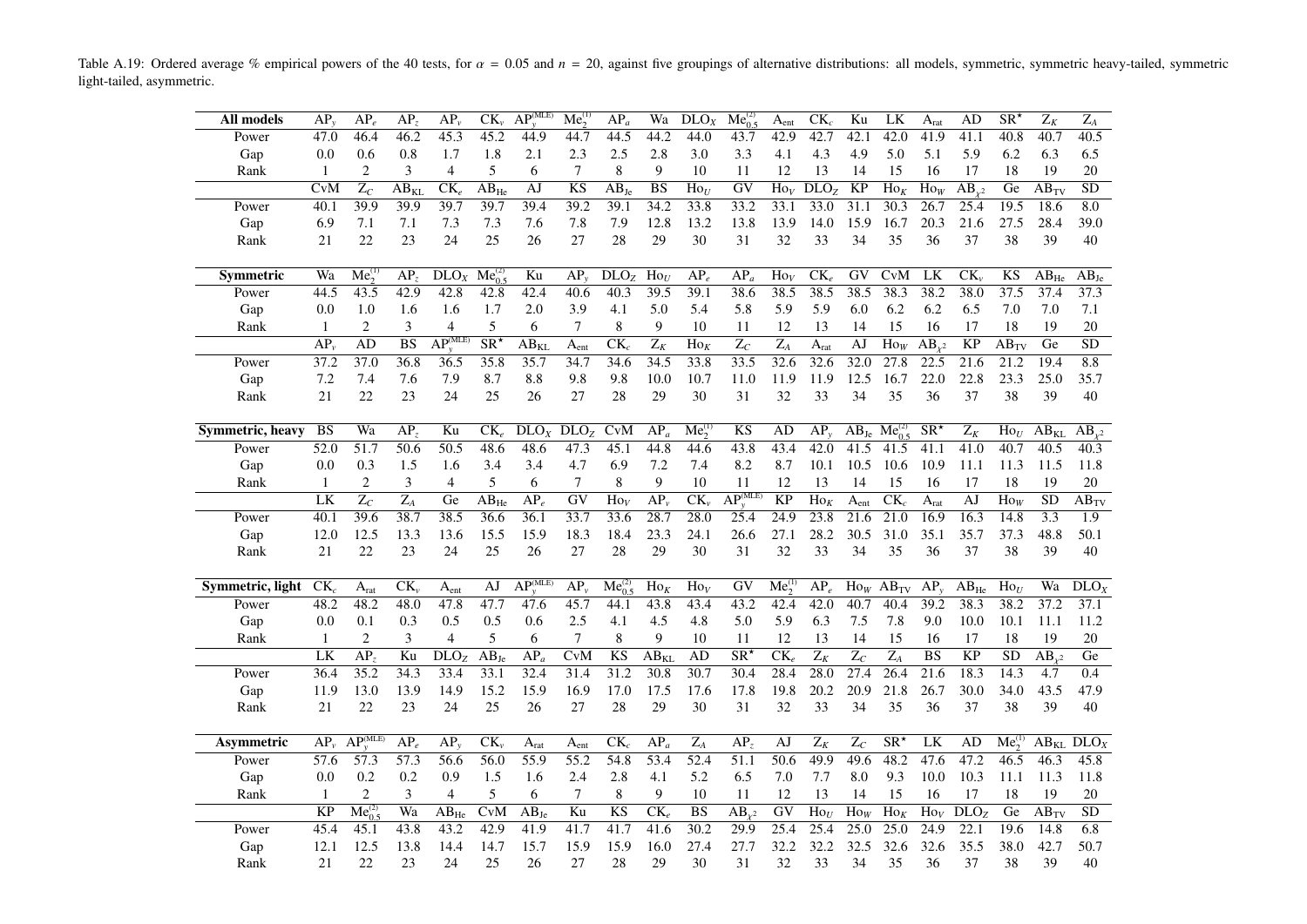Table A.20: Ordered average % empirical powers of the 40 tests, for  $\alpha = 0.05$  and  $n = 50$ , against five groupings of alternative distributions: all models, symmetric, symmetric heavy-tailed, symmetric light-tailed, asymmetric.

<span id="page-29-0"></span>

| All models       | $AP_{v}$                            |                 | $AP_e$ $AP_v^{(MLE)}$         | DLO <sub>X</sub>  | $AP_{v}$          | $Me_0^{(2)}$          | $Me_{2}^{(1)}$         | LK                   | Wa               | $CK_{v}$                       | $CK_c$                 | $A_{ent}$                      | AJ                               | $A_{rat}$                      | $AB_{He}$                | $Z_A$                    | $AB_{Je}$               | Ku                    | $Z_C$           | $\overline{AB_{KL}}$                      |
|------------------|-------------------------------------|-----------------|-------------------------------|-------------------|-------------------|-----------------------|------------------------|----------------------|------------------|--------------------------------|------------------------|--------------------------------|----------------------------------|--------------------------------|--------------------------|--------------------------|-------------------------|-----------------------|-----------------|-------------------------------------------|
| Power            | 63.7                                | 62.6            | 62.3                          | 60.8              | 60.4              | 60.4                  | 60.1                   | 59.0                 | 58.9             | 58.8                           | 58.2                   | 58.1                           | 58.1                             | 56.9                           | 56.7                     | 55.9                     | 55.4                    | $\overline{55.3}$     | 54.6            | 54.0                                      |
| Gap              | 0.0                                 | 1.1             | 1.4                           | 2.8               | 3.2               | 3.3                   | 3.5                    | 4.7                  | 4.7              | 4.8                            | 5.4                    | 5.5                            | 5.6                              | 6.8                            | 7.0                      | 7.8                      | 8.2                     | 8.3                   | 9.1             | 9.6                                       |
| Rank             | 1                                   | 2               | 3                             | 4                 | 5                 | 6                     | $\tau$                 | 8                    | 9                | 10                             | 11                     | 12                             | 13                               | 14                             | 15                       | 16                       | 17                      | 18                    | 19              | 20                                        |
|                  | AD                                  | $SR^{\star}$    | GV                            | $\overline{Z_K}$  | DLO <sub>Z</sub>  | $AP_a$                | CvM                    | $\overline{Ho}_U$    | <b>BS</b>        | $\overline{\text{KS}}$         | $\text{Ho}_V$          | CK <sub>e</sub>                | AP.                              | $\overline{AB}_{TV}$           | $Ho_K$                   | $\overline{Ho}_W$        | $\overline{KP}$         | $\overline{AB}_{v^2}$ | Ge              | <b>SD</b>                                 |
| Power            | 52.8                                | 52.5            | 52.1                          | 52.0              | 51.3              | 51.1                  | 51.0                   | 50.7                 | 49.7             | 49.1                           | 45.7                   | 45.4                           | 45.3                             | 44.6                           | 42.2                     | 38.1                     | 32.9                    | 26.4                  | 22.8            | 10.4                                      |
| Gap              | 10.9                                | 11.1            | 11.5                          | 11.7              | 12.4              | 12.6                  | 12.7                   | 13.0                 | 13.9             | 14.6                           | 18.0                   | 18.3                           | 18.4                             | 19.0                           | 21.5                     | 25.6                     | 30.8                    | 37.3                  | 40.9            | 53.2                                      |
| Rank             | 21                                  | 22              | 23                            | 24                | 25                | 26                    | 27                     | 28                   | 29               | 30                             | 31                     | 32                             | 33                               | 34                             | 35                       | 36                       | 37                      | 38                    | 39              | 40                                        |
| <b>Symmetric</b> | $DLOZ$ Ho <sub><math>U</math></sub> |                 | DLO <sub>X</sub>              | Wa                | GV                | $Me_{0.5}^{(2)}$      | BS                     | $Me_2^{(1)}$         | $AP_e$           | $AP_{v}$                       | $AP_v$                 | Ku                             | AP <sub>v</sub> <sup>(MLE)</sup> | LK                             | $AB_{Je}$                | $AB_{He}$                | $\text{Ho}_V$           | $CK_{\nu}$            | $CK_c$          | $\overline{\text{A}}\text{B}_{\text{KL}}$ |
| Power            | 61.9                                | 60.1            | 58.2                          | 58.2              | 58.1              | 57.5                  | 57.4                   | 57.3                 | 56.6             | 56.5                           | 55.4                   | 55.2                           | 54.8                             | 54.1                           | 52.2                     | 52.0                     | 49.6                    | 49.5                  | 49.4            | 49.3                                      |
| Gap              | 0.0                                 | 1.8             | 3.7                           | 3.7               | 3.8               | 4.3                   | 4.5                    | 4.5                  | 5.3              | 5.4                            | 6.5                    | 6.6                            | 7.1                              | 7.8                            | 9.7                      | 9.9                      | 12.3                    | 12.4                  | 12.5            | 12.6                                      |
| Rank             | 1                                   | 2               | 3                             | $\overline{4}$    | 5                 | 6                     | 7                      | 8                    | 9                | 10                             | 11                     | 12                             | 13                               | 14                             | 15                       | 16                       | 17                      | 18                    | 19              | 20                                        |
|                  | AJ                                  | $AP_a$          | <b>CvM</b>                    | AD                | $\overline{Z_C}$  | A <sub>ent</sub>      | $\overline{\text{KS}}$ | A <sub>rat</sub>     | $\overline{Z_A}$ | $\overline{\text{SR}^{\star}}$ | $\overline{Ho_K}$      | $\overline{AP_z}$              | $\overline{\text{CK}_e}$         | $\overline{Z_K}$               | $\overline{AB_{TV}}$     | $\overline{\text{Ho}_W}$ | $\overline{AB}_{\nu^2}$ | $\overline{Ge}$       | $\overline{KP}$ | $\overline{SD}$                           |
| Power            | 49.0                                | 48.2            | 48.1                          | 47.1              | 46.8              | 46.7                  | 46.5                   | 46.4                 | 46.3             | 46.1                           | 46.0                   | 44.4                           | 43.3                             | 43.1                           | 40.8                     | 39.6                     | 25.4                    | $\overline{24.9}$     | 18.5            | 11.2                                      |
| Gap              | 12.9                                | 13.7            | 13.8                          | 14.7              | 15.1              | 15.2                  | 15.4                   | 15.5                 | 15.5             | 15.8                           | 15.9                   | 17.5                           | 18.6                             | 18.8                           | 21.1                     | 22.2                     | 36.5                    | 37.0                  | 43.4            | 50.7                                      |
| Rank             | 21                                  | 22              | 23                            | 24                | 25                | 26                    | 27                     | 28                   | 29               | 30                             | 31                     | 32                             | 33                               | 34                             | 35                       | 36                       | 37                      | 38                    | 39              | 40                                        |
|                  |                                     |                 |                               |                   |                   |                       |                        |                      |                  |                                |                        |                                |                                  |                                |                          |                          |                         |                       |                 |                                           |
| Symmetric, heavy | $AP_a$                              | AP <sub>z</sub> | AP                            | <b>BS</b>         | DLO <sub>7</sub>  | Wa                    | DLO <sub>x</sub>       | $AP_e$               | Ku               | $Me^{(1)}_{2}$                 | $Me_{0.5}^{(2)}$       | $\overline{AB}_{KL}$           | $AB_{Je}$                        | LK                             | $\text{Ho}_{U}$          | CvM                      | $\overline{AP_{\nu}}$   | AD                    | $CK_e$          | <b>KS</b>                                 |
| Power            | 65.3                                | 65.0            | 64.3                          | 64.3              | 62.2              | 61.6                  | 61.6                   | 61.1                 | 60.0             | 58.1                           | 57.1                   | 57.0                           | 56.8                             | 56.4                           | 56.3                     | 55.1                     | $\overline{55.0}$       | 54.5                  | 53.6            | 53.4                                      |
| Gap              | 0.0                                 | 0.3             | 1.0                           | 1.0               | 3.1<br>5          | 3.7                   | 3.7                    | 4.2                  | 5.3<br>9         | 7.2                            | 8.2                    | 8.3                            | 8.6                              | 8.9                            | 9.0                      | 10.2                     | 10.3                    | 10.8                  | 11.8            | 11.9                                      |
| Rank             | 1                                   | $\overline{2}$  | 3                             | $\overline{4}$    |                   | 6                     | 7                      | $\,8\,$              |                  | 10                             | 11                     | 12                             | 13                               | 14                             | 15                       | 16                       | 17                      | 18                    | 19              | 20                                        |
|                  | $\text{SR}^{\star}$                 | $Z_K$           | GV                            | $AB_{He}$         | $\overline{Z_C}$  | $AP_v^{\text{(MLE)}}$ | $AB_{v^2}$             | $\overline{Z_A}$     | Ge               | $\text{Ho}_V$                  | $CK_c$                 | $CK_{\nu}$                     | $\text{Ho}_K$                    | AJ                             | $\rm A_{rat}$            | $\text{Ho}_W$            | $A_{\text{ent}}$        | <b>KP</b>             | $AB_{TV}$       | <b>SD</b>                                 |
| Power            | 53.3                                | 53.1            | 52.6                          | 52.1              | $\overline{51.9}$ | 50.8                  | 49.8                   | 49.8                 | 49.5             | 43.1                           | 39.0                   | 37.8                           | 33.8                             | 33.6                           | 31.9                     | 30.5                     | 27.6                    | 25.5                  | 18.2            | 4.0                                       |
| Gap              | 12.0                                | 12.2            | 12.7                          | 13.2              | 13.4              | 14.5                  | 15.5                   | 15.5                 | 15.8             | 22.2                           | 26.3                   | 27.5                           | 31.5                             | 31.7                           | 33.4                     | 34.8                     | 37.7                    | 39.8                  | 47.1            | 61.3                                      |
| Rank             | 21                                  | 22              | 23                            | 24                | 25                | 26                    | 27                     | 28                   | 29               | 30                             | 31                     | 32                             | 33                               | 34                             | 35                       | 36                       | 37                      | 38                    | 39              | 40                                        |
| Symmetric, light | A <sub>ent</sub>                    | AJ              | $\text{Ho}_{U}$               | GV                | $AB_{TV}$         | DLO <sub>Z</sub>      | $CK_{\nu}$             | $A_{rat}$            | $CK_c$           | $AP_v^{\text{(MLE)}}$          | $Ho_K$                 | $AP_{v}$                       | $Me_{0.5}^{(2)}$                 | Me <sub>2</sub> <sup>(1)</sup> | $\text{Ho}_V$            | DLO <sub>X</sub>         | Wa                      | $AP_e$                | $AB_{He}$       | LK                                        |
| Power            | 65.8                                | 64.3            | 63.9                          | 63.6              | 63.5              | 61.6                  | 61.3                   | 60.9                 | 59.8             | 58.8                           | 58.1                   | 58.0                           | 58.0                             | 56.6                           | 56.0                     | 54.8                     | 54.8                    | 52.1                  | 52.0            | 51.8                                      |
| Gap              | 0.0                                 | 1.5             | 1.9                           | 2.2               | 2.3               | 4.2                   | 4.5                    | 4.9                  | 6.0              | 7.0                            | 7.7                    | 7.8                            | 7.8                              | 9.2                            | 9.8                      | 11.0                     | 11.0                    | 13.7                  | 13.8            | 14.0                                      |
| Rank             | 1                                   | $\overline{2}$  | 3                             | $\overline{4}$    | 5                 | 6                     | 7                      | 8                    | 9                | 10                             | 11                     | 12                             | 13                               | 14                             | 15                       | 16                       | 17                      | 18                    | 19              | 20                                        |
|                  | <b>BS</b>                           | Ku              | $\text{How}$                  | $AB_{Je}$         | $AP_{v}$          | $Z_A$                 | $Z_C$                  | $\overline{AB_{KL}}$ | CvM              | AD                             | $\overline{\text{KS}}$ | $\overline{\text{SR}^{\star}}$ | $Z_K$                            | $CK_e$                         | $AP_a$                   | AP <sub>z</sub>          | $\overline{SD}$         | <b>KP</b>             | $AB_{v^2}$      | Ge                                        |
| Power            | 50.6                                | 50.5            | 48.8                          | 47.7              | 46.5              | $\overline{42.9}$     | 41.7                   | 41.5                 | 41.1             | 39.8                           | 39.6                   | 38.9                           | 33.1                             | 33.1                           | 31.1                     | $\overline{23.9}$        | 18.4                    | 11.4                  | 1.0             | 0.3                                       |
| Gap              | 15.2                                | 15.3            | 17.0                          | 18.1              | 19.3              | 22.9                  | 24.1                   | 24.3                 | 24.7             | 26.0                           | 26.2                   | 26.9                           | 32.7                             | 32.7                           | 34.7                     | 41.9                     | 47.4                    | 54.4                  | 64.8            | 65.5                                      |
| Rank             | 21                                  | 22              | 23                            | 24                | 25                | 26                    | 27                     | 28                   | 29               | 30                             | 31                     | 32                             | 33                               | 34                             | 35                       | 36                       | 37                      | 38                    | 39              | 40                                        |
|                  |                                     |                 |                               |                   |                   |                       |                        |                      |                  |                                |                        |                                |                                  |                                |                          |                          |                         |                       |                 |                                           |
| Asymmetric       | A <sub>ent</sub>                    |                 | $AP_{\nu}$ $AP_{\nu}^{(MLE)}$ | $CK_{v}$          | $A_{rat}$         | AJ                    | $AP_e$                 | $CK_c$               | $\mathbf{Z}_A$   | $AP_v$                         | LK                     | $Z_C$                          | $Z_K$                            |                                | $DLO_X$ $Me^{(2)}_{0.5}$ | $Me^{(1)}_{2}$           | $\overline{AB}_{He}$    | $SR^*$                | AD              | $\overline{AB}_{KL}$                      |
| Power            | 75.2                                | 74.4            | 73.5                          | 72.8              | 72.6              | 71.8                  | 71.5                   | 71.4                 | 70.2             | 68.0                           | 66.4                   | 66.2                           | 65.3                             | 64.8                           | 64.6                     | 64.3                     | 63.7                    | 62.1                  | 61.3            | 61.2                                      |
| Gap              | 0.0                                 | 0.9             | 1.7                           | 2.4               | 2.7               | 3.5                   | 3.7                    | 3.8                  | 5.0              | 7.2                            | 8.8                    | 9.0                            | 9.9                              | 10.4                           | 10.6                     | 10.9                     | 11.5                    | 13.1                  | 14.0            | 14.0                                      |
| Rank             |                                     | $\overline{c}$  | 3                             | $\overline{4}$    | 5                 | 6                     | 7                      | 8                    | 9                | 10                             | 11                     | 12                             | 13                               | 14                             | 15                       | 16                       | 17                      | 18                    | 19              | 20                                        |
|                  | $\overline{AB}_{Je}$                | Wa              | $AP_a$                        | Ku                | <b>CvM</b>        | <b>KP</b>             | KS                     | $AB_{TV}$            | CK               | AP <sub>2</sub>                | GV                     | $\text{Ho}_V$                  | <b>BS</b>                        | $\text{Ho}_U$                  | $\text{Ho}_K$            | $\text{Ho}_W$            | $DLOZ$ $ABv2$           |                       | Ge              | $\overline{SD}$                           |
| Power            | 60.3                                | 60.1            | $\overline{55.5}$             | $\overline{55.5}$ | 55.4              | $\overline{54.5}$     | $\overline{53.0}$      | 50.3                 | 48.5             | $\overline{46.5}$              | 43.3                   | 39.9                           | 38.2                             | 36.6                           | 36.6                     | 35.7                     | 35.4                    | $\overline{27.8}$     | 19.5            | $\overline{9.3}$                          |
| Gap              | 14.9                                | 15.1            | 19.7                          | 19.8              | 19.9              | 20.7                  | 22.3                   | 24.9                 | 26.8             | 28.7                           | 31.9                   | 35.3                           | 37.0                             | 38.6                           | 38.7                     | 39.5                     | 39.8                    | 47.4                  | 55.7            | 65.9                                      |
| Rank             | 21                                  | 22              | 23                            | 24                | 25                | 26                    | 27                     | 28                   | 29               | 30                             | 31                     | 32                             | 33                               | 34                             | 35                       | 36                       | 37                      | 38                    | 39              | 40                                        |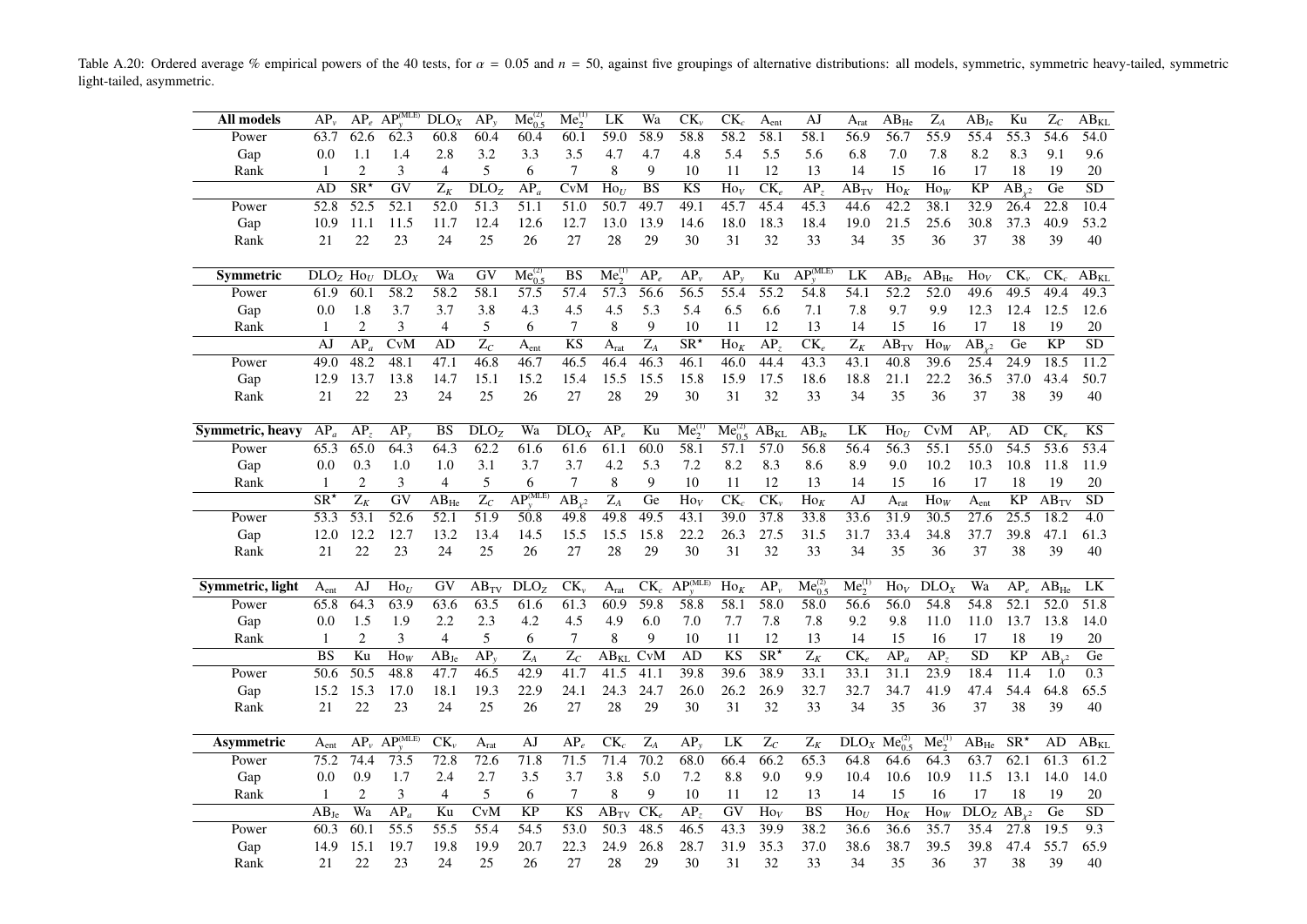Table A.21: Ordered average % empirical powers of the 40 tests, for  $\alpha = 0.05$  and  $n = 100$ , against five groupings of alternative distributions: all models, symmetric, symmetric heavy-tailed, symmetric light-tailed, asymmetric.

<span id="page-30-0"></span>

| All models       | DLO <sub>X</sub> | LK                       | Wa               | $\overline{AP_{\nu}}$ | $Me_{0.5}^{(2)}$   | $Me_2^{(1)}$                   | $AP_v^{\text{(MLE)}}$          | $AP_e$                   | $AB_{He}$              | Ku                | AJ                                              | GV                | $Z_A$            | $AB_{Je}$                | $A_{\text{ent}}$                                     | DLO <sub>Z</sub> | $Z_C$           | $A_{\rm rat}$         | $\overline{Ho}_U$            | $AP_v$            |
|------------------|------------------|--------------------------|------------------|-----------------------|--------------------|--------------------------------|--------------------------------|--------------------------|------------------------|-------------------|-------------------------------------------------|-------------------|------------------|--------------------------|------------------------------------------------------|------------------|-----------------|-----------------------|------------------------------|-------------------|
| Power            | 74.3             | 72.3                     | 71.8             | 71.7                  | 71.7               | 71.4                           | 69.0                           | 68.6                     | 68.1                   | 67.8              | 67.8                                            | 67.5              | 67.4             | 66.9                     | 66.7                                                 | 66.6             | 66.5            | 65.4                  | 65.1                         | 65.0              |
| Gap              | 0.0              | 1.9                      | 2.4              | 2.5                   | 2.6                | 2.8                            | 5.2                            | 5.7                      | 6.2                    | 6.5               | 6.5                                             | 6.8               | 6.8              | 7.4                      | 7.6                                                  | 7.6              | 7.8             | $8.8\,$               | 9.2                          | 9.2               |
| Rank             | 1                | 2                        | 3                | $\overline{4}$        | 5                  | 6                              | $\tau$                         | 8                        | 9                      | 10                | 11                                              | 12                | 13               | 14                       | 15                                                   | 16               | 17              | 18                    | 19                           | 20                |
|                  | $AB_{KL}$        | $CK_{v}$                 | <b>BS</b>        | $\overline{AB_{TV}}$  | AD                 | $\overline{\text{SR}^{\star}}$ | CvM                            | $\overline{\text{CK}_c}$ | $\overline{Z_K}$       | KS                | $\text{Ho}_V$                                   | $\overline{Ho_K}$ | $AP_a$           | $CK_{e}$                 | $\overline{\text{Ho}_W}$                             | AP.              | <b>KP</b>       | $AB_{\nu^2}$          | Ge                           | $\overline{SD}$   |
| Power            | 64.8             | 64.2                     | 63.9             | 63.6                  | 63.5               | 62.9                           | 62.5                           | 62.0                     | 61.2                   | 59.1              | 54.3                                            | $\overline{52.5}$ | 50.5             | 49.1                     | 45.0                                                 | 40.5             | 34.0            | 27.9                  | 26.2                         | 12.0              |
| Gap              | 9.5              | 10.0                     | 10.3             | 10.6                  | 10.8               | 11.3                           | 11.7                           | 12.3                     | 13.1                   | 15.1              | 20.0                                            | 21.8              | 23.7             | 25.2                     | 29.3                                                 | 33.7             | 40.3            | 46.4                  | 48.1                         | 62.2              |
| Rank             | 21               | 22                       | 23               | 24                    | 25                 | 26                             | 27                             | 28                       | 29                     | 30                | 31                                              | 32                | 33               | 34                       | 35                                                   | 36               | 37              | 38                    | 39                           | 40                |
|                  |                  |                          |                  |                       |                    |                                |                                |                          |                        |                   |                                                 |                   |                  |                          |                                                      |                  |                 |                       |                              |                   |
| <b>Symmetric</b> | DLO <sub>Z</sub> | $\text{Ho}_U$            | GV               | BS                    | DLO <sub>X</sub>   | Wa                             | $Me_{0.5}^{(2)}$               | $Me_2^{(1)}$             | LK                     | Ku                | $AP_{v}$                                        |                   |                  |                          | $AP_e$ $AB_{He}$ $\overline{AB_{Je}}$ $AP_v^{(MLE)}$ | AP <sub>1</sub>  | $AB_{KL}$       | AJ                    | CvM                          | $\mathbf{Z}_A$    |
| Power            | 73.4             | 71.4                     | 70.5             | 70.5                  | 69.3               | 68.7                           | 67.3                           | 67.1                     | 65.9                   | 65.6              | 65.0                                            | 62.7              | 62.1             | 61.7                     | 61.5                                                 | 60.0             | 59.2            | 58.6                  | 57.5                         | 57.3              |
| Gap              | 0.0              | 2.0                      | 2.9              | 2.9                   | 4.0                | 4.6                            | 6.0                            | 6.3                      | 7.5                    | 7.8               | 8.4                                             | 10.7              | 11.3             | 11.6                     | 11.8                                                 | 13.4             | 14.2            | 14.8                  | 15.8                         | 16.0              |
| Rank             | 1                | $\mathbf{2}$             | 3                | $\overline{4}$        | 5                  | 6                              | 7                              | 8                        | 9                      | 10                | 11                                              | 12                | 13               | 14                       | 15                                                   | 16               | 17              | 18                    | 19                           | 20                |
|                  | $\overline{Z_C}$ | AD                       | A <sub>rat</sub> | $\overline{AB_{TV}}$  | $\text{Ho}_V$      | K <sub>S</sub>                 | $\overline{\text{SR}^{\star}}$ | $\bar{A}_{ent}$          | $CK_{\nu}$             | $\overline{Ho}_K$ | $\overline{Z_K}$                                | $CK_c$            | $AP_a$           | $CK_e$                   | $\overline{Ho}_W$                                    | AP <sub>z</sub>  | Ge              | $\overline{AB}_{v^2}$ | $\overline{KP}$              | $\overline{SD}$   |
| Power            | 57.3             | 56.2                     | 56.0             | 55.9                  | 55.3               | 55.1                           | 55.1                           | 54.9                     | 54.2                   | 53.8              | 51.6                                            | 51.6              | 49.0             | 45.9                     | 45.4                                                 | 41.6             | 28.6            | 28.4                  | 16.5                         | 12.1              |
| Gap              | 16.1             | 17.2                     | 17.4             | 17.5                  | 18.1               | 18.2                           | 18.2                           | 18.5                     | 19.1                   | 19.6              | 21.7                                            | 21.8              | 24.4             | 27.5                     | 27.9                                                 | 31.7             | 44.7            | 44.9                  | 56.9                         | 61.3              |
| Rank             | 21               | 22                       | 23               | 24                    | 25                 | 26                             | 27                             | 28                       | 29                     | 30                | 31                                              | 32                | 33               | 34                       | 35                                                   | 36               | 37              | 38                    | 39                           | 40                |
|                  |                  |                          |                  |                       |                    |                                |                                |                          |                        |                   |                                                 |                   |                  |                          |                                                      |                  |                 |                       |                              |                   |
| Symmetric, heavy | AP               | $AP_a$                   | <b>BS</b>        | $AP_e$                | DLO <sub>Z</sub>   | AP <sub>z</sub>                | DLO <sub>X</sub>               | $AB_{KL}$                | Wa                     | $AP_v$            | $AB_{Je}$                                       | Ku                | $\text{Ho}_{U}$  | LK                       | $Me_2^{(1)}$                                         | $Me_{0.5}^{(2)}$ | GV              | $\overline{AB}_{He}$  | AD                           | CvM               |
| Power            | 72.4             | 71.6                     | 71.1             | 70.8                  | 69.4               | 68.9                           | 68.1                           | 67.7                     | 67.5                   | 66.5              | 66.4                                            | 65.9              | 65.5             | 65.4                     | 64.9                                                 | 64.6             | 64.1            | 63.1                  | 61.0                         | 61.0              |
| Gap              | 0.0              | 0.8                      | 1.4              | 1.6                   | 3.0                | 3.5                            | 4.4                            | 4.8                      | 4.9                    | 6.0               | 6.0                                             | 6.6               | 7.0              | 7.1                      | 7.6                                                  | 7.9              | 8.4             | 9.4                   | 11.4                         | 11.5              |
| Rank             | 1                | $\mathbf{2}$             | 3                | $\overline{4}$        | 5                  | 6                              | $7\phantom{.0}$                | $\,8\,$                  | 9                      | 10                | 11                                              | 12                | 13               | 14                       | 15                                                   | 16               | 17              | 18                    | 19                           | $20\,$            |
|                  | $Z_K$            | $\overline{\text{SR}^*}$ | $\overline{Z_C}$ | $AP_v^{\text{(MLE)}}$ | <b>KS</b>          | $\overline{Z_A}$               | Ge                             | $AB_{v^2}$               | $CK_e$                 | $\text{Ho}_V$     | AJ                                              | $A_{rat}$         | $\text{Ho}_K$    | $CK_{v}$                 | $\text{Ho}_W$                                        | $CK_c$           | $AB_{TV}$       | A <sub>ent</sub>      | <b>KP</b>                    | $\overline{SD}$   |
| Power            | 60.6             | 60.4                     | 60.3             | 59.6                  | 59.3               | 57.6                           | 56.8                           | 55.9                     | 55.4                   | 48.9              | 46.0                                            | 45.1              | 42.0             | 41.3                     | 39.0                                                 | 37.0             | 36.2            | 31.5                  | 26.1                         | $\overline{4.8}$  |
| Gap              | 11.9             | 12.1                     | 12.1             | 12.9                  | 13.1               | 14.8                           | 15.6                           | 16.5                     | 17.0                   | 23.5              | 26.5                                            | 27.3              | 30.5             | 31.1                     | 33.4                                                 | 35.4             | 36.2            | 40.9                  | 46.3                         | 67.7              |
| Rank             | 21               | 22                       | 23               | 24                    | 25                 | 26                             | 27                             | 28                       | 29                     | 30                | 31                                              | 32                | 33               | 34                       | 35                                                   | 36               | 37              | 38                    | 39                           | 40                |
|                  |                  |                          |                  |                       |                    |                                |                                |                          |                        |                   |                                                 |                   |                  |                          |                                                      |                  |                 |                       |                              |                   |
| Symmetric, light | A <sub>ent</sub> | $\text{Ho}_{U}$          | DLO <sub>z</sub> | GV                    | $AB_{TV}$          | AJ                             | DLO <sub>X</sub>               | $Me^{(2)}_{0.5}$         | Wa                     | <b>BS</b>         | $Me_{2}^{(1)}$                                  | $CK_{v}$          | A <sub>rat</sub> | <b>LK</b>                | $CK_c$                                               | $\text{Ho}_K$    | Ku              | $AP_{\nu}$            | AP <sub>W</sub> <sub>W</sub> | $\overline{Ho}_V$ |
| Power            | 78.2             | 77.3                     | 77.3             | 76.9                  | 75.6               | 71.2                           | 70.6                           | 70.1                     | 69.9                   | 69.9              | 69.2                                            | 67.2              | 66.8             | 66.4                     | 66.1                                                 | 65.6             | 65.3            | 63.5                  | 63.5                         | 61.6              |
| Gap              | 0.0              | 0.9                      | 1.0              | 1.3                   | 2.7                | 7.1                            | 7.6                            | 8.1                      | 8.3                    | 8.4               | 9.0                                             | 11.1              | 11.5             | 11.9                     | 12.2                                                 | 12.6             | 12.9            | 14.7                  | 14.8                         | 16.6              |
| Rank             | 1                |                          |                  |                       |                    |                                |                                |                          |                        |                   |                                                 |                   |                  |                          |                                                      |                  |                 |                       |                              |                   |
|                  |                  | 2                        | 3                | 4                     | 5                  | 6                              | 7                              | $\,8\,$                  | 9                      | 10                | 11                                              | 12                | 13               | 14                       | 15                                                   | 16               | 17              | 18                    | 19                           | 20                |
|                  | $AB_{He}$        | $\overline{Z_A}$         | $AB_{Je}$        | $AP_e$                | $\overline{Z_C}$   | <b>CvM</b>                     | $\text{How}$                   | AD                       | $\overline{\text{KS}}$ | $AB_{KL}$         | SR'                                             | $AP_{v}$          | $\overline{Z_K}$ | $\overline{\text{CK}_e}$ | $\overline{AP_a}$                                    | $\overline{SD}$  | AP <sub>2</sub> | $\overline{KP}$       | $AB_{v^2}$                   | $\overline{Ge}$   |
| Power            | 61.1             | $\overline{57.0}$        | 57.0             | 54.5                  | 54.2               | 54.1                           | 51.8                           | 51.4                     | 50.9                   | 50.7              | 49.9                                            | 47.5              | 42.7             | 36.3                     | 26.3                                                 | 19.4             | 14.3            | 6.9                   | 1.0                          | 0.4               |
| Gap              | 17.1             | 21.2                     | 21.2             | 23.7                  | 24.0               | 24.2                           | 26.4                           | 26.9                     | 27.3                   | 27.6              | 28.4                                            | 30.7              | 35.6             | 41.9                     | 52.0                                                 | 58.9             | 63.9            | 71.4                  | 77.3                         | 77.8              |
| Rank             | 21               | $22\,$                   | 23               | 24                    | 25                 | 26                             | 27                             | 28                       | 29                     | 30                | 31                                              | 32                | 33               | 34                       | 35                                                   | 36               | 37              | 38                    | 39                           | 40                |
|                  |                  |                          |                  |                       |                    |                                |                                |                          |                        |                   |                                                 |                   |                  |                          |                                                      |                  |                 |                       |                              |                   |
| Asymmetric       | A <sub>ent</sub> | $Z_A$                    | LK               | $AP_{\nu}$            | $\overline{D}LO_X$ | AJ                             | $AP_v^{\text{(MLE)}}$          | $\overline{Z_C}$         | $A_{rat}$              | $CK_{\nu}$        | $Me_{0.5}^{(2)}$ Me <sub>2</sub> <sup>(1)</sup> |                   | $CK_c$           | $AP_e$                   | $AB_{He}$                                            | Wa               | $Z_K$           | $\overline{AB}_{TV}$  | $SR^{\star}$                 | $AB_{Je}$         |
| Power            | 84.3             | 82.6                     | 82.1             | 81.9                  | 81.6               | 81.5                           | 80.3                           | 80.3                     | 79.6                   | 79.2              | 78.2                                            | 78.0              | 77.7             | 77.5                     | 77.0                                                 | 76.5             | 75.6            | 75.2                  | 74.6                         | 74.6              |
| Gap              | 0.0              | 1.7                      | 2.2              | 2.4                   | 2.6                | 2.8                            | 4.0                            | 4.0                      | 4.6                    | 5.1               | 6.1                                             | 6.3               | 6.6              | 6.8                      | 7.2                                                  | 7.8              | 8.7             | 9.1                   | 9.7                          | 9.7               |
| Rank             | 1                | 2                        | 3                | $\overline{4}$        | 5                  | 6                              | 7                              | 8                        | 9                      | 10                | 11                                              | 12                | 13               | 14                       | 15                                                   | 16               | 17              | 18                    | 19                           | 20                |
|                  | AD               | $AB_{KL}$                | $AP_v$           | Ku                    | CvM                | <b>KS</b>                      | $\overline{GV}$                | <b>KP</b>                | DLO <sub>Z</sub>       | $\text{Ho}_U$     | $\overline{\text{BS}}$                          | $CK_e$            | $AP_a$           | $\text{Ho}_V$            | $\text{Ho}_K$                                        | $\text{How}$     | AP <sub>z</sub> | $AB_{\nu^2}$          | Ge                           | SD                |
| Power            | 74.4             | 73.2                     | 72.6             | 71.0                  | 70.1               | 65.1                           | 62.9                           | 60.1                     | 56.5                   | 55.6              | 54.2                                            | 53.9              | 52.9             | 52.9                     | $\overline{50.5}$                                    | 44.3             | 38.8            | 27.1                  | 22.4                         | 12.0              |
| Gap              | 9.9              | 11.1                     | 11.7             | 13.2                  | 14.2               | 19.2                           | 21.4                           | 24.2                     | 27.8                   | 28.7              | 30.1                                            | 30.3              | 31.4             | 31.4                     | 33.8                                                 | 40.0             | 45.4            | 57.2<br>38            | 61.8                         | 72.3              |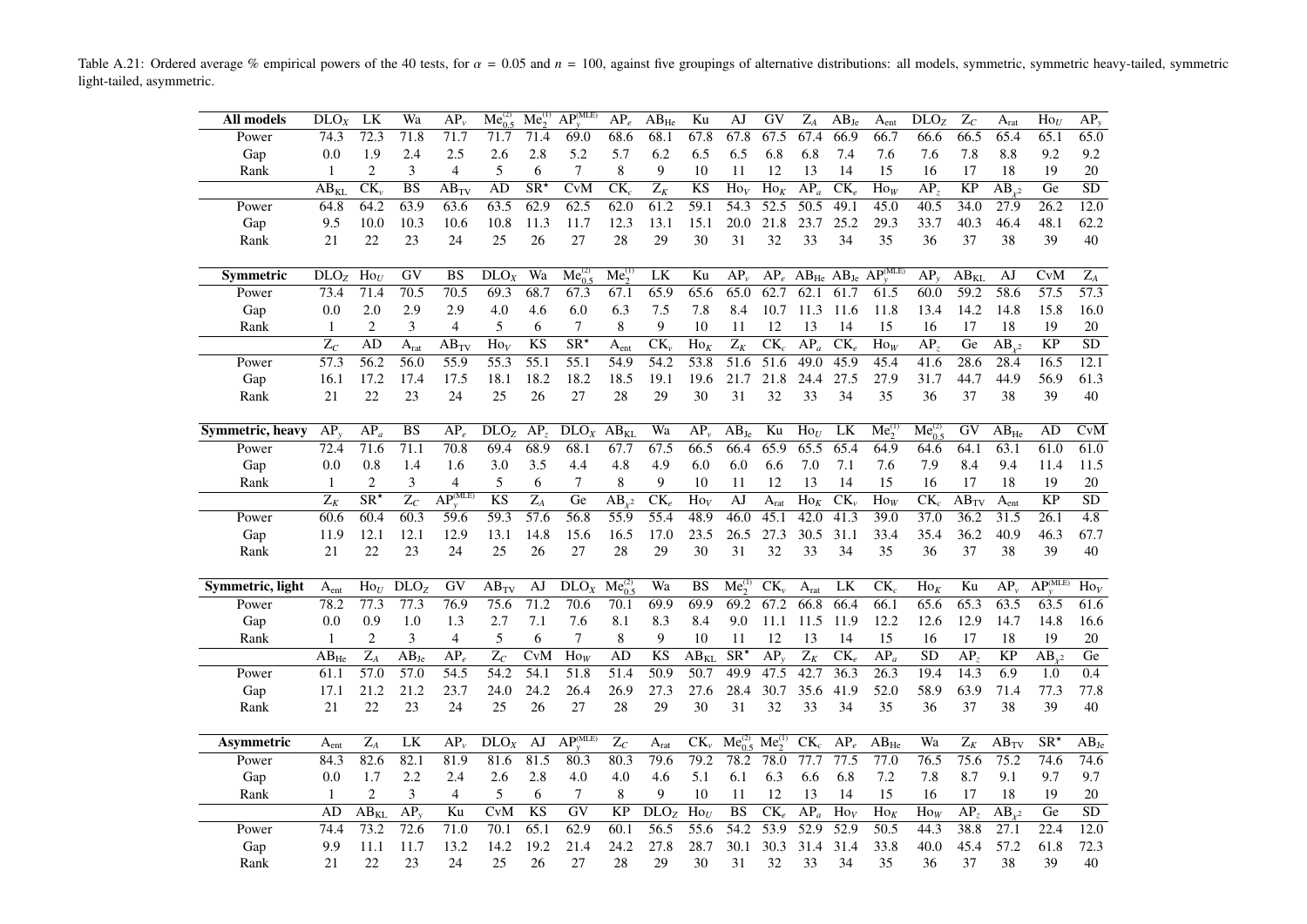Table A.22: Ordered average % empirical powers of the 40 tests, for  $\alpha = 0.05$  and  $n = 200$ , against five groupings of alternative distributions: all models, symmetric, symmetric heavy-tailed, symmetric light-tailed, asymmetric.

<span id="page-31-0"></span>

| All models       | DLO <sub>X</sub>                  | Wa                             | LK                        | $Me_2^{(1)}$             | $Me_0^{(2)}$     | Ku                | $AB_{He}$              | <b>BS</b>                      | $AB_{Je}$            | $AP_v$           | $DLO_Z$                      | GV                            | $\overline{Z_C}$         | $\overline{Z_A}$                   | $AB_{KL}$                | $\overline{Ho}_U$         | $\overline{AP_v^{(MLE)}}$ | $AP_e$                | AD              | CvM              |
|------------------|-----------------------------------|--------------------------------|---------------------------|--------------------------|------------------|-------------------|------------------------|--------------------------------|----------------------|------------------|------------------------------|-------------------------------|--------------------------|------------------------------------|--------------------------|---------------------------|---------------------------|-----------------------|-----------------|------------------|
| Power            | 81.8                              | 80.7                           | 80.3                      | 79.5                     | 79.1             | 78.0              | 77.3                   | 77.1                           | 76.8                 | 76.8             | 76.3                         | 75.3                          | 75.3                     | 75.1                               | 74.7                     | 74.7                      | 74.2                      | 73.9                  | 73.7            | 73.6             |
| Gap              | 0.0                               | 1.1                            | 1.5                       | 2.3                      | 2.7              | 3.8               | 4.5                    | 4.7                            | 5.0                  | 5.0              | 5.5                          | 6.5                           | 6.5                      | 6.7                                | 7.1                      | 7.1                       | 7.7                       | 7.9                   | 8.2             | 8.2              |
| Rank             | 1                                 | $\overline{2}$                 | 3                         | $\overline{4}$           | 5                | 6                 | 7                      | 8                              | 9                    | 10               | 11                           | 12                            | 13                       | 14                                 | 15                       | 16                        | 17                        | 18                    | 19              | 20               |
|                  | $AB_{TV}$                         | $\overline{\text{SR}^{\star}}$ | AJ                        | $AP_v$                   | A <sub>ent</sub> | $\overline{Z_K}$  | $\overline{\text{KS}}$ | $\bar{A}_{rat}$                | $CK_{v}$             | $CK_c$           | $\text{Ho}_K$                | $\text{Ho}_V$                 | $AP_a$                   | $\overline{\text{CK}_e}$           | $\text{Ho}_W$            | AP <sub>2</sub>           | <b>KP</b>                 | Ge                    | $AB_{v^2}$      | $\overline{SD}$  |
| Power            | 73.4                              | 72.9                           | 72.6                      | 71.4                     | 70.7             | 69.5              | 69.4                   | 67.1                           | 61.6                 | 59.6             | 59.5                         | 59.0                          | 53.9                     | 51.6                               | 49.4                     | 40.8                      | 35.5                      | 30.3                  | 29.8            | 11.7             |
| Gap              | 8.4                               | 8.9                            | 9.2                       | 10.5                     | 11.1             | 12.3              | 12.5                   | 14.8                           | 20.2                 | 22.3             | 22.3                         | 22.8                          | 27.9                     | 30.2                               | 32.4                     | 41.0                      | 46.3                      | 51.5                  | 52.1            | 70.1             |
| Rank             | 21                                | 22                             | 23                        | 24                       | 25               | 26                | 27                     | 28                             | 29                   | 30               | 31                           | 32                            | 33                       | 34                                 | 35                       | 36                        | 37                        | 38                    | 39              | 40               |
|                  |                                   |                                |                           |                          |                  |                   |                        |                                |                      |                  |                              |                               |                          |                                    |                          |                           |                           |                       |                 |                  |
| Symmetric        | DLO <sub>z</sub>                  | BS                             | $\text{Ho}_U$             | GV                       | Wa               | DLO <sub>X</sub>  | $Me_2^0$               | $Me_{0.5}^{(2)}$               | LK                   | Ku               | $AB_{He}$                    | $AB_{Je}$                     | $AP_{v}$                 | $\overline{AB}_{KL}$               | $AP_e$                   | $AP_{v}^{(MLE)}$          | $Z_C$                     | <b>CvM</b>            | $Z_A$           | $AB_{TV}$        |
| Power            | 79.6                              | 79.5                           | 77.4                      | 77.1                     | 76.9             | 76.8              | 74.9                   | 74.7                           | 74.2                 | 74.0             | 71.0                         | 70.6                          | 70.3                     | 67.9                               | 67.0                     | 66.6                      | 66.4                      | 66.2                  | 65.9            | 65.7             |
| Gap              | 0.0                               | 0.1                            | 2.2                       | 2.5                      | 2.7              | 2.8               | 4.7                    | 4.9                            | 5.4                  | 5.6              | 8.6                          | 9.0                           | 9.4                      | 11.7                               | 12.6                     | 13.0                      | 13.2                      | 13.4                  | 13.7            | 13.9             |
| Rank             | 1                                 | $\overline{2}$                 | 3                         | $\overline{4}$           | 5                | 6                 | 7                      | 8                              | 9                    | 10               | 11                           | 12                            | 13                       | 14                                 | 15                       | 16                        | 17                        | 18                    | 19              | 20               |
|                  | AD                                | AP <sub>v</sub>                | $\overline{AJ}$           | $\overline{\text{SR}^*}$ | $\overline{KS}$  | A <sub>ent</sub>  | $\overline{Z_K}$       | $\overline{Ho}_K$              | $\overline{Ho_V}$    | A <sub>rat</sub> | $\overline{\text{CK}_{\nu}}$ | $\overline{AP_a}$             | $\overline{\text{Ho}_W}$ | $\overline{\text{CK}_c}$           | $\overline{\text{CK}_e}$ | $\overline{AP_z}$         | Ge                        | $\overline{AB_{y^2}}$ | $\overline{KP}$ | $\overline{SD}$  |
| Power            | 64.9                              | 64.4                           | 63.8                      | 63.6                     | 62.7             | 59.6              | 59.2                   | 58.8                           | 57.7                 | 57.1             | 49.7                         | 49.4                          | 48.1                     | 47.3                               | 45.2                     | 40.1                      | 31.9                      | 31.1                  | 15.5            | 11.7             |
| Gap              | 14.8                              | 15.2                           | 15.8                      | 16.0                     | 16.9             | 20.0              | 20.4                   | 20.9                           | 21.9                 | 22.5             | 29.9                         | 30.2                          | 31.5                     | 32.3                               | 34.4                     | 39.5                      | 47.7                      | 48.5                  | 64.1            | 67.9             |
| Rank             | 21                                | 22                             | 23                        | 24                       | 25               | 26                | 27                     | 28                             | 29                   | 30               | 31                           | 32                            | 33                       | 34                                 | 35                       | 36                        | 37                        | 38                    | 39              | 40               |
|                  |                                   |                                |                           |                          |                  |                   |                        |                                |                      |                  |                              |                               |                          |                                    |                          |                           |                           |                       |                 |                  |
| Symmetric, heavy | $AP_{v}$                          | BS                             | $AP_e$                    | $AP_a$                   | $AB_{KL}$        | DLO <sub>Z</sub>  | $AP_{v}$               | $\overline{AB}_{Je}$           | DLO <sub>x</sub>     | Wa               | $\text{Ho}_U$                | GV                            | LK                       | $\overline{AB}_{He}$               | Ku                       | AP <sub>z</sub>           | $Me_2^{(1)}$              | $Me^{(2)}_{0.5}$      | $AP_v^{(MLE)}$  | $Z_C$            |
| Power            | 78.0                              | 77.4                           | 77.2                      | 75.5                     | 75.1             | 74.5              | 74.4                   | 73.9                           | 72.9                 | 72.8             | 72.3                         | 71.8                          | 71.5                     | 71.5                               | 71.1                     | 70.9                      | 70.5                      | 70.1                  | 67.8            | 67.4             |
| Gap              | 0.0                               | 0.6                            | 0.8                       | 2.5                      | 2.9              | 3.5               | 3.6                    | 4.1                            | 5.2                  | 5.2              | 5.7                          | 6.2                           | 6.5                      | 6.5                                | 7.0                      | 7.1                       | 7.5                       | 7.9                   | 10.3            | 10.6             |
| Rank             | $\mathbf{1}$                      | $\mathbf{2}$                   | 3                         | $\overline{4}$           | 5                | 6                 | $\tau$                 | 8                              | 9                    | 10               | 11                           | 12                            | 13                       | 14                                 | 15                       | 16                        | 17                        | 18                    | 19              | 20               |
|                  | $Z_K$                             | AD                             | $SR^*$                    | CvM                      | KS               | $\overline{Z_A}$  | Ge                     | $AB_{v^2}$                     | $CK_{\rho}$          | AJ               | $\text{Ho}_V$                | $\overline{H}$ O <sub>K</sub> | $AB_{TV}$                | A <sub>rat</sub>                   | $\text{Ho}_W$            | $\mathbf{A}_{\text{ent}}$ | $CK_{v}$                  | $CK_c$                | <b>KP</b>       | $\overline{SD}$  |
| Power            | 66.9                              | 66.4                           | 66.1                      | 65.7                     | 64.1             | 63.9              | 63.0                   | 60.7                           | 55.8                 | 54.9             | 54.0                         | 49.7                          | 48.0                     | 47.5                               | 45.9                     | 35.1                      | 34.0                      | 30.7                  | 25.5            | $\overline{4.9}$ |
| Gap              | 11.1                              | 11.6                           | 11.9                      | 12.4                     | 13.9             | 14.1              | 15.0                   | 17.3                           | 22.2                 | 23.1             | 24.1                         | 28.3                          | 30.0                     | 30.5                               | 32.1                     | 42.9                      | 44.1                      | 47.3                  | 52.5            | 73.1             |
| Rank             | 21                                | 22                             | 23                        | 24                       | 25               | 26                | 27                     | 28                             | 29                   | 30               | 31                           | 32                            | 33                       | 34                                 | 35                       | 36                        | 37                        | 38                    | 39              | 40               |
|                  |                                   |                                |                           |                          |                  |                   |                        |                                |                      |                  |                              |                               |                          |                                    |                          |                           |                           |                       |                 |                  |
| Symmetric, light | DLO <sub>Z</sub>                  | $\mathbf{A}_{ent}$             | $AB_{TV}$ Ho <sub>U</sub> |                          | $\overline{GV}$  | BS                | Wa                     | $\overline{D}$ LO <sub>x</sub> | $Me_{2}^{(1)}$       | $Me_0^{(2)}$     | Ku                           | LK                            | AJ                       | $\overline{AB}_{He}$               | $Z_A$                    | $Ho_K$                    | $AB_{Je}$                 | CvM                   | $A_{rat}$       | $AP_{\nu}$       |
| Power            | 84.7                              | 84.2                           | 83.4                      | 82.5                     | 82.3             | 81.5              | 81.0                   | 80.7                           | 79.3                 | 79.3             | 76.9                         | 76.9                          | 72.7                     | 70.6                               | 67.9                     | 67.8                      | 67.4                      | 66.7                  | 66.6            | 66.1             |
| Gap              | 0.0                               | 0.5                            | 1.3                       | 2.2                      | 2.4              | 3.2               | 3.7                    | 4.0                            | 5.4                  | 5.4              | 7.8                          | 7.8                           | 12.0                     | 14.1                               | 16.8                     | 16.9                      | 17.3                      | 18.0                  | 18.1            | 18.6             |
| Rank             | 1                                 | $\overline{2}$                 | 3                         | $\overline{4}$           | 5                | 6                 | 7                      | 8                              | 9                    | 10               | 11                           | 12                            | 13                       | 14                                 | 15                       | 16                        | 17                        | 18                    | 19              | 20               |
|                  | AP <sub>II</sub> <sup>(MLE)</sup> | $\overline{\text{CK}_{\nu}}$   | $\overline{Z_C}$          | $\overline{\text{CK}_c}$ | AD               | $\overline{Ho_V}$ | K <sub>S</sub>         | $\overline{\text{SR}^*}$       | $\overline{AB_{KI}}$ | $AP_e$           | $\overline{Z_K}$             | AP <sub>v</sub>               | $\text{Ho}_W$            | $CK_{e}$                           | $AP_a$                   | <b>SD</b>                 | AP <sub>z</sub>           | <b>KP</b>             | $AB_{v^2}$      | Ge               |
| Power            | 65.5                              | 65.5                           | 65.4                      | 63.9                     | 63.3             | 61.5              | 61.2                   | 61.1                           | 60.7                 | 56.9             | $\overline{51.6}$            | 50.8                          | $\overline{50.4}$        | 34.7                               | $\overline{23.3}$        | 18.4                      | 9.4                       | $\overline{5.6}$      | 1.5             | $\overline{0.8}$ |
| Gap              | 19.2                              | 19.3                           | 19.3                      | 20.8                     | 21.4             | 23.2              | 23.5                   | 23.6                           | 24.0                 | 27.8             | 33.1                         | 33.9                          | 34.3                     | 50.0                               | 61.4                     | 66.3                      | 75.3                      | 79.1                  | 83.2            | 83.9             |
| Rank             | 21                                | 22                             | 23                        | 24                       | 25               | 26                | 27                     | 28                             | 29                   | 30               | 31                           | 32                            | 33                       | 34                                 | 35                       | 36                        | 37                        | 38                    | 39              | 40               |
|                  |                                   |                                |                           |                          |                  |                   |                        |                                |                      |                  |                              |                               |                          |                                    |                          |                           |                           |                       |                 |                  |
| Asymmetric       | LK                                | DLO <sub>X</sub>               | $Z_A$                     | $Z_C$                    | A <sub>ent</sub> | AD                | $SR^*$                 | $\overline{AB}_{He}$           | $AP_{\nu}$           | Wa               | $Me_2^{(1)}$                 | $AB_{Je}$                     | AJ                       | $\overline{\text{Me}_{0.5}^{(2)}}$ | $AP_v^{\text{(MLE)}}$    | $\overline{AB}_{KL}$      | $\mathbf{Z}_K$            | $AB_{TV}$             | CvM             | $AP_e$           |
| Power            | 89.6                              | 89.4                           | 88.8                      | 88.7                     | 87.3             | 86.9              | 86.9                   | 86.8                           | 86.6                 | 86.6             | 86.4                         | 86.1                          | 85.9                     | 85.7                               | 85.5                     | 85.0                      | 84.9                      | 84.9                  | 84.8            | 84.3             |
| Gap              | 0.0                               | 0.2                            | 0.7                       | 0.9                      | 2.3              | 2.7               | 2.7                    | 2.8                            | 2.9                  | 3.0              | 3.2                          | 3.5                           | 3.7                      | 3.8                                | 4.1                      | 4.6                       | 4.6                       | 4.6                   | 4.7             | 5.3              |
| Rank             | 1                                 | $\overline{2}$                 | 3                         | $\overline{4}$           | 5                | 6                 | 7                      | 8                              | 9                    | 10               | 11                           | 12                            | 13                       | 14                                 | 15                       | 16                        | 17                        | 18                    | 19              | 20               |
|                  | Ku                                | A <sub>rat</sub>               | $AP_v$                    | $CK_{\nu}$               | <b>KS</b>        | $CK_c$            | $\overline{\text{BS}}$ | $\overline{GV}$                | DLO <sub>Z</sub>     | $\text{Ho}_U$    | KP                           | $CK_e$                        | $\text{Ho}_V$            | $AP_a$                             | $\text{Ho}_K$            | $\text{How}$              | AP <sub>z</sub>           | Ge                    | $AB_{v^2}$      | SD               |
| Power            | 84.0                              | 82.1                           | 81.8                      | 79.5                     | 79.4             | 78.0              | 73.5                   | 72.7                           | 71.4                 | 70.7             | 65.4                         | 61.1                          | 61.0                     | 60.7                               | 60.6                     | 51.3                      | 41.8                      | 28.0                  | 27.8            | 11.8             |
| Gap              | 5.6                               | 7.5                            | 7.8                       | 10.1                     | 10.2             | 11.6              | 16.0                   | 16.9                           | 18.2                 | 18.9             | 24.2                         | 28.5                          | 28.6                     | 28.9                               | 29.0                     | 38.3                      | 47.7                      | 61.6                  | 61.8            | 77.8             |
| Rank             | 21                                | 22                             | 23                        | 24                       | 25               | 26                | 27                     | 28                             | 29                   | 30               | 31                           | 32                            | 33                       | 34                                 | 35                       | 36                        | 37                        | 38                    | 39              | 40               |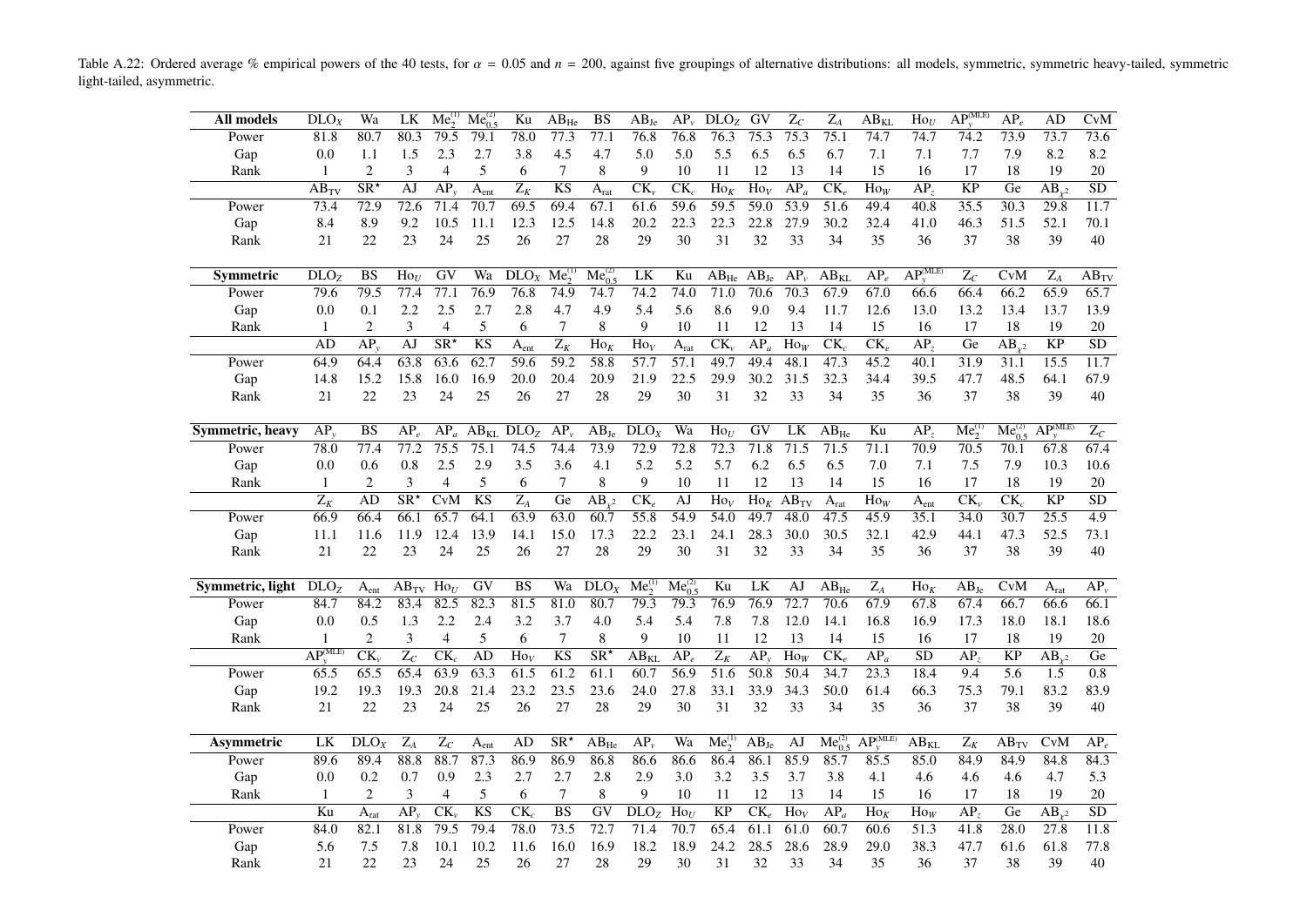## Supplementary materials document

#### for "A comprehensive empirical power comparison of univariate goodness-of-fit tests for the Laplace distribution"

Table A.23: The average empirical % power for each of the 40 tests, for  $\alpha = 0.01$  and  $n = 20$ , against the 20 specified alternative distributions. The ranges of the free parameter  $(k, k_1 \text{ or } k_2)$  for each distribution are given in Tables [7](#page-14-2) and [8.](#page-15-1) The highest powers (gap  $\leq 3.5\%$ ) are highlighted in grey and the largest is in bold.

<span id="page-32-0"></span>

| <b>Type</b> | <b>Alternative</b>                       | AD.    | CvM KS              |                  | Ku              | Wa                    | $Z_K$          | $Z_A$                       | $Z_C$        |             | DLO <sub>X</sub> DLO <sub>Z</sub>                                       | Ge                           | GV               |                | $\text{Ho}_K$ Ho <sub>U</sub> Ho <sub>V</sub> Ho <sub>W</sub> |                   |                             | LK.                           | A <sub>rat</sub> | A <sub>ent</sub> | $AP_v$       |
|-------------|------------------------------------------|--------|---------------------|------------------|-----------------|-----------------------|----------------|-----------------------------|--------------|-------------|-------------------------------------------------------------------------|------------------------------|------------------|----------------|---------------------------------------------------------------|-------------------|-----------------------------|-------------------------------|------------------|------------------|--------------|
|             | GED(k < 1)                               | 24.3   | 25.7                | 24.5             | 32              | 34.2                  | 22.9           | 23.3                        | 27.9         | 32.7        | 31.5                                                                    | 26.7                         | 21.4             | 15.3           | 27.7                                                          | 24.1              | 7.2                         | 28.1                          | 10.9             | 13.4             | 18.8         |
|             | t(k < 3.5)                               | 20.1   | 19.7 18.7           |                  | 24              | 25.4                  |                | 21.6 23.4                   | 28           | 27.6        | 26.7                                                                    | 28.6                         | 24               | 21.6           | 27.6                                                          | 25                | 5.8                         | 26.3 12.6                     |                  | 14.2             | 19.5         |
| Sym., heavy | $MixL(w = 0.5, k_1 = 0, k_2 > 1)$        | 47.9   | 58                  | 56.9             | 73.7            | 75.5                  | 39.9           | 29.2 33.8                   |              | 59.6        | 56.5                                                                    | 24.6                         | 21.3             | 7              | 33.1                                                          | 24.5              | 7.9                         | 37.6                          | 9.9              | 16.3             | 25.1         |
|             | $MixN(w = 0.5, k_1 = 0, k_2 > 3.5)$ 37.4 |        | 48.4                | 49.8             | 67.9            | 68.2                  | 31.6           | 16.4                        | 16.8         | 39.1        | 37.8                                                                    | 8                            | 9.8              | 1.3            | 14                                                            | 9.6               | 3.5                         | 23                            | 5.1              | 8.4              | 12.7         |
|             | $NIG(k_1 < 0.6, k_2 = 0)$                | 4.8    | 4.5                 | 4.4              | 7.3             | 8.3                   | 6              | 7.2                         | 10.6         | 9.8         | 9.1                                                                     | 11.2                         | 8.5              | 7.3            | 9.8                                                           | 8.6               | 3.4                         | 9.1                           | 2                | 2.3              | 4.6          |
|             | $Tu(k < -0.14)$                          | 35.1   | 34.9                | 32.7             | 42.3            | 44.7                  | 36.1           | 38.5                        | 45           | 46.6        | 45.2                                                                    | 45.2 38.2                    |                  | 32.7           | 44.9 40.7                                                     |                   | 9.1                         | 44.2 20.1                     |                  | 23               | 32           |
|             | GED(k>1)                                 | 4.2    | $\overline{4}$      | 4.9              | 8.2             | 10.2                  | 3.9            | 1.9                         | -1           | 12.9        | 14.5                                                                    | $\mathbf{0}$                 | 19.6             | 23.3           | 19.1                                                          |                   | 22.6 18.4                   | 7.5                           | 24.1             | 22.8             | 20.2         |
|             | t(k > 3.5)                               | 1.3    | 1.3                 | 1.5              | 1.8             | 1.9                   | $\mathbf{1}$   | $0.6\,$                     | 0.3          | 2.6         | 3.2                                                                     | 0.1                          | 3.3              | 3.2            | 3.5                                                           | $\mathfrak{Z}$    | 2.3                         | 1.1                           | 3.9              | 3.9              | 3            |
| Sym., light | $MixL(w = 0.5, k_1 > 0, k_2 = 1)$        | 56.9   | 57.5                | 54.6 53.6        |                 | 60.3                  | 51             | 44.8                        | 42           | 58.8        | 37.1                                                                    | 0.1                          | 62.4             | 55.2           | 41.7 51.1                                                     |                   | 50                          | 62.5                          | 63.8             |                  | 65.1 61.6    |
|             | $MixN(w = 0.5, k_1 > 0, k_2 = 1)$        | 56.5   | 56                  | 53.6 53.2        |                 | 59.4                  | 49.5           | 47.6                        | 44.5         | 58.1        | 37.1                                                                    | $\mathbf{0}$                 | 64.4             | 61             |                                                               | 42.4 59.1 59.9    |                             | 63                            | 67.2             | 67.1             | 65.4         |
|             | $NIG(k_1 > 0.7, k_2 = 0)$                | 1.2    | 1.3                 | 1.4              | 1.7             | 1.7                   | $\mathbf{1}$   | 0.6                         | 0.2          | 2.4         | 2.9                                                                     | 0.1                          | 3                | 2.9            | 3.2                                                           | 2.7               | 2.1                         | $\mathbf{1}$                  | 3.6              | 3.6              | 2.8          |
|             | $Tu(k > -0.14)$                          | 5.3    | 4.8                 | 5.7              | 10              | 13.3                  | 5              | 3.1                         | 1.6          | 15.4        | 16.8                                                                    | $\mathbf{0}$                 | 23.7             | 30.6           | 22.7                                                          |                   | 32.9 30.3                   | 9.8                           | 33.9             | 30.9 29.4        |              |
|             | ALp(k > 1)                               | 21.2   | 16.3                | 17.1             | 12.7            | $\overline{13}$       | 29.6           | 34.7                        | 22.1         | 15.1        | $\overline{3.1}$                                                        | $\overline{3.8}$             | $\overline{4.2}$ | 4.4            | $\overline{4}$                                                | 4.2               | $\overline{5.9}$            | 15.9                          | 33.2             | $35.2$ 39.3      |              |
|             | SkewN(k > 0)                             | 6.3    | 5.1                 | 4.1              | 4.6             | 5.4                   | 6.5            | 7.3                         | 3            | 7.3         | 5.7                                                                     | 0.1                          | 6.9              | 6.2            | 5.9                                                           | 7.3               | $\tau$                      | 5.4                           |                  | 16.4 16.9        | 15.7         |
| Asymmetric  | $MixL(w = 0.25, k_1 > 0, k_2 = 1)$       | 58     | 50.2                | 44               | 42.5            | 50.5                  | 60.6           | 54                          | 53.4         | 46.6        | 8.2                                                                     | 2.7                          | 24.6             | 18.7           | 9                                                             | 17.6              | 36.1                        |                               | 61.6 49.1        | 43.3 50.3        |              |
|             | $MixN(w = 0.25, k_1 > 0, k_2 = 1)$       | 63.6   | 54.9 50.4 52.1      |                  |                 | 58.3                  |                | 67.1 63.9 62.5              |              | 53.2        | 9.4                                                                     | $\overline{4}$               | 28.2             | 22.8           | 11                                                            | 23.9              | 50.1                        | 68                            |                  | 61.9 54.4 62.9   |              |
|             | $NIG(k_1 = 0.5, k_2 > 0)$                | 15.1   | 12.5 12.6 12.3      |                  |                 | 13.6                  | 17.1           |                             | 21.4 21.6    | 17          | 8.4                                                                     | 14.5                         | 6.5              | 9.5            | 12.2                                                          | 6.9               | 1.3                         | 18                            | 11.4 11.8        |                  | -16.6        |
|             | LN(k > 0.1)                              | 69     |                     | 65.7 69.3 67.1   |                 | 66.3                  |                | 74.9 76.7                   | 72           | 65.6        | 39.6                                                                    | 48.3                         | 24.1             | 32.5           | 47.2                                                          | 29.1              | $\overline{4}$              | 64.3                          | 75.2             | 76.1             | 78.1         |
|             | G(k < 7)                                 | 11.2   | 9.2                 | 9.9              | 9.1             | 8.9                   | 14.4           | 15.8                        | 9.9          | 9.8         | 4.2                                                                     | 1.7                          | 5                | 5              | 5                                                             | 5.2               | 5.6                         | 8.6                           | 20.7             | 21.4 21.6        |              |
|             | W(k < 3)                                 |        | 30.4 28.3 30.5 29.7 |                  |                 | 29.1                  |                | 34.7 35.3                   | 30           | 28.9        | 17.9                                                                    | 17.2 13.4 15.7 20.4 15.7 6.2 |                  |                |                                                               |                   |                             | 27                            |                  | 41.1 41.5 41.7   |              |
|             |                                          |        |                     |                  |                 |                       |                |                             |              |             |                                                                         |                              |                  |                |                                                               |                   |                             |                               |                  |                  |              |
|             |                                          |        |                     |                  |                 |                       |                |                             |              |             |                                                                         |                              |                  |                |                                                               |                   |                             |                               |                  |                  |              |
| <b>Type</b> | <b>Alternative</b>                       | $AP_e$ | $AP_v$              | $AP_a$           | AP <sub>z</sub> | $AP_v^{\text{(MLE)}}$ |                |                             |              |             | $CK_v$ $CK_e$ $CK_e$ $AB_{KL}$ $AB_{He}$ $AB_{Je}$ $AB_{TV}$ $AB_{v^2}$ |                              |                  |                | AJ                                                            | BS                | KP                          | $Me_2^{(1)}$ $Me_{0.5}^{(2)}$ |                  | SD               | $SR^{\star}$ |
|             | $\overline{\text{GED}(k<1)}$             | 23.2   | 27.1                | 28.7             | 31.6            | 16.2                  | 16.1           | 12.9                        | 30           | 28.2        | 18.4                                                                    | 29.1                         | 0.2              | 26.7           | 10.1                                                          |                   | $32.4 \overline{14.9}$      | 27                            | 25               | 0.5              | 22.7         |
|             | t(k < 3.5)                               | 23     |                     | 25.6 27.1 26.7   |                 | 16.5                  |                | 15.2 13.4 23.8              |              | 28.8        | 17.3                                                                    | 28.3                         | 0.6              |                | 28.5 11.6                                                     |                   | 28.8 15.8 21.5              |                               | 21               | 1.6              | 19.8         |
|             | $MixL(w = 0.5, k_1 = 0, k_2 > 1)$        |        | 36.1 47.2 48.4      |                  | 67.3            | 23.5                  | 28             | 17.1                        | 67.4         | 33.6        | 30                                                                      | 38.7                         | 0.1              | 24.6           | 10.5                                                          |                   | 58.7 17.5                   | 56.9                          | 47.2             | 0.2              | 40.3         |
| Sym., heavy | $MixN(w = 0.5, k_1 = 0, k_2 > 3.5)$      |        | 20.1 30.5 29.6 53.9 |                  |                 | 13.9                  | 17.7           | 9                           | 57.3         | 19.3        | 20.6                                                                    | 21.1                         | 0.5              | 7.9            | 5.2                                                           |                   | 40.4 11.7                   | 49.7                          | 39.2             | 0.2              | 30.5         |
|             | $NIG(k_1 < 0.6, k_2 = 0)$                | 6.6    | 8.3                 | 9.5              | 9               | 3.3                   | 2.6            | 2.1                         | 7.1          | 11.2        | 4.4                                                                     | 10.5                         | 0.5              | 11.2           | 1.5                                                           |                   | 10.9 4.5                    | 5.6                           | 5.3              | 0.5              | 4.7          |
|             | $Tu(k < -0.14)$                          | 37.7   | 42.1                | 44.1             | 44.6            | 27.2                  | 25.1           | 21.7                        | 40.6         | 46.6        | 29.5                                                                    | 46                           | 0.2              |                | 45.1 18.2                                                     | 47.8              | 26                          | 38.3                          | 37.2             | 1.8              | 34.2         |
|             | GED(k > 1)                               | 15     | 11.2                | $\overline{5.3}$ | 9.2             | 22.6                  |                | $\overline{23.5}$ 24.6      | 4.1          | 4.2         | 15.8                                                                    | 8.2                          | 19.2             | $\mathbf{0}$   | 21.9                                                          | 5.6               | 1.1                         | 18.3                          | 21.3             | 4.5              | 4.4          |
|             | t(k > 3.5)                               | 2.1    | 1.5                 | 0.7              | 1.3             | 3.6                   | 3.7            | 3.9                         | 1            | 0.5         | 2.5                                                                     | 1.1                          | 3.9              | 0.1            | 4.1                                                           | 1.6               | 0.6                         | 3.3                           | 3.5              | 1.3              | 1.2          |
|             | $MixL(w = 0.5, k_1 > 0, k_2 = 1)$        | 58.8   | 57.8                | 49.3 57.8        |                 | 63.3                  |                | 63.9 61.5 54.6              |              | 56.4        | 54.1                                                                    | 46.8                         | 23.5             | 0.1            |                                                               | 64.1 19.5         | 33.2                        | 67                            | 66.4             | 6.2              | 56.3         |
| Sym., light | $MixN(w = 0.5, k_1 > 0, k_2 = 1)$        | 62.5   | 60.9 53.5 58.8      |                  |                 | 66.8                  | 67             |                             | 66.2 53.2    | 58.1        | 56.7                                                                    | 48.8                         | 29.3             | $\mathbf 0$    | 65.5                                                          | 17                | 34.3                        | 66.6                          | 67.7             | 8                | 56           |
|             | $NIG(k_1 > 0.7, k_2 = 0)$                | 1.9    | 1.3                 | 0.6              | 1.2             | 3.3                   | 3.4            | 3.6                         | $\mathbf{1}$ | 0.4         | 2.3                                                                     | 0.9                          | 3.6              | 0.1            | 3.8                                                           | 1.4               | 0.6                         | 3                             | 3.2              | 1.2              | 1.2          |
|             | $Tu(k > -0.14)$                          |        | 23.5 18.4 10.8 17.1 |                  |                 | 31.7                  |                | 33.5 34.1 6.7               |              | 6.9         | 22.1                                                                    | 12.8                         | 24.7             | $\overline{0}$ | 29.1                                                          | 6.8               | 1.3                         | 23.7                          | 27               | 6.7              | 5.5          |
|             | ALp(k > 1)                               |        | 40.7 39.8 36.3 29.6 |                  |                 | 36.9                  |                | 32.8 31.5 13.7              |              | 14.8        | 8.6                                                                     | 8.9                          | 3.4              | 4.5            | 28.3                                                          | 6.2               | 22.5                        | 13.5                          | 10.5             | 21.9             | 22.6         |
|             | SkewN(k > 0)                             |        | 13.3 11.2 7.2       |                  | 7.6             | 16.8                  |                | 15.9 16.3 3.5               |              | 2.4         | 6.4                                                                     | 3                            | 7.5              | 0.1            | 15.3 2.7                                                      |                   | 4.7                         | 9.4                           | 9.2              | 0.4              | 6.7          |
|             | $MixL(w = 0.25, k_1 > 0, k_2 = 1)$ 51.1  |        |                     | 53.2 48.7 53.2   |                 | 52.4                  |                | 52.2 47.4 49.3              |              | 56.5        | 59                                                                      | 56.3                         | 4.6              | 4.8            |                                                               | $32.2 \quad 15.1$ | 50.6                        | 56                            | 55.9             | 0.4              | 59.2         |
| Asymmetric  | $MixN(w = 0.25, k_1 > 0, k_2 = 1)$       | 63.5   |                     | 64.3 61.2 62.9   |                 | 64.5                  | 63.4 59.5 57.9 |                             |              | 66.6        | 67.5                                                                    | 65.5                         | 6.3              | 8.3            | 41.8                                                          | 19.9              | 57                          | 63.2                          | 64               | 0.4              | 65           |
|             | $NIG(k_1 = 0.5, k_2 > 0)$                | 19.2   | 20.8 21.3           |                  | -18             | 14.5                  | 12             | 10.9                        | 13           | 18.6        | 8.7                                                                     | 16.6                         | 0.7              | 15.4           | 8.1                                                           | 15.3              | 18.1 10.6                   |                               | 9.9              | 0.2              | 15.6         |
|             | LN(k > 0.1)                              |        | 78.7 78.4 77.6 75.4 |                  |                 | 76.9                  |                | 75.3 74.5 67.3              |              | 67.6        | 45.5                                                                    | 59.7                         | 1.3              | 51.5           | 72.8 58.5                                                     |                   | 70                          | 63.1                          | 58.4             | $\boldsymbol{0}$ | 69.8         |
|             | G(k < 7)                                 | 20.6   | 40.6 39.2 37        | 19.2 16.6 15.5   | 36.4            | 21.6<br>41.6          |                | 20.4 20.3<br>40.8 40.6 29.3 | 9            | 7.4<br>27.2 | 6.7<br>21.6                                                             | 5.3<br>23.5                  | 5.3<br>5.2       | 2.1<br>18.3    | 19.2 4.5                                                      |                   | 10.6<br>39.5 22.7 29.7 29.8 | - 10.6                        | 9.1<br>27.3      | 0.3<br>0.4       | 11.8<br>31   |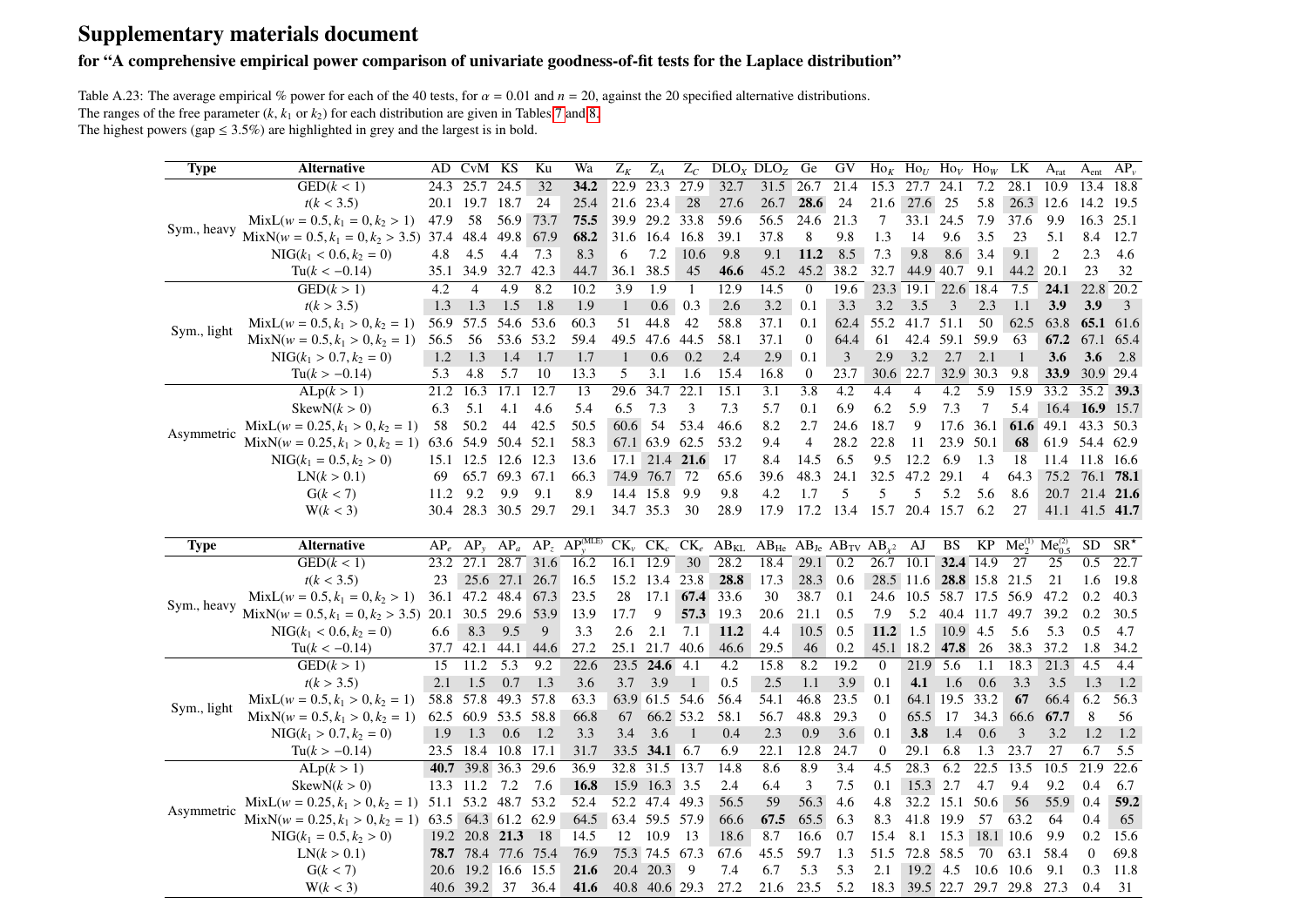Table A.24: The average empirical % power for each of the 40 tests, for  $\alpha = 0.01$  and  $n = 50$ , against the 20 specified alternative distributions. The ranges of the free parameter  $(k, k_1 \text{ or } k_2)$  for each distribution are given in Tables 7 and 8.

| <b>Type</b> | <b>Alternative</b>                                     |        | AD CvM KS           |                | Ku             | Wa                                                   | $Z_K$     | $Z_A$          |           |                                | $Z_c$ DLO <sub>X</sub> DLO <sub>Z</sub>         | Ge                | GV        | $\rm Ho_K$ $\rm Ho_U$ $\rm Ho_V$ $\rm Ho_W$ LK |                |                        |                     |                                 | $A_{rat}$ | $A_{ent}$    | $AP_v$       |
|-------------|--------------------------------------------------------|--------|---------------------|----------------|----------------|------------------------------------------------------|-----------|----------------|-----------|--------------------------------|-------------------------------------------------|-------------------|-----------|------------------------------------------------|----------------|------------------------|---------------------|---------------------------------|-----------|--------------|--------------|
|             | GED(k < 1)                                             | 38.7   | 40.5                | 38.6           | 47.4           | 50.2                                                 | 36.9      | 36.6           | 42.5      | 50.3                           | 50.6                                            | 41                | 42.5      | 25.1                                           |                | 45.4 37.9 21.4         |                     | 45.7                            | 23.3      | 23.9         | 41.3         |
|             | t(k < 3.5)                                             |        | 31.9 31.1 29.8      |                | 36.1           | 38                                                   | 36.9      | 38.2           | 45.1      | 43.1                           | 43                                              | 46                | 44.6      | 37.8                                           |                |                        | 45.3 42.4 25.2 41.8 |                                 | 20.9      | 24.6         | 37.9         |
|             | $MixL(w = 0.5, k_1 = 0, k_2 > 1)$                      |        | 59.7 65.6 61.7      |                | 76             | 78.8                                                 | 47        | 36.5           | 43        | 73.9                           | 74.4                                            | 29.8              | 42.9      | 6.3                                            | 52.8           | 26.1                   | 8.6                 | 61                              | 26.4      | 15           | 63.2         |
| Sym., heavy | $MixN(w = 0.5, k_1 = 0, k_2 > 3.5)$ 53.2 62.2          |        |                     | 61             | 77.5           | 79.7                                                 |           | 39.7 15.4 15.4 |           | 55.9                           | 58                                              | 3.7               | 14.4      | 0.2                                            | 18.5           | 3.5                    | 0.6                 | 37.8                            | 28        | 6.1          | 57           |
|             | $NIG(k_1 < 0.7, k_2 = 0)$                              | 8.6    | 8.2                 | 7.9            | 12.5           | 14.2                                                 | 11.7 12.1 |                | 18        | 17.6                           | 17.7                                            | 18.6              | 17.7      | 11.7                                           |                |                        |                     | 18.4 15.6 10.1 16.3             | 2.5       | 3.6          | 11.6         |
|             | $Tu(k < -0.14)$                                        |        | 57.9 57.5           | 55             | 63.8           | 66.2                                                 |           | 60.9 62.4      | 68.9      | 69.9                           | 69.9                                            | 69                | 69        | 56.2                                           |                | $70.2$ 65.7 38.5       |                     | 68.4 38.3                       |           | 44.3         | 63           |
|             | GED(k>1)                                               | 13.1   | 13.8                | 15.7           | 32.3           | 41.8                                                 | 8.7       | 18.5           | 7.5       | 43.5                           | 53.4                                            | $\theta$          | 62.1      | 62.7                                           |                | $62.3 \overline{58.3}$ | 47.9                | 34.4                            | 59.6      | 62.6 55.7    |              |
|             | t(k > 3.5)                                             | 2.4    | 2.8                 | 4.4            | 7.6            | 9.2                                                  | 1.7       | 1.7            | 0.6       | 9.4                            | 14.4                                            | 0.2               |           | 15.1 11.4                                      | 15.7 9.6       |                        | 6.2                 | 4.7                             | 11.9      | 15.7 9.5     |              |
| Sym., light | $MixL(w = 0.5, k_1 > 0, k_2 = 1)$                      | 48.3   | 51.3                | 51.1 58.1      |                | 61.2                                                 |           | 40.5 39.4 34.1 |           | 58.8                           | 58.7                                            | 0.1               | 59.6      | 45                                             | 57.2 40.6 28.4 |                        |                     | 55                              | 55.2      |              | 61.1 54.7    |
|             | $MixN(w = 0.5, k_1 > 0, k_2 = 1)$                      | 43     | 44.2                | 43.8           | 54.6           | 60                                                   |           | 34.9 43.3 35.9 |           | 61.1                           | 65.6                                            | $\mathbf{0}$      | 70.4      | 66.9                                           | 69.7           | 63                     | 53.8                | 56                              | 66.3      |              | 69.9 63.6    |
|             | $NIG(k_1 > 0.7, k_2 = 0)$                              | 2.2    | 2.6                 | $\overline{4}$ | 6.7            | 8.1                                                  | 1.5       | 1.5            | 0.4       | 8.2                            | 12.7                                            | 0.1               | 13        | 9.7                                            | 13.7 8.2       |                        | 5.4                 | $\overline{4}$                  | 10.4      | 13.7 8.2     |              |
|             | $Tu(k > -0.14)$                                        |        | 26.5 24.7 22.4 45.9 |                |                | 57.2                                                 | 21.9      | 48.1 27.9      |           | 57.1                           | 65.5                                            | $\mathbf{0}$      | 73.6      | 76.4                                           |                | 73.6 75.6 72.1         |                     | 50                              | 75.5      | 75.6         | 73.3         |
|             | ALp(k > 1)                                             |        | 50.3 36.9           | 36.1           | 31.2           | 35.5                                                 | 59        | 65.9 53.6      |           | 44.3                           | $\overline{5.1}$                                | 4.7               | 6.2       | 3.6                                            | 4.1            | 4.6                    | 6.6                 | 47.1                            | 52.6      | 58.8 59.6    |              |
|             | SkewN(k > 0)                                           |        | 25.6 18.6           | 15             | 25             | 32.7                                                 |           | 44.7 51.2 22.5 |           | 36.7                           | 27.3                                            | $\mathbf{0}$      | 29.7      | 15.5                                           | 22.2 27.1      |                        |                     | 24.7 32.2 65.9                  |           | 71.9 66.2    |              |
| Asymmetric  | $MixL(w = 0.25, k_1 > 0, k_2 = 1)$ 57.1 51.2 46.4      |        |                     |                | 38.1           | 46.3                                                 |           | 55.2 50.8 48.1 |           | 48.9                           | 8.6                                             | 0.1               | 30.8      | 22.6                                           | 8.6            | 19.9 27.8              |                     | 57.8 52.3                       |           | 45.4         | 54.2         |
|             | $MixN(w = 0.25, k_1 > 0, k_2 = 1)$                     |        | 68.1 61.3 59.6 58.1 |                |                | 64                                                   |           | 68.6 70.1 66.2 |           | 66.4                           | 12.7                                            | 0.2               | 45.6      | 39.1                                           | 13.9 49.9 65.9 |                        |                     | 71.8 77.1 72.7                  |           |              | 75.7         |
|             | $NIG(k_1 = 0.5, k_2 > 0)$                              | 31     |                     | 24.8 24.7 23.1 |                | 25.5                                                 | 35.5      |                | 40.6 40.8 | 34.9                           | 16.5                                            | 27.3              | 15.2      | 16.3                                           | 24             | 12.4                   | 2                   | 36.8                            | 23.4      | 25.8 34.1    |              |
|             | LN(k > 0.1)                                            | 76.2   | 70                  | 72.7 72.2      |                | 72.7                                                 |           | 83.9 86.2 79.2 |           | 75.5                           | 39.2                                            | 49.8              | 33.2      | 34.6                                           | 50.1 28.6      |                        | 6.5                 | 75.6                            | 86.1      |              | 89.2 87.8    |
|             | G(k < 10.5)                                            | 24.3   | 18.8                | 19             | 23.9           | 27.3                                                 |           | 35.3 41.1 23.1 |           | 31.3                           | 17.8                                            | 2.1               | 19.2      | 12                                             | 16.5 16.7      |                        | 15.6                | 27.4                            | 52.3      | 60           | 52.3         |
|             | W(k < 5)                                               |        | 30.8 28.2 30.7 36.4 |                |                | 39.5                                                 |           | 36.2 37.9 29.4 |           | 41                             | 33.8                                            |                   | 14.2 35.3 | 30.6 37.7 31                                   |                |                        | 18                  | 35.6 56.4                       |           | 60.4 53.6    |              |
|             |                                                        |        |                     |                |                |                                                      |           |                |           |                                |                                                 |                   |           |                                                |                |                        |                     |                                 |           |              |              |
|             |                                                        |        |                     |                |                |                                                      |           |                |           |                                |                                                 |                   |           |                                                |                |                        |                     |                                 |           |              |              |
| <b>Type</b> | Alternative                                            | $AP_e$ |                     |                |                | $AP_{y}$ $AP_{a}$ $AP_{z}$ $AP_{v}$ <sup>(MLE)</sup> |           |                |           | $CK_v$ $CK_c$ $CK_e$ $AB_{KL}$ | $AB_{He}$ $AB_{Je}$ $AB_{TV}$ $AB_{\nu^2}$ $AJ$ |                   |           |                                                |                | BS                     | KP                  | $Me^{(1)}_{2}$ $Me^{(2)}_{0.5}$ |           | SD           | $SR^{\star}$ |
|             | $\overline{\text{GED}(k\lt 1)}$                        | 46.9   |                     |                | 50.3 50.4 50.1 | 37.9                                                 |           | 27.1 27.8 39.9 |           | 44                             | 39.1                                            | 45.3 13.5         |           | 39.4 26.1                                      |                |                        | 50.7 16.8           | 44.4                            | 43        | 0.8          | 37           |
|             | t(k < 3.5)                                             | 43.3   |                     |                | 45.4 47.2 47.7 | 30.8                                                 |           | 23.2 23.5 35.3 |           | 46.2                           | 34.4                                            | 45.5 17.5         |           | 45.2 20.9                                      |                |                        | 45.4 21.5           | 33.8 33.6                       |           | 3.4          | 31.7         |
|             | $MixL(w = 0.5, k_1 = 0, k_2 > 1)$                      | 71     | 75.7                |                | 74 72.6        | 62.6                                                 |           | 37.7 40.9 58.8 |           | 54.4                           | 54.3                                            | 58                | 5         | 25.5 32.7                                      |                |                        |                     | 76.8 11.6 73.5 70.1             |           | 0.1          | 54.2         |
| Sym., heavy | $MixN(w = 0.5, k_1 = 0, k_2 > 3.5)$                    | 63     | 69                  | 61             | 57.8           | 62.9                                                 |           | 39.3 42.4 54.8 |           | 34.1                           | 37.8                                            | 34.9              | 3.6       | 2.7                                            | 27.3           | 69.5 7.1               |                     | 75.4 68.9                       |           | $\mathbf{0}$ | 46           |
|             | $NIG(k_1 < 0.7, k_2 = 0)$                              | 16.4   | 18.9                | 20.7           | 21             | 7.5                                                  | 3.2       | 3.3            | 10.3      | 19.5                           | 12.2                                            | 18.8              | 1.6       | 17.8                                           | 2.2            | 19.7 5.1               |                     | 11                              | 10.9      | 0.6          | 8.4          |
|             | $Tu(k < -0.14)$                                        | 68.5   | 70.8                | 72.2 72.3      |                | 55.7                                                 | 43        | 43.7 60.1      |           | 70.5                           | 60.1                                            | 70.3              | 31.5      | 67.8                                           | 39.8           |                        | 71.5 35.3           | 61.6 61.3                       |           | 4.5          | 57.4         |
|             | GED(k > 1)                                             | 45.2   | 33.7                | 8.9            | 2.7            | 56.8                                                 | 61        | 58.8 11.6      |           | 23.4                           | 46.4                                            | 37.1              | 58.4      | $\overline{0}$                                 | 61.5           | 38                     | 1.1                 | 48.5 52.7                       |           | 9            | 12.4         |
|             | t(k > 3.5)                                             | 5.5    | 2.9                 | 0.4            | 0.2            | 10.6                                                 | 12.3 11.3 |                | 2         | 1.8                            | 7.1                                             | 4.1               | 14.9      | 0.2                                            | 13.6           | 7                      | 0.6                 | 10.9                            | 11.9      | 2.9          | 2.3          |
|             | $MixL(w = 0.5, k_1 > 0, k_2 = 1)$                      | 51.5   | 50.2                | 34             | 30.6           | 56.8                                                 |           | 55.2 53.7 41.8 |           | 49.7                           | 53.4                                            | 49                | 57.4      | 0.1                                            | 57.5 42.2      |                        | 16                  | 62.3                            | 61        | 15.8         | 46.8         |
| Sym., light | $MixN(w = 0.5, k_1 > 0, k_2 = 1)$                      | 57.3   | 52                  | 35.3 27.7      |                | 64.8                                                 |           | 66.9 65.3 37.1 |           | 47.7                           | 59.1                                            | 53.5              | 67.3      | $\overline{0}$                                 |                | 68.2 46.2              | 12.7                | 63.1                            | 65        | 16           | 42           |
|             | $NIG(k_1 > 0.7, k_2 = 0)$                              | 4.6    | 2.4                 | 0.2            | 0.1            | 9.2                                                  | 10.8      | 9.9 1.8        |           | 1.4                            | 6.1                                             | 3.4               | 13.2      | 0.1                                            | $11.9$ 6.1     |                        | 0.6                 | 9.7                             | 10.4      | 2.7          | 2.1          |
|             | $Tu(k > -0.14)$                                        | 68.1   | 60.5                | 38.3 22.6      |                | 73.9                                                 |           | 76.2 75.2 32.6 |           | 48.5                           | 66.3                                            | 60.3              | 72.4      | $\mathbf{0}$                                   |                | 75.4 55.7              | 1.5                 | 65                              | 67.9      | 14.1         | 26.1         |
|             | ALp(k > 1)                                             | 59.1   | 58.3 43.4 30.2      |                |                | 59.3                                                 |           | 52.2 50.2 27.5 |           | 48.9                           | 34.7                                            | 30.6              | 13.7      | $\overline{5.1}$                               | 45.5           | 11                     | 50.2                | 40.8                            | 35.3      | 42.3         | 53.1         |
|             | SkewN(k > 0)                                           | 59     | 49                  | 20.8           | 7.2            | 65.8                                                 |           | 65.9 63.5 15.1 |           | 28.6                           | 35.2                                            | 23.8              | 42.7      | $\mathbf{0}$                                   | 64.6 12.7      |                        | -16                 | 44.3                            | 44.6      | 0.5          | 27.3         |
|             | $MixL(w = 0.25, k_1 > 0, k_2 = 1)$ 51.4 50.5 35.5 28.6 |        |                     |                |                | 55.3                                                 |           | 52.7 51.2 40.2 |           | 48.4                           | 54.1                                            | 50.6              | 30.8      | 0.2                                            | 52.6 10.1      |                        | 49.9 54.3           |                                 | 54        | 0.3          | 57.9         |
| Asymmetric  | $MixN(w = 0.25, k_1 > 0, k_2 = 1)$ 72.1 69.2 58.9 52.6 |        |                     |                |                | 76.7                                                 |           | 77.3 76.4 59.9 |           | 66.9                           | 71.9                                            | 68.6 51.7         |           | -1                                             | 71.6 25.1      |                        | 63                  | 70.4 71.4                       |           | 0.5          | 69.1         |
|             | $NIG(k_1 = 0.5, k_2 > 0)$                              |        | 37.3 38.4 36.1 32.9 |                |                | 31.3                                                 | 24.1      | 23.6 23.2      |           | 36.2                           | 26.2                                            | 33.6              | 3         | 26.9                                           | 15.4           |                        |                     | 28.6 36.5 22.6                  | 21.7      | 0.1          | 32.4         |
|             | LN(k > 0.1)                                            | 86.3   | 84.1 78.2 73.3      |                |                | 87.2                                                 |           | 86.1 85.2 70.3 |           | 78.9                           | 71.5                                            | 71.9              | 20.7      | 50.2                                           |                |                        |                     | 84.3 61.1 75.8 76.2 74.4        |           | 0.1          | 77.5         |
|             | G(k < 10.5)                                            |        | 45.1 36.9 21.1 14.6 |                |                | 52.4                                                 |           | 52.5 50.2 17.3 |           | 25.1                           | 28.6                                            | 21.1<br>39.6 32.9 | 28        | 2.3                                            |                |                        |                     | 51.2 13.1 20.2 34.7             | 34.9      | 0.4          | 25.6         |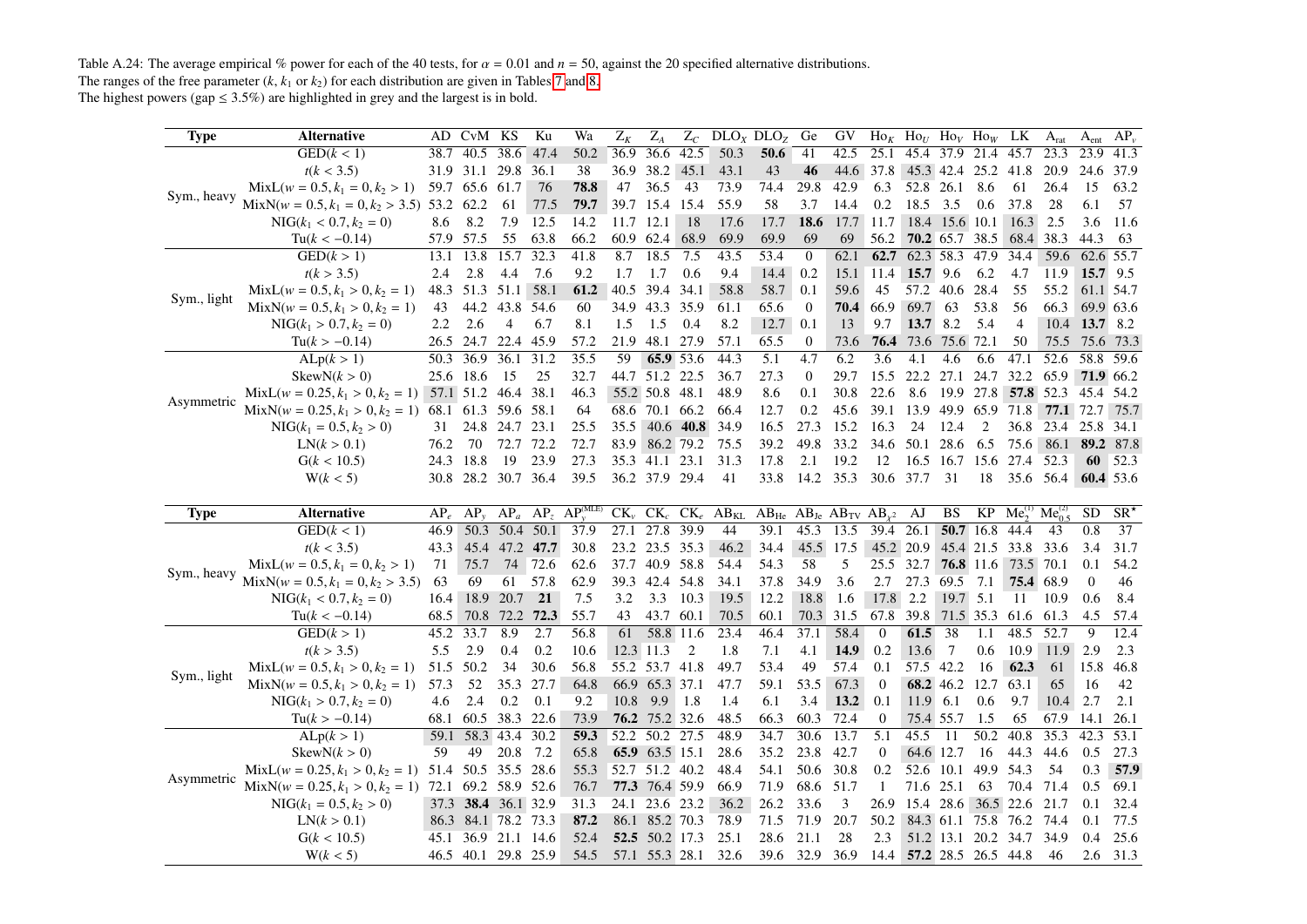Table A.25: The average empirical % power for each of the 40 tests, for  $\alpha = 0.01$  and  $n = 100$ , against the 20 specified alternative distributions. The ranges of the free parameter  $(k, k_1 \text{ or } k_2)$  for each distribution are given in Tables 7 and 8.

| <b>Type</b> | <b>Alternative</b>                       |        | AD CvM KS                        |                | Ku   | Wa                                         | $Z_K$     | $Z_A$                  |      | $Z_C$ DLO <sub>X</sub> DLO <sub>Z</sub> Ge                                   |              |                  | GV                                 | $\text{Ho}_K$ Ho <sub>V</sub> Ho <sub>V</sub> Ho <sub>W</sub> LK |                     |                |                     |                                          | $A_{rat}$      | A <sub>ent</sub> | $AP_v$           |
|-------------|------------------------------------------|--------|----------------------------------|----------------|------|--------------------------------------------|-----------|------------------------|------|------------------------------------------------------------------------------|--------------|------------------|------------------------------------|------------------------------------------------------------------|---------------------|----------------|---------------------|------------------------------------------|----------------|------------------|------------------|
|             | GED(k < 1)                               | 49.5   | 51.4                             | 49.3           | 58   | 60.6                                       | 47.4      | 47.1                   | 52.9 | 61.4                                                                         |              | 62.5 51.2        | 56.6                               | 35.1                                                             | 57.8 46.7 32.5 57.4 |                |                     |                                          | 37.6           |                  | 32.1 56.2        |
|             | t(k < 3.5)                               | 40.9   | 39.7                             | 38.4 45.2      |      | 47.1                                       |           | 49.2 50.2 58.3         |      | 53.5                                                                         | 54           | 59.2             | 58.1 52.1                          |                                                                  |                     |                |                     | 58.3 55.2 47.7 52.8 29.7                 |                | 33.1             | 53.4             |
|             | $MixL(w = 0.5, k_1 = 0, k_2 > 1)$        | 62.9   | 66                               | 61.9 74.2      |      | 77                                         | 51.1      | 46                     | 52.6 | 76                                                                           | 77.4 35.9    |                  | 62                                 | 7.1                                                              | 66.4                | 26.1           | 8.3                 | 70.6                                     | 44.1           | 13.6             | 70.1             |
| Sym., heavy | $MixN(w = 0.5, k_1 = 0, k_2 > 3.5)$      | -58    | 63.5                             | 61.1 77.1      |      | 79.7                                       |           | 39.9 15.2 15.3         |      | 60.2                                                                         | 64           | 1.5              | 20.5                               | $\overline{0}$                                                   | 23.5                | 0.8            | $0.2\,$             | 48.6 52.3                                |                | 1.9              | 68.6             |
|             | $NIG(k_1 < 0.7, k_2 = 0)$                |        | 14.3 13.8 13.1 19.5              |                |      | 21.5                                       | 19        | 18.9                   | 26.7 | 26                                                                           | 26.8         | 27.3             |                                    | 28.3 17.8                                                        |                     |                | 28.6 22.9 16.7 24.7 |                                          | - 5.4          | 6.2              | 22.6             |
|             | $Tu(k < -0.18)$                          |        | 72.6 71.9                        | 70             | 76.7 | 78.4                                       |           | 76.8 77.9              | 82.9 | 82.2                                                                         | 82.6         | 83.1             | 83.9                               | 75.1                                                             |                     |                |                     | 84.1 80.3 69.1 81.6                      | - 59           |                  | 61.6 80.6        |
|             | GED(k > 1)                               | 35.9   | 37.3                             | 32.1           | 59.2 | 68.2                                       | 24.5 56.9 |                        | 40.3 | 70.5                                                                         | 76.9         | $\overline{0}$   | 79.5                               | 75.2                                                             |                     | 79.7 70.4 60.8 |                     | 64                                       | 71.9           | 78.2             | 68               |
|             | t(k > 3.5)                               | 5.7    | 7.5                              | 10.4 22.4      |      | 28.7                                       | 3.9       | 8.7                    | 2.5  | 29.4                                                                         | 41           | 0.3              |                                    | 41.3 26.4                                                        |                     |                |                     | 42.2 20.5 12.3 18.4 23.9                 |                |                  | 40.3 18.8        |
|             | $MixL(w = 0.5, k_1 > 0, k_2 = 1)$        | 43.8   | 48.3                             | 48.2 57.7      |      | 59.8                                       | 32.9      | 35                     | 28.8 | 55.9                                                                         | 58.8         | 0.2              | 54.4                               | 32.7                                                             |                     |                |                     | 54.2 27.8 15.1 50.3 47.4                 |                |                  | 57.7 49.2        |
| Sym., light | $MixN(w = 0.5, k_1 > 0, k_2 = 1)$        | 34.6   | 37.4 34.9 59.2                   |                |      | 68.5                                       |           | 22.9 48.6 32.5         |      | 71.7                                                                         | 80.8         | $\boldsymbol{0}$ | 84.6                               | 76                                                               |                     |                |                     | 85.2 67.3 51.9 62.3 70.5                 |                |                  | 81.9 64.6        |
|             | $NIG(k_1 > 0.7, k_2 = 0)$                | 4.9    | 6.5                              | 9.3            | 19.7 | 25.2                                       | 3.4       | 7.1                    | 1.8  | 25.7                                                                         | 36.5         | 0.1              |                                    | 36.3 22.3                                                        |                     |                |                     | 37.1 17.4 10.4 15.5 20.7                 |                |                  | 35.7 15.8        |
|             | $Tu(k > -0.18)$                          | 64.9   |                                  | 62.9 51.1 75.6 |      | 80.7                                       |           | 64.7 77.1 70.9         |      | 81.6                                                                         | 85.1         | 0.1              |                                    | 86.2 84.3                                                        |                     | 86.4 82.7      |                     | 79.9 78.2                                | 83             |                  | 86 81.3          |
|             | ALp(k > 1)                               | 71     | 60.5                             | 55.8 50.1      |      | 56.1                                       |           | 70.5 74.9 70.7         |      | 68.1                                                                         | 7.5          | 6.2              | 7.7                                | 3.3                                                              | 4                   | 4.3            | 6.1                 | 71.3 59.5                                |                |                  | 66.1 67.9        |
|             | SkewN(k > 0)                             | 56     |                                  | 44.6 34.5 55.3 |      | 68                                         |           | 71.2 78.7 61.2         |      | 73.9                                                                         | 63.8         | $\boldsymbol{0}$ | 64.2                               | 29.2                                                             | 51                  |                | 48.7 40.3           | 70.5 82.2                                |                |                  | 90.1 80.8        |
| Asymmetric  | $MixL(w = 0.25, k_1 > 0, k_2 = 1)$ 59.9  |        | 57.3                             | 55             | 46.3 | 52.9                                       |           | 55.7 52.9 50.3         |      | 56.1                                                                         | 16.6         | 0.2              | 42.4                               | 29.4                                                             | 16                  |                | 22.2 22.8           | 59.5 52.5                                |                | 52.7 54.8        |                  |
|             | $MixN(w = 0.25, k_1 > 0, k_2 = 1)$       | 62.4   | 57.3 55.5 60.3                   |                |      | 70.1                                       | 62        | 70.8                   | 62   | 77                                                                           | 42.8         | $\boldsymbol{0}$ | 74.3                               | 66.6                                                             | 44.5 71.1 67.1      |                |                     | 75                                       | 80.7           | 85.2 77          |                  |
|             | $NIG(k_1 = 0.5, k_2 > 0)$                |        | 45.3 37.1                        | 37             | 34.1 | 36.9                                       | 50.5      | 54.5                   | 55.6 | 49.5                                                                         | 24.4         | 39.9             | 25.3                               | 25                                                               |                     | 35.6 17.7      | 5.3                 | 51.8 33.9                                |                |                  | 36.9 48.4        |
|             | LN(k > 0.1)                              |        | 88.7 83.5 83.6                   |                | -86  | 88.1                                       | 94.2      | 96.2 91                |      | 91                                                                           | 55.3         | 62.4             | 52.5                               | 49.9                                                             | 64.7                | 41             |                     | 16.3 90.8 95.3                           |                |                  | <b>98.1</b> 95.9 |
|             | G(k < 15)                                | 42.7   | 34.5 30.8 47.3                   |                |      | 57.8                                       |           | 62.5 75.3 46.7         |      | 65                                                                           | 48.8         | 3                | 48.1                               | 23.9                                                             |                     |                |                     | 41.8 35.4 29.3 59.3 77.2                 |                |                  | 89.6 76.2        |
|             | W(k < 8)                                 |        | 36.8 35.2 35.2 53.2              |                |      | 63                                         |           | 41.7 57.4 36.9         |      | 68.3                                                                         | 66.8         | 11.2             | 69.5 53.6 68.3 54.4 39.8 59.6 74.7 |                                                                  |                     |                |                     |                                          |                |                  | 85.1 68.7        |
|             |                                          |        |                                  |                |      |                                            |           |                        |      |                                                                              |              |                  |                                    |                                                                  |                     |                |                     |                                          |                |                  |                  |
|             |                                          |        |                                  |                |      |                                            |           |                        |      |                                                                              |              |                  |                                    |                                                                  |                     |                |                     |                                          |                |                  |                  |
| <b>Type</b> | <b>Alternative</b>                       | $AP_e$ |                                  |                |      | $AP_y$ $AP_a$ $AP_z$ $AP_v^{\text{(MLE)}}$ |           |                        |      | $CK_v$ $CK_c$ $CK_e$ $AB_{KL}$ $AB_{He}$ $AB_{Je}$ $AB_{TV}$ $AB_{v^2}$ $AJ$ |              |                  |                                    |                                                                  |                     | BS             |                     | $KP$ Me <sup>(1)</sup> Me <sup>(2)</sup> |                | SD               | $SR^{\star}$     |
|             | GED(k < 1)                               | 59.9   |                                  | 61.5 59.9 58.2 |      | 51.1                                       | 34.4      | 30.8                   | 46.1 | $\overline{54.5}$                                                            | 51.4         | 55.4             | 30.7                               |                                                                  |                     |                |                     | 47.9 41.1 61.6 17.8 56.2 55.1            |                | 0.9              | 47.9             |
|             | t(k < 3.5)                               | 58.6   |                                  | 59.6 60.7 60.9 |      | 40.9                                       |           | 27.5 24.9 43.4         |      | 59.5                                                                         | 48.4         |                  | 58.9 29.4                          |                                                                  | 57.7 28.5           |                | 57.5 25.3           | 42.8 42.4                                |                | 4.9              | 40.9             |
|             | $MixL(w = 0.5, k_1 = 0, k_2 > 1)$        | 74     | 76                               | 72.5 67.8      |      | 66.6                                       |           | 37.1 30.2 50.4         |      | 65.2                                                                         | 64.2         | 66.4             | 25.9                               |                                                                  | 26.3 47.8           | 77.2 8.6       |                     | 73.9 73.2                                |                | 0.1              | 59.9             |
| Sym., heavy | $MixN(w = 0.5, k_1 = 0, k_2 > 3.5)$ 68.5 |        |                                  | 70.6 54.6 38.9 |      | 71.8                                       |           | 45.3 38.7 43.5         |      | 50.3                                                                         | 49           | 45.5             | 18.9                               | 0.7                                                              | 51.9                | 70.1           | 4.6                 | 80.2 79.1                                |                | 0.1              | 53.3             |
|             | $NIG(k_1 < 0.7, k_2 = 0)$                |        | 28.4 30.1 30.9 30.6              |                |      | 14.2                                       | 4.1       | 2.9                    | 13.9 | 29.1                                                                         | 22.3         | 28.5             | 5.5                                | 25                                                               | 4.7                 |                | 29.7 5.6            | 17.9 17.9                                |                | 0.8              | 14.1             |
|             | $Tu(k < -0.18)$                          |        | 83.8 84.7 <b>85.1</b> 84.9       |                |      | 72.3                                       |           | 55.4 50.9 72.5         |      | 83.9                                                                         | 77.6         | 83.7             | 58.1                               | 81.6                                                             |                     |                | 58.2 84.1 42.6 75.1 |                                          | 75             | 6.9              | 72.4             |
|             | GED(k > 1)                               | 56.7   | 45.2                             | 8.8            | 0.4  | 68.2                                       |           | 72.7 72.2 21.4         |      | 48.7                                                                         | 63.4         | 58               | 74.5                               | $\overline{0}$                                                   | 72.9 69.9           |                | -1                  | 69.3                                     | 71.2           | 11.3             | 34.1             |
|             | t(k > 3.5)                               | 8.6    | 4.2                              | 0.3            | 0.2  | 19.9                                       | 25        | 24.1 3.5               |      | 6.6                                                                          | 17.6         | 12.3             | 36.2                               | 0.3                                                              | 26.1                | 26.4           | 0.7                 | 29                                       | 30.8           | 4.8              | 5                |
|             | $MixL(w = 0.5, k_1 > 0, k_2 = 1)$        | 44.3   | 42.7                             | 21.5           | 10   | 50.5                                       |           | 45.9 43.1 31.8         |      | 46                                                                           | 49.6         | 46.4             | 56.9                               | 0.2                                                              | 51.4                | 54.6           | 7                   | 58.8                                     | 56.9 19.7      |                  | 41.6             |
| Sym., light | $MixN(w = 0.5, k_1 > 0, k_2 = 1)$        | 49.1   | 38                               | 9.5            | 1.1  | 65.2                                       |           | 71.8 70.8 20.8         |      | 42.2                                                                         | 59.8         | 53               | 76.2                               | $\theta$                                                         | 72.6 69.3           |                | 1.7                 | 69.2 71.6                                |                | 13.1             | 32.7             |
|             | $NIG(k_1 > 0.7, k_2 = 0)$                | 6.9    | 3.2                              | 0.1            | 0.1  | 17                                         |           | 21.7 20.9              | 3.1  | 5.2                                                                          | 14.7         | 10               | 31.9                               | 0.1                                                              |                     | 22.4 22.8      | 0.6                 | 25.4 26.9                                |                | 4.5              | 4.3              |
|             | $Tu(k > -0.18)$                          | 77     | 72.7                             | 56.7 31.4      |      | 81.5                                       |           | 83.5 83.3 59.7         |      | 73.4                                                                         | 78.9         | 76.5             | 84                                 | 0.1                                                              |                     | 83.2 81.9 1.7  |                     |                                          | 81.4 82.2 18.9 |                  | 64.5             |
|             | ALp(k > 1)                               | 65.5   | 64.8                             | 45             | 26.4 | 66.9                                       |           | 57.3 53.6 38.1         |      | 64.4                                                                         | 62.1         | 59.8             | 39.4                               | 5.6                                                              | 60.5 19.2           |                | 71                  | 58.9 55.3                                |                | 55.4             | 72.4             |
|             | SkewN(k > 0)                             |        | 71.3 62.5 22.4                   |                | 2.5  | 80.4                                       |           | 82.5 81.3 28.7         |      | 63.3                                                                         | 67.2         | 58.5             | 77.4                               | $\theta$                                                         |                     | 82.7 36.7      | 30                  | 75.1 76.4                                |                | 0.9              | 57.5             |
|             | $MixL(w = 0.25, k_1 > 0, k_2 = 1)$       |        | 50.1 48.5                        | 28             | 15   | 55                                         |           | 51.2 48.3 37.4         |      | 50                                                                           | 55.2         | 52.4             | 51.2                               | 0.2                                                              |                     |                | 60.2 10.7 52.2      |                                          | 58.6 57.6 0.4  |                  | 60.2             |
| Asymmetric  | $MixN(w = 0.25, k_1 > 0, k_2 = 1)$       | 67     | 60.1                             | 39.5 25.2      |      | 77.4                                       |           | 81.4 80.8 47.3         |      | 62.1                                                                         | 71.4         | 66.7             | 78                                 | $\overline{0}$                                                   |                     | 81.6 23.8      | 52                  | 75                                       | 76.5           | 1.4              | 62.8             |
|             | $NIG(k_1 = 0.5, k_2 > 0)$                | 50.6   | 51                               | 46             | 41.8 | 43.4                                       |           | 31.8 29.1 31.9         |      | 50.8                                                                         | 44.6         | 49.4 11.9        |                                    | 36.9                                                             |                     |                | 27.7 40.5 51.1 34.5 |                                          | 33.4           | 0.1              | 47               |
|             | LN(k > 0.1)                              | 93.4   | 91                               | 83             | 76.9 | 95.3                                       |           | 95.1 94.5 80.7         |      | 91                                                                           | 90           | 88               | 69.1                               | 60.7                                                             |                     |                |                     | 95.2 74.8 85.6 91.4 91.5                 |                | 0.1              | 89.4             |
|             | G(k < 15)                                |        | 61.5 48.4<br>52.2 40.3 21.9 17.8 | 19.9           | 12   | 74.5<br>69.1                               | 76        | 77.4 75.6<br>75.1 27.5 | 25   | 49.7<br>42.4                                                                 | 55.6<br>56.4 | 46.5<br>48.4     | 67.3<br>72.1                       | 2.7<br>11                                                        |                     |                | 77.5 35.2 27.7 64.9 | 75.1 53.7 22.8 65.9 68.5                 | 67             | 0.7<br>8.8       | 43.9<br>36.4     |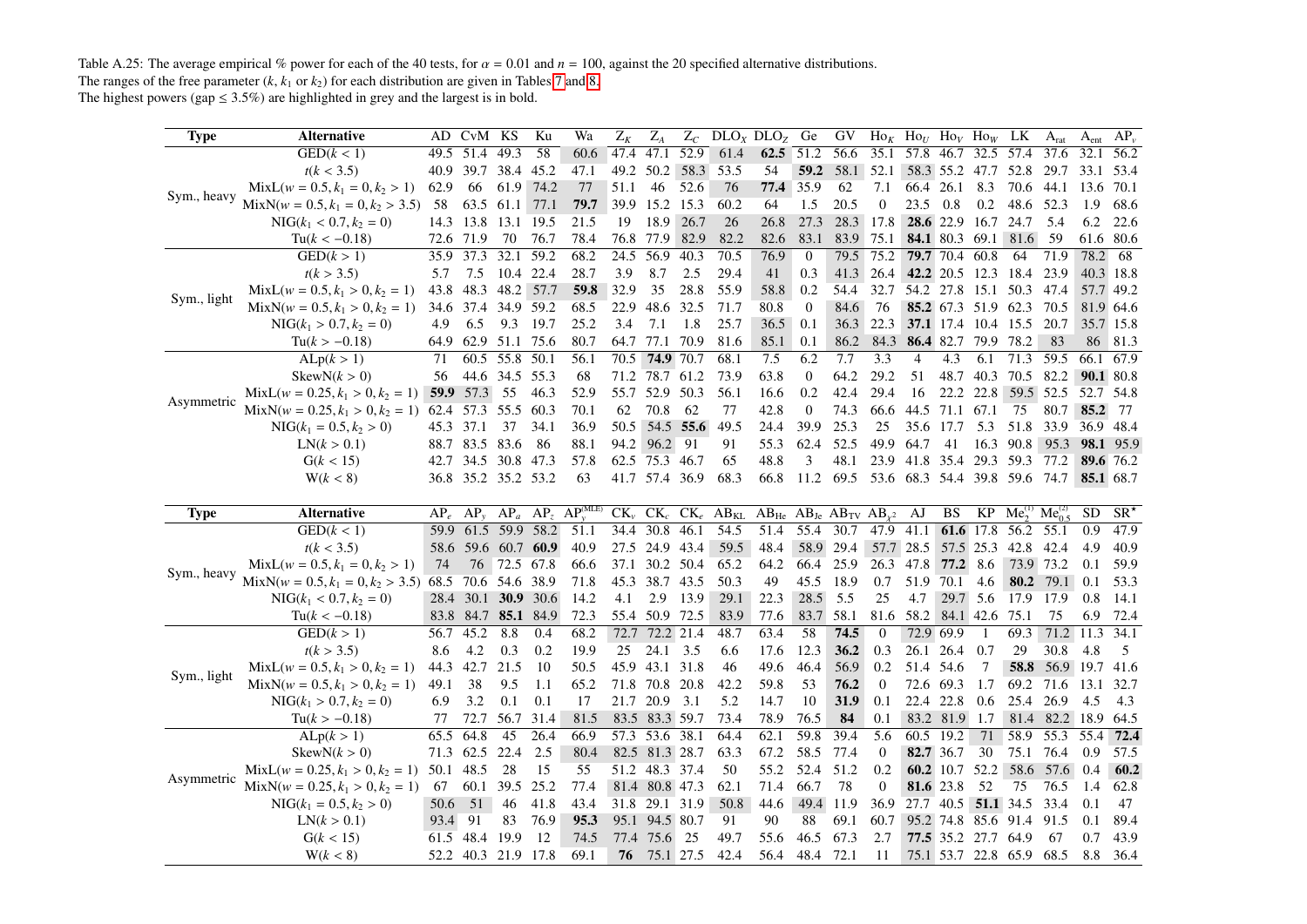Table A.26: The average empirical % power for each of the 40 tests, for  $\alpha = 0.01$  and  $n = 200$ , against the 20 specified alternative distributions. The ranges of the free parameter  $(k, k_1 \text{ or } k_2)$  for each distribution are given in Tables 7 and 8.

<span id="page-35-0"></span>

| Type        | Alternative                                        |           | AD CvM KS                             |                | Ku                | Wa                                                   | $Z_K$          | $Z_A$                       | $Z_C$     |              | $DLO_X$ $DLO_Z$                                                         | Ge               | GV             | $\text{Ho}_K$    | $\text{Ho}_U$ Ho <sub>v</sub> Ho <sub>w</sub> |                |                                | LK.                                | A <sub>rat</sub>              | A <sub>ent</sub> | $AP_v$           |
|-------------|----------------------------------------------------|-----------|---------------------------------------|----------------|-------------------|------------------------------------------------------|----------------|-----------------------------|-----------|--------------|-------------------------------------------------------------------------|------------------|----------------|------------------|-----------------------------------------------|----------------|--------------------------------|------------------------------------|-------------------------------|------------------|------------------|
|             | GED(k < 1)                                         |           | 59.7 61.6 59.5 67.5                   |                |                   | 69.9                                                 | 57.4 57.4      |                             | 62.3      | 70.9         | 72.2                                                                    | 60.4             | 67.9           | 45.2             | $68.\overline{3}$ 54.2                        |                | 41.7                           | 67.5                               | 45.6                          | 39.8             | 66.5             |
|             | t(k < 3.5)                                         | 50.1      | 48.1 47.1 54.4                        |                |                   | 56.3                                                 |                | 61.6 62.7                   | 70.8      | 62.7         | 63.4                                                                    | 71.7             | 69.8           | 66               |                                               | 69.9 67.5      | 63                             | 62.8                               | 34.8                          | 43.1             | 68               |
| Sym., heavy | $MixL(w = 0.5, k_1 = 0, k_2 > 3.5)$ 62.9 64.7      |           |                                       | 61             | 72                | 74.8                                                 |                | 54.2 53.6 59.5              |           | 75.4         | 76.9 43.5                                                               |                  | 70.9           | 8.7              | 71.8                                          | 25.5           | 8.3                            | 72.3 41.2                          |                               | 11.2             | 70               |
|             | $MixN(w = 0.5, k_1 = 0, k_2 > 3.5)$ 59.8 62.9 60.2 |           |                                       |                | 77                | 80                                                   |                | 38.4 15.4 16.2              |           | 60.3         | 64.9                                                                    | 0.5              | 25.7           | $\mathbf{0}$     | 27.2 0.1                                      |                | 0.3                            | 54.6 56.3                          |                               | 0.2              | 72.1             |
|             | $NIG(k_1 < 0.65, k_2 = 0)$                         |           | 23.5 22.7 21.7 29.9                   |                |                   | 32.3                                                 | 30.3           | 30                          | 39.3      | 37.3         | 38.7                                                                    | 39.7             | 42.4 27.5      |                  |                                               |                | 42.6 32.9 25.2 36.5            |                                    | 9                             | 11.5 37.3        |                  |
|             | $Tu(k < -0.20)$                                    |           | 76.4 75.2 73.6 80.2                   |                |                   | 81.8                                                 |                | 82.8 83.7 88.3              |           | 86           | 86.6                                                                    | 88.7             | 89.2           | 83               |                                               |                |                                | 89.2 85.6 79.6 85.9 58.3           |                               | 66               | 87.1             |
|             | GED(k > 1)                                         | 45.3      | 47.8                                  | 40.2           | 64.4              | $\overline{70.5}$                                    |                | 33.8 61.4                   | 50.8      | 72.6         | 77.2                                                                    | $\boldsymbol{0}$ | 77.8 70.1      |                  |                                               | 78 $62.8$      | 51                             | 67.3 64.3                          |                               |                  | 75.8 59.6        |
|             | t(k > 3.5)                                         |           | 17.2 22.5 22.7                        |                | 49                | 59.8                                                 |                | 10.7 28.7 14.1              |           | 59.6         | 70.2                                                                    | 0.7              | 66.6           | 39.3             |                                               |                | 67.1 27.7 16.1                 | 46.5                               | 32                            | 65               | 29.2             |
| Sym., light | $MixL(w = 0.5, k_1 > 0, k_2 = 1)$                  | 44.4      | 49.5 49.5                             |                | 59                | 60.5                                                 | 31.5 34.6      |                             | 29        | 55.8         | 59                                                                      | 0.2              | 52.3           |                  | $25.2$ $\overline{52.4}$ 19.6                 |                | 8.8                            | 49.3 41.8                          |                               |                  | 57.8 48.3        |
|             | $MixN(w = 0.5, k_1 > 0, k_2 = 1)$                  |           | 70.8 73.5 64.8 89.3                   |                |                   | 94.9                                                 |                | 57.4 88.9 77.7              |           | 96.7         | 98.6                                                                    | $\boldsymbol{0}$ |                | 99.3 95.8        |                                               | 99.3 88.5 75.1 |                                | 94                                 | 90.3                          | 98               | 86.6             |
|             | $NIG(k_1 > 0.7, k_2 = 0)$                          | 18.2      | 23.7 23.5 50.6                        |                |                   | 61.6                                                 |                | 11.1 31.6 15.4              |           | 63.3         | 73.8                                                                    | $\boldsymbol{0}$ |                | 71.6 44.8        |                                               |                |                                | 72.2 32.1 18.7 50.2 36.7           |                               | 68.4             | 31.5             |
|             | Tu( $k > -0.16$ )                                  |           | 44.3 46.4 39.2                        |                | -64               | 70.6                                                 |                | 37.8 58.5                   | - 50      | 70.8         | 75.8                                                                    | 0.5              | 74.3 64.7      |                  |                                               |                |                                | 74.5 59.6 52.2 64.7 60.8           |                               |                  | 74.2 57.9        |
|             | ALp(k > 1)                                         |           | $75.7$ 69.8 63.1 56.2                 |                |                   | 61.7                                                 | 71.9           | 75.7 73.5                   |           | 74.7         | 9.1                                                                     | 8.1              | 8.3            | 3                | 3.4                                           | 3.1            | 4                              | 76.7 55.9                          |                               | 65               | 67.8             |
|             | SkewN(k > 0)                                       |           | 77.1 73.4 58.9 84.2                   |                |                   | 93                                                   |                | 78.5 92.3 82.9              |           | 96           | 95                                                                      | $\boldsymbol{0}$ | 94.9           | 58.2             |                                               |                |                                | 88.4 72.3 56.7 93.9 90.6           |                               |                  | 98.1 88.7        |
| Asymmetric  | $MixL(w = 0.25, k_1 > 0, k_2 = 1)$                 |           | 55.3 55.2 54.5 49.5                   |                |                   | 54.2                                                 | 48.6 46.4 43.4 |                             |           | 54.4         | 32                                                                      | 0.2              | 45.5           | 25.1             | 30.1                                          | -16            |                                | 11.5 53.9 40.7                     |                               |                  | 53.2 47.5        |
|             | $MixN(w = 0.25, k_1 > 0, k_2 = 1)$                 |           | 72.4 71.6 62.8 83.9                   |                |                   | 92.7                                                 | 67             | 89.6                        | -79       | 96.1         | 91.6                                                                    | $\mathbf{0}$     |                |                  | 98.5 93.7 91.8 87.3 75.1                      |                |                                | 93.6 90.3                          |                               |                  | 97.6 86.5        |
|             | $NIG(k_1 = 0.5, k_2 > 0)$                          |           | 59.4 50.5 50.6 47.1                   |                |                   | 49.9                                                 | 64.1           |                             | 66.6 68.5 | 62.7         | 33.2                                                                    | 54.1             | 37.8           | 36.4             | 48.2 24.2                                     |                | 9                              |                                    | 65.1 41.9                     |                  | 48.1 61.8        |
|             | LN(k > 0.1)                                        |           | 97.5 95.3 92.9                        |                | 96.6              | 98.3                                                 |                | 99.3 99.9                   | 99        | 99.2         | 70.1                                                                    | 71.1             | 69.2           | 64               |                                               |                | 75.9 53.8 27.3                 | 99.1 99.1                          |                               |                  | 99.9 99.3        |
|             | G(k < 15)                                          |           | 84.7 75.7 60.1                        |                | 85                | 93.5                                                 |                | 96.3 99.5 94.1              |           | 96.6         | 83.4                                                                    | 4.9              | 78.8           | 38               | 71.7                                          |                |                                | 58.8 48.9 95.6 96.1                |                               |                  | <b>99.7</b> 96.6 |
|             | W(k < 5)                                           | 80        | 79.3                                  | 69             | 91.9              | 97                                                   |                | 78.4 97.3 90.7              |           | 98.4         | 89.8                                                                    |                  | 18.7 87.9 75.9 |                  | 87                                            |                |                                |                                    | 81.1 69.2 97.1 97.7 99.6 95.4 |                  |                  |
|             |                                                    |           |                                       |                |                   |                                                      |                |                             |           |              |                                                                         |                  |                |                  |                                               |                |                                |                                    |                               |                  |                  |
|             |                                                    |           |                                       |                |                   |                                                      |                |                             |           |              |                                                                         |                  |                |                  |                                               |                |                                |                                    |                               |                  |                  |
| <b>Type</b> | <b>Alternative</b>                                 | $AP_e$    |                                       |                |                   | $AP_{y}$ $AP_{a}$ $AP_{z}$ $AP_{v}$ <sup>(MLE)</sup> |                |                             |           |              | $CK_v$ $CK_e$ $CK_e$ $AB_{KL}$ $AB_{He}$ $AB_{Je}$ $AB_{TV}$ $AB_{v^2}$ |                  |                |                  | AJ                                            | BS             |                                | $KP$ $Me_2^{(1)}$ $Me_{0.5}^{(2)}$ |                               | SD               | $SR^{\star}$     |
|             | $\overline{\text{GED}(k<1)}$                       | 68.3      | 69.2 66.9 64.4                        |                |                   | 62.4                                                 | 34.6 31.4      |                             | 52        | 63.6         | 61.2                                                                    | 63.8             | 44.4           | 55.1             | 55                                            |                |                                | 70.8 18.6 66.5 65.8                |                               | -1               | 58.3             |
|             | t(k < 3.5)                                         |           | 72.2 72.7 73.5 73.2                   |                |                   | 54.2                                                 |                | 26.7 24.5 51.2              |           | 73           | 63.9                                                                    |                  | 72.7 40.8      | 69.4             | 36.5                                          |                |                                | 70.1 28.8 51.8 50.9                |                               | 6.3              | 50.3             |
|             | $MixL(w = 0.5, k_1 = 0, k_2 > 3.5)$ 71.9           |           |                                       | 73.1 68.7 62.2 |                   | 66.6                                                 |                | 19.4 15.2 42.3              |           | 67.1         | 65.8                                                                    | 67.6             | 39.7           | 26.3             | 54.1                                          | $76.1 \t6.3$   |                                | 72.1                               | - 72                          | 0.1              | 61.2             |
| Sym., heavy | $MixN(w = 0.5, k_1 = 0, k_2 > 3.5)$                | 67        |                                       | 67.7 42.7 20.8 |                   | 74.6                                                 |                | 35.3 32.1 31.2              |           | 59.2         | 55                                                                      | 51.7             | 32.7           | 0.1              | 69.8 68.6                                     |                | 3.1                            | 82.4                               | 83.4                          | 0.1              | 57               |
|             | $NIG(k_1 < 0.65, k_2 = 0)$                         |           | 42.6 43.9 43.8 42.1                   |                |                   | 27.4                                                 | 3.2            | 2.1                         | 19.4      | 42.8         | 36.7                                                                    | 42.3 13.1        |                |                  | 34.6 10.9                                     | 44.5 6.2       |                                | 28.3                               | 28.3                          | -1               | 23.4             |
|             | $Tu(k < -0.20)$                                    |           | 89.3 89.7 89.9 89.5                   |                |                   | 79.2                                                 |                | 43.3 38.3 74.4              |           | 89.3         | 84.3                                                                    | 89.1             | 64.3           |                  | 86.5 61.6                                     |                |                                | 89.1 39.4 78.5 78.3                |                               | 5.4              | 76.5             |
|             | GED(k > 1)                                         | 47.2 39.3 |                                       | 6              | 0.1               | 59.7                                                 |                | 64.3 63.3 18.5              |           | 49.7         | 60.4                                                                    | 56.5             | 72.6           | $\overline{0}$   |                                               | 64.5 72.1 0.7  |                                |                                    | 69.3 70.2                     | 8.9              | 43.1             |
|             | t(k > 3.5)                                         | 14.9 10.1 |                                       | 1.1            | 0.9               | 29.1                                                 | 31             | 29.1                        | 5.8       | 21.1         | 38.4                                                                    | 32               | 63.6           | 0.8              | 37.2 59.4                                     |                | 0.7                            | 57.4 58.6                          |                               | 6.5              | 14.6             |
|             | $MixL(w = 0.5, k_1 > 0, k_2 = 1)$                  | 43.4      | 42.6                                  | 22.3           | 8.8               | 48.8                                                 |                | 35.7 32.5 26.7              |           | 46.8         | 49.7                                                                    | 47.3             | 57.6           | 0.3              | 50.6                                          | 59.3 $3.6$     |                                | 58                                 | 55.5                          | 21.4             | 41.7             |
| Sym., light | $MixN(w = 0.5, k_1 > 0, k_2 = 1)$                  | 73.1      | 64.1 27.5                             |                | 8.6               | 86.5                                                 |                | 89.9 88.8 40.2              |           | 76           | 87.2                                                                    | 83.5             | 96.1           | $\overline{0}$   | 91.3                                          | 96.8 1.9       |                                | 94.1                               | 94.8                          | 18               | 68.2             |
|             | $NIG(k_1 > 0.7, k_2 = 0)$                          | 15.5      | - 10                                  | 0.2            | 0.1               | 32.3                                                 |                | 35.9 33.9 5.9               |           | 20.8         | 38.7                                                                    | 31.9             | 64.8           | 0.1              | 40.6                                          | 61.9 0.7       |                                | 58.7                               | 60                            | 6.5              | 15.5             |
|             | $Tu(k > -0.16)$                                    | 48        | 41.4 11.6                             |                | -1                | 57.9                                                 |                | 60.6 59.8 21.4              |           | 50.1         | 59.7                                                                    | 55.9             | 72.7           | 0.6              |                                               | 61.6 71.3 0.8  |                                | 69.2                               | 69.6                          | 8.5              | 42.3             |
|             | ALp(k > 1)                                         | 64.7      | 64.5                                  | 46.1           | $\overline{27.2}$ | 66.9                                                 | 47.2           | $43.2$ 37.6                 |           | 66.3         | 66.6                                                                    | 65.6             | 56.5           | 5.5              |                                               |                |                                | 66.4 24.8 77.4 62.2 58.9           |                               | 58.3             | 76.6             |
|             | SkewN(k > 0)                                       | 77.6      | 70.1                                  | 28             | 3.1               | 88.4                                                 |                | 89.7 88.3 37.3              |           | 80.1         | 87                                                                      | 82.8             | 95.4           | $\overline{0}$   |                                               |                | 91.9 78.7 39.5                 | 93.4                               | 94                            | 1.8              | 76.3             |
|             | $MixL(w = 0.25, k_1 > 0, k_2 = 1)$                 | 41.9      | 40.8                                  | 19.3           | 6.7               | 47.6                                                 | 35             | 31.5 24.8                   |           | 44.5         | 49.8                                                                    | 47.2             | 53.8           | 0.3              |                                               |                | 52.5 14.8 44.8                 |                                    | 56.1 54.2                     | 0.4              | 55               |
| Asymmetric  | $MixN(w = 0.25, k_1 > 0, k_2 = 1)$                 | 73        | 64                                    | 28.5           | 10.1              | 86.4                                                 |                | 89.9 88.9 40.3              |           | 75.5         | 86                                                                      | 81.9             | 95.1           | $\theta$         |                                               |                | 91.2 66.7 40.4                 | 92.8                               | 93.5                          | 2.8              | 70.9             |
|             | $NIG(k_1 = 0.5, k_2 > 0)$                          | 63        |                                       | 63.5 57.9      | 52.6              | 56.7                                                 | 34             | 31.3 40.9                   |           | 65           | 61.7                                                                    | 64.7             | 32             | 47.2             | 45.6 54.2 64.1                                |                |                                | 48                                 | 46.6                          | 0.1              | 60.9             |
|             | LN(k > 0.1)                                        |           | 98.2 97.1 89.4                        |                | 83                | 99.1                                                 |                | 98.7 98.3 88.9              |           | 98.4         | 98.3                                                                    | 97.6             |                | 98.2 67.7        |                                               | 99.4 88.6 92.1 |                                | 99                                 | 99.1                          | 0.1              | 97.6             |
|             | G(k < 15)                                          |           | 89.6 81.9 36.1<br>86.6 77.8 43.5 32.5 |                | 18                | 95.7<br>95.1                                         |                | 94.9 93.6 44.6<br>97.7 97.3 |           | 90.5<br>86.8 | 90.5                                                                    | 86.5             | 96.4           | 3.8<br>98.1 17.5 |                                               |                | 97 74.6 46.6<br>97.4 93.1 38.9 | 95.4                               | 95.9                          | 0.7              | 85.1<br>78.5     |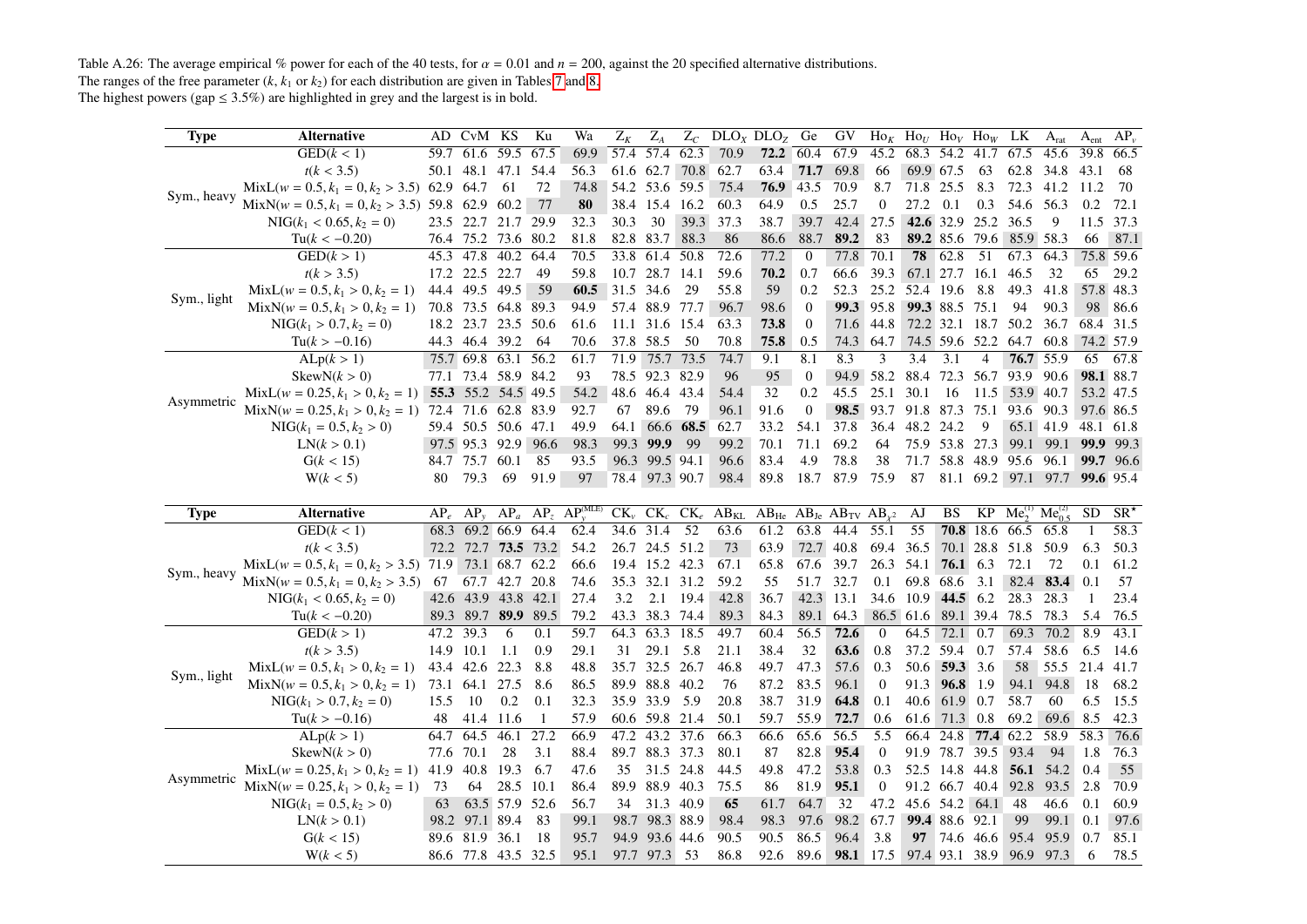Table A.27: Ordered average % empirical powers of the 40 tests, for  $\alpha = 0.01$  and  $n = 20$ , against five groupings of alternative distributions: all models, symmetric, symmetric heavy-tailed, symmetric light-tailed, asymmetric.

<span id="page-36-0"></span>

| All models       | AP,                  | AP <sub>1</sub>      | Wa                     | $AP_e$                          | $ME_2^{(1)}$              | $AP_{v}$                 | $AP_v^{(MLE)}$         | $AP_a$                       | $\text{CK}_{\nu}$ | DLO <sub>X</sub> | $ME_{0.5}^{(2)}$        | Ku               | $CK_e$                        | LK                | $Z_K$                    | A <sub>ent</sub>  | $CK_{c}$                    | AD                | A <sub>rat</sub> | $SR^*$               |
|------------------|----------------------|----------------------|------------------------|---------------------------------|---------------------------|--------------------------|------------------------|------------------------------|-------------------|------------------|-------------------------|------------------|-------------------------------|-------------------|--------------------------|-------------------|-----------------------------|-------------------|------------------|----------------------|
| Power            | 33.9                 | 32.9                 | 32.4                   | 31.9                            | 31.9                      | 31.1                     | 30.8                   | 30.7                         | 30.6              | 30.5             | 30.4                    | 30.3             | $\overline{29.5}$             | $\overline{29.1}$ | 28.7                     | 28.6              | 28.6                        | 28.5              | 28.3             | 27.9                 |
| Gap              | 0.0                  | 1.0                  | 1.5                    | 1.9                             | 2.0                       | 2.8                      | 3.0                    | 3.2                          | 3.3               | 3.4              | 3.4                     | 3.6              | 4.4                           | 4.8               | 5.1                      | 5.3               | 5.3                         | 5.4               | 5.6              | 5.9                  |
| Rank             | 1                    | 2                    | 3                      | $\overline{4}$                  | 5                         | 6                        | 7                      | 8                            | 9                 | 10               | 11                      | 12               | 13                            | 14                | 15                       | 16                | 17                          | 18                | 19               | 20                   |
|                  | CvM                  | $AB_{KI}$            | $\overline{\text{KS}}$ | ZA                              | $AB_{1e}$                 | <b>ZC</b>                | AJ                     | $\overline{AB}_{He}$         | $\overline{KP}$   | <b>BS</b>        | DLO <sub>Z</sub>        | $\text{Ho}_V$    | GV                            | $\text{Ho}_{U}$   | $\overline{Ho_K}$        | $\text{Ho}_W$     | $AB_{,2}$                   | Ge                | $AB_{TV}$        | $\overline{SD}$      |
| Power            | 27.9                 | 27.8                 | 27.3                   | 27.3                            | 26.6                      | 26.3                     | $\overline{25.1}$      | 24.9                         | 21.2              | 20.8             | 20.7                    | 20.7             | 20.6                          | 20.2              | 18.8                     | 15.8              | 12.5                        | 11.9              | 7.0              | 2.8                  |
| Gap              | 5.9                  | 6.1                  | 6.5                    | 6.6                             | 7.3                       | 7.6                      | 8.7                    | 9.0                          | 12.6              | 13.1             | 13.1                    | 13.2             | 13.2                          | 13.7              | 15.1                     | 18.1              | 21.4                        | 22.0              | 26.8             | 31.0                 |
| Rank             | 21                   | 22                   | 23                     | 24                              | 25                        | 26                       | 27                     | 28                           | 29                | 30               | 31                      | 32               | 33                            | 34                | 35                       | 36                | 37                          | 38                | 39               | 40                   |
|                  |                      |                      |                        |                                 |                           |                          |                        |                              |                   |                  |                         |                  |                               |                   |                          |                   |                             |                   |                  |                      |
| <b>Symmetric</b> | Wa                   | $ME_2^{(1)}$         | AP <sub>2</sub>        | Ku                              | DLO <sub>X</sub>          | $ME_{0.5}^{(2)}$         | $CK_e$                 | $AP_{v}$                     | DLO <sub>z</sub>  | CvM              | LK                      | $AP_{e}$         | KS                            | $AP_a$            | $\text{Ho}_V$            | $CK_{\nu}$        | GV                          | AP <sub>1</sub>   | AD               | $AB_{KL}$            |
| Power            | 33.6                 | 31.7                 | 31.6                   | 31.3                            | 30.5                      | 30.3                     | 28.9                   | $\overline{27.7}$            | $\overline{26.5}$ | 26.3             | 26.1                    | 25.9             | 25.7                          | 25.6              | $\overline{25.3}$        | $\overline{25.0}$ | $\overline{25.0}$           | 24.6              | 24.6             | $\overline{24.5}$    |
| Gap              | 0.0                  | 1.8                  | 2.0                    | 2.3                             | 3.1                       | 3.3                      | 4.7                    | 5.9                          | 7.1               | 7.2              | 7.5                     | 7.7              | 7.9                           | 7.9               | 8.3                      | 8.6               | 8.6                         | 9.0               | 9.0              | 9.1                  |
| Rank             | 1                    | 2                    | 3                      | 4                               | 5                         | 6                        | 7                      | 8                            | 9                 | 10               | 11                      | 12               | 13                            | 14                | 15                       | 16                | 17                          | 18                | 19               | 20                   |
|                  | $\overline{AB}_{Je}$ | $AP_{\cdot}^{(MLE)}$ | $\text{Ho}_U$          | $SR^*$                          | $AB_{He}$                 | $\overline{\text{BS}}$   | $A_{\rm ent}$          | $CK_c$                       | $\overline{Z_K}$  | $Ho_K$           | A <sub>rat</sub>        | $\overline{z}$   | AJ                            | $\overline{ZA}$   | $\overline{Ho}_W$        | $\overline{KP}$   | Ge                          | $AB_{v^2}$        | $AB_{TV}$        | $\overline{SD}$      |
| Power            | 24.4                 | 24.3                 | 24.1                   | 23.1                            | 22.8                      | 22.6                     | 22.6                   | 22.5                         | 22.5              | 21.8             | 21.4                    | 21.0             | 20.5                          | 19.7              | 16.7                     | 13.5              | 12.1                        | 12.0              | 8.9              | 2.7                  |
| Gap              | 9.2                  | 9.3                  | 9.5                    | 10.5                            | 10.8                      | 11.0                     | 11.0                   | 11.1                         | 11.1              | 11.8             | 12.2                    | 12.6             | 13.1                          | 13.9              | 16.9                     | 20.1              | 21.5                        | 21.6              | 24.7             | 30.9                 |
| Rank             | 21                   | 22                   | 23                     | 24                              | 25                        | 26                       | 27                     | 28                           | 29                | 30               | 31                      | 32               | 33                            | 34                | 35                       | 36                | 37                          | 38                | 39               | 40                   |
|                  |                      |                      |                        |                                 |                           |                          |                        |                              |                   |                  |                         |                  |                               |                   |                          |                   |                             |                   |                  |                      |
| Symmetric, heavy | Wa                   | Ku                   | AP,                    | $CK_e$                          | <b>BS</b>                 | DLO <sub>X</sub>         | DLO <sub>Z</sub>       | $ME^{\text{(1)}}_{2}$        | <b>CvM</b>        | $AP_a$           | KS                      | $AP_v$           | $ME_{0.5}^{(2)}$              | $\rm AB_{\rm Je}$ | AD                       | LK                | $AB_{KL}$                   | <b>ZC</b>         | $\mathbf{Z}_K$   | $\text{Ho}_U$        |
| Power            | 42.7                 | 41.2                 | 38.9                   | 37.7                            | 36.5                      | 35.9                     | 34.5                   | 33.2                         | 31.9              | 31.2             | 31.2                    | 30.1             | 29.2                          | 29.0              | 28.3                     | 28.1              | 27.9                        | 27.0              | 26.4             | 26.2                 |
| Gap              | 0.0                  | 1.5                  | 3.9                    | 5.0                             | 6.2                       | 6.8                      | 8.3                    | 9.6                          | 10.9              | 11.5             | 11.6                    | 12.6             | 13.6                          | 13.8              | 14.5                     | 14.7              | 14.8                        | 15.7              | 16.4             | 16.5                 |
| Rank             | $\mathbf{1}$         | $\overline{c}$       | 3                      | $\overline{4}$                  | 5                         | 6                        | $\tau$                 | 8                            | 9                 | 10               | 11                      | 12               | 13                            | 14                | 15                       | 16                | 17                          | 18                | 19               | $20\,$               |
|                  | SR <sup>®</sup>      | $AP_{e}$             | Ge                     | $AB_{v^2}$                      | ZA                        | $\overline{Ho}_V$        | GV                     | $\overline{\rm AB}_{\rm He}$ | $AP_{v}$          | $CK_{\nu}$       | $\overline{AP}^{(MLE)}$ | <b>KP</b>        | $\overline{H}$ O <sub>K</sub> | A <sub>ent</sub>  | $\overline{\text{CK}_c}$ | A <sub>rat</sub>  | AJ                          | $\overline{Ho}_W$ | <b>SD</b>        | $\overline{AB}_{TV}$ |
| Power            | 25.4                 | 24.4                 | 24.1                   | $\overline{24.0}$               | 23.0                      | $\overline{22.1}$        | 20.5                   | 20.0                         | 18.8              | 17.4             | 16.8                    | 15.1             | 14.2                          | 12.9              | 12.7                     | 10.1              | 9.5                         | 6.1               | 0.8              | 0.4                  |
| Gap              | 17.4                 | 18.3                 | 18.7                   | 18.7                            | 19.7                      | 20.6                     | 22.2                   | 22.7                         | 24.0              | 25.3             | 26.0                    | 27.7             | 28.5                          | 29.8              | 30.0                     | 32.6              | 33.2                        | 36.6              | 41.9             | 42.4                 |
| Rank             | 21                   | 22                   | 23                     | 24                              | 25                        | 26                       | 27                     | 28                           | 29                | 30               | 31                      | 32               | 33                            | 34                | 35                       | 36                | 37                          | 38                | 39               | 40                   |
|                  |                      |                      |                        |                                 |                           |                          |                        |                              |                   |                  |                         |                  |                               |                   |                          |                   |                             |                   |                  |                      |
| Symmetric, light | $A_{rat}$            | $CK_{\nu}$           | $CK_c$                 | $A_{ent}$                       | $\overline{AP_v^{(MLE)}}$ | $ME_{0.5}^{(2)}$         | AJ                     | $AP_{\nu}$                   | $ME_2^{(1)}$      | GV               | $\text{Ho}_K$           | $\text{Ho}_V$    | $AP_{e}$                      |                   | $\text{Ho}_W$ $AB_{He}$  | $AP_v$            | DLO <sub>X</sub>            | Wa                | AP <sub>z</sub>  | ${\rm LK}$           |
| Power            | 32.7                 | 32.5                 | 32.3                   | 32.2                            | 31.9                      | 31.5                     | 31.4                   | 30.4                         | 30.3              | 29.4             | 29.4                    | 28.6             | 27.3                          | 27.2              | 25.6                     | 25.2              | $\overline{25.0}$           | 24.4              | 24.3             | 24.2                 |
| Gap              | 0.0                  | 0.2                  | 0.4                    | 0.5                             | 0.9                       | 1.2                      | 1.3                    | 2.4                          | 2.4               | 3.4              | 3.4                     | 4.2              | 5.4                           | 5.6               | 7.2                      | 7.6               | 7.7                         | 8.3               | 8.5              | 8.6                  |
| Rank             | 1                    | 2                    | 3                      | $\overline{4}$                  | 5                         | 6                        | 7                      | 8                            | 9                 | 10               | 11                      | 12               | 13                            | 14                | 15                       | 16                | 17                          | 18                | 19               | 20                   |
|                  | $\text{Ho}_U$        | Ku                   | $\overline{AB_{KL}}$   | AD                              | <b>CvM</b>                | $\overline{\text{SR}^*}$ | $\overline{\text{KS}}$ | $CK_{e}$                     | $AP_a$            | $AB_{Je}$        | DLO <sub>z</sub>        | $\overline{Z}_K$ | $AB_{TV}$                     | ZA                | $\overline{z}$ C         | <b>KP</b>         | <b>BS</b>                   | <b>SD</b>         | $AB_{v^2}$       | $\overline{Ge}$      |
| Power            | 22.1                 | 21.4                 | 21.1                   | 20.9                            | 20.8                      | 20.8                     | 20.3                   | 20.1                         | 20.0              | 19.8             | 18.6                    | 18.6             | 17.4                          | 16.4              | 14.9                     | 11.8              | 8.6                         | 4.6               | 0.1              | $\overline{0.1}$     |
| Gap              | 10.7                 | 11.3                 | 11.7                   | 11.8                            | 11.9                      | 12.0                     | 12.4                   | 12.6                         | 12.7              | 13.0             | 14.2                    | 14.2             | 15.4                          | 16.3              | 17.8                     | 20.9              | 24.1                        | 28.1              | 32.7             | 32.7                 |
| Rank             | 21                   | 22                   | 23                     | 24                              | 25                        | 26                       | 27                     | 28                           | 29                | 30               | 31                      | 32               | 33                            | 34                | 35                       | 36                | 37                          | 38                | 39               | 40                   |
|                  |                      |                      |                        |                                 |                           |                          |                        |                              |                   |                  |                         |                  |                               |                   |                          |                   |                             |                   |                  |                      |
| Asymmetric       | AP                   | $AP_{\nu}$           | AP,                    | AP <sub></sub> <sup>(MLE)</sup> | $CK_{v}$                  | A <sub>rat</sub>         | ZA                     | $AP_a$                       | $Z_K$             | $CK_c$           | A <sub>ent</sub>        | AP <sub>z</sub>  | $SR^*$                        | AD                | <b>ZC</b>                | LK                | <b>KP</b>                   | $AB_{KL}$         | AJ               | $ME_2^{(1)}$         |
| Power            | 41.0                 | 40.8                 | 40.8                   | 40.6                            | 39.1                      | 38.7                     | 38.6                   | 38.2                         | 38.1              | 37.6             | 37.6                    | 37.3             | 35.2                          | 34.4              | 34.3                     | 33.6              | 32.9                        | 32.6              | 32.2             | 32.0                 |
| Gap              | 0.0                  | 0.2                  | 0.2                    | 0.3                             | 1.9                       | 2.3                      | 2.3                    | 2.7                          | 2.9               | 3.3              | 3.4                     | 3.6              | 5.7                           | 6.6               | 6.7                      | 7.4               | 8.1                         | 8.3               | 8.8              | 8.9                  |
| Rank             | 1                    | $\overline{2}$       | 3                      | 4                               | 5                         | 6                        | 7                      | 8                            | 9                 | 10               | 11                      | 12               | 13                            | 14                | 15                       | 16                | 17                          | 18                | 19               | 20                   |
|                  | Wa                   | $ME_{0.5}^{(2)}$     | DLO <sub>x</sub>       | $CK_e$                          | CvM                       | $\overline{AB}_{Je}$     | KS                     | Ku                           | $AB_{He}$         | <b>BS</b>        | $\text{Ho}_W$           | $Ho_K$           | $\text{Ho}_{U}$               | GV                | $\text{Ho}_V$            |                   | $AB_{v^2}$ DLO <sub>Z</sub> | Ge                | $AB_{TV}$        | SD                   |
| Power            | 30.6                 | 30.6                 | 30.4                   | 30.4                            | 30.3                      | 29.9                     | 29.7                   | 28.8                         | 28.0              | 18.1             | 14.5                    | 14.4             | 14.3                          | 14.1              | 13.7                     | 13.1              | 12.1                        | 11.5              | 4.3              | 3.0                  |
| Gap              | 10.3                 | 10.4                 | 10.5                   | 10.6                            | 10.7                      | 11.1                     | 11.2                   | 12.2                         | 13.0              | 22.8             | 26.5                    | 26.6             | 26.6                          | 26.8              | 27.2                     | 27.8              | 28.9                        | 29.4              | 36.7             | 38.0                 |
| Rank             | 21                   | 22                   | 23                     | 24                              | 25                        | 26                       | 27                     | 28                           | 29                | 30               | 31                      | 32               | 33                            | 34                | 35                       | 36                | 37                          | 38                | 39               | 40                   |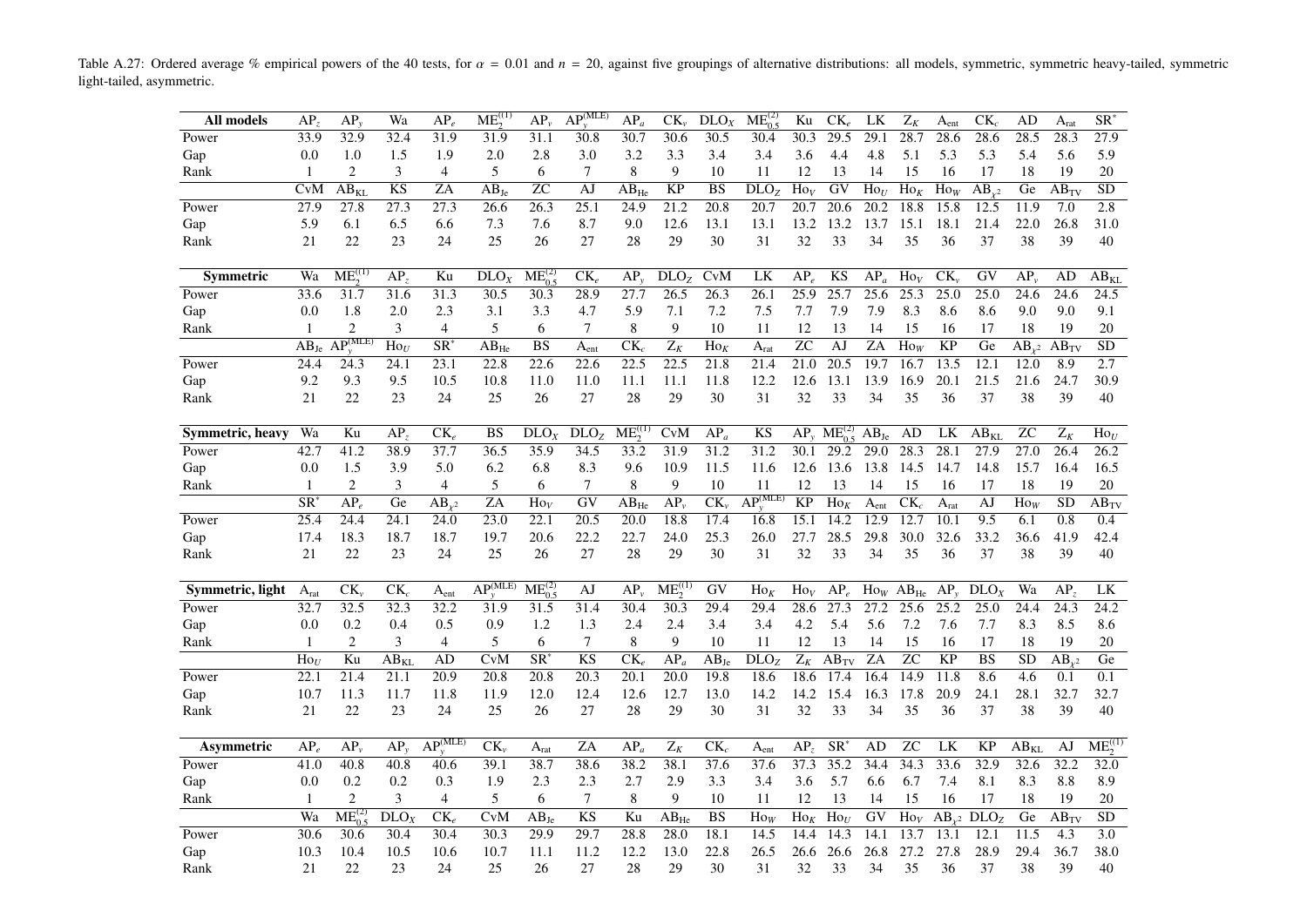Table A.28: Ordered average % empirical powers of the 40 tests, for  $\alpha = 0.01$  and  $n = 50$ , against five groupings of alternative distributions: all models, symmetric, symmetric heavy-tailed, symmetric light-tailed, asymmetric.

| All models       | $AP_{\nu}$                | $AP_{\cdot}^{(MLE)}$ | $AP_e$                   | $AP_{v}$                 | $ME_2^{(1)}$           | $ME^{(2)}_{0.5}$  | DLO <sub>X</sub>        | $CK_{v}$                 | $CK_c$                   | Wa                                          | $A_{\rm ent}$            | $A_{rat}$                    | AJ                | LK                | $AB_{He}$                | Ku                        | AB <sub>Je</sub>           | $AB_{KL}$             | ZA              | $AP_a$           |
|------------------|---------------------------|----------------------|--------------------------|--------------------------|------------------------|-------------------|-------------------------|--------------------------|--------------------------|---------------------------------------------|--------------------------|------------------------------|-------------------|-------------------|--------------------------|---------------------------|----------------------------|-----------------------|-----------------|------------------|
| Power            | 51.1                      | 50.6                 | 49.9                     | 47.9                     | 47.4                   | 47.0              | 46.4                    | 46.2                     | 45.6                     | 45.4                                        | 45.0                     | 44.2                         | 44.0              | 43.0              | 41.9                     | 41.3                      | 40.7                       | 40.3                  | 39.9            | 38.3             |
| Gap              | 0.0                       | 0.5                  | 1.2                      | 3.2                      | 3.7                    | 4.2               | 4.7                     | 4.9                      | 5.5                      | 5.7                                         | 6.1                      | 6.9                          | 7.2               | 8.2               | 9.2                      | 9.8                       | 10.5                       | 10.8                  | 11.3            | 12.8             |
| Rank             | 1                         | $\overline{2}$       | 3                        | $\overline{4}$           | 5                      | 6                 | $\tau$                  | 8                        | 9                        | 10                                          | 11                       | 12                           | 13                | 14                | 15                       | 16                        | 17                         | 18                    | 19              | 20               |
|                  | $\overline{Z_K}$          | AD                   | DLO <sub>z</sub>         | $\overline{\text{SR}^2}$ | $\overline{GV}$        | $\text{Ho}_U$     | <b>BS</b>               | <b>CvM</b>               | <b>ZC</b>                | <b>KS</b>                                   | AP <sub>z</sub>          | $CK_{e}$                     | $\text{Ho}_V$     | $\text{Ho}_K$     | $AB$ <sub>TV</sub>       | $\text{Ho}_W$             | <b>KP</b>                  | Ge                    | $AB_{v^2}$      | $\overline{SD}$  |
| Power            | 38.0                      | 37.5                 | 37.2                     | 37.0                     | 37.0                   | 36.0              | 36.0                    | 35.7                     | 35.1                     | 35.0                                        | 33.6                     | 33.4                         | 31.8              | 29.2              | 29.2                     | 24.3                      | 23.4                       | 15.4                  | 14.9            | 5.8              |
| Gap              | 13.1                      | 13.7                 | 13.9                     | 14.1                     | 14.1                   | 15.1              | 15.2                    | 15.4                     | 16.0                     | 16.1                                        | 17.6                     | 17.7                         | 19.3              | 21.9              | 21.9                     | 26.8                      | 27.7                       | 35.8                  | 36.2            | 45.3             |
| Rank             | 21                        | 22                   | 23                       | 24                       | 25                     | 26                | 27                      | 28                       | 29                       | 30                                          | 31                       | 32                           | 33                | 34                | 35                       | 36                        | 37                         | 38                    | 39              | 40               |
| <b>Symmetric</b> | DLO <sub>z</sub>          | Wa                   | $ME_2^{(1)}$             | $ME_{0.5}^{(2)}$         | DLO <sub>X</sub>       | $\text{Ho}_U$     | $AP_{e}$                | $AP_{v}$                 | $AP_v$                   | $AP_{\cdot\cdot}^{(\overline{\text{MLE}})}$ | <b>BS</b>                | GV                           | Ku                | $AB_{Je}$         | $\rm AB_{He}$            | LK                        | $CK_c$                     | $CK_{v}$              | $\text{Ho}_V$   | $AP_a$           |
| Power            | 48.6                      | 47.0                 | 46.6                     | 46.4                     | 45.7                   | 45.3              | 45.1                    | 44.9                     | 44.3                     | 44.1                                        | 44.1                     | 43.7                         | 43.2              | 40.0              | 39.7                     | 39.6                      | 38.0                       | 38.0                  | 37.2            | 36.9             |
| Gap              | 0.0                       | 1.6                  | 2.0                      | 2.2                      | 2.9                    | 3.4               | 3.6                     | 3.7                      | 4.3                      | 4.5                                         | 4.6                      | 4.9                          | 5.4               | 8.7               | 9.0                      | 9.1                       | 10.7                       | 10.7                  | 11.4            | 11.8             |
| Rank             | 1                         | 2                    | 3                        | $\overline{4}$           | 5                      | 6                 | $\tau$                  | 8                        | 9                        | 10                                          | 11                       | 12                           | 13                | 14                | 15                       | 16                        | 17                         | 18                    | 19              | 20               |
|                  | $\overline{AB}_{KL}$      | $\overline{AJ}$      | A <sub>rat</sub>         | $A_{\rm ent}$            | $\text{Ho}_K$          | AP <sub>z</sub>   | $\overline{\text{CvM}}$ | $\overline{\text{KS}}$   | $\overline{\text{CK}_e}$ | AD                                          | $\overline{\text{SR}^2}$ | $AB$ <sub>TV</sub>           | $\overline{ZA}$   | $\overline{Z_K}$  | $\overline{z}$ C         | $\overline{Ho_W}$         | Ge                         | $\overline{AB_{v^2}}$ | $\overline{KP}$ | $\overline{SD}$  |
| Power            | 36.8                      | 36.4                 | 34.9                     | 34.7                     | 34.1                   | 33.8              | 33.7                    | 32.9                     | 32.2                     | 32.1                                        | 30.5                     | 29.7                         | 29.5              | 28.5              | 28.3                     | 26.5                      | 17.4                       | 16.6                  | 10.8            | $\overline{5.8}$ |
| Gap              | 11.9                      | 12.2                 | 13.8                     | 14.0                     | 14.5                   | 14.8              | 14.9                    | 15.7                     | 16.5                     | 16.5                                        | 18.1                     | 19.0                         | 19.2              | 20.1              | 20.4                     | 22.1                      | 31.3                       | 32.1                  | 37.8            | 42.8             |
| Rank             | 21                        | 22                   | 23                       | 24                       | 25                     | 26                | 27                      | 28                       | 29                       | 30                                          | 31                       | 32                           | 33                | 34                | 35                       | 36                        | 37                         | 38                    | 39              | 40               |
|                  |                           |                      |                          |                          |                        |                   |                         |                          |                          |                                             |                          |                              |                   |                   |                          |                           |                            |                       |                 |                  |
| Symmetric, heavy | <b>BS</b>                 | $AP_v$               | Wa                       | $AP_a$                   | AP <sub>z</sub>        | DLO <sub>Z</sub>  | Ku                      | DLO <sub>X</sub>         | $AP_e$                   | $ME_2^{(1)}$                                | $ME_0^{(2)}$             | $AP_{\nu}$                   | $AB_{Je}$         | LK                | $AB_{KL}$                | CvM                       | $CK_{e}$                   | $AP_v^{(MLE)}$        | KS              | $\text{Ho}_U$    |
| Power            | $\overline{55.6}$         | 55.0                 | 54.5                     | 54.2                     | 53.6                   | $\overline{52.3}$ | $\overline{52.2}$       | 51.7                     | $\overline{51.5}$        | 50.0                                        | 48.0                     | 45.7                         | 45.4              | 45.2              | 44.8                     | 44.2                      | 43.2                       | 42.9                  | 42.3            | 41.8             |
| Gap              | 0.0                       | 0.6                  | 1.1                      | 1.4                      | 2.0                    | 3.3               | 3.4                     | 3.9                      | 4.1                      | 5.6                                         | 7.6                      | 9.9                          | 10.2              | 10.4              | 10.8                     | 11.4                      | 12.4                       | 12.7                  | 13.3            | 13.8             |
| Rank             | $\mathbf{1}$              | 2                    | 3                        | 4                        | 5                      | 6                 | 7                       | $\,8\,$                  | 9                        | 10                                          | 11                       | 12                           | 13                | 14                | 15                       | 16                        | 17                         | 18                    | 19              | 20               |
|                  | AD                        | $AB_{He}$            | $\overline{\text{SR}^*}$ | $Z_K$                    | $\overline{z}$ C       | $\overline{GV}$   | Ge                      | ZA                       | $AB_{v^2}$               | $\text{Ho}_V$                               | $CK_c$                   | $CK_{\nu}$                   | $\overline{AJ}$   | A <sub>rat</sub>  | $\overline{\text{Ho}_K}$ | $\mathbf{A}_{\text{ent}}$ | $\overline{Ho}_W$          | KP                    | $AB_{TV}$       | $\overline{SD}$  |
| Power            | 41.7                      | 39.7                 | 39.1                     | 38.8                     | 38.8                   | 38.5              | 34.7                    | 33.5                     | 33.1                     | 31.9                                        | 30.3                     | 28.9                         | 24.8              | 23.2              | 22.9                     | 19.6                      | 17.4                       | 16.2                  | 12.1            | 1.6              |
| Gap              | 13.9                      | 15.9                 | 16.5                     | 16.8                     | 16.8                   | 17.1              | 20.9                    | 22.1                     | 22.5                     | 23.7                                        | 25.3                     | 26.7                         | 30.8              | 32.4              | 32.7                     | 36.0                      | 38.2                       | 39.4                  | 43.5            | 54.0             |
| Rank             | 21                        | 22                   | 23                       | 24                       | 25                     | 26                | 27                      | 28                       | 29                       | 30                                          | 31                       | 32                           | 33                | 34                | 35                       | 36                        | 37                         | 38                    | 39              | 40               |
|                  |                           |                      |                          |                          |                        |                   |                         |                          |                          |                                             |                          |                              |                   |                   |                          |                           |                            |                       |                 |                  |
| Symmetric, light | A <sub>ent</sub>          | GV                   | $\text{Ho}_U$            | AJ                       | AB <sub>TV</sub>       | $CK_{\nu}$        | A <sub>rat</sub>        | $CK_c$                   | $\text{Ho}_K$            | $AP_{\cdot\cdot}^{(MLE)}$                   | DLO <sub>Z</sub>         | $ME_{0.5}^{(2)}$             | $AP_{v}$          | $ME_2^{(1)}$      | $\text{Ho}_V$            |                           | $AB_{He}$ DLO <sub>X</sub> | Wa                    | $AP_e$          | $\text{Ho}_W$    |
| Power            | 49.8                      | 49.0                 | 48.7                     | 48.0                     | 47.3                   | 47.0              | 46.5                    | 45.7                     | 45.4                     | 45.4                                        | 45.0                     | 44.8                         | 44.2              | 43.3              | 42.5                     | 39.7                      | 39.7                       | 39.6                  | 38.7            | 35.6             |
| Gap              | 0.0                       | 0.8                  | 1.1                      | 1.8                      | 2.5                    | 2.7               | 3.3                     | 4.1                      | 4.4                      | 4.4                                         | 4.7                      | 4.9                          | 5.6               | 6.5               | 7.2                      | 10.0                      | 10.1                       | 10.2                  | 11.1            | 14.1             |
| Rank             | $\mathbf{1}$              | $\overline{2}$       | 3                        | $\overline{4}$           | 5                      | 6                 | $\tau$                  | 8                        | 9                        | 10                                          | 11                       | 12                           | 13                | 14                | 15                       | 16                        | 17                         | 18                    | 19              | 20               |
|                  | $AB_{Je}$                 | Ku                   | LK                       | $AP_v$                   | $\overline{\text{BS}}$ | $AB_{KL}$         | ZA                      | <b>KS</b>                | <b>CvM</b>               | AD                                          | $\overline{\text{SR}^2}$ | $\overline{\text{CK}_e}$     | $AP_a$            | $\overline{Z_K}$  | ZC                       | AP <sub>z</sub>           | $\overline{SD}$            | <b>KP</b>             | $AB_{v^2}$      | Ge               |
| Power            | 34.6                      | 34.2                 | 34.0                     | 33.6                     | 32.5                   | 28.8              | 25.4                    | 23.6                     | $\overline{23.2}$        | $\overline{22.6}$                           | $\overline{22.0}$        | 21.1                         | 19.5              | 18.2              | 17.7                     | 14.0                      | 10.1                       | 5.4                   | 0.1             | 0.1              |
| Gap              | 15.2                      | 15.6                 | 15.7                     | 16.1                     | 17.2                   | 21.0              | 24.4                    | 26.2                     | 26.5                     | 27.2                                        | 27.8                     | 28.6                         | 30.3              | 31.6              | 32.1                     | 35.8                      | 39.7                       | 44.3                  | 49.7            | 49.7             |
| Rank             | 21                        | 22                   | 23                       | 24                       | 25                     | 26                | 27                      | 28                       | 29                       | 30                                          | 31                       | 32                           | 33                | 34                | 35                       | 36                        | 37                         | 38                    | 39              | 40               |
| Asymmetric       | $\mathbf{A}_{\text{ent}}$ | $AP_{v}$             | $\widehat{AP_v^{(MLE)}}$ | $CK_{v}$                 | $A_{rat}$              | $AP_e$            | $CK_c$                  | ZA                       | AJ                       | $AP_{v}$                                    | $Z_K$                    | $ME^{\text{(1)}}_{\text{2}}$ | LK                | $ME_{0.5}^{(2)}$  | $\overline{D}LO_X$       | $SR^*$                    | $AB_{KL}$                  | AD                    | ${\rm ZC}$      | $AB_{He}$        |
| Power            | 60.5                      | 60.4                 | 60.3                     | 58.5                     | 58.2                   | $\overline{57.1}$ | $\overline{57.0}$       | $\overline{55.5}$        | $\overline{55.3}$        | $\overline{53.3}$                           | $\overline{52.3}$        | 48.5                         | 48.0              | 47.8              | 47.4                     | 46.8                      | 45.7                       | 45.4                  | 45.4            | 45.2             |
| Gap              | 0.0                       | 0.1                  | 0.2                      | 2.1                      | 2.3                    | 3.5               | 3.6                     | 5.1                      | 5.2                      | 7.2                                         | 8.2                      | 12.0                         | 12.5              | 12.7              | 13.2                     | 13.8                      | 14.8                       | 15.1                  | 15.2            | 15.3             |
| Rank             | 1                         | 2                    | 3                        | $\overline{4}$           | 5                      | 6                 | 7                       | $\,8\,$                  | 9                        | 10                                          | 11                       | 12                           | 13                | 14                | 15                       | 16                        | 17                         | 18                    | 19              | 20               |
|                  | Wa                        | $\overline{KP}$      | $AB_{Je}$                | $AP_a$                   | <b>CvM</b>             | Ku                | K <sub>S</sub>          | $\overline{\text{CK}_e}$ | AP <sub>z</sub>          | $\overline{AB}_{TV}$                        | $\overline{GV}$          | $\overline{\text{BS}}$       | $\overline{Ho_V}$ | $\overline{Ho_U}$ | $\text{Ho}_K$            | $\overline{\text{Ho}_W}$  | DLO <sub>Z</sub>           | $AB_{v^2}$            | Ge              | <b>SD</b>        |
| Power            | 42.9                      | 42.3                 | 41.7                     | 40.5                     | 38.7                   | 38.5              | 38.0                    | 35.2                     | 33.2                     | 28.4                                        | 26.9                     | 23.8                         | $\overline{23.8}$ | 22.2              | 21.8                     | $\overline{20.9}$         | 20.1                       | 12.5                  | 12.3            | $\overline{5.9}$ |
| Gap              | 17.6                      | 18.3                 | 18.9                     | 20.0                     | 21.8                   | 22.0              | 22.5                    | 25.3                     | 27.4                     | 32.1                                        | 33.6                     | 36.7                         | 36.8              | 38.4              | 38.7                     | 39.6                      | 40.4                       | 48.0                  | 48.2            | 54.7             |
| Rank             | 21                        | 22                   | 23                       | 24                       | 25                     | 26                | 27                      | 28                       | 29                       | 30                                          | 31                       | 32                           | 33                | 34                | 35                       | 36                        | 37                         | 38                    | 39              | 40               |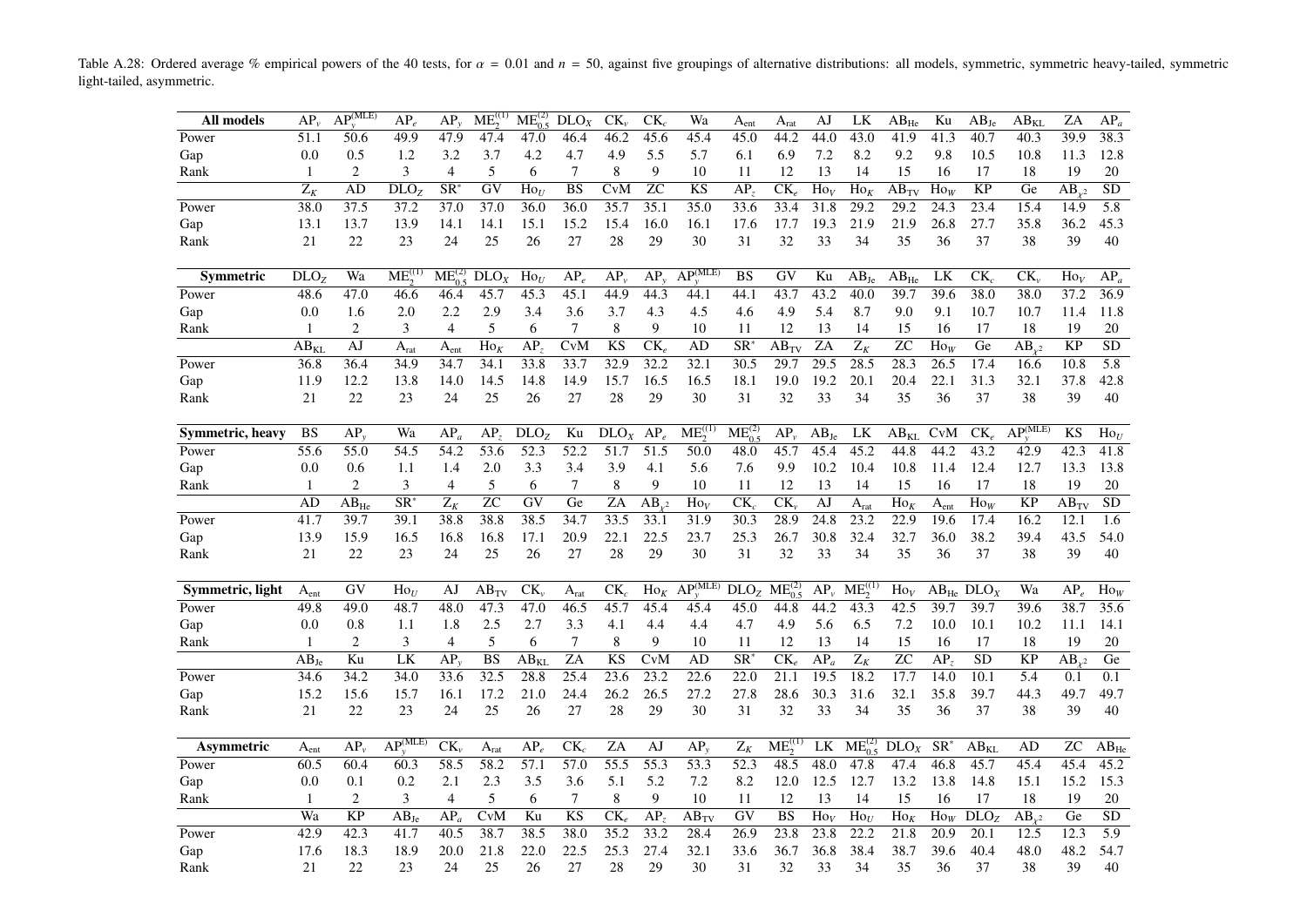Table A.29: Ordered average % empirical powers of the 40 tests, for  $\alpha = 0.01$  and  $n = 100$ , against five groupings of alternative distributions: all models, symmetric, symmetric heavy-tailed, symmetric light-tailed, asymmetric.

| All models       | DLO <sub>X</sub>            | $AP_{\nu}$                   | $ME_{0.5}^{(2)}$         | $ME_2^{(1)}$             | Wa                | $AP_v^{(MLE)}$   | LK               | $A_{\rm ent}$              | $AP_e$                 | AJ                       | A <sub>rat</sub>                 | $AB_{He}$                            | $CK_{\nu}$                | Ku                     | GV                | DLO <sub>z</sub>  | $AB_{Je}$         | AP,                     | $\rm ZA$          | $AB_{KL}$         |
|------------------|-----------------------------|------------------------------|--------------------------|--------------------------|-------------------|------------------|------------------|----------------------------|------------------------|--------------------------|----------------------------------|--------------------------------------|---------------------------|------------------------|-------------------|-------------------|-------------------|-------------------------|-------------------|-------------------|
| Power            | 62.1                        | 60.9                         | 60.4                     | 60.2                     | 59.4              | 59.1             | 58.1             | 56.6                       | 56.4                   | 56.1                     | 55.1                             | 55.0                                 | 53.9                      | 53.9                   | $\overline{53.8}$ | 53.6              | $\overline{53.2}$ | 52.7                    | $\overline{52.5}$ | $\overline{51.9}$ |
| Gap              | 0.0                         | 1.2                          | 1.7                      | 2.0                      | 2.7               | 3.1              | 4.0              | 5.5                        | 5.8                    | 6.1                      | 7.1                              | 7.2                                  | 8.3                       | 8.3                    | 8.4               | 8.5               | 8.9               | 9.4                     | 9.7               | 10.2              |
| Rank             | 1                           | 2                            | 3                        | $\overline{4}$           | 5                 | 6                | 7                | 8                          | 9                      | 10                       | 11                               | 12                                   | 13                        | 14                     | 15                | 16                | 17                | 18                      | 19                | 20                |
|                  | $CK_c$                      | $\text{Ho}_U$                | <b>BS</b>                | $AB_{\rm TV}$            | AD                | $\overline{Z_K}$ | SR <sup>*</sup>  | ZС                         | CvM                    | <b>KS</b>                | $\text{Ho}_V$                    | $\text{Ho}_K$                        | $AP_a$                    | $CK_{e}$               | How               | AP <sub>2</sub>   | <b>KP</b>         | Ge                      | $AB_{v^2}$        | <b>SD</b>         |
| Power            | 51.5                        | $\overline{51.5}$            | 50.0                     | 49.7                     | 47.5              | 47.2             | 47.0             | 47.0                       | 45.8                   | 43.4                     | 40.6                             | 39.3                                 | 38.3                      | 36.3                   | 31.6              | 30.1              | 25.5              | 19.1                    | 17.9              | 7.7               |
| Gap              | 10.6                        | 10.7                         | 12.2                     | 12.4                     | 14.6              | 14.9             | 15.1             | 15.1                       | 16.3                   | 18.8                     | 21.5                             | 22.9                                 | 23.8                      | 25.8                   | 30.6              | 32.0              | 36.7              | 43.1                    | 44.3              | 54.5              |
| Rank             | 21                          | 22                           | 23                       | 24                       | 25                | 26               | 27               | 28                         | 29                     | 30                       | 31                               | 32                                   | 33                        | 34                     | 35                | 36                | 37                | 38                      | 39                | 40                |
|                  |                             |                              |                          |                          |                   |                  |                  |                            |                        |                          |                                  |                                      |                           |                        |                   |                   |                   |                         |                   |                   |
| Symmetric        | DLO <sub>Z</sub>            | BS                           | $\text{Ho}_U$            | Wa                       | DLO <sub>X</sub>  | GV               | $ME_{0.5}^{(2)}$ | $ME_{2}^{(1)}$             | $AP_{v}$               | Ku                       | LK                               | $AP_{\cdot\cdot}^{\overline{(MLE)}}$ | $AP_e$                    | $AB_{He}$              | $AB_{Je}$         | $AP_{v}$          | $\rm{AB}_{KL}$    | AJ                      | A <sub>rat</sub>  | $\rm A_{ent}$     |
| Power            | 62.2                        | 58.7                         | 58.6                     | 57.9                     | 57.8              | 57.6             | 56.9             | 56.6                       | 54.1                   | 53.7                     | 52.0                             | 51.6                                 | 51.3                      | 49.7                   | 49.6              | 49.0              | 47.0              | 46.7                    | 45.5              | 44.0              |
| Gap              | 0.0                         | 3.4                          | 3.5                      | 4.2                      | 4.4               | 4.6              | 5.3              | 5.6                        | 8.1                    | 8.5                      | 10.1                             | 10.6                                 | 10.9                      | 12.4                   | 12.6              | 13.1              | 15.1              | 15.5                    | 16.7              | 18.2              |
| Rank             | 1                           | 2                            | 3                        | $\overline{4}$           | 5                 | 6                | $\tau$           | 8                          | 9                      | 10                       | 11                               | 12                                   | 13                        | 14                     | 15                | 16                | 17                | 18                      | 19                | 20                |
|                  | $\overline{AB}_{\text{TV}}$ | $\overline{\text{CK}_{\nu}}$ | $\text{Ho}_V$            | <b>CvM</b>               | $\overline{Ho}_K$ | $CK_c$           | $\overline{ZA}$  | AD                         | $\overline{\text{KS}}$ | $\overline{\text{SR}^*}$ | $\overline{z}$ C                 | $AP_a$                               | $Z_K$                     | $CK_e$                 | $\overline{Ho}_W$ | $\overline{AP_z}$ | Ge                | $\overline{AB}_{\nu^2}$ | <b>KP</b>         | SD                |
| Power            | 44.0                        | 43.7                         | 43.2                     | 42.2                     | 42.0              | 41.1             | 40.7             | 40.7                       | 40.0                   | 39.2                     | 38.8                             | 38.4                                 | 36.3                      | 34.2                   | 33.7              | 32.0              | 21.6              | 20.0                    | 9.8               | 7.2               |
| Gap              | 18.2                        | 18.5                         | 19.0                     | 20.0                     | 20.2              | 21.1             | 21.5             | 21.5                       | 22.2                   | 23.0                     | 23.4                             | 23.8                                 | 25.9                      | 28.0                   | 28.5              | 30.1              | 40.6              | 42.2                    | 52.4              | 55.0              |
| Rank             | 21                          | 22                           | 23                       | 24                       | 25                | 26               | 27               | 28                         | 29                     | 30                       | 31                               | 32                                   | 33                        | 34                     | 35                | 36                | 37                | 38                      | 39                | 40                |
|                  |                             |                              |                          |                          |                   |                  |                  |                            |                        |                          |                                  |                                      |                           |                        |                   |                   |                   |                         |                   |                   |
| Symmetric, heavy | $AP_{v}$                    | <b>BS</b>                    | $AP_e$                   | DLO <sub>z</sub>         | Wa                | $AP_a$           | DLO <sub>X</sub> | $AP_v$                     | Ku                     | $ME_2^{(1)}$             | ME <sub>0.5</sub> <sup>(2)</sup> | $AB_{KL}$                            | AP <sub>z</sub>           | $AB_{Je}$              | LK                | $\text{Ho}_U$     | $AP_{v}^{(MLE)}$  | $AB_{He}$               | GV                | CvM               |
| Power            | 63.8                        | 63.4                         | 62.2                     | 61.2                     | 60.7              | 60.6             | 59.9             | 58.6                       | 58.4                   | 57.7                     | 57.1                             | 57.1                                 | 56.9                      | 56.4                   | 56.0              | 53.1              | 52.8              | 52.2                    | $\overline{51.6}$ | 51.1              |
| Gap              | 0.0                         | 0.4                          | 1.6                      | 2.5                      | 3.0               | 3.2              | 3.9              | 5.2                        | 5.3                    | 6.1                      | 6.6                              | 6.7                                  | 6.9                       | 7.4                    | 7.8               | 10.6              | 10.9              | 11.6                    | 12.2              | 12.7              |
| Rank             | $\mathbf{1}$                | 2                            | 3                        | $\overline{4}$           | 5                 | 6                | $\tau$           | $\,8\,$                    | 9                      | 10                       | 11                               | 12                                   | 13                        | 14                     | 15                | 16                | 17                | 18                      | 19                | 20                |
|                  | AD                          | $\overline{\text{KS}}$       | $\overline{z}$ C         | $\overline{\text{SR}^*}$ | $\overline{Z_K}$  | $CK_{\rho}$      | Ge               | ZA                         | $AB_{\nu^2}$           | $\text{Ho}_V$            | AJ                               | A <sub>rat</sub>                     | $CK_{v}$                  | $Ho_K$                 | $CK_c$            | $\text{Ho}_W$     | $AB_{TV}$         | A <sub>ent</sub>        | <b>KP</b>         | $\overline{SD}$   |
| Power            | 49.7                        | 49.0                         | 48.1                     | 48.1                     | 47.2              | 45.0             | 43.0             | 42.5                       | 39.9                   | 38.7                     | 38.7                             | 38.0                                 | 34.0                      | 31.2                   | 29.7              | 29.1              | 28.1              | 24.8                    | 17.4              | $\overline{2.3}$  |
| Gap              | 14.1                        | 14.8                         | 15.7                     | 15.7                     | 16.5              | 18.8             | 20.7             | 21.2                       | 23.9                   | 25.1                     | 25.1                             | 25.7                                 | 29.8                      | 32.5                   | 34.0              | 34.7              | 35.7              | 39.0                    | 46.3              | 61.5              |
| Rank             | 21                          | 22                           | 23                       | 24                       | 25                | 26               | 27               | 28                         | 29                     | 30                       | 31                               | 32                                   | 33                        | 34                     | 35                | 36                | 37                | 38                      | 39                | 40                |
|                  |                             |                              |                          |                          |                   |                  |                  |                            |                        |                          |                                  |                                      |                           |                        |                   |                   |                   |                         |                   |                   |
| Symmetric, light | $\text{Ho}_U$               | GV                           | A <sub>ent</sub>         | DLO <sub>Z</sub>         | $AB_{TV}$         | $ME_{0.5}^{(2)}$ | DLO <sub>X</sub> | $ME_{2}^{(\left(1\right)}$ | Wa                     | AJ                       | <b>BS</b>                        | $CK_{v}$                             | $\mathbf{A}_{\text{rat}}$ | $Ho_K$                 | $CK_c$            | $AP_v^{(MLE)}$    | $AP_{v}$          | Ku                      | LK                | $\text{Ho}_V$     |
| Power            | 64.1                        | 63.7                         | 63.3                     | 63.2                     | 60.0              | 56.6             | 55.8             | 55.5                       | 55.2                   | 54.8                     | 54.1                             | 53.4                                 | 52.9                      | 52.8                   | 52.4              | 50.4              | 49.6              | 49.0                    | 48.1              | 47.7              |
| Gap              | 0.0                         | 0.4                          | 0.8                      | 1.0                      | 4.2               | 7.6              | 8.4              | 8.6                        | 9.0                    | 9.4                      | 10.0                             | 10.7                                 |                           | 11.2 11.3              | 11.7              | 13.8              | 14.5              | 15.2                    | 16.0              | 16.5              |
| Rank             | 1                           | 2                            | 3                        | $\overline{4}$           | 5                 | 6                | 7                | 8                          | 9                      | 10                       | 11                               | 12                                   | 13                        | 14                     | 15                | 16                | 17                | 18                      | 19                | 20                |
|                  | $AB_{He}$                   | $AB_{Je}$                    | $AP_e$                   | ZA                       | $\mathrm{Ho}_W$   | $AB_{KL}$        | AP,              | <b>CvM</b>                 | AD                     | <b>KS</b>                | $\overline{\text{SR}^*}$         | $\overline{z}$                       | $Z_K$                     | $CK_e$                 | $AP_a$            | $\overline{SD}$   | AP <sub>z</sub>   | <b>KP</b>               | $AB_{v^2}$        | Ge                |
| Power            | 47.3                        | 42.7                         | 40.4                     | 38.9                     | 38.4              | 37.0             | 34.3             | 33.3                       | 31.6                   | 31.0                     | 30.4                             | 29.5                                 | 25.4                      | 23.4                   | 16.1              | 12.1              | 7.2               | 2.1                     | 0.1               | 0.1               |
| Gap              | 16.8                        | 21.4                         | 23.7                     | 25.2                     | 25.7              | 27.1             | 29.8             | 30.8                       | 32.5                   | 33.1                     | 33.8                             | 34.6                                 | 38.8                      | 40.8                   | 48.0              | 52.1              | 56.9              | 62.0                    | 64.0              | 64.0              |
| Rank             | 21                          | $22\,$                       | 23                       | 24                       | 25                | 26               | 27               | 28                         | 29                     | 30                       | 31                               | 32                                   | 33                        | 34                     | 35                | 36                | 37                | 38                      | 39                | 40                |
|                  |                             |                              |                          |                          |                   |                  |                  |                            |                        |                          |                                  |                                      |                           |                        |                   |                   |                   |                         |                   |                   |
| Asymmetric       | $\rm A_{ent}$               | $AP_{v}$                     | $\widehat{AP_v^{(MLE)}}$ | $\overline{ZA}$          | AJ                | $A_{rat}$        | $CK_{v}$         | DLO <sub>X</sub>           | $CK_c$                 | LK                       | $ME_0^{(2)}$                     | $ME_2^{(1)}$                         | AP <sub>e</sub>           | $Z_K$                  | $AB_{He}$         | Wa                | <b>ZC</b>         | $AB_{KL}$ $AB_{Je}$     |                   | $SR^*$            |
| Power            | 75.5                        | 71.2                         | 70.2                     | 70.1                     | 70.1              | 69.5             | 69.1             | 68.6                       | 67.3                   | 67.2                     | 65.8                             | 65.5                                 | 64.0                      | 63.5                   | 62.8              | 61.6              | 59.3              | 59.2                    | 58.7              | 58.7              |
| Gap              | 0.0                         | 4.3                          | 5.2                      | 5.4                      | 5.4               | 6.0              | 6.4              | 6.9                        | 8.2                    | 8.3                      | 9.7                              | 9.9                                  | 11.5                      | 11.9                   | 12.7              | 13.9              | 16.2              | 16.3                    | 16.8              | 16.8              |
| Rank             | 1                           | 2                            | 3                        | $\overline{4}$           | 5                 | 6                | $\tau$           | 8                          | 9                      | 10                       | 11                               | 12                                   | 13                        | 14                     | 15                | 16                | 17                | 18                      | 19                | 20                |
|                  | AP                          | $AB_{TV}$                    | AD                       | Ku                       | <b>CvM</b>        | <b>KP</b>        | <b>KS</b>        | GV                         | DLO <sub>Z</sub>       | $\text{Ho}_U$            | $CK_e$                           | $AP_a$                               | $\text{Ho}_V$             | $\overline{\text{BS}}$ | $\text{Ho}_K$     | $\text{Ho}_W$     | AP <sub>z</sub>   | Ge                      | $AB_{v^2}$        | SD                |
| Power            | 58.3                        | $\overline{58.3}$            | 57.8                     | 54.1                     | 51.2              | 49.0             | 48.4             | 48.0                       | 40.7                   | 40.7                     | 39.6                             | 38.2                                 | 36.8                      | 36.8                   | 35.1              | 28.4              | 27.2              | 15.4                    | 14.6              | 8.5               |
| Gap              | 17.2                        | 17.2                         | 17.6                     | 21.4                     | 24.2              | 26.4             | 27.0             | 27.5                       | 34.7                   | 34.7                     | 35.9                             | 37.2                                 | 38.6                      | 38.7                   | 40.4              | 47.1              | 48.3              | 60.1                    | 60.8              | 67.0              |
| Rank             | 21                          | 22                           | 23                       | 24                       | 25                | 26               | 27               | 28                         | 29                     | 30                       | 31                               | 32                                   | 33                        | 34                     | 35                | 36                | 37                | 38                      | 39                | 40                |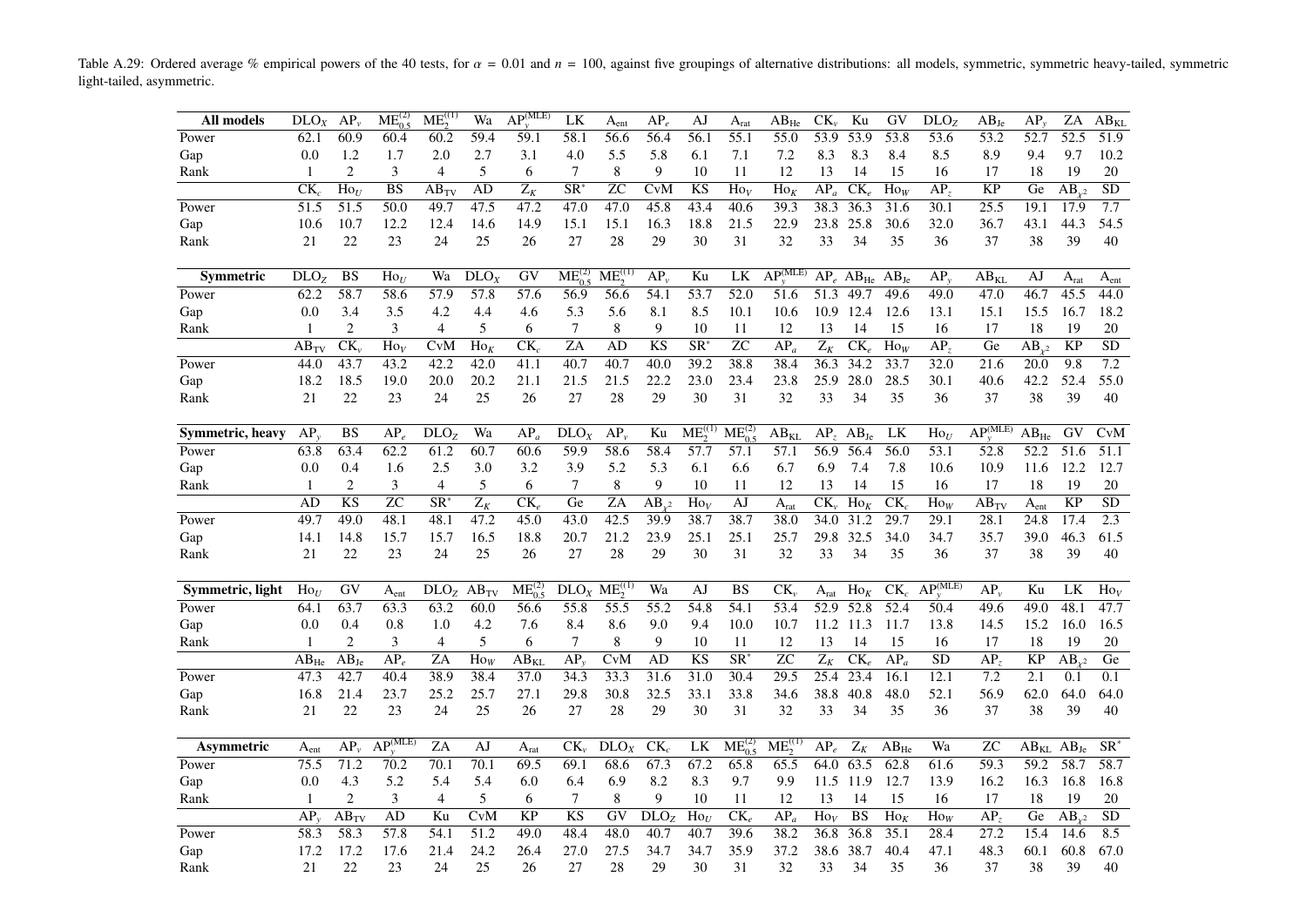Table A.30: Ordered average % empirical powers of the 40 tests, for  $\alpha = 0.01$  and  $n = 200$ , against five groupings of alternative distributions: all models, symmetric, symmetric heavy-tailed, symmetric light-tailed, asymmetric.

<span id="page-39-0"></span>

| All models              | DLO <sub>X</sub> | Wa               | $ME_{2}^{(1)}$           | LK               | $ME_{0.5}^{(2)}$       | DLO <sub>Z</sub>              | $AP_{1}$          | Ku               | BS                           | $AB_{He}$                | GV                           | $AP_v^{(\overline{MLE})}$ | $AB_{Je}$         | $\text{Ho}_U$             | $AB_{TV}$     | AJ                         | ZA                | $\rm A_{ent}$                | $AB_{KL}$ $AP_e$      |                  |
|-------------------------|------------------|------------------|--------------------------|------------------|------------------------|-------------------------------|-------------------|------------------|------------------------------|--------------------------|------------------------------|---------------------------|-------------------|---------------------------|---------------|----------------------------|-------------------|------------------------------|-----------------------|------------------|
| Power                   | 74.5             | 72.7             | 71.5                     | 71.3             | 71.3                   | 68.1                          | 67.9              | 67.6             | 66.8                         | 66.7                     | 66.4                         | 65.7                      | 65.5              | 65.5                      | 64.4          | 63.8                       | 63.7              | 63.6                         | 63.3                  | 62.4             |
| Gap                     | 0.0              | 1.8              | 3.0                      | 3.1              | 3.1                    | 6.4                           | 6.6               | 6.9              | 7.7                          | 7.8                      | 8.0                          | 8.7                       | 9.0               | 9.0                       | 10.1          | 10.7                       | 10.8              | 10.9                         | 11.1                  | 12.1             |
| Rank                    | $\mathbf{1}$     | $\overline{2}$   | 3                        | $\overline{4}$   | 5                      | 6                             | 7                 | 8                | 9                            | 10                       | 11                           | 12                        | 13                | 14                        | 15            | 16                         | 17                | 18                           | 19                    | 20               |
|                         | $\overline{z}$ C | A <sub>rat</sub> | AP <sub>1</sub>          | AD               | CvM                    | $\overline{\text{SR}^*}$      | $\overline{Z_K}$  | <b>KS</b>        | $\overline{\text{CK}_{\nu}}$ | $\overline{\text{CK}_c}$ | $\text{Ho}_K$                | $\text{Ho}_V$             | $\overline{AP_a}$ | $CK_{e}$                  | $\text{How}$  | AP <sub>2</sub>            | <b>KP</b>         | Ge                           | $\overline{AB_{v^2}}$ | $\overline{SD}$  |
| Power                   | 60.2             | 59.2             | 59.2                     | 58.7             | 58.5                   | 57.7                          | $\overline{55.5}$ | 53.7             | 53.4                         | 51.2                     | 48.2                         | 47.6                      | 40.2              | 37.8                      | 37.1          | 30.3                       | 27.7              | 23.2                         | 20.8                  | 7.7              |
| Gap                     | 14.2             | 15.3             | 15.3                     | 15.7             | 16.0                   | 16.8                          | 18.9              | 20.7             | 21.1                         | 23.3                     | 26.2                         | 26.8                      | 34.3              | 36.7                      | 37.4          | 44.2                       | 46.7              | 51.3                         | 53.7                  | 66.8             |
| Rank                    | 21               | 22               | 23                       | 24               | 25                     | 26                            | 27                | 28               | 29                           | 30                       | 31                           | 32                        | 33                | 34                        | 35            | 36                         | 37                | 38                           | 39                    | 40               |
| <b>Symmetric</b>        | DLO <sub>z</sub> | BS               | Wa                       | $\text{Ho}_U$    | DLO <sub>X</sub>       | GV                            | $ME_{0.5}^{(2)}$  | $ME_2^{(1)}$     | Ku                           | LK                       | $AP_v$                       | $\rm AB_{He}$             | $AB_{Je}$         | $AP_v^{\overline{(MLE)}}$ |               | $AB_{TV}$ $AB_{KL}$ $AP_e$ |                   | AJ                           | $AP_v$                | A <sub>ent</sub> |
| Power                   | 71.4             | 70.0             | 67.8                     | 67.7             | 67.6                   | 67.3                          | 65.6              | 65.5             | 63.1                         | 62.6                     | 59.5                         | 58.4                      | 57.9              | 56.6                      | 55.2          | 55.0                       | 54.5              | 52.8                         | 52.0                  | 50.9             |
| Gap                     | 0.0              | 1.4              | 3.7                      | 3.7              | 3.8                    | 4.1                           | 5.8               | 5.9              | 8.3                          | 8.8                      | 11.9                         | 13.0                      | 13.6              | 14.9                      | 16.3          | 16.5                       | 17.0              | 18.6                         | 19.5                  | 20.5             |
| Rank                    | $\mathbf{1}$     | $\overline{c}$   | 3                        | $\overline{4}$   | 5                      | 6                             | 7                 | 8                | 9                            | 10                       | 11                           | 12                        | 13                | 14                        | 15            | 16                         | 17                | 18                           | 19                    | 20               |
|                         | ZA               | CvM              | $\overline{z}$ C         | AD               | A <sub>rat</sub>       | $\overline{H}$ o <sub>K</sub> | <b>KS</b>         | $\text{Ho}_V$    | $\overline{\text{SR}^*}$     | $Z_K$                    | $\overline{\text{CK}_{\nu}}$ | $\overline{AP_a}$         | $CK_c$            | $\overline{Ho}_W$         | $CK_e$        | AP <sub>z</sub>            | Ge                | $AB_{v^2}$                   | <b>KP</b>             | SD               |
| Power                   | 50.5             | 49.9             | 47.8                     | 47.7             | 47.6                   | 47.5                          | 46.9              | 46.4             | 46.0                         | 42.2                     | 40.0                         | 37.9                      | 37.6              | 36.7                      | 32.4          | 31.0                       | 25.5              | 22.8                         | 9.2                   | 7.0              |
| Gap                     | 20.9             | 21.6             | 23.7                     | 23.7             | 23.9                   | 23.9                          | 24.5              | 25.1             | 25.4                         | 29.2                     | 31.4                         | 33.6                      | 33.9              | 34.8                      | 39.0          | 40.5                       | 45.9              | 48.6                         | 62.2                  | 64.5             |
| Rank                    | 21               | 22               | 23                       | 24               | 25                     | 26                            | 27                | 28               | 29                           | 30                       | 31                           | 32                        | 33                | 34                        | 35            | 36                         | 37                | 38                           | 39                    | 40               |
| Symmetric, heavy        | <b>BS</b>        | $AP_v$           | $AP_e$                   | DLO <sub>Z</sub> | $AP_{v}$               | Wa                            | $AB_{KL}$         | DLO <sub>X</sub> | $AB_{Je}$                    | $AP_a$                   | Ku                           | LK                        | $ME_2^{(1)}$      | $ME_{0.5}^{(2)}$          | $\text{Ho}_U$ | $\rm AB_{He}$              | GV                | $\overline{AP_v^{(MLE)}}$    | AP <sub>z</sub>       | ${\rm ZC}$       |
| Power                   | 69.9             | 69.4             | 68.5                     | 67.1             | 66.8                   | 65.9                          | 65.8              | 65.4             | 64.5                         | 64.3                     | 63.5                         | 63.3                      | 63.3              | 63.1                      | 61.5          | 61.1                       | 61.0              | 60.7                         | 58.7                  | 56.1             |
| Gap                     | 0.0              | 0.5              | 1.3                      | 2.8              | 3.0                    | 4.0                           | 4.0               | 4.4              | 5.3                          | 5.6                      | 6.4                          | 6.6                       | 6.6               | 6.8                       | 8.3           | 8.7                        | 8.9               | 9.1                          | 11.2                  | 13.8             |
| Rank                    | 1                | $\overline{c}$   | 3                        | $\overline{4}$   | 5                      | 6                             | $\tau$            | 8                | 9                            | 10                       | 11                           | 12                        | 13                | 14                        | 15            | 16                         | 17                | 18                           | 19                    | 20               |
|                         | <b>CvM</b>       | <b>AD</b>        | $\overline{\text{SR}^*}$ | $\overline{Z_K}$ | $\overline{\text{KS}}$ | Ge                            | ZA                | AJ               | $AB_{v^2}$                   | $\overline{\text{CK}_e}$ | $\text{Ho}_V$                | $A_{rat}$                 | $AB_{TV}$         | $\text{Ho}_K$             | $\text{Ho}_W$ | A <sub>ent</sub>           | $CK_{v}$          | $CK_c$                       | $\overline{KP}$       | $\overline{SD}$  |
| Power                   | 55.9             | 55.4             | 54.4                     | 54.1             | 53.8                   | 50.8                          | 50.5              | 48.0             | 45.4                         | 45.1                     | 44.3                         | 40.9                      | 39.2              | 38.4                      | 36.3          | 28.6                       | $\overline{27.1}$ | 23.9                         | 17.1                  | 2.3              |
| Gap                     | 14.0             | 14.4             | 15.4                     | 15.8             | 16.0                   | 19.1                          | 19.4              | 21.9             | 24.5                         | 24.8                     | 25.6                         | 29.0                      | 30.7              | 31.4                      | 33.5          | 41.3                       | 42.8              | 45.9                         | 52.8                  | 67.5             |
| Rank                    | 21               | 22               | 23                       | 24               | 25                     | 26                            | 27                | 28               | 29                           | 30                       | 31                           | 32                        | 33                | 34                        | 35            | 36                         | 37                | 38                           | 39                    | 40               |
| Symmetric, light $DLOZ$ |                  | $\text{Ho}_U$    | GV                       | A <sub>ent</sub> | $AB_{TV}$              | BS                            | DLO <sub>X</sub>  | Wa               | $ME_{0.5}^{(2)}$             | $ME_2^{(1)}$             | Ku                           | LK                        | AJ                | $\text{Ho}_K$             | $AB_{He}$     | A <sub>rat</sub>           |                   | $CK_v$ $AP_v^{\text{(MLE)}}$ | $AP_{v}$              | $CK_c$           |
| Power                   | 75.8             | 73.9             | 73.6                     | 73.2             | 71.2                   | 70.1                          | 69.8              | 69.6             | 68.1                         | 67.8                     | 62.7                         | 62.0                      | 57.6              | 56.6                      | 55.7          | 54.3                       | 52.9              | 52.4                         | 52.2                  | 51.2             |
| Gap                     | 0.0              | 1.9              | 2.1                      | 2.6              | 4.6                    | 5.6                           | 6.0               | 6.1              | 7.7                          | 8.0                      | 13.1                         | 13.8                      | 18.1              | 19.1                      | 20.1          | 21.5                       | 22.9              | 23.4                         | 23.6                  | 24.5             |
| Rank                    | $\overline{1}$   | $\overline{c}$   | 3                        | $\overline{4}$   | 5                      | 6                             | 7                 | 8                | 9                            | 10                       | 11                           | 12                        | 13                | 14                        | 15            | 16                         | 17                | 18                           | 19                    | 20               |
|                         | $AB_{Ie}$        | ZA               | $\text{Ho}_V$            | AB <sub>KL</sub> | <b>C</b> vM            | $AP_{e}$                      | AD                | <b>KS</b>        | $\overline{z}$ C             | $SR^*$                   | How                          | $AP_{v}$                  | $Z_K$             | $CK_{e}$                  | <b>SD</b>     | $AP_a$                     | AP <sub>z</sub>   | <b>KP</b>                    | $AB_{v^2}$            | Ge               |
| Power                   | 51.2             | 50.6             | 48.4                     | 44.1             | 43.9                   | 40.4                          | 40.0              | 40.0             | 39.5                         | 37.6                     | 37.0                         | 34.6                      | 30.4              | 19.7                      | 11.6          | 11.5                       | 3.3               | 1.4                          | 0.3                   | 0.3              |
| Gap                     | 24.6             | 25.1             | 27.4                     | 31.7             | 31.9                   | 35.4                          | 35.7              | 35.8             | 36.3                         | 38.2                     | 38.8                         | 41.2                      | 45.4              | 56.0                      | 64.2          | 64.3                       | 72.5              | 74.4                         | 75.5                  | 75.5             |
| Rank                    | 21               | 22               | 23                       | 24               | 25                     | 26                            | 27                | 28               | 29                           | 30                       | 31                           | 32                        | 33                | 34                        | 35            | 36                         | 37                | 38                           | 39                    | 40               |
| Asymmetric              | DLO <sub>y</sub> | LK               | ZA                       | $A_{ent}$        | $ME^{(1)}_2$           | $AP_{\nu}$                    | AJ                | Wa               | $ME_{0.5}^{(2)}$             | $\widehat{AP_v^{(MLE)}}$ | $AB_{He}$                    | <b>ZC</b>                 | $AB_{TV}$         | $AB_{Je}$                 | $A_{rat}$     | $AB_{KL}$                  | $Z_K$             | AD                           | $SR^*$                | $AP_e$           |
| Power                   | 84.8             | 84.4             | 83.4                     | 82.7             | 80.5                   | 80.5                          | 80.2              | 80.0             | 79.9                         | 79.5                     | 79.1                         | 78.9                      | 78.2              | 77.0                      | 76.5          | 75.9                       | 75.5              | 75.3                         | 75.1                  | 74.3             |
| Gap                     | 0.0              | 0.4              | 1.4                      | 2.1              | 4.3                    | 4.3                           | 4.6               | 4.7              | 4.9                          | 5.3                      | 5.7                          | 5.9                       | 6.6               | 7.8                       | 8.2           | 8.9                        | 9.3               | 9.5                          | 9.7                   | 10.5             |
| Rank                    | 1                | $\overline{c}$   | 3                        | $\overline{4}$   | 5                      | 6                             | $\tau$            | $\,8\,$          | 9                            | 10                       | 11                           | 12                        | 13                | 14                        | 15            | 16                         | 17                | 18                           | 19                    | 20               |
|                         | Ku               | $CK_{\nu}$       | $\overline{\text{CK}_c}$ | CvM              | $AP_{v}$               | GV                            | <b>KS</b>         | DLO <sub>Z</sub> | $\text{Ho}_U$                | <b>BS</b>                | <b>KP</b>                    | $\text{Ho}_V$             | $\text{Ho}_K$     | $CK_{e}$                  | $AP_a$        | $\text{How}$               | AP <sub>2</sub>   | Ge                           | $AB_{v^2}$            | <b>SD</b>        |
| Power                   | 74.3             | 73.4             | 71.5                     | 71.4             | 70.0                   | 65.1                          | 64.0              | 63.0             | 62.1                         | 61.9                     | $\overline{55.5}$            | 49.6                      | 49.3              | 45.9                      | 43.6          | 37.7                       | 29.2              | 19.6                         | 17.8                  | 8.8              |
| Gap                     | 10.5             | 11.4             | 13.3                     | 13.4             | 14.8                   | 19.7                          | 20.8              | 21.7             | 22.7                         | 22.8                     | 29.3                         | 35.2                      | 35.5              | 38.9                      | 41.2          | 47.0                       | 55.6              | 65.1                         | 67.0                  | 76.0             |
| Rank                    | 21               | 22               | 23                       | 24               | 25                     | 26                            | 27                | 28               | 29                           | 30                       | 31                           | 32                        | 33                | 34                        | 35            | 36                         | 37                | 38                           | 39                    | 40               |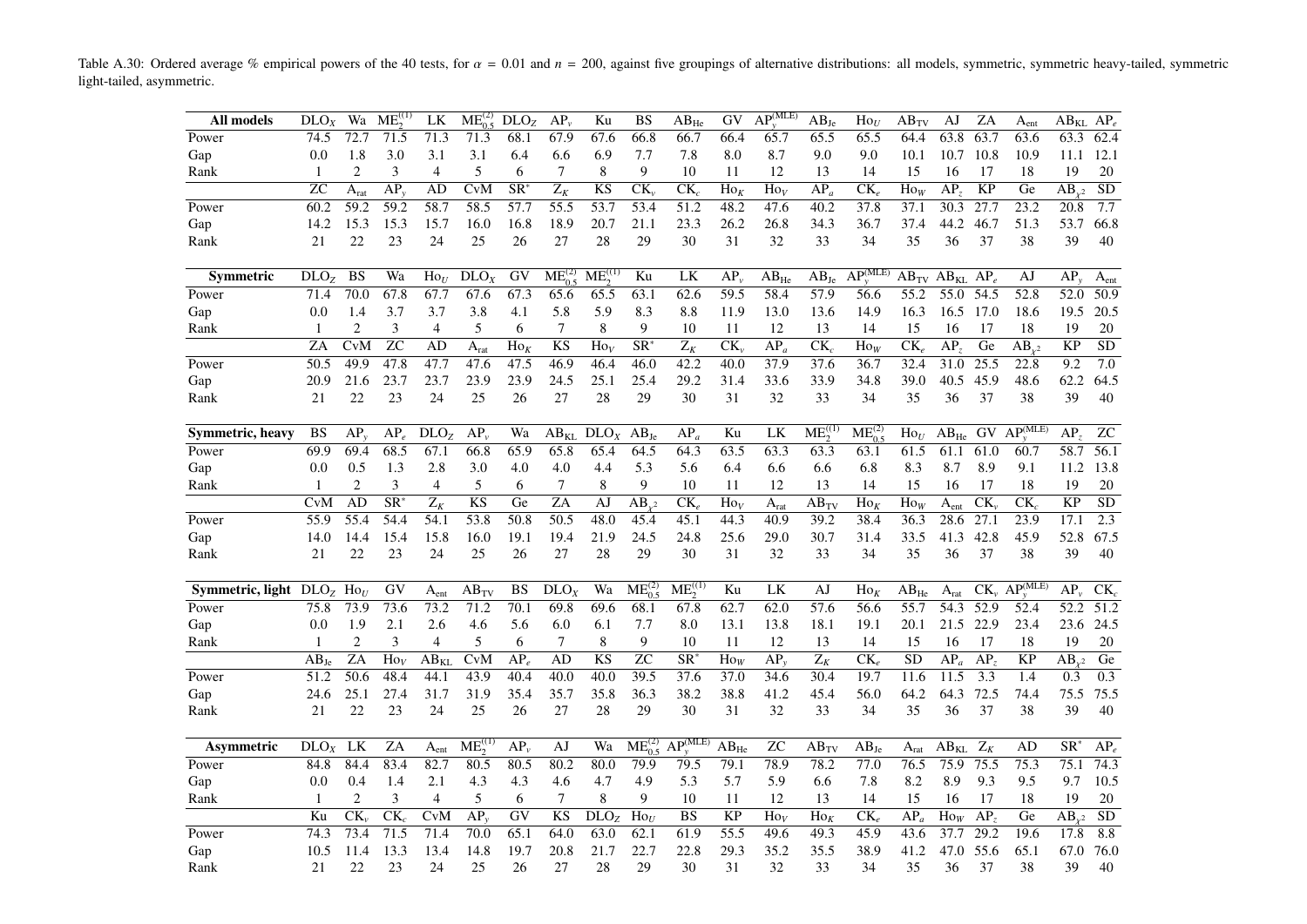Table A.31: The average empirical % power for each of the 40 tests, for  $\alpha = 0.10$  and  $n = 20$ , against the 20 specified alternative distributions. The ranges of the free parameter  $(k, k_1 \text{ or } k_2)$  for each distribution are given in Tables 7 and 8.

<span id="page-40-0"></span>

| <b>Type</b> | <b>Alternative</b>                                        |      | AD CvM KS           |                | Ku   | Wa                                                | $Z_K$     | $Z_A$          | $Z_C$          |              | DLO <sub>X</sub> DLO <sub>Z</sub>                                            | Ge                | GV        | $\rm Ho_K$ $\rm Ho_U$ $\rm Ho_V$ $\rm Ho_W$ LK |                          |                |                |                               | $A_{rat}$         | $A_{ent}$      | $AP_v$       |
|-------------|-----------------------------------------------------------|------|---------------------|----------------|------|---------------------------------------------------|-----------|----------------|----------------|--------------|------------------------------------------------------------------------------|-------------------|-----------|------------------------------------------------|--------------------------|----------------|----------------|-------------------------------|-------------------|----------------|--------------|
|             | GED(k < 1)                                                | 44.9 | 45                  | 43.2           | 48.1 | 49.4                                              | 43.2      | 45             | 45             | 50.3         | 49.1                                                                         | 48.9 41.6         |           | 34.4                                           | 47.1 42                  |                |                | 24.1 45.4                     | 21.1              | 24.9 31.9      |              |
|             | t(k < 3.5)                                                |      | 36.2 34.4 33.5      |                | 37.2 | 38.1                                              | 37.6 41.1 |                | 41.9           | 41.7         | 41.1                                                                         | 45.7              | 41        | 39.5                                           |                          |                |                | 43.3 40.5 20.6 39.4 23.8      |                   | 27.2 32.9      |              |
|             | $MixL(w = 0.5, k_1 = 0, k_2 > 1)$                         |      | 80.5 83.9 81.8 87.6 |                |      | 88.5                                              | 73.7      | 69             | 64.7           | 83.9         | 81.4                                                                         | 61.4              | 52        |                                                |                          |                |                | 28.1 69.9 53.4 28.6 67.4 28.7 |                   | 40.1           | 51.4         |
| Sym., heavy | $MixN(w = 0.5, k_1 = 0, k_2 > 3.5)$                       | 74   | 79.5 78.1           |                | 85   | 85.8                                              |           | 66.3 52.5 46.7 |                | 71.3         | 69.3                                                                         | 35.6              | 35.2      | 10.5                                           | 48                       |                |                | 31.3 16.6 51.4 20.9           |                   | 28.2 36.7      |              |
|             | $NIG(k_1 < 0.6, k_2 = 0)$                                 |      | 20.3 18.7 18.2 21.1 |                |      | 22                                                | 21.8 25.2 |                | 26             | 25.5         | 24.7                                                                         | <b>30.7</b>       | 24.9      |                                                | 23.3 26.6 24.4 17.1 23.3 |                |                |                               | -11               | 12.3 16.4      |              |
|             | $Tu(k < -0.14)$                                           |      | 54.9 53.1 51.2 56.8 |                |      | 58.2                                              |           | 55.4 59.2 59.8 |                | 61.6         | 60.7                                                                         |                   | 64.5 57.8 | 53.5                                           |                          |                |                | 62 57.7 26.8 58.7 31.8        |                   | 37.2 46.2      |              |
|             | GED(k > 1)                                                | 28.3 | 30                  | 29.3 37.6      |      | 42.1                                              | 23.6      | 22.3           | 29.1           | 41.3         | 48.3                                                                         | 0.1               | 56.6      | 60.7                                           | 56.1                     | 60.3           | 54.2           | 42.7                          | 64.7              | 63.1 61.1      |              |
|             | t(k > 3.5)                                                | 11.9 | 13.4 14.3 15.8      |                |      | 16.4                                              | 10.8      | 8.4            | 9.2            | 16.1         | 20.1                                                                         | 1.8               | 20.7      | 20                                             | 21.6 19.2                |                | 16             | 15.1                          | 25.2              |                | 26.1 22.8    |
|             | $MixL(w = 0.5, k_1 > 0, k_2 = 1)$                         |      | 75.1 76.2 74.9      |                | 75   | 77.4                                              |           | 71.4 69.8 72.4 |                | 76.4         | 60.1                                                                         | 1.3               | 76.6      | 71                                             | 63.1 70.3                |                | 68             | 77.8                          | 79.3              |                | 80.6 78.2    |
| Sym., light | $MixN(w = 0.5, k_1 > 0, k_2 = 1)$                         |      | 73.2 73.9 72.8 74.3 |                |      | 76.7                                              |           | 69.2 69.7 72.5 |                | 76.6         | 62.4                                                                         | 0.4               | 79.9      | 78.3 66.9 78.4 76.9 78.4                       |                          |                |                |                               | 83.3              | 83.3 82.1      |              |
|             | $NIG(k_1 > 0.7, k_2 = 0)$                                 |      | 11.6 13.1 13.8 15.1 |                |      | 15.6                                              | 10.5      | 8.2            | 8.9            | 15.3         | 18.9                                                                         | 1.8               | 19.3      |                                                | 18.6 20.1 17.9 15.1 14.4 |                |                |                               | 23.8              | 24.8           | 21.6         |
|             | $Tu(k > -0.14)$                                           |      | 32.4 33.3 31.3 40.8 |                |      | 46.2                                              | 26.7      | 29             | 36.5           | 44           | 50.7                                                                         | 0.4               | 59.6      | 65.2 58.7 66.6 63.2 45.9                       |                          |                |                |                               | <b>69.9</b>       | 67.1           | 66.5         |
|             | ALp(k > 1)                                                | 57.4 | 48.6 47.2 45.9      |                |      | 48.1                                              | 63.1      | 70.7           | 66.6           | 52.1         | 17.7                                                                         | $\overline{25.2}$ | 20.7      | 20.7                                           | 20                       |                | 20.6 24.3 54.6 |                               | 71.2              | 72.4           | 74.9         |
|             | SkewN(k > 0)                                              |      | 30.8 28.4 25.4 28.7 |                |      | 32.2                                              |           | 31.2 35.9 33.8 |                | 34.1         | 27.8                                                                         | 3.7               | 30.9      |                                                |                          |                |                | 26.5 27.3 31.7 30.8 35.8 57.4 |                   | 58             | 57.2         |
| Asymmetric  | $MixL(w = 0.25, k_1 > 0, k_2 = 1)$                        |      | 74.9 71.2 67.5      |                | -66  | 69.7                                              |           |                | 75.1 73.1 74.2 | 71.3         | 27                                                                           | 19.8              | 44.7      | 34.7                                           | 28.5                     |                |                | 37.8 56.9 76.2 70.6           |                   | 65.7           | 71           |
|             | $MixN(w = 0.25, k_1 > 0, k_2 = 1)$                        |      | 77.9 73.5 70.9 71.5 |                |      | 74.4                                              |           | 78.5 78.4      | 79             | 75.4         | 30.5                                                                         | 23.6              | 51        | 39.5                                           | 34                       | 46.9 69.5      |                | 80.2                          | 81                | 77.1           | 81           |
|             | $NIG(k_1 = 0.5, k_2 > 0)$                                 |      | 35.4 30.6 29.2 28.7 |                |      | 30                                                | 36.7      |                | 42.1 41.8      | 36.8         | 23                                                                           | 36.4              | 21.8      | 26.1                                           |                          |                |                | 28.9 21.2 10.6 37.4           | 29.8              | 30.9           | 35.5         |
|             | LN(k > 0.1)                                               | 83.4 | 80.1 80.5 80.3      |                |      | 80.6                                              | 85.5      |                | 87.8 86.6      | 81.8         | 55.7                                                                         | 70.1              | 45.5      |                                                |                          |                |                | 54.8 64.3 47.3 16.9 82.3      | 89.5              |                | 89.9 90.6    |
|             | G(k < 7)                                                  | 36   |                     | 32.1 30.5 32.4 |      | 34.3                                              | 38        | 43.4 40.8      |                | 36.8         | 22.7                                                                         | 12                | 25.2      | 24                                             | 24                       |                |                | 25.6 26.1 38.4                |                   | 57.5 58.4 58.3 |              |
|             | W(k < 3)                                                  |      | 50.1 47.8 47.8 50.1 |                |      | 51.4                                              |           |                | 51.9 53.7 52.7 | 51.6         | 37.2 28.4                                                                    |                   | 36        |                                                |                          |                |                | 37.8 41.1 37.6 26.7 52.3      |                   | 69.4 69.5 68.8 |              |
|             |                                                           |      |                     |                |      |                                                   |           |                |                |              |                                                                              |                   |           |                                                |                          |                |                |                               |                   |                |              |
|             |                                                           |      |                     |                |      |                                                   |           |                |                |              |                                                                              |                   |           |                                                |                          |                |                |                               |                   |                |              |
| <b>Type</b> | <b>Alternative</b>                                        |      |                     |                |      | $AP_e$ $AP_y$ $AP_a$ $AP_z$ $AP_v^{\text{(MLE)}}$ |           |                |                |              | $CK_v$ $CK_e$ $CK_e$ $AB_{KL}$ $AB_{He}$ $AB_{Je}$ $AB_{TV}$ $AB_{v^2}$ $AJ$ |                   |           |                                                |                          | BS             | KP             | $Me_2^{(1)}$ $Me_{0.5}^{(2)}$ |                   | SD.            | $SR^{\star}$ |
|             | GED(k < 1)                                                |      | 38.5 43.3           | 47             | 49.1 | 27.4                                              |           | 28.3 23.3 47.2 |                | 46.4         | 42.7                                                                         | 46.3              | 3.1       |                                                | 50.6 19.7                | 50.8 31.7      |                | 44                            | 42.6              | 5.4            | 44           |
|             | t(k < 3.5)                                                |      | 37.5 40.3 42.7 41.7 |                |      | 28.3                                              |           | 27.1 24.3 38.9 |                | 44.2         | 39.2                                                                         | 42.6              | 5.8       |                                                | 46 23.7                  | 42             |                | 30.8 34.5 34.2                |                   | 8.8            | 36.3         |
|             | $MixL(w = 0.5, k_1 = 0, k_2 > 1)$                         |      | 64.3 72.5 76.8 86.1 |                |      | 46.4                                              | 56.7 41.7 |                | 85             | 62.5         | 65.8                                                                         | 68.8              | 1.6       | 69.2 27.3                                      |                          |                |                | 87.4 38.1 80.6 75.1           |                   | 3.5            | 77           |
| Sym., heavy | MixN( $w = 0.5, k_1 = 0, k_2 > 3.5$ ) 48.9 58.4 62.2 79.9 |      |                     |                |      | 36                                                |           |                | 48.7 32.2 80.1 | 45.2         | 51                                                                           | 51.3              | 4.7       | 45.6                                           | 19                       |                |                | 82.5 30.4 76.8 69.3           |                   | 2.5            | 69.1         |
|             | $NIG(k_1 < 0.6, k_2 = 0)$                                 |      | 20.6 23.5 26.5 25.4 |                |      | 13.3                                              |           | 12.3 10.8 22.8 |                | 28.6         | 22.6                                                                         | 26.3              | 6         |                                                | 31.1 10.3 25.8 18.7 18.5 |                |                |                               | 18.4              | 5.4            | 20.5         |
|             | $Tu(k < -0.14)$                                           |      | 53.3 57.7 61.1 60.7 |                |      | 39.8                                              |           | 38.4 33.5 57.5 |                | 62.7         | 56.8                                                                         | 61                | 2.5       |                                                | 65.4 31.1                |                | 62 43.6 53.5   |                               | 53                | 10             | 54.8         |
|             | GED(k>1)                                                  |      | 54.7 49.5           | 36.3 37.9      |      | 64.2                                              |           | 64.4 65.8 22.5 |                | 30.5         | 46.2                                                                         | 39.7              | 59.9      | 0.7                                            |                          | 62.9 33.8      | 10.4           | 50                            | $\overline{54.2}$ | 18             | 27.8         |
|             | t(k > 3.5)                                                | 19   | 16.3                | 10.8           | -12  | 24.9                                              |           | 24.8 25.7 9.9  |                | 8.6          | 15.3                                                                         | 12                | 26        | 1.8                                            |                          | 27.6 13.1 7.6  |                | 19                            | 20.1              | 9.5            | 11.7         |
|             | $MixL(w = 0.5, k_1 > 0, k_2 = 1)$                         | 76.7 | -76                 | 71             | 73.7 | 79                                                |           | 79.2 78.2 70.8 |                | 73.2         | 71.3                                                                         | 68.6 67.3         |           | 35.7                                           | 80.1 48.1                |                | 52             | 79.2                          |                   | 79.1 32.5      | 74.6         |
| Sym., light | $MixN(w = 0.5, k_1 > 0, k_2 = 1)$                         | 79.9 | 78.4                | 73.2 73.9      |      | 83.2                                              |           | 83.1 83.4 68.4 |                | 72.6         | 75                                                                           | 72                | 75.2      | 38.1                                           |                          | 82.9 48.2 51.5 |                | 79.5                          |                   | 80.6 32.2 72.9 |              |
|             | $NIG(k_1 > 0.7, k_2 = 0)$                                 | 18   |                     | 15.4 10.3 11.4 |      | 23.6                                              |           | 23.4 24.3 9.6  |                | 8.2          | 14.5                                                                         | 11.3              | 24.6      | 1.9                                            |                          | 26.3 12.4      | 7.6            | 18.1                          | -19               | 9.2            | 11.4         |
|             | $Tu(k > -0.14)$                                           | 61.3 | 56.6 45.3           |                | 48   | 69.2                                              |           | 69.6 70.3 28.6 |                | 37.4         | 53.2                                                                         | 47.1              | 64        | 1.3                                            | 66.5 37.9                |                | -11            | 55.1                          | 58.7              | 19.7           | 32.2         |
|             | ALp(k > 1)                                                |      | 75.7 75.4           | 73             | 66.3 | 72.8                                              |           | 70.8 69.2 46.7 |                | 58.9         | 43.9                                                                         | 42.5              | 21        | 29.3                                           | 67.8                     | 23.6           | 55.8           | 52                            | 48.1              | 57.9           | 59.4         |
|             | SkewN(k > 0)                                              |      | 54.2 50.8 42.5 37.5 |                |      | 57.9                                              |           | 56.7 57.1 22.2 |                | 28.5         | 31.5                                                                         | 26.2              | 38.1      | 4.7                                            |                          |                |                | 56.4 16.9 24.2 39.1           | 39.9              | 3.1            | 31.5         |
|             | $MixL(w = 0.25, k_1 > 0, k_2 = 1)$ 71.7                   |      |                     | 72.6 70.3 71.5 |      | 71.9                                              |           | 71.9 68.9 67.8 |                | 72           | 72.9                                                                         | 71.8              | 26.7      | 59.8                                           | 56                       |                |                | 48.3 70.8 72.5 72.7           |                   | 1.8            | 75.4         |
| Asymmetric  | $MixN(w = 0.25, k_1 > 0, k_2 = 1)$                        |      | 80.6 80.2 77.7 77.3 |                |      | 81.8                                              |           | 81.2 79.7 72.7 |                | 77.5         | 79.4                                                                         | 78                | 32.8      | 66.5                                           |                          |                |                | 70.7 54.4 74.1 77.2 77.8      |                   | 1.9            | 78.5         |
|             | $NIG(k_1 = 0.5, k_2 > 0)$                                 |      | 38.5 40.2 40.9 37.1 |                |      | 32.7                                              |           | 30.4 28.6 31.3 |                | 38.7         | 32.5                                                                         | 35.3              | 7.2       |                                                |                          |                |                | 37.5 26.4 30.3 38.8 27.2 26.5 |                   | 1.9            | 36.4         |
|             | LN(k > 0.1)                                               |      | 90.5 90.1 88.8 86.8 |                |      | 90                                                |           | 89.3 88.9 80.2 |                | 84.3         | 78.6                                                                         | 78.3              | 8.4       | 73.5                                           |                          |                |                | 88.6 70.7 82.7 81.8 80.1      |                   | 0.4            | 84.1         |
|             | G(k < 7)                                                  |      | 56.4 53.9 47.7 42.7 |                |      | 58.4<br>69.5                                      |           | 56.9 56.9 28.5 |                | 35.2<br>49.6 | 33.9                                                                         | 30.1<br>46        | 30.5      | 13.7                                           |                          |                |                | 56.6 19.1 32.4 39.6 39.3      |                   | 2.2<br>3       | 37<br>50.7   |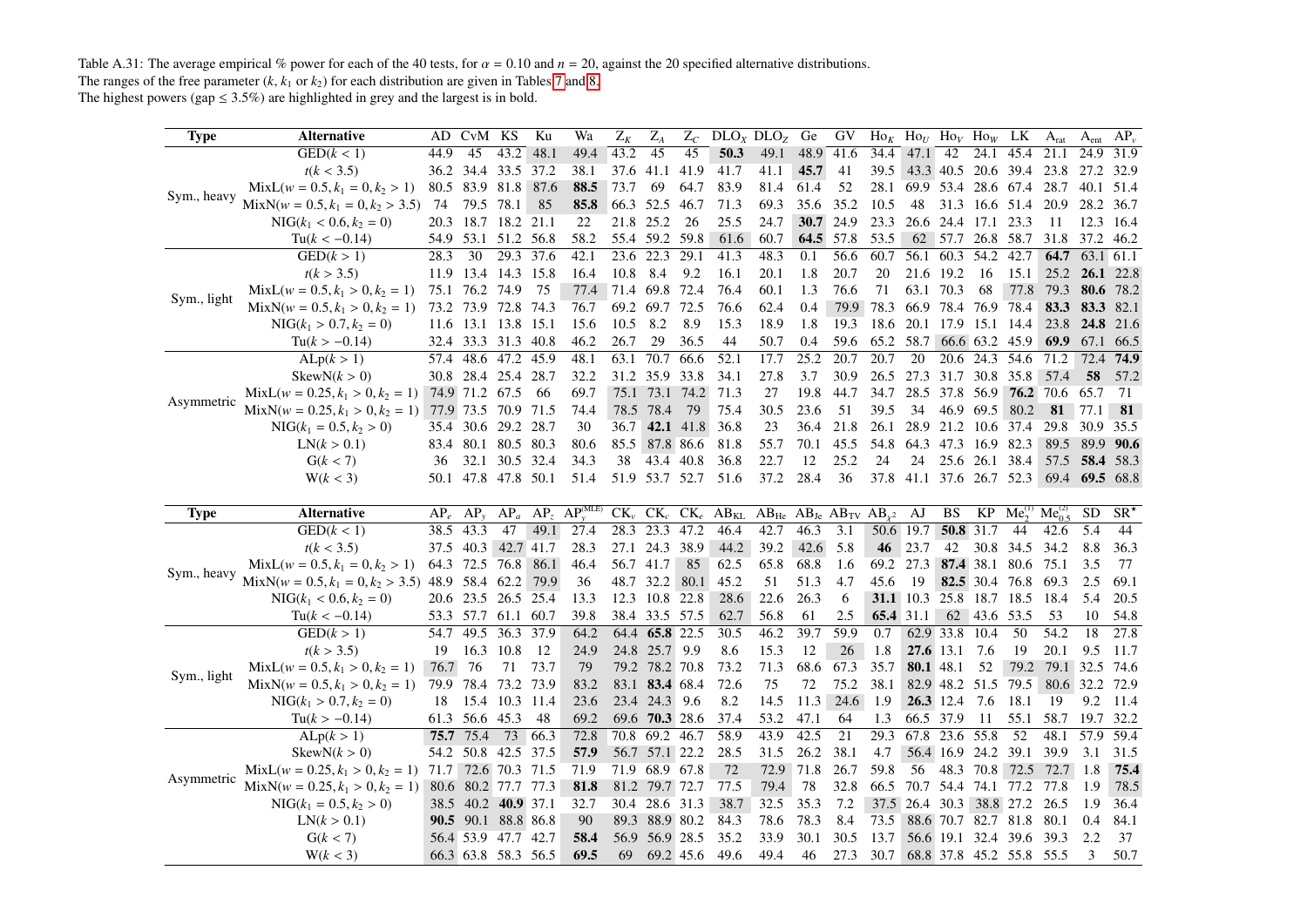Table A.32: The average empirical % power for each of the 40 tests, for  $\alpha = 0.10$  and  $n = 50$ , against the 20 specified alternative distributions. The ranges of the free parameter  $(k, k_1 \text{ or } k_2)$  for each distribution are given in Tables 7 and 8.

| <b>Type</b> | <b>Alternative</b>                                        |      | AD CvM KS           |           | Ku        | Wa                                                | $Z_K$ | $Z_A$            |             |                     | $Z_C$ DLO <sub>X</sub> DLO <sub>Z</sub>                                      | Ge           | GV                                                     | $\rm Ho_K$ $\rm Ho_U$ $\rm Ho_V$ $\rm Ho_W$ LK |                |                |                          |                                   | $A_{rat}$ | $A_{ent}$      | $AP_v$       |
|-------------|-----------------------------------------------------------|------|---------------------|-----------|-----------|---------------------------------------------------|-------|------------------|-------------|---------------------|------------------------------------------------------------------------------|--------------|--------------------------------------------------------|------------------------------------------------|----------------|----------------|--------------------------|-----------------------------------|-----------|----------------|--------------|
|             | GED(k < 1)                                                | 57.4 | 58                  | 56        | 61.5      | 63.1                                              |       | 55.9 56.3 57.5   |             | 64.6                | 65.2                                                                         | 61.9 60.4    |                                                        | 47.5                                           |                |                | 62.5 55.1 42.5 60.7      |                                   | 32.5      | 33.7           | 55           |
|             | t(k < 3.5)                                                | 48   | 45.9                | 44.8      | 49.5      | 50.8                                              |       | 52.8 56.2 57.9   |             | 55.8                | 56                                                                           | 62.4         | 59                                                     | 56.9                                           |                |                |                          | 59.5 57.2 50.3 53.8 28.6          |           | 37.9           | -50.4        |
|             | $MixL(w = 0.5, k_1 = 0, k_2 > 1)$                         | 82.2 | 83.2                | 81        | 86.1      | 87.3                                              |       | 76.9 74.7 73.2   |             | 87.1                | 87.6                                                                         | 71           | 75.2                                                   | 32.3                                           | 82.5 58.4      |                | 30.6 82.2                |                                   | 49.2      | 37.1           | 79.7         |
| Sym., heavy | MixN( $w = 0.5, k_1 = 0, k_2 > 3.5$ ) 82.4 84.6 82.8 88.8 |      |                     |           |           | 89.9                                              |       | 73.9 56.9 52.8   |             | 80.9                | 82.5                                                                         | 31.8         | 50.7                                                   | 4.8                                            | 60.4           | 21             | 7.3                      | 69.7 57.5                         |           | 22.3           | 79.2         |
|             | $NIG(k_1 < 0.7, k_2 = 0)$                                 |      | 25.9 24.2 23.5 27.9 |           |           | 29.2                                              |       | 29.7 32.3 34.3   |             | 33.9                | 34.1                                                                         | 40.7         | 36.2                                                   | 31.5 36.9 33.5 28.2 31.5                       |                |                |                          |                                   | 9.2       | 13.8 25.3      |              |
|             | $Tu(k < -0.14)$                                           |      | 72.5 71.1 69.5 74.3 |           |           | 75.4                                              | 75    | 77.2 78.5        |             | 78.9                | 79.1                                                                         | 82.1         |                                                        | 80.1 75.3 80.7 77.7                            |                |                | 67                       | 77.5                              | 46.9      | 57             | 73           |
|             | GED(k>1)                                                  |      | 56.3 57.2 51.8 67.5 |           |           | 73.1                                              | 42.5  | 65.1             | 68.1        | 74.1                | 81.3                                                                         | 0.1          | 84.6                                                   | 82.8                                           | 84.9 81.3      |                | 75.2                     | 74                                | 83.7      | $85.7$ 80.9    |              |
|             | t(k > 3.5)                                                |      | 21.2 24.4 25.5 33.3 |           |           | 36.5                                              | 16.3  | 21               | 21.9        | 36.6                | 47.4                                                                         | 1.3          | 48.1                                                   | 39                                             |                | 49.2 36.4 27.8 |                          | 33.7 44.3                         |           |                | 53.9 38.9    |
|             | $MixL(w = 0.5, k_1 > 0, k_2 = 1)$                         |      | 68.3 70.8           | 70        | 73.2      | 74.6                                              |       | 62.3 63.2 64.2   |             | 72.5                | 73.8                                                                         | 1.7          | 72.6                                                   |                                                |                |                |                          | 60.5 71.8 59.8 49.2 70.9 70.4     |           | 76.8 70.1      |              |
| Sym., light | $MixN(w = 0.5, k_1 > 0, k_2 = 1)$                         |      | 68.8 70.5           | 68.4      | 77        | 80.2                                              |       | 60.2 71.1 73.3   |             | 81.3                | 86.7                                                                         | $\mathbf{0}$ |                                                        |                                                |                |                |                          | 89.2 85.9 89.4 84.1 77.1 80.7     | 87        |                | 89.9 84.3    |
|             | $NIG(k_1 > 0.7, k_2 = 0)$                                 | 19.7 | 22.8                | 24.1 31.1 |           | 33.9                                              |       | 15.2 19.1 19.7   |             | 33.9                | 44.1                                                                         | 1            | 44.2                                                   |                                                |                |                |                          | 35.4 45.4 33.2 25.3 30.9 41.2     |           |                | 50.4 35.7    |
|             | $Tu(k > -0.14)$                                           | 70.2 | 69                  | 61.3 76.4 |           | 80.8                                              |       | 63.3 78.1 79.3   |             | 81                  | 86.1                                                                         | 0.3          | 88.2                                                   |                                                |                |                | 87.3 88.5 86.6 83.9 80.9 |                                   | 88        |                | 89.4 86.3    |
|             | ALp(k > 1)                                                |      | 78.6 70.7           | 66.7 63.4 |           | 67.7                                              | 79    |                  | $82.5$ 81.4 | 74.8                | 22                                                                           | 35.2         | 23.8                                                   | 18.7                                           |                |                | 19.5 20.3 24.2 78.5      |                                   | 73        | 78             | 78.1         |
|             | SkewN(k > 0)                                              |      | 69.9 61.9 53.5 64.2 |           |           | 71.3                                              |       | 77.2 84.4 81.5   |             | 74.1                | 64.7                                                                         | 2.5          | 65.4                                                   |                                                |                |                | 40.3 54.7 61.9 58.1 77.1 |                                   | 90.4      | 93             | 89.8         |
|             | $MixL(w = 0.25, k_1 > 0, k_2 = 1)$ 72.2 70.4              |      |                     | 68        | 63.1      | 67.2                                              | 70    | 68.5 69.1        |             | 69                  | 26.7                                                                         | 5.3          | 52.7                                                   | 44.9                                           | 26             |                | 43.8 49.4                | 72.5                              |           | 69.5 67.5 70.6 |              |
| Asymmetric  | $MixN(w = 0.25, k_1 > 0, k_2 = 1)$                        | 81.5 | 79.1 77.3 78.5      |           |           | 82.2                                              | 80    | 83.8 84.3        |             | 85                  | 37.8                                                                         | 12.6         | 71.1                                                   | 66.7 39.2 78.6 83.5                            |                |                |                          | 87.1                              |           | 91.3 91.1 89.6 |              |
|             | $NIG(k_1 = 0.5, k_2 > 0)$                                 |      | 51.9 44.8 42.9 41.7 |           |           | 43.9                                              | 55.3  |                  | 59.8 59.8   | 54.3                | 32.5                                                                         | 54           | 33.2                                                   |                                                | 37.9 42.1 29.1 |                | 17                       | 55.7 39.1                         |           | 45.4           | 51.6         |
|             | LN(k > 0.1)                                               |      | 90.1 86.2 85.2 86.5 |           |           | 88                                                | 92.7  | 95.2 94          |             | 90.2                | 58                                                                           | 71.8         | 54.9                                                   |                                                |                |                | 59.6 67.4 49.3 30.1 91.4 |                                   | 96        |                | 97.5 96.5    |
|             | G(k < 10.5)                                               |      | 60.7 53.7 48.3 56.9 |           |           | 62.5                                              |       | 67.8 79.3 74.2   |             | 67.4                | 50.9                                                                         | 12.3         | 51                                                     |                                                |                |                |                          | 35.2 45.6 47.7 45.5 69.7 86.1     |           |                | 90.8 86.4    |
|             | W(k < 5)                                                  |      | 57.9 57.1 55.3      |           | - 65      | 69.4                                              |       |                  |             | 56.2 66.1 66.6 71.5 |                                                                              |              | 66.9 21.3 68.9 61.8 69.7 64.6 53.6 71.5 85.6 88.2 82.1 |                                                |                |                |                          |                                   |           |                |              |
|             |                                                           |      |                     |           |           |                                                   |       |                  |             |                     |                                                                              |              |                                                        |                                                |                |                |                          |                                   |           |                |              |
|             |                                                           |      |                     |           |           |                                                   |       |                  |             |                     |                                                                              |              |                                                        |                                                |                |                |                          |                                   |           |                |              |
| <b>Type</b> | <b>Alternative</b>                                        |      |                     |           |           | $AP_e$ $AP_y$ $AP_a$ $AP_z$ $AP_v^{\text{(MLE)}}$ |       |                  |             |                     | $CK_v$ $CK_c$ $CK_e$ $AB_{KL}$ $AB_{He}$ $AB_{Je}$ $AB_{TV}$ $AB_{v^2}$ $AJ$ |              |                                                        |                                                |                | BS             | KP                       | $Me_2^{(1)}$ $Me_{0.5}^{(2)}$     |           | <b>SD</b>      | $SR^{\star}$ |
|             | GED(k < 1)                                                | 61.6 | 65.2 67.2 66.8      |           |           | 50.3                                              |       | $37.5$ 38.6 55.1 |             | 59.6                | 55.9                                                                         | 59.9 22.7    |                                                        | $62.8$ $35.8$ $65.1$ $33.2$                    |                |                |                          | 59                                | 58.2      | 5              | 56.4         |
|             | t(k < 3.5)                                                |      | 56.7 59.2           |           | 61.9 62.8 | 41                                                |       | 31.7 31.9 50.2   |             | 61.5                | 53.2                                                                         |              | 60.1 27.4                                              |                                                |                |                |                          | 62.8 30.5 57.3 36.5 46.7 46.3     |           | 11.3           | 48.3         |
|             | $MixL(w = 0.5, k_1 = 0, k_2 > 1)$                         | 85   |                     | 87.6 88.6 | 88        | 77.1                                              |       | 59.7 62.1 77.4   |             | 78                  | 76.7                                                                         | 78.9         | 19.8                                                   | 75.7 54.9                                      |                | 88             |                          | 30.9 85.2 84.3                    |           | 2              | 80.9         |
| Sym., heavy | $MixN(w = 0.5, k_1 = 0, k_2 > 3.5)$ 83.5                  |      |                     | 86.6 85.2 | 83        | 81.4                                              | 66.7  | 69               | 76.4        | 64.5                | 64.2                                                                         | 62.9         | 16.2                                                   |                                                |                |                |                          | 42.4 53.7 87.4 24.2 89.3 87.4 1.5 |           |                | 80.1         |
|             | $NIG(k_1 < 0.7, k_2 = 0)$                                 | 33   |                     | 36.8 40.7 | 41.8      | 18.5                                              | 10.8  | <b>11</b>        | 26.7        | 39                  | 31.3                                                                         | 36.9         | 8.6                                                    | 41.1 9.4                                       |                |                |                          | 35.1 18.9 25.5 25.4               |           | 6.2            | 26           |
|             | $Tu(k < -0.14)$                                           | 78.3 |                     | 80.5 82.6 | 83        | 65.2                                              |       | 52.3 53.1 72.6   |             | 81                  | 75                                                                           | 80.1         | 43.5                                                   |                                                |                |                |                          | 82.4 50.6 79.7 51.4 72.2 72.1     |           | 13.1           | 72.6         |
|             | GED(k>1)                                                  | 74.8 | 67.1                | 41.1      | 22.9      | 81                                                |       | 83.9 82.7 39.4   |             | 58                  | 72.3                                                                         | 68.2         | 83.8                                                   | 1.5                                            |                | 85.8 74.4 10.4 |                          | 75                                | 77.1      | 21.8 55.4      |              |
|             | t(k > 3.5)                                                |      | 29.4 21.4           | 6.4       | 3.6       | 39.4                                              |       | 44.5 42.1 15.1   |             | 17                  | 29.5                                                                         | 24.3         | 51                                                     | 1.4                                            | 51.8 33.4      |                | 8                        | 37.3 39.1                         |           | 13.5           | 20.1         |
|             | $MixL(w = 0.5, k_1 > 0, k_2 = 1)$                         |      | 67.7 66.5 55.5 53.1 |           |           | 70.7                                              |       | 70.4 69.2 60.3   |             | 66.6                | 67.9                                                                         | 65.7         | 74.6                                                   | 21.4                                           |                |                |                          | 74.4 64.1 34.4 74.2               | 73.4 33.7 |                | 67.2         |
| Sym., light | $MixN(w = 0.5, k_1 > 0, k_2 = 1)$                         | 78.6 | 72.8 55.8 46.7      |           |           | 84.4                                              |       | 87.2 85.9 57.5   |             | 67.3                | 77.4                                                                         | 74.1         | 88                                                     | 20.9                                           |                | 89.8 77.3 29.2 |                          | 81                                | 82.5      | 31             | 67.9         |
|             | $NIG(k_1 > 0.7, k_2 = 0)$                                 |      | 26.6 19.2 5.6       |           | 3.1       | 36.5                                              | 41.3  | 39               | 14.2        | 15.3                | 26.9                                                                         | 21.9         | 47.8                                                   | 1.1                                            |                | 48.2 30.6      | 8                        | 34.6 36.2                         |           | 13             | 18.7         |
|             | $Tu(k > -0.14)$                                           | 83   | 78.8 65.8 53.1      |           |           | 86.5                                              |       | 88.1 87.4 60.7   |             | 73.7                | 81.4                                                                         | 79.1         | 88.1                                                   | 10.6                                           |                |                | 89.2 81.7 11.9 82.5      |                                   | 83.7      | 25.7           | 70           |
|             | ALp(k > 1)                                                |      | 78.2 78.4 71.8 64.4 |           |           | 77                                                |       | 73.2 71.9 58.7   |             | 74.9                | 71.9                                                                         | 70.5         | 46.7                                                   | 37.4                                           |                |                | 72.1 32.2 76.8           | 70                                | 68.3      | 69.3           | 79.7         |
|             | SkewN(k > 0)                                              |      | 86.4 81.7 64.8 44.5 |           |           | 89                                                | 90.3  |                  | 89 48.6     | 71.6                | 76                                                                           | 70.6         | 82.2                                                   | 3.5                                            |                |                | 91.6 39.7 45.8 78.1      |                                   | 79.6      | 2.7            | 71           |
|             | $MixL(w = 0.25, k_1 > 0, k_2 = 1)$ 68.5 67.4 57.8 52.4    |      |                     |           |           | 70.4                                              |       | 69.8 68.6 59.2   |             | 65                  | 68.4                                                                         | 66.5         | 61.7                                                   | 42.6                                           | 70.9 36        |                |                          | 67.3 70.7 70.4                    |           | 1.6            | 72.4         |
| Asymmetric  | $MixN(w = 0.25, k_1 > 0, k_2 = 1)$                        |      | 86.2 82.8 72.9 66.3 |           |           | 89.9                                              |       | 91.4 90.6 72.9   |             | 79.1                | 84.4                                                                         | 82.2         | 84.4                                                   | 60.4                                           |                |                | 90.1 55.7 74.5 84.9      |                                   | 85.8      | 2.3            | 81.7         |
|             | $NIG(k_1 = 0.5, k_2 > 0)$                                 | 55.2 | 57                  |           | 56.3 54.2 | 47.3                                              |       | 40.3 39.6 42.7   |             | 56.5                | 50.4                                                                         | 54.2         | 14.8                                                   | 53.4 34.1 43.9                                 |                |                |                          | 56 41.4                           | 40.5      | 1.5            | 53.2         |
|             | LN(k > 0.1)                                               |      | 95.4 93.9 89.2 84.6 |           |           | 95.9                                              | 96    |                  | 95.4 83.4   | 90.9                | 91.2                                                                         | 89.8         | 58.1                                                   | 72.8                                           |                |                | 96.3 74.3 86.7 90.5      |                                   | 90.8      | 0.6            | 90.7         |
|             | G(k < 10.5)                                               | 81.3 | 74                  | 52.5 36.4 |           | 84.4                                              |       | 85.9 83.9 42.6   |             | 61.5                | 67.5                                                                         | 61.7         | 71.4                                                   | 13.3                                           |                |                |                          | 87.8 38.5 45.5 68.6 70.6          |           | 2.7            | 61.8         |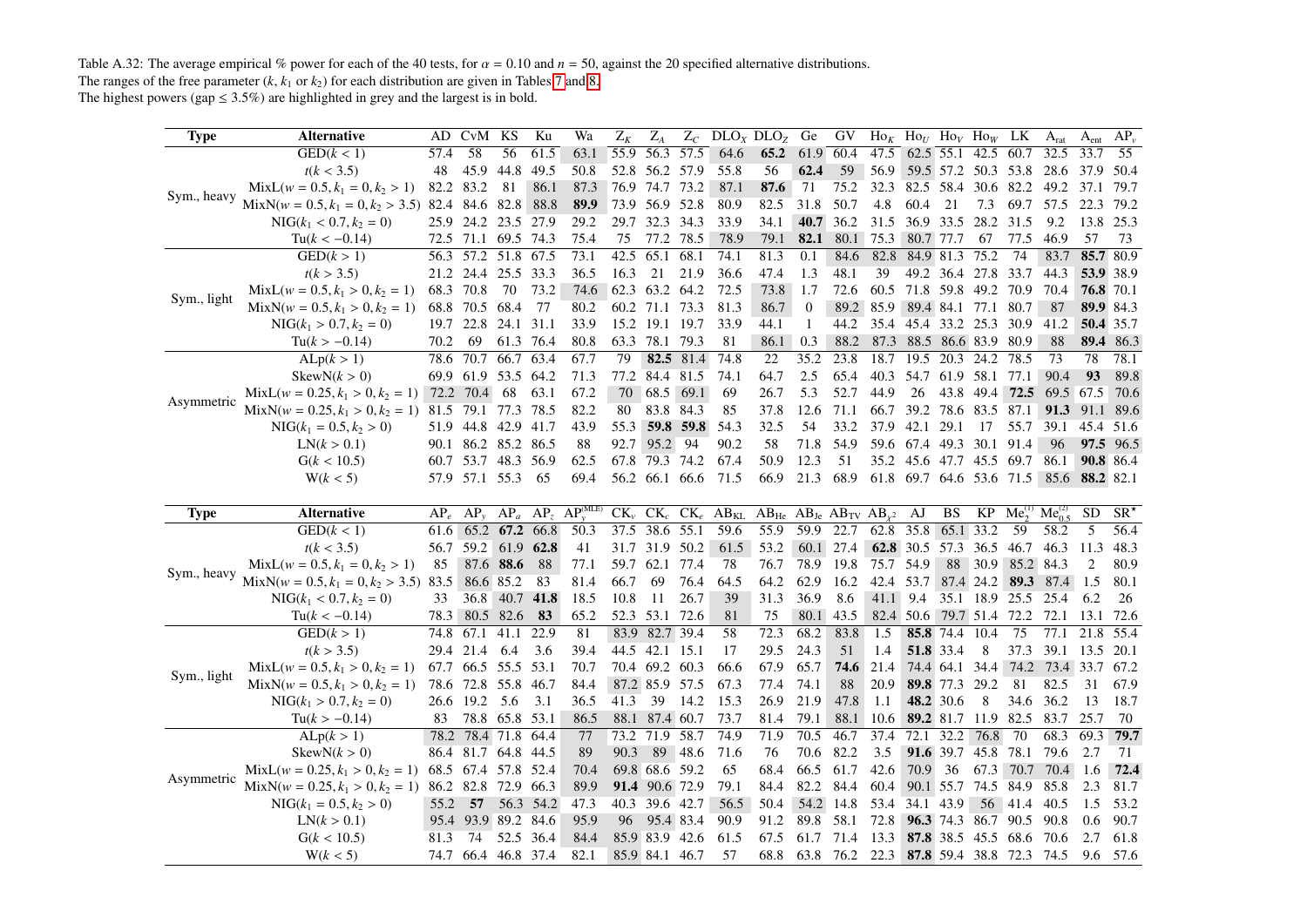Table A.33: The average empirical % power for each of the 40 tests, for  $\alpha = 0.10$  and  $n = 100$ , against the 20 specified alternative distributions. The ranges of the free parameter  $(k, k_1 \text{ or } k_2)$  for each distribution are given in Tables 7 and 8.

| <b>Type</b> | <b>Alternative</b>                                        |        | AD CvM KS                                  |                | Ku   | Wa                                         | $Z_K$          | $Z_A$                            |         |              | $Z_c$ DLO <sub>x</sub> DLO <sub>z</sub>                                 | Ge               | GV                | $\text{Ho}_K$ Ho <sub>U</sub> Ho <sub>V</sub> Ho <sub>W</sub> LK |                     |                |                     |                                          | $A_{rat}$ | A <sub>ent</sub> | $AP_v$       |
|-------------|-----------------------------------------------------------|--------|--------------------------------------------|----------------|------|--------------------------------------------|----------------|----------------------------------|---------|--------------|-------------------------------------------------------------------------|------------------|-------------------|------------------------------------------------------------------|---------------------|----------------|---------------------|------------------------------------------|-----------|------------------|--------------|
|             | GED(k < 1)                                                | 66.1   | 66.8                                       | 65             | 70.2 | 71.8                                       |                | 64.5 64.3 65.9                   |         | 73.3         | 74.5                                                                    | 70.1             | 71.2              | 57                                                               |                     | 72 62.7 52.1   |                     | 70.3                                     | 47.3      | 40.5             | 68.3         |
|             | t(k < 3.5)                                                |        | 57.2 54.4                                  | 53.5           | 58.9 | 60.4                                       |                | 64.5 67.3 69.6                   |         | 64.9         | 65.5                                                                    | 73.9             | 70.2              | 69.4                                                             | 70.4 68.9           |                | 65                  | 63.6                                     | 36        | 47.6             | 65           |
|             | $MixL(w = 0.5, k_1 = 0, k_2 > 1)$                         | 80.6   | 81                                         | 79             | 83.8 | 85                                         |                | 76.9 76.2 76.5                   |         | 86           | 86.9                                                                    | 76.1             | 83.1              | 37.9                                                             |                     | 84.7 59.5 31.6 |                     | 83.8 60.7                                |           | 33.2             | 81.8         |
| Sym., heavy | $MixN(w = 0.5, k_1 = 0, k_2 > 3.5)$ 83.2 84.1             |        |                                            | 82.3           | 88.6 | 89.9                                       |                | 73.9 57.7 56.1                   |         | 81.4         | 84.1                                                                    | 25.8             | 61.1              | 2.3                                                              | 65.6 10.9           |                | -4.4                | 77                                       | 75.1      | 10.1             | 85.6         |
|             | $NIG(k_1 < 0.7, k_2 = 0)$                                 |        | 33.3 31.4 30.6 36.1                        |                |      | 37.7                                       |                | 38.8 40.4 43.4                   |         | 42.1         | 43.1                                                                    |                  | 50.8 46.8         | 40.6                                                             |                     |                |                     | 47.1 42.3 36.6 40.3 12.4                 |           | 17.5 38.3        |              |
|             | $Tu(k < -0.18)$                                           |        | 83.2 81.7 80.6 84.3                        |                |      | 85.2                                       |                | 86.3 87.6 88.8                   |         | 88           | 88.3                                                                    | 91.3             | 90.1 87.5         |                                                                  |                     |                | 90.2 88.3 83.5 87.4 |                                          | 65        | 71.5 86.8        |              |
|             | GED(k > 1)                                                | 75     | 75.8                                       | 69.7 81.8      |      | 84.7                                       |                | 65.6 81.1 81.3                   |         | 86.1         | 89.5                                                                    | 0.2              | 90                | 86.7                                                             |                     | 90.2 84.8      |                     | 79.6 85.1                                | 86.2      | 90.5 83.3        |              |
|             | t(k > 3.5)                                                | 40     |                                            | 44.6 42.3 58.2 |      | 64.2                                       |                | 28.8 46.4 46.2                   |         | 66           | 76.4                                                                    | 1.2              |                   | 75.6 58.2                                                        |                     |                |                     | 76.3 52.4 39.4 61.8 58.2                 |           | 78.5 52.4        |              |
|             | $MixL(w = 0.5, k_1 > 0, k_2 = 1)$                         | 64.6   | 67.7 66.9 71.2                             |                |      | 72.4                                       |                | 56.6 58.5 58.6                   |         | 69.6         | 72.1                                                                    | 2.4              | 68                | 50                                                               |                     |                | 68.1 48.2 34.8 66.5 |                                          | -63       | 74               | 64.7         |
| Sym., light | $MixN(w = 0.5, k_1 > 0, k_2 = 1)$                         | 76.1   | 77.8                                       | 71.9           | 86   | 90.2                                       | 63             | 84.9 85.9                        |         | 92.5         | 96.4                                                                    | $\boldsymbol{0}$ |                   | 97.6 93.7                                                        |                     | 97.7 90.4      | 81                  | 91.6                                     | 91.9      | 96.9 88.4        |              |
|             | $NIG(k_1 > 0.7, k_2 = 0)$                                 | 36.3   | 41                                         | 39.4 54.3      |      | 59.8                                       |                | 26.1 41.7 41.2                   |         | 61.5         | 72.5                                                                    | 0.7              |                   | 71.2 53.3                                                        | 72                  | 48.1 35.7      |                     | 57                                       | 54.2      | 74.6 47.7        |              |
|             | $Tu(k > -0.18)$                                           |        | 84.7 85.1 81.4 88.6                        |                |      | 90.3                                       |                | 81.4 87.7 87.8                   |         | 90.7         | 92.8                                                                    | 0.5              | 92.6              | 90.2                                                             | 92.8 89.3           |                | 87                  | 89.9                                     | 90        | 93.6 88.9        |              |
|             | ALp(k > 1)                                                |        | 85.2 81.4                                  | 77.3 73.1      |      | 76.6                                       |                | 83.9 85.8 85.3                   |         | 84.2         | 26.7                                                                    | 50.6             | 26.3              | 18.4                                                             | 19                  | 19.5 22.9      |                     | 85.9                                     | 75        | 80.5 81.3        |              |
|             | SkewN(k > 0)                                              |        | 88.2 84.9 76.8 86.5                        |                |      | 91.5                                       |                | 87.6 94.1 93.7                   |         | 94.2         | 91.1                                                                    | 2.1              | 90.4              |                                                                  | 57.5 81.7 80.8 73.1 |                |                     | 94.7                                     | 95.4      | 98.4 94.3        |              |
| Asymmetric  | $MixL(w = 0.25, k_1 > 0, k_2 = 1)$ 73.3 73.1 71.9 68.3    |        |                                            |                |      | 71.5                                       | 69.6 69.1 69.2 |                                  |         | 71.8         | 40.6                                                                    | 3.2              | 63.5              | 51.5                                                             | 39.7 45.8 43.8      |                |                     | 72.8 67.3                                |           | 72.7 69.2        |              |
|             | $MixN(w = 0.25, k_1 > 0, k_2 = 1)$                        |        | 85.2 84.3 79.9 86.6                        |                |      | 91.1                                       | 80.5           | 91                               | 91.3    | 94.2         | 71.2                                                                    | 3.9              | 93.8              |                                                                  | 90.6 70.4 92.4 87.3 |                |                     |                                          | 94.3 94.7 | 97.5 92.5        |              |
|             | $NIG(k_1 = 0.5, k_2 > 0)$                                 |        | 64.3 56.7 54.9 53.2                        |                |      | 55.7                                       |                | 68.1 70.8 71.3                   |         | 66.4         | 40.7                                                                    | 67.4             | 44.2              | 49.2                                                             | 53.4 36.6 21.8      |                |                     | 67.9 47.3                                |           | 55.6             | -64          |
|             | LN(k > 0.1)                                               |        | 97.4 95.5 93.6 95.5                        |                |      | 96.9                                       |                | 98.5 99.5 99.2                   |         | 98           | 71.7                                                                    | 80.4             | 70.4              | 71.4                                                             |                     |                | 77.8 60.9 40.2      | 98.4                                     | 99.1      | 99.8 99.3        |              |
|             | G(k < 15)                                                 |        | 84.7 78.3 68.1 81.2                        |                |      | 87.4                                       | 90.2           | 97.1 95.3                        |         | 91.5         | 80.3                                                                    | 13.1             | 77.5              | 49.9                                                             | 71.8 67.9 62.1 92.4 |                |                     |                                          | 95.7      | 99               | 95.9         |
|             | W(k < 8)                                                  |        | 78.1 76.7                                  | 69             | 83.7 | 89.1                                       |                | 74.2 91.3 90.8                   |         | 92.5         | 89.9                                                                    |                  | 16.3 90.2 79.1    |                                                                  | 89                  |                | 83.6 73.7 92.3      |                                          | 95        | <b>98.1</b> 92.4 |              |
|             |                                                           |        |                                            |                |      |                                            |                |                                  |         |              |                                                                         |                  |                   |                                                                  |                     |                |                     |                                          |           |                  |              |
|             |                                                           |        |                                            |                |      |                                            |                |                                  |         |              |                                                                         |                  |                   |                                                                  |                     |                |                     |                                          |           |                  |              |
| <b>Type</b> | <b>Alternative</b>                                        | $AP_e$ |                                            |                |      | $AP_y$ $AP_a$ $AP_z$ $AP_v^{\text{(MLE)}}$ |                |                                  |         |              | $CK_v$ $CK_e$ $CK_e$ $AB_{KL}$ $AB_{He}$ $AB_{Je}$ $AB_{TV}$ $AB_{v^2}$ |                  |                   |                                                                  | AJ                  | BS             |                     | $KP$ Me <sup>(1)</sup> Me <sup>(2)</sup> |           | SD               | $SR^{\star}$ |
|             | $\overline{\text{GED}}(k<1)$                              | 72.8   | 74.6 74.8 73.4                             |                |      | 62.3                                       |                | 43.7 39.5 60.1                   |         | 67.8         | 65.3                                                                    | 68.1             | $\overline{39.1}$ | 70                                                               |                     |                |                     | 51.9 73.6 34.1 68.7 68.1                 |           | 4.6              | 65.2         |
|             | t(k < 3.5)                                                | 71     |                                            | 72.5 74.6 75.1 |      | 50.2                                       |                | 33.2 29.7 58.1                   |         | 73.9         | 67.5                                                                    | 73.3             | 41                |                                                                  |                     |                |                     | 74.3 36.5 69.5 40.2 56.2 55.1            |           | 13.2 57.7        |              |
|             | $MixL(w = 0.5, k_1 = 0, k_2 > 1)$                         | 85.3   |                                            | 86.8 86.8 85.1 |      | 77.6                                       |                | 55.2 49.1 70.5                   |         | 81.1         | 79.6                                                                    | 81.1             | 46.2              |                                                                  | 78.1 63.5 86.3 26.5 |                |                     | 83.4 83.3                                |           | 1.7              | 79.9         |
| Sym., heavy | MixN( $w = 0.5, k_1 = 0, k_2 > 3.5$ ) 86.5 87.6 81.9 72.5 |        |                                            |                |      | 86.7                                       |                | 70.8 66.8 68.7                   |         | 76.3         | 72.1                                                                    | 70.5             | 41.9              | 37.1                                                             |                     |                |                     | 72.3 86.1 19.8 90.9 91.1 1.9             |           |                  | 82.1         |
|             | $NIG(k_1 < 0.7, k_2 = 0)$                                 | 46.9   | 49.8 52.8                                  |                | 53   | 26.5                                       | 10.2           | 7.9                              | 31.1    | 49.9         | 43.6                                                                    | 48.4             | 15.8              |                                                                  | 51 11.9 46.4 19.6   |                |                     | 34                                       | 33.6      | 7                | 33.6         |
|             | $Tu(k < -0.18)$                                           | 90     |                                            | 90.9 91.9 91.9 |      | 78.7                                       |                | 61.4 56.6 81.9                   |         | 90.7         | 87.3                                                                    |                  | 90.3 66.3         |                                                                  |                     |                |                     | 91.3 65.8 89.6 57.5 82.8 82.6            |           | 15.6 83.4        |              |
|             | GED(k > 1)                                                | 77.3   | 70.7                                       | 40.3 10.3      |      | 83.3                                       |                | 86.5 86.2 52                     |         | 72.7         | 80.5                                                                    | 78.2             | 88.9              | 6.4                                                              |                     | 88.1 86.1      | -10                 | 84.4                                     | 85.1      | 23.1             | 74.3         |
|             | t(k > 3.5)                                                | 38     | 27.2                                       | 4.7            | 1.8  | 51.5                                       |                | 58.8 57.4 21.5                   |         | 33.8         | 50.3                                                                    | 44.6             | 75.3              | 1.5                                                              | 67.9 64.7           |                | 8.2                 | 62.8 64.4                                |           | 16.3 37.8        |              |
|             | $MixL(w = 0.5, k_1 > 0, k_2 = 1)$                         | 61.8   | 60.4 45.7                                  |                | 35.1 | 64.7                                       |                | 62.1 59.9 52.4                   |         | 63.3         | 64.8                                                                    | 62.8             |                   | 72.6 16.3                                                        | 68.2                | 69             | 22.6                | 70.9                                     | 69.4 32.6 |                  | 63.1         |
| Sym., light | $MixN(w = 0.5, k_1 > 0, k_2 = 1)$                         |        | 79.1 69.1 33.4 11.8                        |                |      | 87.9                                       |                | 92.3 91.7 49.7                   |         | 72           | 84                                                                      | 80.7             | 95                | 7.2                                                              |                     |                |                     | 94.8 92.9 11.7 89.6 90.7 25.5 74.8       |           |                  |              |
|             | $NIG(k_1 > 0.7, k_2 = 0)$                                 |        | 33.7 23.6                                  | 3.6            | 1.3  | 47.5                                       |                | 54.9 53.5 19.9                   |         | 29.8         | 45.4                                                                    | 39.7             | 71.1              | 0.9                                                              | 63.3 59.8 8.1       |                |                     | 58.3 59.8                                |           | 15.7             | 34.2         |
|             | $Tu(k > -0.18)$                                           | 86     | 83                                         | 71.5 56.6      |      | 88.7                                       |                | 90.1 89.9 75.6                   |         | 84.1         | 87.9                                                                    | 86.6             | 92.8 48.1         |                                                                  |                     | 91.4 90.8 12.3 |                     | 90.1 90.4                                |           | 29               | 84.3         |
|             | ALp(k > 1)                                                | 80.8   | 80.7                                       | 72.5           | 61.5 | 79.6                                       |                | 73.7 71.1 64.4                   |         | 79.8         | 79.2                                                                    | 78.7             | 69.7              | 48.8                                                             | 78.5                |                | 43.9 85.9           | 77                                       | 75.3      | 76.2             | 85.7         |
|             | SkewN(k > 0)                                              |        | 90.1 85.3                                  | 63             | 30.9 | 93.8                                       | 95.5           |                                  | 95 63.2 | 86.2         | 90.5                                                                    | 88.2             | 96.1 4.3          |                                                                  |                     |                | 97 70.5 59.9        | 92.9                                     | 93.6      | 3.5              | 88.2         |
|             | $MixL(w = 0.25, k_1 > 0, k_2 = 1)$ 66.2                   |        | 64.8 50.9 39.8                             |                |      | 68.4                                       |                | 66.6 64.4 56.7                   |         | 65.8         | 69.2                                                                    | 67.5             |                   | 72.4 38.4                                                        |                     | 74.1 37.1 67.2 |                     | 73                                       | 72.1      | 1.6              | 73.1         |
| Asymmetric  | $MixN(w = 0.25, k_1 > 0, k_2 = 1)$                        | 86.6   | 80.3                                       | 57.8 41.9      |      | 92.2                                       | 95             | 94.6 67.1                        |         | 81.7         | 88.9                                                                    | 86.5             | 95.6 44.1         |                                                                  |                     |                | 96.5 57.6 64.7 91.9 |                                          | 92.5      | 4.5              | 84.8         |
|             | $NIG(k_1 = 0.5, k_2 > 0)$                                 | 67.7   | 69                                         | 67.1 64        |      | 57.3                                       |                | 45.2 41.9                        | 51      | 69.3         | 65.6                                                                    |                  | 68.3 33.5         | 65.2                                                             |                     |                |                     | 45.2 56.5 67.7 53.7                      | 52.4      | 1.4              | 65.5         |
|             | LN(k > 0.1)                                               | 98.5   | 97.5                                       | 92             | 85.8 | 98.9                                       | 99             | 98.8 90.7                        |         | 97.4         | 97.8                                                                    | 97.2             | 95.6              | 79.6                                                             |                     |                | 99.4 86.7 92.7 97.9 |                                          | 98        | 0.5              | 97.6         |
|             | G(k < 15)<br>W(k < 8)                                     |        | 91.3 84.1 50.6 25.7<br>84.2 73.7 38.1 23.4 |                |      | 94.2<br>91.8                               |                | 95.7 94.8 55.2<br>95.4 94.9 51.9 |         | 84.1<br>75.1 | 87.8<br>85                                                              | 84.4<br>81.3     |                   | 94.5 13.3<br>95.1 17.1 96.6 85                                   |                     |                |                     | 97.4 68.7 54.6 90.1<br>37.6 89.5 90.6    | 91.2      | 3.4<br>20.3 77.6 | 85.3         |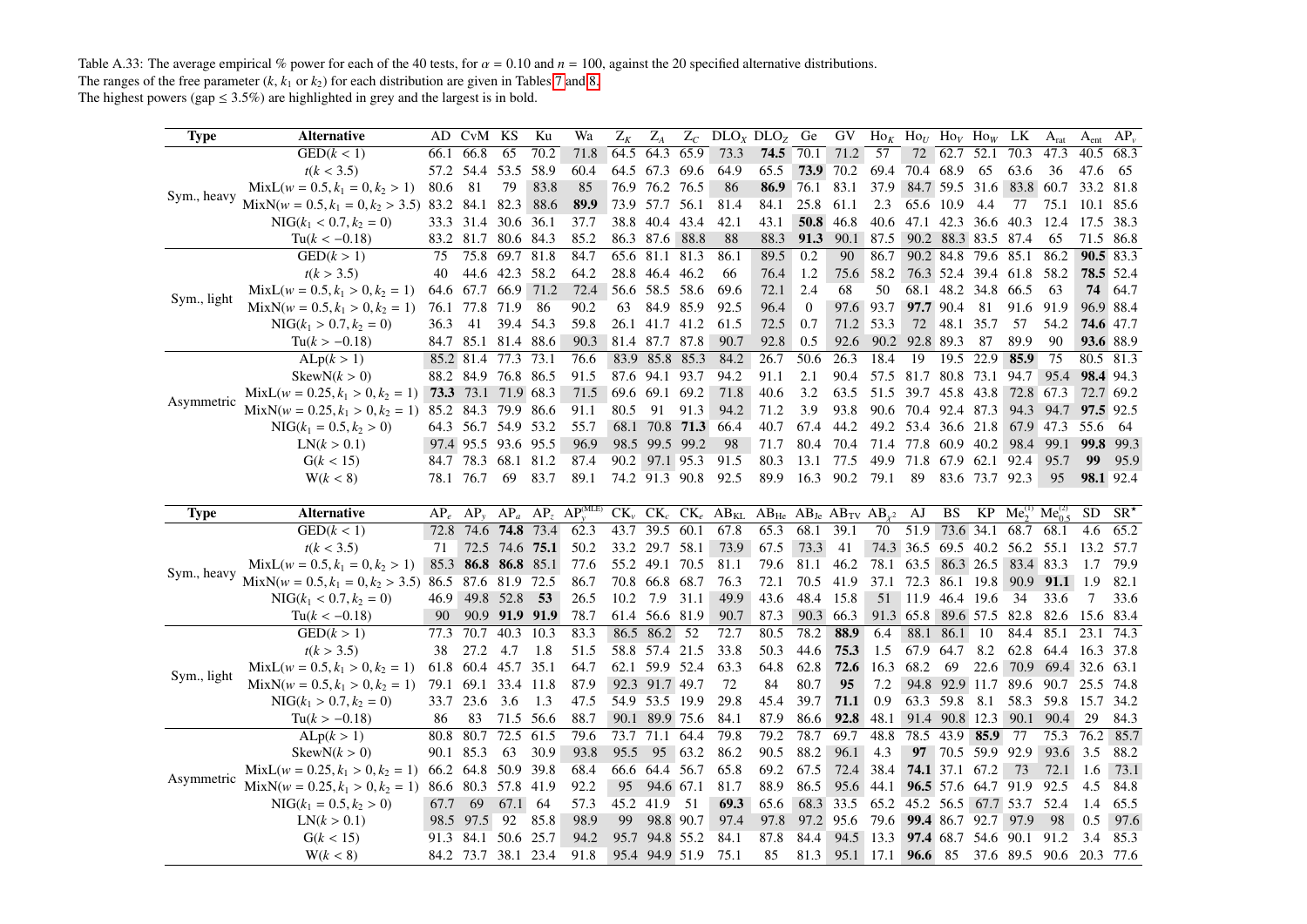Table A.34: The average empirical % power for each of the 40 tests, for  $\alpha = 0.10$  and  $n = 200$ , against the 20 specified alternative distributions. The ranges of the free parameter  $(k, k_1 \text{ or } k_2)$  for each distribution are given in Tables 7 and 8.

<span id="page-43-0"></span>

| <b>Type</b> | <b>Alternative</b>                                                          |      | AD CvM KS           |                | Ku                  | Wa                                                | $Z_K$      | $Z_A$          |            |      | $Z_c$ DLO <sub>x</sub> DLO <sub>z</sub>                                 | Ge           | GV         |                     | $\rm Ho_K$ $\rm Ho_U$ $\rm Ho_V$ $\rm Ho_W$ LK |                |                                                      |                                    | $A_{rat}$        | A <sub>ent</sub> | $AP_v$       |
|-------------|-----------------------------------------------------------------------------|------|---------------------|----------------|---------------------|---------------------------------------------------|------------|----------------|------------|------|-------------------------------------------------------------------------|--------------|------------|---------------------|------------------------------------------------|----------------|------------------------------------------------------|------------------------------------|------------------|------------------|--------------|
|             | GED(k < 1)                                                                  | 73.9 | 74.7                | 73             | 77.6                | 79                                                | 72.2       | 71.7           | 73.3       | 80.4 | 81.7                                                                    | 76.9         | 79.4       | 65.6                |                                                | 79.7 68.9 59.8 |                                                      | 78.1                               | 54.4             | 46.7             | 76.6         |
|             | t(k < 3.5)                                                                  | 66.8 | 63.3 62.2 68.8      |                |                     | 70.6                                              |            | 75.6 77.8      | 80.2       | 72.5 | 73.3                                                                    | 83.8         | 79.5       |                     |                                                |                |                                                      | 80.7 79.5 79.4 77.3 72.1           | 39.2             | 61.8             | 78.7         |
|             | $MixL(w = 0.5, k_1 = 0, k_2 > 3.5)$ 78.6 78.8 76.8 81.7                     |      |                     |                |                     | 82.9                                              | 76.3 75.8  |                | 77         | 84.4 | 85.6                                                                    | 78.7         |            | 84.1 45.5           | 84.4                                           | 59             |                                                      | 32.4 82.8 56.3                     |                  | 27.9             | 80.8         |
| Sym., heavy | MixN(w = 0.5, k <sub>1</sub> = 0, k <sub>2</sub> > 3.5) 84.4 84.4 82.4 89.4 |      |                     |                |                     | 90.8                                              | 73.7       | 58             | 59         | 80.7 | 84.1                                                                    | 18           | 65.8       | 1.2                 | 67.1                                           | 4.4            | 5.6                                                  | 79.5                               | 80               | 1.9              | 88.3         |
|             | $NIG(k_1 < 0.65, k_2 = 0)$                                                  |      | 44.2 41.6 40.8 47.7 |                |                     | 49.6                                              | 51.4       | 52             | 55.8       | 52.6 | 54                                                                      |              | 63.8 59.9  | 53.3                | 60                                             |                |                                                      | 53.5 47.3 51.8 15.6                |                  | 25.6             | 54.9         |
|             | $Tu(ki-0.20)$                                                               |      | 86.7 84.9 83.8 87.7 |                |                     | 88.6                                              |            | 90.8 91.7 92.9 |            | 90.9 | 91.4                                                                    | 95           | 93.8       | 92.6                |                                                |                |                                                      | 93.9 92.4 89.9 90.9 63.6           |                  | 77               | 92.3         |
|             | GED(k > 1)                                                                  | 75   | 76.3                | 72             | 81.3                | 83.6                                              |            | 67.7 79.9 79.4 |            | 85   | 88                                                                      | 26.9         | 87.9       | 82.5                | 88                                             |                | 78.9 71.8 83.6                                       |                                    | 79.8             | 88               | 75.9         |
|             | t(k > 3.5)                                                                  | 66.1 | 70.4                | 63.1 80.9      |                     | 85.7                                              |            | 48.8 69.3 68.5 |            | 85.1 | 89.8                                                                    | 3.5          | 86.3       | 65.8                | 86.5                                           |                |                                                      | 56.6 42.4 81.6 60.6                |                  | 90               | 62.4         |
|             | $MixL(w = 0.5, k_1 > 0, k_2 = 1)$                                           | 64   |                     | 67.3 66.5 71.2 |                     | 72.1                                              |            | 54.8 56.7 56.2 |            | 68.9 | 71.4                                                                    | 10.9         | 65.9       | 43.2                | 66                                             |                |                                                      | 39.7 26.2 64.8 57.7                |                  |                  | 73.1 63.4    |
| Sym., light | $MixN(w = 0.5, k_1 > 0, k_2 = 1)$                                           | 96.5 |                     | 96.7 92.1 98.4 |                     | 99.4                                              | 90.4       | 99             | 99.1       | 99.7 | 99.9                                                                    | 49.1         | <b>100</b> | 99.5                | <b>100</b>                                     | 98             |                                                      | 93.1 99.7 98.2                     |                  | 99.8 97.3        |              |
|             | $NIG(k_1 > 0.7, k_2 = 0)$                                                   |      | 67.5 71.8 64.3 81.9 |                |                     | 86.6                                              | 50         | 72.2 71.6      |            | 87.6 | 92.1                                                                    | 1.8          | 90         | 71.6                |                                                |                | 90.2 62.7 47.2 84.6                                  |                                    | 67               |                  | 91.3 64.9    |
|             | $Tu(k > -0.16)$                                                             | 74.9 | 77.2 72.5 83.2      |                |                     | 85.8                                              |            | 66.9 77.1 76.6 |            | 84.8 | 87.8                                                                    | 33.8         | 85.3       | 76.7                |                                                |                |                                                      | 85.5 73.3 67.5 82.3 74.2           |                  | 89.1 74.5        |              |
|             | ALp(k > 1)                                                                  |      | 86.3 83.5 79.7 74.5 |                |                     | 77.6                                              |            | 84.2 85.6 85.4 |            | 85.8 | 29.1                                                                    | 66.2         | 27         | 17.8                | 17.5                                           |                | 16.5 18.4                                            |                                    | 86.8 70.9        |                  | 78.8 80.2    |
|             | SkewN(k > 0)                                                                |      | 97.3 96.8 91.4 97.7 |                |                     | 99.1                                              | 94.7       |                | 99.3 99.3  | 99.7 | 99.6                                                                    | 35.4         | 99.5       | 80.9                | 98                                             | 93.1 84.9      |                                                      |                                    | 99.6 98.2        |                  | 99.9 97.8    |
|             | $MixL(w = 0.25, k_1 > 0, k_2 = 1)$                                          | 69.6 | 70.7 69.9 68.4      |                |                     | 70.8                                              |            | 64.2 63.8 63.6 |            | 69.4 | 58                                                                      | 6.5          | 63.9       | 45.2                |                                                |                |                                                      | 55.6 37.3 30.3 68.1 57.4           |                  |                  | 72.2 63.3    |
| Asymmetric  | $MixN(w = 0.25, k_1 > 0, k_2 = 1)$                                          |      | 96.6 96.4 91.1 97.8 |                |                     | 99.2                                              | 91.8       | 99.1           | 99.1       | 99.7 | 98.7                                                                    | 43.1         | 99.9       | 99.3                |                                                |                | 98.4 97.9 93.1                                       | 99.6                               | 98.2             |                  | 99.8 97.3    |
|             | $NIG(k_1 = 0.5, k_2 > 0)$                                                   | 75   |                     | 68.2 66.8 65.5 |                     | 67.8                                              |            | 78.5 79.6 80.5 |            | 76.1 | 49.4                                                                    |              | 78.8 56.6  | 61.4                | 64.7 45.4 27.9                                 |                |                                                      | 77.6                               | 53               | 66.1 75.7        |              |
|             | LN(k > 0.1)                                                                 | 99.9 |                     | 99.6 98.7 99.5 |                     | 99.8                                              | <b>100</b> | <b>100</b>     | <b>100</b> | 99.9 | 81.6                                                                    | 90.9         | 81.1       | 79.8                | 85.2 70.7 50.2                                 |                |                                                      | <b>100</b>                         | 99.9             | <b>100</b>       | 99.9         |
|             | G(k < 15)                                                                   | 99.4 | 98                  | 92.2           | 98                  | 99.3                                              | 99.8       | <b>100</b>     | <b>100</b> | 99.8 | 93.7                                                                    | 40.7         | 90.9       | 62                  | 87.5 81.9 76.5                                 |                |                                                      | 99.8                               | 99.6             | <b>100</b>       | 99.8         |
|             | W(k < 5)                                                                    |      | 98.7 98.4 94.3 99.2 |                |                     | 99.8                                              |            | 97.1 99.9 99.9 |            | 99.9 | 94.5                                                                    | 56.4         | 93         |                     |                                                |                |                                                      | 85.8 92.4 90.6 86.4 99.9 99.8      |                  | - 100            | - 99.6       |
|             |                                                                             |      |                     |                |                     |                                                   |            |                |            |      |                                                                         |              |            |                     |                                                |                |                                                      |                                    |                  |                  |              |
|             |                                                                             |      |                     |                |                     |                                                   |            |                |            |      |                                                                         |              |            |                     |                                                |                |                                                      |                                    |                  |                  |              |
| <b>Type</b> | <b>Alternative</b>                                                          |      |                     |                |                     | $AP_e$ $AP_y$ $AP_a$ $AP_z$ $AP_v^{\text{(MLE)}}$ |            |                |            |      | $CK_v$ $CK_e$ $CK_e$ $AB_{KL}$ $AB_{He}$ $AB_{Je}$ $AB_{TV}$ $AB_{v^2}$ |              |            |                     | AJ                                             | BS             |                                                      | $KP$ $Me_2^{(1)}$ $Me_{0.5}^{(2)}$ |                  | SD.              | $SR^{\star}$ |
|             | GED(k < 1)                                                                  |      |                     |                | 79.3 80.1 79.7 77.9 | 72.3                                              |            | 41.9 38.4 64.6 |            | 74.8 | 72.8                                                                    |              | 74.7 51.9  |                     | 75.9 65.5                                      |                |                                                      | 80.4 34.8 76.7 76.3                |                  | 4.1              | 73.1         |
|             | t(k < 3.5)                                                                  |      |                     |                | 83.3 84.1 85.5 85.4 | 64.4                                              | 29.6       | 27             | 65.5       | 85.3 | 81.9                                                                    |              | 85.7 57.7  | 84.3                | 45                                             |                | 81.9 43.4                                            | 66.5 64.3                          |                  | 15               | 67.5         |
|             | $MixL(w = 0.5, k_1 = 0, k_2 > 3.5)$ 83.4 84.2 83.9 81.3                     |      |                     |                |                     | 77.2                                              |            | 36.5 31.7 63.4 |            | 80.1 | 78.7                                                                    | 80           | 54.6       | 78.1                | 67                                             |                | 84.6 22.8                                            |                                    | 81.3 81.4        | 1.7              | 78.1         |
| Sym., heavy | $MixN(w = 0.5, k_1 = 0, k_2 > 3.5)$                                         |      | 86.6 86.5 74.9 58.2 |                |                     | 89.3                                              |            | 67.1 65.6 59.7 |            | 80.8 | 76.1                                                                    | 74.4         | 57         |                     | 30.1 86.7 85.2 16.4                            |                |                                                      |                                    | 92.6 93.4        | 3.1              | 84           |
|             | $NIG(k_1 < 0.65, k_2 = 0)$                                                  |      |                     |                | 62.4 64.3 66.4 65.3 | 42.6                                              | 6.8        | 5              | 37.1       | 63.9 | 59.7                                                                    | 63.4         | 28.3       |                     |                                                |                |                                                      | 63.4 20.8 62.2 20.5 45.5 44.6      |                  | 7.8              | 44.7         |
|             | $Tu(ki-0.20)$                                                               |      | 94.4 94.8 95.5 95.3 |                |                     | 85.5                                              | 48         | 42.7 83.9      |            | 94.7 | 92.7                                                                    | 94.6         | 74.2       |                     | 94.9 69.6 93.9 55                              |                |                                                      | 86.2 85.7                          |                  | 13.8             | 87.1         |
|             | GED(k>1)                                                                    | 68.6 | 62.9 32.6           |                | 6.8                 | 76                                                | 80.3       | 79.6           | 46.7       | 70.1 | 77                                                                      | 74.9         | 86.5       | 7.6                 | 81.6                                           | 84.8           | 8.6                                                  | 82.5                               | 83               | 19.7 74.1        |              |
|             | t(k > 3.5)                                                                  |      | 50.3 42.4           | -11            | 5                   | 59.7                                              |            | 59.5 57.1 28.5 |            | 59.1 | 73.8                                                                    | 69.9         | 90.2       | 3.5                 | 73.9 86.3                                      |                | 8.5                                                  | 84                                 | 84.4             | 18.2 63.4        |              |
|             | $MixL(w = 0.5, k_1 > 0, k_2 = 1)$                                           | 60.8 | 59.9 46.9           |                | 34.8                | 62.9                                              |            | 53.4 50.8 47.7 |            | 63.6 | 64.7                                                                    | 63.2         |            | 72.2 18.4           | 65.9 71.2                                      |                | 17                                                   |                                    | 69.6 67.7 31.9   |                  | 62.3         |
| Sym., light | $MixN(w = 0.5, k_1 > 0, k_2 = 1)$                                           |      | 93.3 88.6 56.2      |                | 28.2                | 97                                                |            | 98.2 97.8 68.6 |            | 94.1 | 97.6                                                                    | 96.8         |            | 99.7 29.6           |                                                | 99.2 99.8 12.1 |                                                      | 99.2                               | 99.3 28.7        |                  | 96.1         |
|             | $NIG(k_1 > 0.7, k_2 = 0)$                                                   |      | 51.2 42.2 8.3       |                | $\overline{2}$      | 64                                                |            | 66.4 64.2 28.8 |            | 58.1 | 73.1                                                                    | 68.9         | 90.4       | -1                  |                                                | 77.2 87.6 8.3  |                                                      | 84.5                               | 85               | 18.1             | 65           |
|             | $Tu(k > -0.16)$                                                             | 68.8 | 64.3 38.5 12.9      |                |                     | 73.5                                              | 73.9       | 73             | 48.4       | 72.5 | 79.5                                                                    | 77.5         |            | 89.1 12.3           | 78.9                                           | 86             | 8.9                                                  | 84.6 84.6                          |                  | 20.1             | 73.6         |
|             | ALp(k > 1)                                                                  |      | 79.4 79.2 71.2 60.7 |                |                     | 78.8                                              | 65         | 62             | 61.7       | 79.6 | 79.7                                                                    | 79.3         | 74.3       | $\overline{56.6}$   |                                                |                | $\overline{79.7}$ 48.5 <b>87.6</b> $\overline{77.4}$ |                                    | 75.5             | 76.9             | 86.7         |
|             | SkewN(k > 0)                                                                |      | 94.7 91.1 65.2 32.5 |                |                     | 97.4                                              | 98.1       | 97.6 70.2      |            | 95.3 | 97.8                                                                    | 97           |            | 99.7 11.8           |                                                | 99.2 95.2 63.2 |                                                      | 99.1                               | $99.2 \quad 5.4$ |                  | 97.1         |
|             | $MixL(w = 0.25, k_1 > 0, k_2 = 1)$ 60.2 59.1 44.5 31.5                      |      |                     |                |                     | 62.5                                              |            | 53.5 50.5 46.5 |            | 61.9 | 65.6                                                                    | 64           |            | 72.1 26.7 67.4 43.3 |                                                |                | 61                                                   | 70.2                               | 68.7             | 1.9              | 69.2         |
| Asymmetric  | $MixN(w = 0.25, k_1 > 0, k_2 = 1)$                                          |      | 93.4 88.7 56.5 29.1 |                |                     | 97.1                                              |            | 98.2 97.8 68.4 |            | 94.1 | 97.5                                                                    | 96.6         |            | 99.6 32.4           |                                                | 99.2 84.8 54.7 |                                                      | 99                                 | 99.1             | 7.4              | 96.2         |
|             | $NIG(k_1 = 0.5, k_2 > 0)$                                                   |      | 78.7 79.6 77.8 74.4 |                |                     | 69.4                                              |            | 44.8 41.7 58.8 |            | 80.5 | 78.9                                                                    |              | 80.5 57.6  | 75.8                | 60.1 70.2                                      |                | 77                                                   | 66.1                               | 64.4             | 1.3              | 76           |
|             | LN(k > 0.1)                                                                 |      | 99.8 99.6 96.7 90.9 |                |                     | 99.9                                              |            | 99.8 99.7 95.8 |            | 99.8 | 99.9                                                                    | 99.8         |            | 99.9 85.5           |                                                |                | 100 96.2 96.6                                        | 99.9                               | 99.9             | 0.4              | 99.9         |
|             | G(k < 15)                                                                   |      | 99.2 97.9 78.3 41.5 |                |                     | 99.6                                              |            | 99.4 99.1 76.2 |            | 99.2 | 99.2                                                                    | 98.8<br>98.8 | 99.8 22.4  | 99.9 35.6           |                                                | 99.9 98.6 51   | 99.9 93.4 73.9                                       | 99.6                               | 99.6             | 2.9              | 99.4         |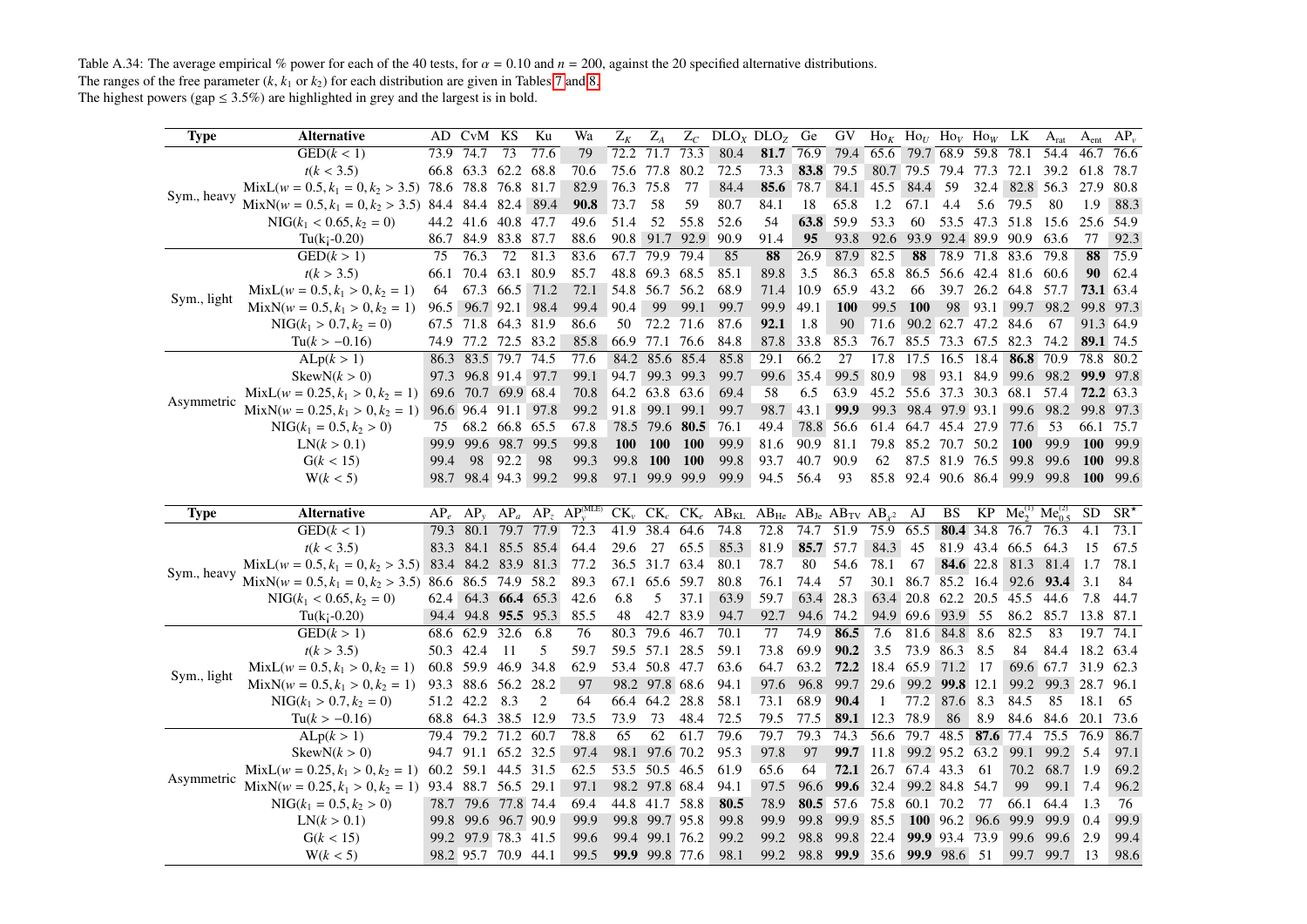Table A.35: Ordered average % empirical powers of the 40 tests, for  $\alpha = 0.10$  and  $n = 20$ , against five groupings of alternative distributions: all models, symmetric, symmetric heavy-tailed, symmetric light-tailed, asymmetric.

<span id="page-44-0"></span>

| All models       | $AP_{v}$             | $AP_{e}$                        | $AP_{\nu}$   | $CK_{v}$                         | AP <sub>z</sub>          | AP <sub>v</sub> <sup>(MLE)</sup> | $AP_a$           | $ME_2^{(\text{(1)})}$    |                  | $DLO_X$ $ME_{0.5}^{(2)}$ | Wa                       | $\mathbf{A}_{\text{ent}}$                   | $CK_{c}$                 | LK                            | A <sub>rat</sub>  | Ku                | AD               | $\overline{z}$ C | $\overline{\text{SR}^*}$ | ZA                   |
|------------------|----------------------|---------------------------------|--------------|----------------------------------|--------------------------|----------------------------------|------------------|--------------------------|------------------|--------------------------|--------------------------|---------------------------------------------|--------------------------|-------------------------------|-------------------|-------------------|------------------|------------------|--------------------------|----------------------|
| Power            | 55.7                 | 55.3                            | 54.3         | 54.1                             | 53.8                     | 53.5                             | 53.1             | 52.7                     | 52.2             | 52.2                     | 51.8                     | 51.8                                        | 51.6                     | 50.8                          | $\overline{50.5}$ | 49.9              | 49.5             | 49.4             | 49.3                     | 49.2                 |
| Gap              | 0.0                  | 0.4                             | 1.5          | 1.6                              | 2.0                      | 2.2                              | 2.6              | 3.0                      | 3.5              | 3.5                      | 3.9                      | 3.9                                         | 4.1                      | 4.9                           | 5.3               | 5.8               | 6.3              | 6.3              | 6.5                      | 6.5                  |
| Rank             | 1                    | 2                               | 3            | $\overline{4}$                   | 5                        | 6                                | 7                | 8                        | 9                | 10                       | 11                       | 12                                          | 13                       | 14                            | 15                | 16                | 17               | 18               | 19                       | 20                   |
|                  | $\overline{AB}_{He}$ | $Z_K$                           | AJ           | CvM                              | $\overline{AB_{KL}}$     | $\overline{AB}_{Je}$             | <b>KS</b>        | CK <sub>e</sub>          | $\text{Ho}_U$    | <b>BS</b>                | GV                       | $\text{Ho}_V$                               | DLO <sub>Z</sub>         | $\overline{H}$ O <sub>K</sub> | KP                | $AB_{v^2}$        | $\text{How}$     | $AB_{TV}$        | Ge                       | SD                   |
| Power            | 48.8                 | 48.5                            | 48.4         | 48.3                             | 48.3                     | 47.8                             | 47.1             | 46.8                     | 42.6             | 42.3                     | 42.0                     | 41.5                                        | 41.4                     | 38.4                          | 37.9              | 35.2              | 34.4             | 26.6             | 25.6                     | 11.5                 |
| Gap              | 7.0                  | 7.2                             | 7.3          | 7.4                              | 7.5                      | 8.0                              | 8.7              | 8.9                      | 13.2             | 13.5                     | 13.7                     | 14.2                                        | 14.3                     | 17.4                          | 17.9              | 20.6              | 21.3             | 29.1             | 30.1                     | 44.3                 |
| Rank             | 21                   | 22                              | 23           | 24                               | 25                       | 26                               | 27               | 28                       | 29               | 30                       | 31                       | 32                                          | 33                       | 34                            | 35                | 36                | 37               | 38               | 39                       | 40                   |
|                  |                      |                                 |              |                                  |                          |                                  |                  |                          |                  |                          |                          |                                             |                          |                               |                   |                   |                  |                  |                          |                      |
| <b>Symmetric</b> | Wa                   | $ME^{(1)}$                      | $ME_0^{(2)}$ | DLO <sub>X</sub>                 | AP <sub>2</sub>          | Ku                               | $AP_v$           | DLO <sub>Z</sub>         | $\mathrm{Ho}_U$  | $AP_e$                   | GV                       | $AP_a$                                      | $\text{Ho}_V$            | LK                            | $CK_{\nu}$        | CvM               | $AB_{He}$        | $AP_{v}$         | $AB_{Je}$                | BS                   |
| Power            | 51.4                 | 50.7                            | 50.4         | 50.4                             | 50.0                     | 49.5                             | 49.0             | 48.9                     | 48.6             | 47.7                     | 47.1                     | 46.9                                        | 46.8                     | 46.6                          | 46.3              | 46.2              | 46.1             | 45.7             | 45.6                     | 45.3                 |
| Gap              | 0.0                  | 0.6                             | 1.0          | 1.0                              | 1.4                      | 1.8                              | 2.4              | 2.5                      | 2.8              | 3.6                      | 4.3                      | 4.4                                         | 4.5                      | 4.7                           | 5.0               | 5.1               | 5.2              | 5.7              | 5.8                      | 6.0                  |
| Rank             | -1                   | 2                               | 3            | $\overline{4}$                   | 5                        | 6                                | 7                | 8                        | 9                | 10                       | 11                       | 12                                          | 13                       | 14                            | 15                | 16                | 17               | 18               | 19                       | 20                   |
|                  | AD                   | $\overline{\text{KS}}$          | $CK_e$       | AP <sub>°</sub> <sup>(MLE)</sup> | $\overline{\text{SR}^*}$ | $AB_{KL}$                        | A <sub>ent</sub> | $\overline{\text{CK}_c}$ | $\overline{z}$ C | $\overline{Z_K}$         | $\overline{\text{Ho}_K}$ | $\overline{ZA}$                             | A <sub>rat</sub>         | AJ                            | $\text{How}$      | $AB_{v^2}$        | $AB_{TV}$        | $\overline{KP}$  | Ge                       | SD                   |
| Power            | 45.3                 | 45.2                            | 45.1         | 44.6                             | 44.3                     | 43.4                             | 42.9             | 42.8                     | 42.7             | 42.5                     | 41.9                     | 41.6                                        | 40.3                     | 39.8                          | 35.6              | 32.3              | 28.4             | 27.8             | 24.4                     | 13.1                 |
| Gap              | 6.1                  | 6.2                             | 6.3          | 6.7                              | 7.0                      | 8.0                              | 8.4              | 8.6                      | 8.6              | 8.9                      | 9.4                      | 9.7                                         | 11.1                     | 11.6                          | 15.8              | 19.1              | 23.0             | 23.6             | 27.0                     | 38.3                 |
| Rank             | 21                   | 22                              | 23           | 24                               | 25                       | 26                               | 27               | 28                       | 29               | 30                       | 31                       | 32                                          | 33                       | 34                            | 35                | 36                | 37               | 38               | 39                       | 40                   |
|                  |                      |                                 |              |                                  |                          |                                  |                  |                          |                  |                          |                          |                                             |                          |                               |                   |                   |                  |                  |                          |                      |
| Symmetric, heavy | <b>BS</b>            | AP,                             | Wa           | Ku                               | DLO <sub>X</sub>         | $CK_e$                           | DLO <sub>7</sub> | $AP_a$                   | CvM              | AD                       | $AB_{v^2}$               | $ME_{2}^{(1)}$                              | <b>KS</b>                | SR <sup>3</sup>               | $\mathbf{Z}_K$    | $\text{Ho}_U$     | $AB_{Je}$        | $AP_v$           | $ME_0^{(2)}$             | ZA                   |
| Power            | 58.4                 | 57.1                            | 57.0         | 56.0                             | 55.7                     | 55.2                             | 54.4             | 52.7                     | 52.4             | 51.8                     | $\overline{51.3}$        | 51.3                                        | 51.0                     | 50.3                          | 49.7              | 49.5              | 49.4             | 49.3             | 48.8                     | 48.7                 |
| Gap              | 0.0                  | 1.3                             | 1.4          | 2.4                              | 2.7                      | 3.2                              | 4.0              | 5.7                      | 6.0              | 6.6                      | 7.1                      | 7.1                                         | 7.4                      | 8.1                           | 8.8               | 8.9               | 9.0              | 9.1              | 9.6                      | 9.8                  |
| Rank             | $\mathbf{1}$         | $\overline{2}$                  | 3            | $\overline{4}$                   | 5                        | 6                                | $\tau$           | 8                        | 9                | 10                       | 11                       | 12                                          | 13                       | 14                            | 15                | 16                | 17               | 18               | 19                       | 20                   |
|                  | $AB_{KL}$            | Ge                              | LK           | <b>ZC</b>                        | $AB_{He}$                | $AP_e$                           | GV               | $\text{Ho}_V$            | $AP_{v}$         | $CK_{v}$                 | $\overline{KP}$          | $\overline{\text{AP}^{(\text{MLE})}_\cdot}$ | $\overline{\text{Ho}_K}$ | A <sub>ent</sub>              | $CK_c$            | A <sub>rat</sub>  | $\text{Ho}_W$    | AJ               | <b>SD</b>                | $\overline{AB}_{TV}$ |
| Power            | 48.3                 | 47.8                            | 47.6         | 47.3                             | 46.3                     | 43.8                             | 42.1             | 41.6                     | 35.9             | 35.3                     | 32.2                     | 31.9                                        | 31.5                     | 28.3                          | 27.6              | $\overline{22.9}$ | 22.3             | 21.8             | 6.0                      | 4.0                  |
| Gap              | 10.1                 | 10.6                            | 10.8         | 11.1                             | 12.1                     | 14.6                             | 16.3             | 16.9                     | 22.5             | 23.2                     | 26.2                     | 26.6                                        | 26.9                     | 30.1                          | 30.8              | 35.5              | 36.1             | 36.6             | 52.5                     | 54.5                 |
| Rank             | 21                   | 22                              | 23           | 24                               | 25                       | 26                               | 27               | 28                       | 29               | 30                       | 31                       | 32                                          | 33                       | 34                            | 35                | 36                | 37               | 38               | 39                       | 40                   |
|                  |                      |                                 |              |                                  |                          | $AP+(MLE)$                       |                  |                          |                  |                          |                          |                                             |                          |                               |                   |                   |                  |                  |                          |                      |
| Symmetric, light | $CK_c$               | AJ                              | $A_{rat}$    | A <sub>ent</sub>                 | $CK_{v}$                 |                                  | $AP_{v}$         | $AB_{TV}$                | $Ho_K$           | GV                       | $\text{Ho}_V$            | $ME_{0.5}^{(2)}$                            | $AP_{e}$                 | $ME_2^{(1)}$                  | $\text{Ho}_W$     | $AP_{v}$          | $\text{Ho}_U$    | $AB_{\rm He}$    | Wa                       | ${\rm LK}$           |
| Power            | 58.0                 | 57.7<br>0.2                     | 57.7         | 57.5<br>0.4                      | 57.4                     | 57.4                             | 55.4<br>2.6      | $\overline{52.8}$        | 52.3             | 52.1                     | 52.1                     | 51.9                                        | 51.6                     | 50.2                          | 48.9              | 48.7              | 47.7             | 45.9             | 45.7                     | 45.7                 |
| Gap              | 0.0<br>$\mathbf{1}$  | 2                               | 0.3<br>3     | $\overline{4}$                   | 0.5<br>5                 | 0.6<br>6                         | 7                | 5.1<br>8                 | 5.7<br>9         | 5.8<br>10                | 5.8<br>11                | 6.0<br>12                                   | 6.4<br>13                | 7.8<br>14                     | 9.1<br>15         | 9.3<br>16         | 10.2<br>17       | 12.0<br>18       | 12.2<br>19               | 12.2<br>20           |
| Rank             | DLO <sub>X</sub>     |                                 | Ku           | AP <sub>z</sub>                  | $\overline{AB}_{Je}$     | $AP_a$                           | <b>CvM</b>       | KS                       | AD               | $\overline{AB_{KL}}$     | $SR^*$                   | <b>ZC</b>                                   | $Z_K$                    | $CK_e$                        | <b>ZA</b>         | <b>BS</b>         | $\overline{KP}$  | <b>SD</b>        | $AB_{v^2}$               | Ge                   |
| Power            | 45.0                 | DLO <sub>Z</sub><br>43.4        | 43.1         | 42.8                             | 41.8                     | 41.1                             | 40.0             | 39.4                     | 38.8             | 38.4                     | 38.4                     | 38.1                                        | 35.3                     | 35.0                          | 34.6              | 32.3              | 23.4             | 20.2             | 13.3                     | 1.0                  |
| Gap              | 13.0                 | 14.5                            | 14.8         | 15.1                             | 16.2                     | 16.8                             | 18.0             | 18.6                     | 19.2             | 19.5                     | 19.5                     | 19.9                                        | 22.6                     | 23.0                          | 23.4              | 25.7              | 34.6             | 37.7             | 44.7                     | 57.0                 |
| Rank             | 21                   | 22                              | 23           | 24                               | 25                       | 26                               | 27               | 28                       | 29               | 30                       | 31                       | 32                                          | 33                       | 34                            | 35                | 36                | 37               | 38               | 39                       | 40                   |
|                  |                      |                                 |              |                                  |                          |                                  |                  |                          |                  |                          |                          |                                             |                          |                               |                   |                   |                  |                  |                          |                      |
| Asymmetric       | $AP_{v}$             | $\widehat{\mathbf{AP}^{(MLE)}}$ | $AP_{e}$     | AP,                              | A <sub>rat</sub>         | $CK_{v}$                         | A <sub>ent</sub> | $CK_{c}$                 | $AP_a$           | AJ                       | ZA                       | AP,                                         | <b>ZC</b>                | $Z_K$                         | LK                | <b>SR</b>         | AD               | $ME^{(0)}_2$     | $AB_{KL}$                | DLO <sub>X</sub>     |
| Power            | 67.2                 | 66.9                            | 66.7         | 65.9                             | 65.8                     | 65.8                             | 65.2             | 64.8                     | 62.4             | 61.4                     | 60.6                     | 59.4                                        | $\overline{59.4}$        | $\overline{57.5}$             | 57.1              | 56.6              | 55.7             | 55.7             | 55.6                     | 55.0                 |
| Gap              | 0.0                  | 0.3                             | 0.4          | 1.3                              | 1.4                      | 1.4                              | 1.9              | 2.4                      | 4.7              | 5.7                      | 6.5                      | 7.7                                         | 7.7                      | 9.7                           | 10.0              | 10.5              | 11.4             | 11.5             | 11.6                     | 12.2                 |
| Rank             | 1                    | 2                               | 3            | $\overline{4}$                   | 5                        | 6                                | 7                | 8                        | 9                | 10                       | 11                       | 12                                          | 13                       | 14                            | 15                | 16                | 17               | 18               | 19                       | 20                   |
|                  | $ME_{0.5}^{(2)}$     | KP                              | $AB_{He}$    | Wa                               | <b>CvM</b>               | $AB_{Je}$                        | Ku               | <b>KS</b>                | $CK_e$           | $AB_{v^2}$               | <b>BS</b>                | GV                                          | $\text{Ho}_V$            | $\text{Ho}_U$                 | $Ho_K$            | $\text{Ho}_W$     | DLO <sub>Z</sub> | Ge               | $AB_{TV}$                | <b>SD</b>            |
| Power            | 55.0                 | 53.0                            | 52.8         | 52.6                             | $\overline{51.5}$        | 51.0                             | 50.5             | 49.9                     | 49.4             | 39.5                     | 37.6                     | 34.5                                        | 33.6                     | 33.5                          | 33.0              | 32.7              | 30.2             | 27.4             | 24.0                     | 9.0                  |
| Gap              | 12.2                 | 14.2                            | 14.4         | 14.6                             | 15.6                     | 16.1                             | 16.7             | 17.3                     | 17.8             | 27.7                     | 29.5                     | 32.7                                        | 33.6                     | 33.6                          | 34.1              | 34.4              | 37.0             | 39.8             | 43.2                     | 58.1                 |
| Rank             | 21                   | 22                              | 23           | 24                               | 25                       | 26                               | 27               | 28                       | 29               | 30                       | 31                       | 32                                          | 33                       | 34                            | 35                | 36                | 37               | 38               | 39                       | 40                   |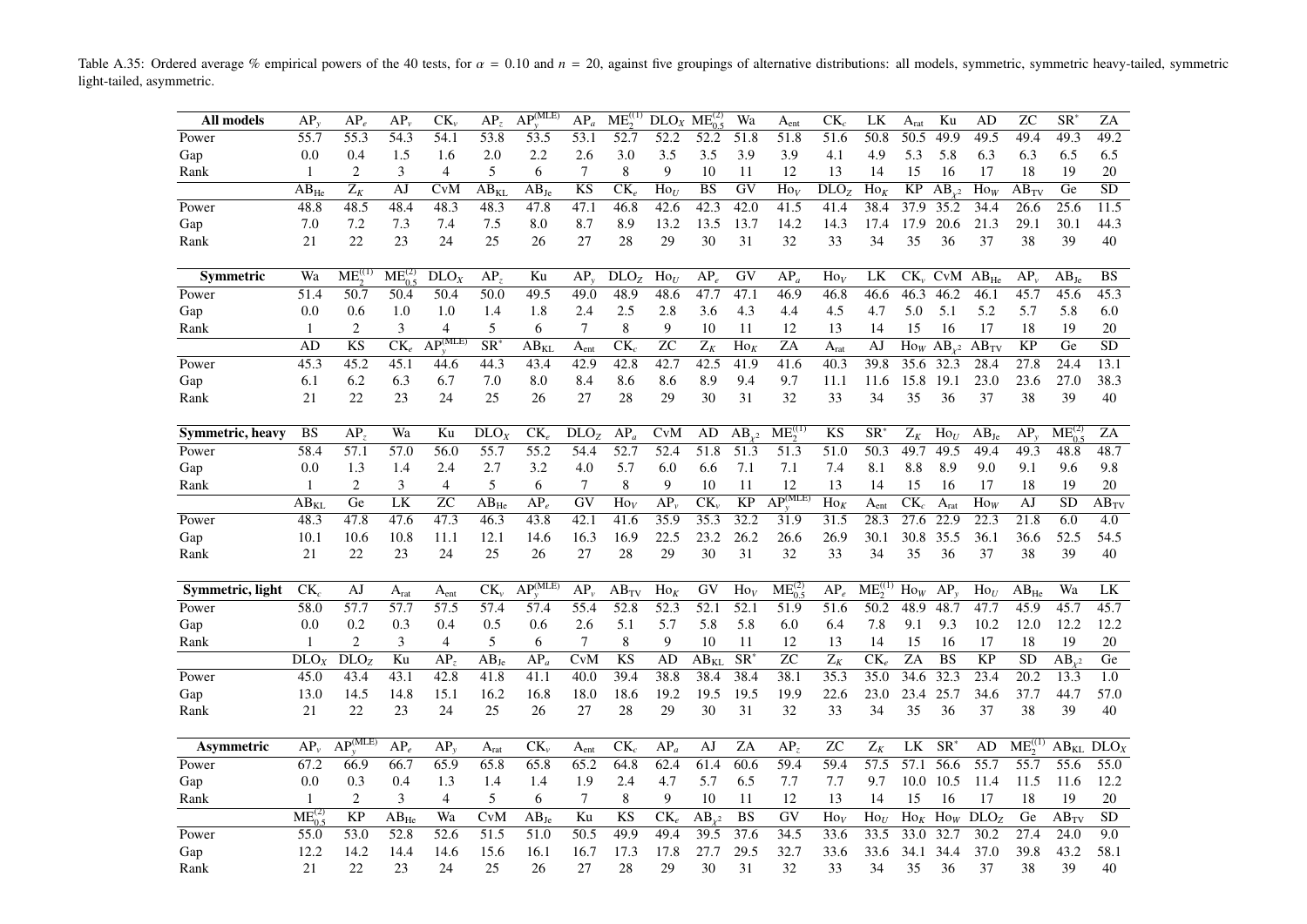Table A.36: Ordered average % empirical powers of the 40 tests, for  $\alpha = 0.10$  and  $n = 50$ , against five groupings of alternative distributions: all models, symmetric, symmetric heavy-tailed, symmetric light-tailed, asymmetric.

| All models       | $AP_{\nu}$           | $AP_{e}$                 | $AP_v^{(\overline{\text{MLE}})}$ | $\overline{D}LO_X$     | LK               | $ME_{0.5}^{(2)}$                  | $AP_{v}$             | $ME_2^{(1)}$      | Wa                                   | $CK_{v}$             | AJ               | A <sub>ent</sub>        | $CK_c$           | <b>ZC</b>                             | ZA               | $AB_{He}$        | $AB_{Je}$                 | $A_{rat}$                | Ku                   | $AB_{KL}$       |
|------------------|----------------------|--------------------------|----------------------------------|------------------------|------------------|-----------------------------------|----------------------|-------------------|--------------------------------------|----------------------|------------------|-------------------------|------------------|---------------------------------------|------------------|------------------|---------------------------|--------------------------|----------------------|-----------------|
| Power            | 70.2                 | 69.2                     | 68.4                             | 68.3                   | 67.5             | 67.3                              | 67.2                 | 67.0              | 66.4                                 | 65.4                 | 65.2             | 65.0                    | 64.8             | 64.6                                  | 64.5             | 64.5             | 63.6                      | 63.5                     | 63.3                 | 61.9            |
| Gap              | 0.0                  | 1.0                      | 1.8                              | 1.8                    | 2.7              | 2.9                               | 3.0                  | 3.2               | 3.8                                  | 4.8                  | 4.9              | 5.2                     | 5.4              | 5.6                                   | 5.6              | 5.7              | 6.6                       | 6.7                      | 6.9                  | 8.3             |
| Rank             | 1                    | $\overline{c}$           | 3                                | $\overline{4}$         | 5                | 6                                 | $\overline{7}$       | 8                 | 9                                    | 10                   | 11               | 12                      | 13               | 14                                    | 15               | 16               | 17                        | 18                       | 19                   | 20              |
|                  | AD                   | $\overline{\text{SR}^*}$ | $\overline{GV}$                  | <b>CvM</b>             | $Z_K$            | DLO <sub>z</sub>                  | $\text{Ho}_U$        | $AP_a$            | <b>KS</b>                            | <b>BS</b>            | $\text{Ho}_V$    | $AB_{TV}$               | $CK_e$           | AP <sub>2</sub>                       | $\text{Ho}_K$    | $\text{Ho}_W$    | <b>KP</b>                 | $AB_{v^2}$               | Ge                   | $\overline{SD}$ |
| Power            | 61.8                 | 61.6                     | 60.5                             | 60.3                   | 60.1             | 59.2                              | 58.8                 | 58.4              | 57.8                                 | 57.7                 | 54.0             | 53.3                    | 53.0             | 52.4                                  | 50.2             | 46.3             | 39.4                      | 36.5                     | 28.5                 | 13.4            |
| Gap              | 8.4                  | 8.6                      | 9.7                              | 9.9                    | 10.1             | 11.0                              | 11.4                 | 11.8              | 12.4                                 | 12.5                 | 16.2             | 16.8                    | 17.2             | 17.8                                  | 20.0             | 23.9             | 30.8                      | 33.7                     | 41.7                 | 56.8            |
| Rank             | 21                   | 22                       | 23                               | 24                     | 25               | 26                                | 27                   | 28                | 29                                   | 30                   | 31               | 32                      | 33               | 34                                    | 35               | 36               | 37                        | 38                       | 39                   | 40              |
| <b>Symmetric</b> | DLO <sub>z</sub>     | $\mathrm{Ho}_U$          | GV                               | DLO <sub>X</sub>       | Wa               | BS                                | $ME_{0.5}^{(2)}$     | $ME_2^{(1)}$      | $AP_v$                               | $AP_{e}$             | Ku               | LK                      | $AP_{v}$         | $\widehat{\mathsf{AP}_\cdot^{(MLE)}}$ | $AB_{Je}$        | $AB_{He}$        | $\text{Ho}_V$             |                          | CvM AB <sub>KL</sub> | ${\rm ZC}$      |
| Power            | 68.7                 | 67.6                     | 65.7                             | 65.0                   | 64.6             | 64.5                              | 63.8                 | 63.6              | 63.2                                 | 63.2                 | 62.2             | 62.2                    | 61.8             | 61.0                                  | 59.3             | 59.3             | 57.0                      | 56.8                     | 56.8                 | 56.7            |
| Gap              | 0.0                  | 1.0                      | 3.0                              | 3.6                    | 4.1              | 4.2                               | 4.9                  | 5.1               | 5.4                                  | 5.5                  | 6.4              | 6.5                     | 6.8              | 7.7                                   | 9.3              | 9.4              | 11.6                      | 11.9                     | 11.9                 | 11.9            |
| Rank             | 1                    | 2                        | 3                                | $\overline{4}$         | 5                | 6                                 | 7                    | 8                 | 9                                    | 10                   | 11               | 12                      | 13               | 14                                    | 15               | 16               | 17                        | 18                       | 19                   | 20              |
|                  | CK                   | $\overline{AJ}$          | AD                               | $CK_c$                 | ZA               | $\overline{\text{SR}^2}$          | $\overline{KS}$      | $AP_a$            | A <sub>ent</sub>                     | $\text{Ho}_K$        | A <sub>rat</sub> | $\overline{Z_K}$        | AP <sub>z</sub>  | $\overline{\text{CK}_e}$              | $AB_{TV}$        | $\text{Ho}_W$    | $\overline{AB}_{y^2}$     | Ge                       | $\overline{KP}$      | $\overline{SD}$ |
| Power            | 56.2                 | 56.2                     | 56.1                             | 56.0                   | 55.9             | 55.3                              | 54.9                 | 54.7              | 54.0                                 | 53.3                 | 53.2             | 52.0                    | 50.7             | 50.5                                  | 47.6             | 47.0             | 35.3                      | 29.5                     | 24.8                 | 14.8            |
| Gap              | 12.5                 | 12.5                     | 12.6                             | 12.7                   | 12.7             | 13.4                              | 13.8                 | 14.0              | 14.7                                 | 15.4                 | 15.5             | 16.7                    | 18.0             | 18.2                                  | 21.0             | 21.6             | 33.3                      | 39.1                     | 43.9                 | 53.8            |
| Rank             | 21                   | 22                       | 23                               | 24                     | 25               | 26                                | 27                   | 28                | 29                                   | 30                   | 31               | 32                      | 33               | 34                                    | 35               | 36               | 37                        | 38                       | 39                   | 40              |
|                  |                      |                          |                                  |                        |                  |                                   |                      |                   |                                      |                      |                  |                         |                  |                                       |                  |                  |                           |                          |                      |                 |
| Symmetric, heavy | $AP_a$               | AP <sub>z</sub>          | $AP_v$                           | <b>BS</b>              |                  | DLO <sub>Z</sub> DLO <sub>X</sub> | $AP_e$               | Wa                | Ku                                   | $AB_{KL}$            | $\text{Ho}_U$    | $AB_{\text{Je}}$        | $ME_2^{(1)}$     | LK                                    | $ME_{0.5}^{(2)}$ | AD               | $AB_{v^2}$                | CvM                      | $SR^*$               | $Z_K$           |
| Power            | 71.0                 | 70.9                     | 69.3                             | 68.8                   | 67.4             | 66.9                              | 66.3                 | 66.0              | 64.7                                 | 63.9                 | 63.7             | 63.1                    | 63.0             | 62.5                                  | 62.3             | 61.4             | 61.2                      | 61.1                     | 60.7                 | 60.7            |
| Gap              | 0.0                  | 0.1                      | 1.7                              | 2.2                    | 3.6              | 4.2                               | 4.7                  | 5.1               | 6.3                                  | 7.1                  | 7.3              | 7.9                     | 8.0              | 8.5                                   | 8.7              | 9.6              | 9.9                       | 9.9                      | 10.3                 | 10.3            |
| Rank             | $\mathbf{1}$         | 2                        | 3                                | $\overline{4}$         | 5                | 6                                 | $\overline{7}$       | 8                 | 9                                    | 10                   | 11               | 12                      | 13               | 14                                    | 15               | 16               | 17                        | 18                       | 19                   | $20\,$          |
|                  | AP <sub>1</sub>      | GV                       | $\overline{\text{CK}_e}$         | $\overline{\text{KS}}$ | $AB_{He}$        | <b>ZC</b>                         | ZA                   | Ge                | $\widehat{\text{AP}^{(\text{MLE})}}$ | $\text{Ho}_V$        | $CK_c$           | $CK_{v}$                | $Ho_K$           | AJ                                    | $\text{Ho}_W$    | A <sub>rat</sub> | $\mathbf{A}_{\text{ent}}$ | KP                       | $AB_{TV}$            | $\overline{SD}$ |
| Power            | 60.4                 | 60.3                     | 59.8                             | 59.6                   | 59.4             | 59.0                              | 59.0                 | $\overline{58.3}$ | 55.6                                 | 50.5                 | 44.3             | 43.1                    | 41.4             | 39.1                                  | 37.7             | 37.3             | 33.6                      | 32.5                     | 23.0                 | 6.5             |
| Gap              | 10.6                 | 10.8                     | 11.3                             | 11.4                   | 11.6             | 12.0                              | 12.1                 | 12.7              | 15.4                                 | 20.5                 | 26.7             | 27.9                    | 29.6             | 31.9                                  | 33.4             | 33.7             | 37.4                      | 38.5                     | 48.0                 | 64.5            |
| Rank             | 21                   | 22                       | 23                               | 24                     | 25               | 26                                | 27                   | 28                | 29                                   | 30                   | 31               | 32                      | 33               | 34                                    | 35               | 36               | 37                        | 38                       | 39                   | 40              |
|                  |                      |                          |                                  |                        |                  |                                   |                      |                   |                                      |                      |                  |                         |                  |                                       |                  |                  |                           |                          |                      |                 |
| Symmetric, light | A <sub>ent</sub>     | AJ                       | $AB_{TV}$                        | $\mathrm{Ho}_U$        | GV               | DLO <sub>z</sub>                  | $CK_{\nu}$           | $A_{rat}$         | $CK_c$                               | $AP_{\cdot}^{(MLE)}$ |                  | $AP_v$ $ME_{0.5}^{(2)}$ | $Ho_K$           | $ME^{(0)}_2$                          | $\text{Ho}_V$    | DLO <sub>X</sub> | Wa                        | LK                       | BS                   | $AP_e$          |
| Power            | 74.4                 | 73.2                     | 72.2                             | 71.5                   | 71.1             | 69.9                              | 69.3                 | 69.1              | 67.7                                 | 66.4                 | 66.0             | 65.3                    | 65.2             | 64.1                                  | 63.6             | 63.2             | 63.2                      | 61.9                     | 60.2                 | 60.0            |
| Gap              | 0.0                  | 1.2                      | 2.1                              | 2.8                    | 3.2              | 4.4                               | 5.1                  | 5.2               | 6.6                                  | 7.9                  | 8.3              | 9.0                     | 9.2              | 10.2                                  | 10.8             | 11.1             | 11.2                      | 12.5                     | 14.1                 | 14.3            |
| Rank             | $\mathbf{1}$         | $\overline{c}$           | 3                                | $\overline{4}$         | 5                | 6                                 | 7                    | 8                 | 9                                    | 10                   | 11               | 12                      | 13               | 14                                    | 15               | 16               | 17                        | 18                       | 19                   | 20              |
|                  | Ku                   | $AB_{He}$                | $\text{How}$                     | $AB_{Je}$              | ZC               | AP,                               | ZA                   | <b>CvM</b>        | AD                                   | <b>KS</b>            | SR <sup>'</sup>  | $AB_{KL}$               | $Z_K$            | $CK_e$                                | $AP_a$           | AP <sub>z</sub>  | SD                        | KP                       | $AB_{v^2}$           | Ge              |
| Power            | 59.7                 | 59.2                     | 56.4                             | 55.5                   | 54.4             | 54.3                              | $\overline{52.9}$    | $\overline{52.5}$ | 50.7                                 | $\overline{50.2}$    | 49.9             | 49.7                    | 43.3             | 41.2                                  | 38.4             | 30.4             | $\overline{23.1}$         | 17.0                     | 9.5                  | 0.7             |
| Gap              | 14.6                 | 15.1                     | 17.9                             | 18.8                   | 19.9             | 20.0                              | 21.4                 | 21.9              | 23.6                                 | 24.2                 | 24.5             | 24.7                    | 31.1             | 33.2                                  | 36.0             | 43.9             | 51.2                      | 57.4                     | 64.9                 | 73.6            |
| Rank             | 21                   | 22                       | 23                               | 24                     | 25               | 26                                | 27                   | 28                | 29                                   | 30                   | 31               | 32                      | 33               | 34                                    | 35               | 36               | 37                        | 38                       | 39                   | 40              |
| Asymmetric       | $A_{\rm ent}$        | $AP_{v}$                 | $AP_v^{\overline{(MLE)}}$        | $CK_{\nu}$             | A <sub>rat</sub> | AJ                                | $AP_e$               | $CK_c$            | ZA                                   | <b>ZC</b>            | LK               | $AP_{v}$                | DLO <sub>X</sub> | $ME_{0.5}^{(2)}$                      | $AB_{He}$        | $Z_K$            | $ME_2^{(1)}$              | $\overline{\text{SR}^*}$ | AD                   | $AB_{Je}$       |
| Power            | 81.4                 | 80.6                     | 79.5                             | 79.1                   | 78.9             | 78.8                              | 78.2                 | 77.9              | 77.4                                 | 76.4                 | 75.4             | 75.2                    | 73.3             | 72.6                                  | 72.3             | 72.3             | 72.1                      | 71.0                     | 70.4                 | 69.9            |
| Gap              | 0.0                  | 0.8                      | 1.9                              | 2.3                    | 2.6              | 2.6                               | 3.2                  | 3.6               | 4.0                                  | 5.0                  | 6.0              | 6.2                     | 8.1              | 8.9                                   | 9.1              | 9.2              | 9.4                       | 10.4                     | 11.1                 | 11.5            |
| Rank             | 1                    | 2                        | 3                                | $\overline{4}$         | 5                | 6                                 | $\overline{7}$       | 8                 | 9                                    | 10                   | 11               | 12                      | 13               | 14                                    | 15               | 16               | 17                        | 18                       | 19                   | 20              |
|                  | $\overline{AB_{KI}}$ | Wa                       | <b>CvM</b>                       | Ku                     | $AP_a$           | $\overline{\text{KS}}$            | $\overline{AB_{TV}}$ | $\overline{KP}$   | $CK_{\rho}$                          | AP <sub>2</sub>      | $\overline{GV}$  | $\text{Ho}_V$           | <b>BS</b>        | $\text{Ho}_K$                         | $\text{Ho}_U$    | $\text{Ho}_W$    | DLO <sub>z</sub>          | $AB_{v^2}$               | Ge                   | $\overline{SD}$ |
| Power            | 69.6                 | 69.0                     | 65.5                             | 64.9                   | 64.0             | 62.2                              | 61.9                 | 61.4              | 56.8                                 | 55.0                 | 52.6             | 49.4                    | 47.5             | 45.7                                  | 45.5             | 45.2             | 44.9                      | 38.2                     | 26.9                 | 11.3            |
| Gap              | 11.9                 | 12.4                     | 15.9                             | 16.5                   | 17.4             | 19.3                              | 19.5                 | 20.0              | 24.6                                 | 26.4                 | 28.8             | 32.0                    | 34.0             | 35.8                                  | 35.9             | 36.2             | 36.5                      | 43.2                     | 54.6                 | 70.1            |
| Rank             | 21                   | 22                       | 23                               | 24                     | 25               | 26                                | 27                   | 28                | 29                                   | 30                   | 31               | 32                      | 33               | 34                                    | 35               | 36               | 37                        | 38                       | 39                   | 40              |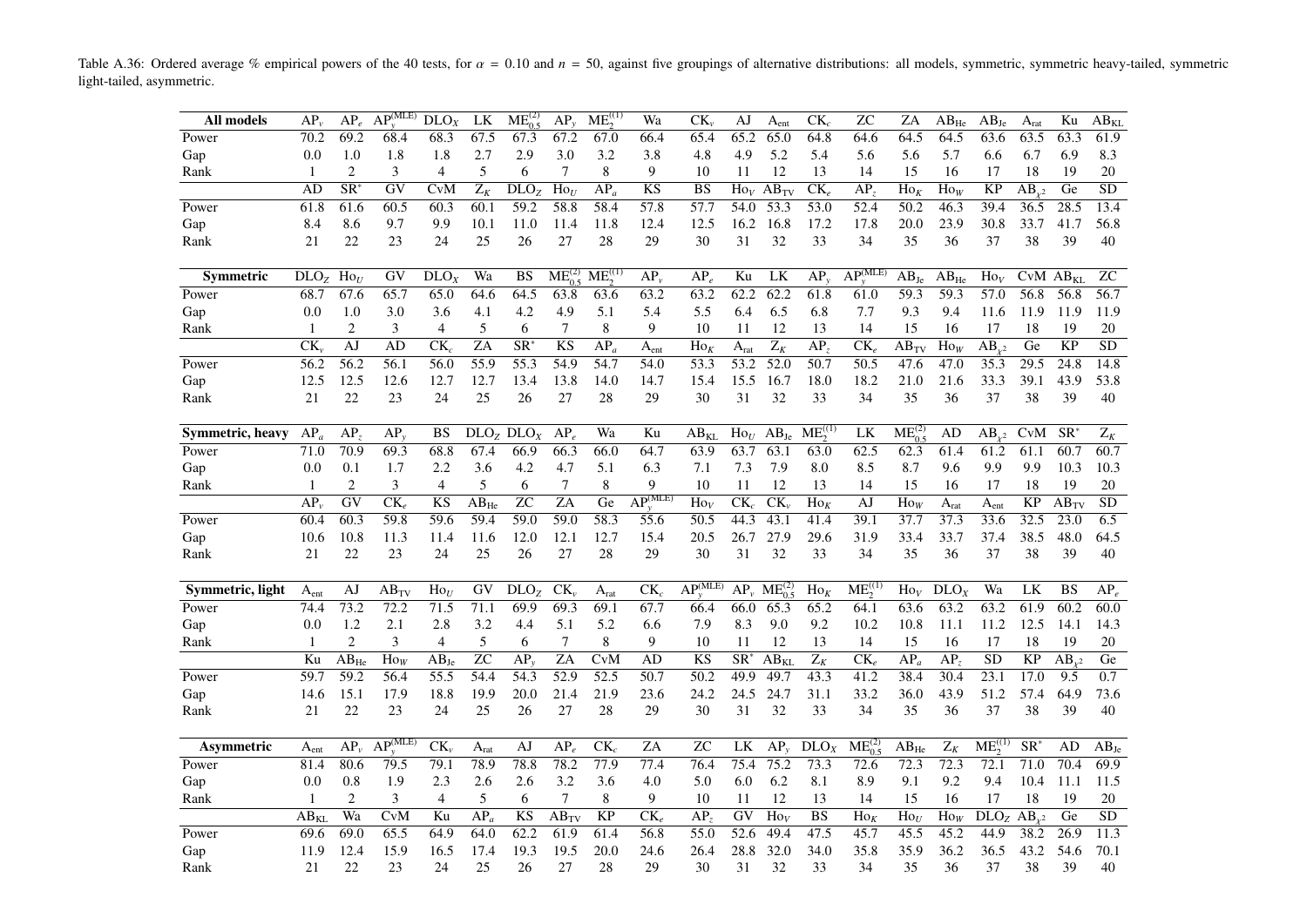Table A.37: Ordered average % empirical powers of the 40 tests, for  $\alpha = 0.10$  and  $n = 100$ , against five groupings of alternative distributions: all models, symmetric, symmetric heavy-tailed, symmetric light-tailed, asymmetric.

| All models       | DLO <sub>X</sub>       | LK                       | Wa                       | $AP_{\nu}$              | $ME_{0.5}^{(2)}$     | $ME_2^{(1)}$           | <b>ZC</b>        | $AP_{e}$                  | ZA                        | $AB_{He}$                | Ku                           | $AP_v^{\overline{(MLE)}}$ | $AB_{Je}$                     | GV                       | AJ                              | DLO <sub>z</sub>   | AD              | $AB_{KL}$                  | $AP_{v}$                             | A <sub>ent</sub> |
|------------------|------------------------|--------------------------|--------------------------|-------------------------|----------------------|------------------------|------------------|---------------------------|---------------------------|--------------------------|------------------------------|---------------------------|-------------------------------|--------------------------|---------------------------------|--------------------|-----------------|----------------------------|--------------------------------------|------------------|
| Power            | 79.7                   | 78.7                     | 77.6                     | 77.0                    | 77.0                 | 76.9                   | 74.9             | 74.7                      | 74.6                      | 74.6                     | 74.5                         | 74.1                      | 73.8                          | 73.7                     | 73.0                            | 72.7               | 71.8            | 71.7                       | 71.6                                 | 71.5             |
| Gap              | 0.0                    | 1.1                      | 2.2                      | 2.7                     | 2.8                  | 2.8                    | 4.9              | 5.1                       | 5.1                       | 5.1                      | 5.2                          | 5.6                       | 5.9                           | 6.1                      | 6.7                             | 7.0                | 7.9             | 8.0                        | 8.2                                  | 8.2              |
| Rank             | $\mathbf{1}$           | $\overline{2}$           | 3                        | $\overline{4}$          | 5                    | 6                      | $\tau$           | 8                         | 9                         | 10                       | 11                           | 12                        | 13                            | 14                       | 15                              | 16                 | 17              | 18                         | 19                                   | 20               |
|                  | $\text{Ho}_U$          | $\overline{\text{SR}^*}$ | CvM                      | <b>BS</b>               | A <sub>rat</sub>     | $AB_{TV}$              | $CK_{v}$         | $Z_K$                     | $\overline{\text{KS}}$    | $\overline{\text{CK}_c}$ | $\text{Ho}_V$                | $\text{Ho}_K$             | $AP_a$                        | $CK_e$                   | $\text{Ho}_W$                   | AP <sub>2</sub>    | <b>KP</b>       | $AB_{,2}$                  | Ge                                   | <b>SD</b>        |
| Power            | 71.5                   | 71.4                     | 71.1                     | 71.0                    | 70.5                 | 69.9                   | 69.3             | 68.9                      | 67.7                      | 67.2                     | 61.7                         | 59.7                      | 57.7                          | 57.1                     | 52.8                            | $\overline{47.0}$  | 40.0            | 39.7                       | 31.5                                 | 14.9             |
| Gap              | 8.3                    | 8.3                      | 8.6                      | 8.7                     | 9.3                  | 9.8                    | 10.5             | 10.8                      | 12.0                      | 12.6                     | 18.1                         | 20.0                      | 22.0                          | 22.7                     | 27.0                            | 32.7               | 39.7            | 40.1                       | 48.2                                 | 64.9             |
| Rank             | 21                     | 22                       | 23                       | 24                      | 25                   | 26                     | 27               | 28                        | 29                        | 30                       | 31                           | 32                        | 33                            | 34                       | 35                              | 36                 | 37              | 38                         | 39                                   | 40               |
|                  |                        |                          |                          |                         |                      |                        |                  |                           |                           |                          |                              |                           |                               |                          |                                 |                    |                 |                            |                                      |                  |
| Symmetric        | DLO <sub>z</sub>       | $\text{Ho}_U$            | GV                       | <b>BS</b>               | DLO <sub>X</sub>     | Wa                     | LK               | $ME_{0.5}^{(2)}$          | $ME_2^{(1)}$              | Ku                       | $AP_{v}$                     | $AP_e$                    |                               | $AB_{He}$ $AB_{Je}$      | AP <sub></sub> <sup>(MLE)</sup> | ZС                 | $AP_v$          | $AB_{KL}$                  | ZA                                   | CvM              |
| Power            | 78.5                   | 77.2                     | 76.5                     | 76.2                    | 75.2                 | 74.3                   | 72.9             | 72.8                      | 72.7                      | 71.8                     | 70.9                         | 69.0                      | 69.0                          | 68.7                     | 67.1                            | 66.8               | 66.4            | 66.3                       | 66.2                                 | 66.0             |
| Gap              | 0.0                    | 1.3                      | 2.1                      | 2.3                     | 3.3                  | 4.2                    | 5.7              | 5.7                       | 5.8                       | 6.7                      | 7.6                          | 9.5                       | 9.5                           | 9.8                      | 11.4                            | 11.8               | 12.2            | 12.2                       | 12.4                                 | 12.6             |
| Rank             | $\mathbf{1}$           | 2                        | 3                        | 4                       | 5                    | 6                      | 7                | 8                         | 9                         | 10                       | 11                           | 12                        | 13                            | 14                       | 15                              | 16                 | 17              | 18                         | 19                                   | 20               |
|                  | AD                     | $\overline{AJ}$          | $\overline{\text{SR}^*}$ | <b>KS</b>               | $\overline{AB_{TV}}$ | $\overline{Ho_V}$      | A <sub>rat</sub> | A <sub>ent</sub>          | $Ho_K$                    | $\overline{Z_K}$         | $\overline{\text{CK}_{\nu}}$ | $\overline{\text{CK}_c}$  | $AP_a$                        | $\overline{\text{CK}_e}$ | $H_{\mathbf{0}_W}$              | AP <sub>z</sub>    | $AB_{v^2}$      | Ge                         | $\overline{KP}$                      | $\overline{SD}$  |
| Power            | 65.0                   | 64.6                     | 64.2                     | 63.5                    | 62.2                 | 62.1                   | 61.7             | 60.7                      | 60.6                      | 60.5                     | 59.9                         | 57.4                      | 55.2                          | 53.4                     | 52.6                            | 47.3               | 40.2            | 32.8                       | 22.5                                 | 15.5             |
| Gap              | 13.5                   | 13.9                     | 14.3                     | 15.0                    | 16.3                 | 16.4                   | 16.9             | 17.8                      | 17.9                      | 18.0                     | 18.6                         | 21.2                      | 23.4                          | 25.1                     | 26.0                            | 31.2               | 38.3            | 45.8                       | 56.0                                 | 63.0             |
| Rank             | 21                     | 22                       | 23                       | 24                      | 25                   | 26                     | 27               | $28\,$                    | 29                        | 30                       | 31                           | 32                        | 33                            | 34                       | 35                              | 36                 | 37              | 38                         | 39                                   | 40               |
|                  |                        |                          |                          |                         |                      |                        |                  |                           |                           |                          |                              |                           |                               |                          |                                 |                    |                 |                            |                                      |                  |
| Symmetric, heavy | $AP_a$                 | $AP_v$                   | $AP_e$                   | <b>BS</b>               | AP <sub>2</sub>      | $DLO_Z$ $AB_{KL}$      |                  | DLO <sub>X</sub>          | $AB_{\text{Je}}$          | Wa                       | $\text{Ho}_U$                | $AP_v$                    | LK                            | GV                       | Ku                              | $ME_2^{(1)}$       |                 | $AB_{He}$ $ME_{0.5}^{(2)}$ | $\mathbf{Z}_K$                       | AD               |
| Power            | 77.1                   | 77.0                     | 75.4                     | 75.2                    | 75.2                 | 73.8                   | 73.3             | 72.6                      | 72.0                      | 71.7                     | 71.6                         | 71.0                      | 70.4                          | 70.4                     | 70.3                            | 69.3               | 69.2            | 69.0                       | 67.5                                 | 67.3             |
| Gap              | 0.0                    | 0.1                      | 1.7                      | 1.9                     | 2.0                  | 3.4                    | 3.9              | 4.5                       | 5.2                       | 5.5                      | 5.5                          | 6.2                       | 6.7                           | 6.7                      | 6.8                             | 7.8                | 7.9             | 8.1                        | 9.7                                  | 9.9              |
| Rank             | $\mathbf{1}$           | 2                        | 3                        | $\overline{4}$          | 5                    | 6                      | $\tau$           | 8                         | 9                         | 10                       | 11                           | 12                        | 13                            | 14                       | 15                              | 16                 | 17              | 18                         | 19                                   | 20               |
|                  | $\overline{\text{SR}}$ | $AB_{v^2}$               | $\overline{z}$ C         | $\overline{\text{CvM}}$ | $\overline{ZA}$      | $\overline{\text{KS}}$ | $\overline{Ge}$  | $\overline{AP}^{(MLE)}$   | $\overline{\text{CK}_e}$  | $\overline{Ho_V}$        | AJ                           | A <sub>rat</sub>          | $\overline{H}$ O <sub>K</sub> | $CK_{v}$                 | $\text{Ho}_W$                   | $AB$ <sub>TV</sub> | $CK_c$          | $\bar{A}_{ent}$            | $\overline{KP}$                      | $\overline{SD}$  |
| Power            | 67.0                   | 67.0                     | 66.7                     | 66.6                    | 65.6                 | 65.2                   | 64.7             | 63.7                      | 61.7                      | 55.4                     | 50.3                         | 49.4                      | 49.1                          | 45.7                     | 45.5                            | 41.7               | 41.6            | 36.7                       | 32.9                                 | $\overline{7.3}$ |
| Gap              | 10.2                   | 10.2                     | 10.4                     | 10.5                    | 11.6                 | 12.0                   | 12.4             | 13.4                      | 15.4                      | 21.7                     | 26.8                         | 27.7                      | 28.0                          | 31.4                     | 31.6                            | 35.4               | 35.5            | 40.4                       | 44.2                                 | 69.8             |
| Rank             | 21                     | 22                       | 23                       | 24                      | 25                   | 26                     | 27               | 28                        | 29                        | 30                       | 31                           | 32                        | 33                            | 34                       | 35                              | 36                 | 37              | 38                         | 39                                   | 40               |
|                  |                        |                          |                          |                         |                      |                        |                  |                           |                           |                          |                              |                           |                               |                          |                                 |                    |                 |                            |                                      |                  |
| Symmetric, light | A <sub>ent</sub>       | $DLOZ$ Ho <sub>U</sub>   |                          | $AB_{TV}$               | GV                   | AJ                     | DLO <sub>X</sub> | <b>BS</b>                 | Wa                        | $ME_{0.5}^{(2)}$         | $ME_2^{(1)}$                 | LK                        | $CK_{\nu}$                    | A <sub>rat</sub>         | Ku                              | $CK_c$             | $Ho_K$          | $AP_{v}$                   | $\overline{AP_{\cdot\cdot}^{(MLE)}}$ | Ho <sub>V</sub>  |
| Power            | 84.7                   | 83.3                     | 82.8                     | 82.6                    | 82.5                 | 79.0                   | 77.7             | 77.2                      | 76.9                      | 76.6                     | 76.0                         | 75.3                      | 74.1                          | 73.9                     | 73.4                            | 73.1               | 72.0            | 70.9                       | 70.6                                 | 68.9             |
| Gap              | 0.0                    | 1.4                      | 1.9                      | 2.1                     | 2.2                  | 5.7                    | 6.9              | 7.5                       | 7.7                       | 8.0                      | 8.6                          | 9.4                       | 10.5                          | 10.8                     | 11.3                            | 11.6               | 12.6            | 13.8                       | 14.1                                 | 15.8             |
| Rank             | -1                     | $\overline{2}$           | 3                        | $\overline{4}$          | 5                    | 6                      | 7                | 8                         | 9                         | 10                       | 11                           | 12                        | 13                            | 14                       | 15                              | 16                 | 17              | 18                         | 19                                   | 20               |
|                  | $AB_{He}$              | $\overline{z}$ C         | $\overline{ZA}$          | $AB_{Je}$               | <b>CvM</b>           | AD                     | $AP_{e}$         | KS                        | $\overline{\text{SR}^2}$  | $\text{How}$             | $AB_{KL}$                    | $AP_v$                    | $\overline{Z_K}$              | $\overline{\text{CK}_e}$ | $AP_a$                          | <b>SD</b>          | AP <sub>z</sub> | $AB_{v^2}$                 | $\overline{KP}$                      | $\overline{Ge}$  |
| Power            | 68.8                   | 66.8                     | 66.7                     | 65.4                    | 65.3                 | 62.8                   | 62.6             | 61.9                      | 61.4                      | 59.6                     | $\overline{59.3}$            | 55.7                      | $\overline{53.5}$             | 45.2                     | 33.2                            | 23.7               | 19.5            | 13.4                       | 12.2                                 | 0.8              |
| Gap              | 15.9                   | 17.8                     | 17.9                     | 19.3                    | 19.3                 | 21.9                   | 22.0             | 22.7                      | 23.3                      | 25.1                     | 25.4                         | 29.0                      | 31.1                          | 39.5                     | 51.5                            | 61.0               | 65.2            | 71.3                       | 72.5                                 | 83.8             |
| Rank             | 21                     | 22                       | 23                       | 24                      | 25                   | 26                     | 27               | $28\,$                    | 29                        | 30                       | 31                           | 32                        | 33                            | 34                       | 35                              | 36                 | 37              | 38                         | 39                                   | 40               |
|                  |                        |                          |                          |                         |                      |                        |                  |                           |                           |                          |                              |                           |                               |                          |                                 |                    |                 |                            |                                      |                  |
| Asymmetric       | $A_{ent}$              | LK                       | ZA                       | <b>ZC</b>               | DLO <sub>x</sub>     | $AP_{v}$               | AJ               | $\overline{AP_v^{(MLE)}}$ | $\mathbf{A}_{\text{rat}}$ | $ME_2^{(1)}$             | $CK_{v}$                     | $ME_{0.5}^{(2)}$          | $AP_e$                        | $AB_{He}$                | Wa                              | $SR^*$             | AD              | CK <sub>c</sub>            | $\mathbf{Z}_K$                       | $AB_{TV}$        |
| Power            | 87.7                   | 87.3                     | 87.3                     | 87.0                    | 86.6                 | 86.1                   | 85.6             | 84.5                      | 83.7                      | 83.3                     | 83.3                         | 83.2                      | 83.2                          | 83.0                     | 82.5                            | 82.2               | 82.1            | 81.9                       | 81.6                                 | 81.6             |
| Gap              | 0.0                    | 0.4                      | 0.4                      | 0.7                     | 1.1                  | 1.6                    | 2.1              | 3.2                       | 4.0                       | 4.4                      | 4.4                          | 4.5                       | 4.5                           | 4.7                      | 5.2                             | 5.5                | 5.6             | 5.8                        | 6.1                                  | 6.1              |
| Rank             | $\mathbf{1}$           | 2                        | 3                        | $\overline{4}$          | 5                    | 6                      | 7                | 8                         | 9                         | 10                       | 11                           | 12                        | 13                            | 14                       | 15                              | 16                 | 17              | 18                         | 19                                   | 20               |
|                  | $AB_{Ie}$              | $\overline{AB}_{KL}$     | $AP_v$                   | CvM                     | Ku                   | <b>KS</b>              | GV               | <b>KP</b>                 | DLO <sub>Z</sub>          | $\overline{\text{BS}}$   | $\mathrm{Ho}_U$              | $CK_e$                    | $AP_a$                        | $\text{Ho}_V$            | $\text{Ho}_K$                   | $H_{\mathbf{O}_W}$ | $AP_{7}$        | $AB_{v^2}$                 | Ge                                   | <b>SD</b>        |
| Power            | 81.5                   | 79.9                     | 79.4                     | 78.9                    | 78.5                 | 73.9                   | 69.5             | 66.3                      | 64.0                      | 63.2                     | 62.9                         | 62.5                      | 61.5                          | 60.9                     | 58.5                            | $\overline{53.1}$  | 46.6            | 38.8                       | 29.6                                 | 13.9             |
| Gap              | 6.2                    | 7.8                      | 8.3                      | 8.8                     | 9.2                  | 13.7                   | 18.2             | 21.4                      | 23.7                      | 24.5                     | 24.8                         | 25.2                      | 26.2                          | 26.8                     | 29.2                            | 34.6               | 41.1            | 48.8                       | 58.1                                 | 73.8             |
| Rank             | 21                     | 22                       | 23                       | 24                      | 25                   | 26                     | 27               | 28                        | 29                        | 30                       | 31                           | 32                        | 33                            | 34                       | 35                              | 36                 | 37              | 38                         | 39                                   | 40               |